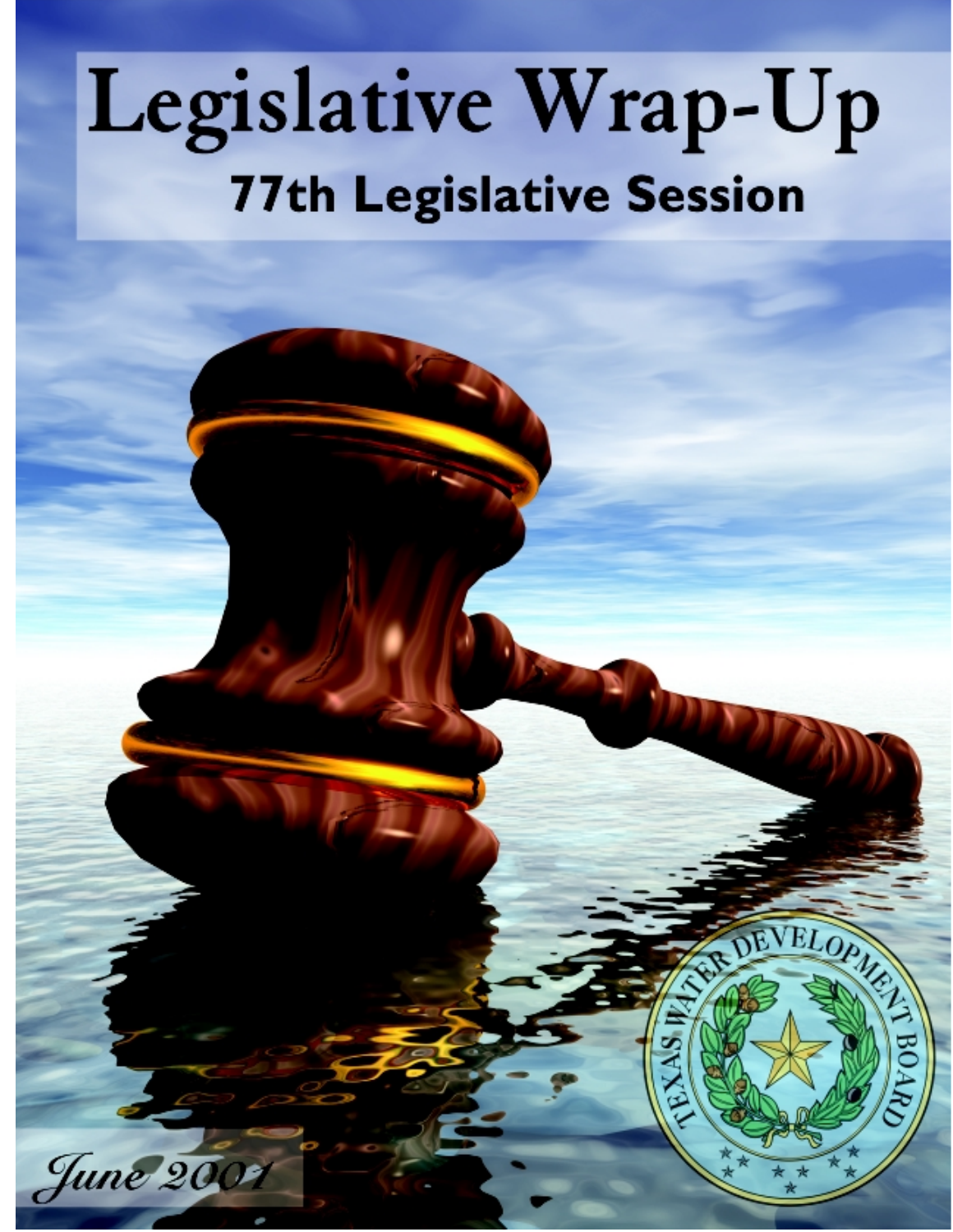#### **TABLE OF CONTENTS**

|                       | <b>PAGE</b>                                                                                   |
|-----------------------|-----------------------------------------------------------------------------------------------|
|                       |                                                                                               |
|                       |                                                                                               |
|                       |                                                                                               |
| <b>SUNSET SUMMARY</b> |                                                                                               |
|                       |                                                                                               |
|                       |                                                                                               |
| HB <sub>7</sub>       | Creating the Office of Rural Community Affairs                                                |
| HB 819                | Transfer of the Office of Rural Affairs to the Department of Agriculture                      |
| HB 906                | Continuation and functions of the Coastal Coordination Council                                |
| HB 1872               | Local employment impact statements required before a state agency                             |
| HB 2071               | Billing procedure for support services allocated under statewide cost allocation plan         |
| HB 2588               | Potential water savings under water conservation plan                                         |
| HB 3088               | Funds and accounts in the state treasury                                                      |
| HB 3096               | Development of a water supply reservoir project at Post Reservoir                             |
| <b>HCR 88</b>         | Requesting Mexico meet Article 4 of 1944 treaty governing Rio Grande/Rio Bravo basin          |
| <b>HJR 81</b>         | Proposing constitutional amendment providing for the issuance of additional bonds by the TWDB |
| SB 312                | Review and functions of the TWDB                                                              |
| SB 326                | Creation of Texas-Mexico Commerce and International Relations Coordinated Plan                |
| SB 331                | Agricultural policy for the state                                                             |
| SB 565                | Security for public securities issued by governmental entities                                |
| SB 1146               | Creating information link of environmental and natural resources matters                      |
| SB 1230               | Operating and strategic plans for information resources management                            |
| SB 1458               | Management of state agency and local government electronic projects and equipment             |
| SB 1547               | Establishing an investment advisory board by the comptroller of public accounts               |
| SB 1600               | Water rights permit for proposed Lake Eastex water supply reservoir project                   |
|                       |                                                                                               |
|                       | .23                                                                                           |
| HB 1445               | Regulation of subdivisions                                                                    |
| HB 3034               | Fees imposed by the Lower Valley Water District                                               |
| HB 3604               | Requiring the connection of land to utility service in certain subdivisions                   |
| SB 649                | Training requirements for applicants for and recipients of financial assistance               |
|                       |                                                                                               |
| HB 569                | Administrative approval of state employee contributions to the sick leave pool                |
| HB 2492               | State employee incentive and productivity program                                             |
| HB 2914               | Relating to state fiscal matters; making an appropriation                                     |
| SB 292                | Programs and systems administered by the Employees Retirement System of Texas                 |
| SB 587                | Staffing needs of state agencies                                                              |
| SB 799                | Requiring state agencies to perform exit interviews with employees                            |
| SB 1396               | Requiring state agencies to notify the governor's office of job vacancies                     |
|                       |                                                                                               |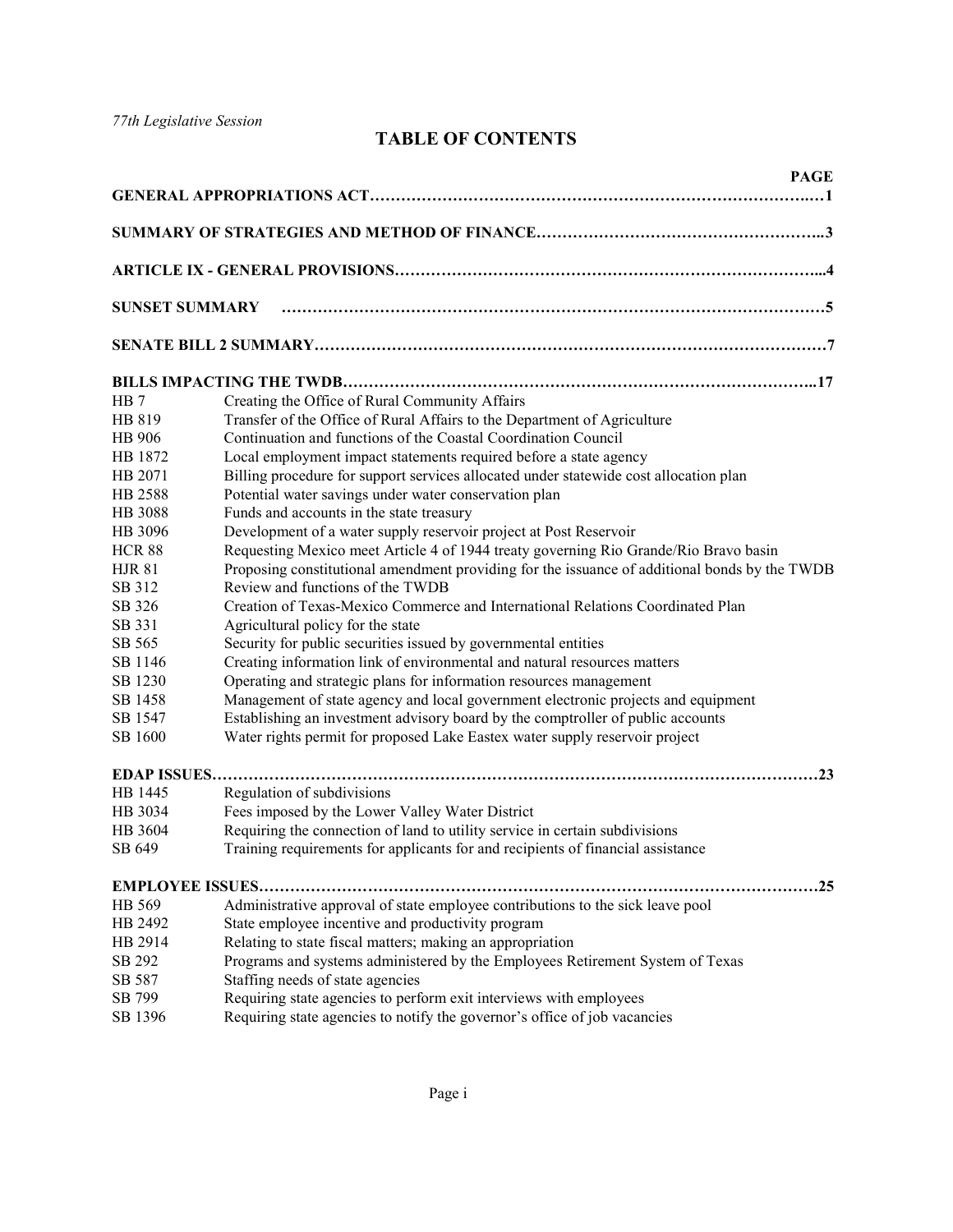| 77th Legislative Session  |                                                                                                 |  |  |
|---------------------------|-------------------------------------------------------------------------------------------------|--|--|
| GENERAL GOVERNMENT<br>.27 |                                                                                                 |  |  |
| HB 35                     | Videoconference call of a government body                                                       |  |  |
| HB 249                    | Unauthorized access and harm to computer technology and electronic information                  |  |  |
| HB 409                    | Requiring bondsman information on face of performance and payment bonds                         |  |  |
| HB 548                    | Conduct of the business of certain surety companies                                             |  |  |
| HB 609                    | Internal auditing of state agencies                                                             |  |  |
| HB 666                    | Prohibiting municipal regulation in unincorporated area of certain counties                     |  |  |
| HB 834                    | Relating to the sale of surplus or salvage state property                                       |  |  |
| HB 931                    | Coordinated economic development plan for the state                                             |  |  |
| HB 1922                   | State government privacy policy                                                                 |  |  |
| HB 2033                   | Purchasing property located in a certificated service area of a utility service provider        |  |  |
| HB 2190                   | Establishing debt issuance policies and guidelines                                              |  |  |
| HB 2579                   | Annexation and incorporation procedures in unincorporated communities                           |  |  |
| HB 2589                   | Posting information on state agency's Internet site                                             |  |  |
| HB 2912                   | Functions of Texas Natural Resource Conservation Commission                                     |  |  |
| HB 2997                   | Program by TNRCC to encourage the use of environmental management systems                       |  |  |
| HB 3064                   | Issuing bonds by Texas Public Finance Authority for certain projects                            |  |  |
| HB 3172                   | Establishing public improvement districts                                                       |  |  |
| SB 170                    | Application of open meetings law at legislative committee meeting                               |  |  |
| SB 187                    | Creating secure and uniform online system of government services                                |  |  |
| <b>SB 200</b>             | State and regional planning and development for state programs                                  |  |  |
| SB 221                    | State purchasing using the reverse auction procedure                                            |  |  |
| SB 243                    | Financing capital improvements and expansions through assessment of impact fees                 |  |  |
| SB 276                    | Application of a seal to an electronic document                                                 |  |  |
| SB 305                    | Continuation and functions of the Texas Parks and Wildlife Department                           |  |  |
| SB 322                    | Continuation and functions of the Texas Department of Housing and Community Affairs             |  |  |
| SB 335                    | Interlocal cooperation between a local governments different states                             |  |  |
| SB 356                    | Performance measures for TNRCC innovative regulatory programs                                   |  |  |
| SB 405                    | Regulation of professional geoscientists                                                        |  |  |
| SB 407                    | Borrowing funds from state infrastructure bank by public entity                                 |  |  |
| SB 481                    | Electronic filing of reports with state agencies                                                |  |  |
| SB 497                    | Information a state agency may post on the Internet                                             |  |  |
| SB 519                    | Requiring annual report for adjusting a local matching funds requirement                        |  |  |
| SB 656                    | Designation and functions of state demographer                                                  |  |  |
| SB 695                    | Consultations between governmental body and its attorney                                        |  |  |
| SB 734                    | Report by the Legislative Budget Board on the performance of the state's major investment funds |  |  |
| SB 749                    | Authority of the TNRCC to participate in environmental projects in Mexico                       |  |  |
| SB 817                    | Requiring name of state agency on certain state motor vehicles                                  |  |  |
| SB 827                    | Certain anticipation notes for rural economic development                                       |  |  |
| SB 873                    | Infrastructure planning in certain urban counties                                               |  |  |
| SB 980                    | Imposing a moratorium on property development                                                   |  |  |
| SB 1168                   | Authorizing referendum on flood control taxes or use of funds generated by taxes                |  |  |
| SB 1175                   | Administration of weather modification program                                                  |  |  |
| SB 1759                   | Issuing and selling security and payment for public securities                                  |  |  |
| <b>SCR 22</b>             | Urging maximum flexibility to states in federal environmental programs and regulations          |  |  |

SCR 23 Expanding TNRCC efforts for federal environmental regulations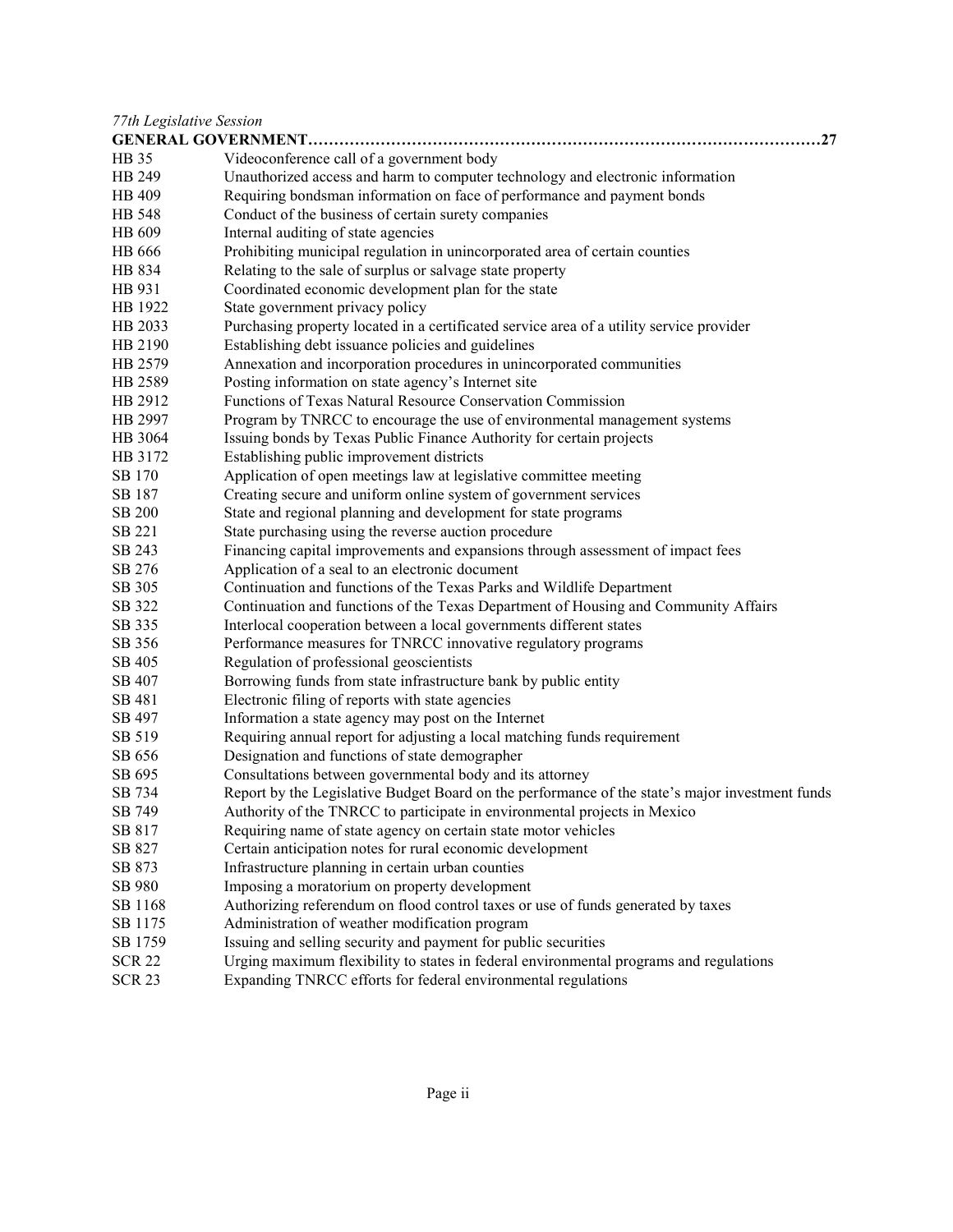| 77th Legislative Session |                                                                                                               |
|--------------------------|---------------------------------------------------------------------------------------------------------------|
|                          | .39                                                                                                           |
| HB 66                    | Regulation of well drillers                                                                                   |
| HB 71                    | Regulation of well pump installers                                                                            |
| HB 217                   | Adoption of plumbing codes                                                                                    |
| HB 247                   | Using stored water for wildlife management on a person's property                                             |
| HB 453                   | Creation of Agriculture Policy Board                                                                          |
| HB 2277                  | Contracts for energy conservation measures                                                                    |
| HB 2278                  | Energy management center and state energy conservation office                                                 |
| HB 2310                  | State Soil and Water Conservation Board                                                                       |
| HB 2379                  | Authorizing certain development corporations to undertake projects                                            |
| HB 2401                  | Promoting water conservation among certain state and local entities                                           |
| HB 2403                  | Water and energy saving performance standards                                                                 |
| HB 2404                  | Submetering of apartments, manufactured home rental communities                                               |
| HB 3023                  | Water quality permit applications                                                                             |
| HB 3286                  | Water conservation measures by state agencies and local governments                                           |
| HB 3355                  | Water quality management plans for agricultural facilities                                                    |
| SB 289                   | Exempting small hydroelectric facilities from fees                                                            |
|                          |                                                                                                               |
| SB 716                   | Promoting agriculture and economic development in rural areas                                                 |
| SB 936                   | Floodplain management and flood insurance penalties                                                           |
| SB 1339                  | Requiring poultry operations to maintain water quality management plans                                       |
|                          |                                                                                                               |
| HB 372                   | Maverick County Water Control and Improvement District No. 1                                                  |
| HB 561                   | Glasscock County Underground Water Conservation District                                                      |
| HB 675                   | Selection and training of certain officers of certain water districts                                         |
| HB 702                   | Administration of bonds and instruments of indebtedness of Drainage Districts                                 |
| HB 741                   | Creation of Aldine Community Improvement District                                                             |
| HB 742                   | Validity of a district act or proceeding                                                                      |
| HB 787                   | Brewster County Groundwater Conservation District                                                             |
| HB 924                   | Requiring grant of easement                                                                                   |
| HB 1038                  | <b>Coastal Bend Groundwater Conservation District</b>                                                         |
| HB 1081                  | Creation of Fayette County Groundwater Conservation District                                                  |
| HB 1110                  | North Harris County Regional Water Authority                                                                  |
| HB 1136                  | Creation of Post Oak Groundwater Conservation District                                                        |
| HB 1258                  | Ratifying Middle Pecos Groundwater Conservation District                                                      |
| HB 1274                  | Ratifying Texana Groundwater Conservation District                                                            |
| HB 1504                  | Well permitting process of groundwater conservation districts                                                 |
| HB 1629                  | Provision of water by the LCRA to a municipality outside the Colorado River basin                             |
| HB 1663                  | East Cedar Creek Fresh Water Supply District                                                                  |
| HB 1784                  | Groundwater resources and conservation districts in Carrizo-Wilcox area                                       |
| HB 1842                  |                                                                                                               |
| HB 1909                  | Creation of West Harris County Regional Water Authority                                                       |
|                          | Lipan-Kickapoo Water Conservation District<br>Creation of Trinity Glen Rose Groundwater Conservation District |
| HB 2005                  |                                                                                                               |
| HB 2032                  | Notice requirements for joint meetings of the boards of water districts                                       |
| HB 2045                  | Disposition of impact fees by municipal utility districts                                                     |
| HB 2046                  | Ratifying the creation of the Refugio Groundwater Conservation District                                       |
| HB 2295                  | Harris County Improvement District No. 1                                                                      |
| HB 2362                  | Creation of Lone Star Groundwater Conservation District                                                       |
| HB 2432                  | Ratifying the Lost Pines Groundwater Conservation District                                                    |
| HB 2491                  | Harris County Water Control and Improvement District No. 84                                                   |
| HB 2529                  | Ratifying the Lone Wolf Groundwater conservation District                                                     |
|                          | Page iii                                                                                                      |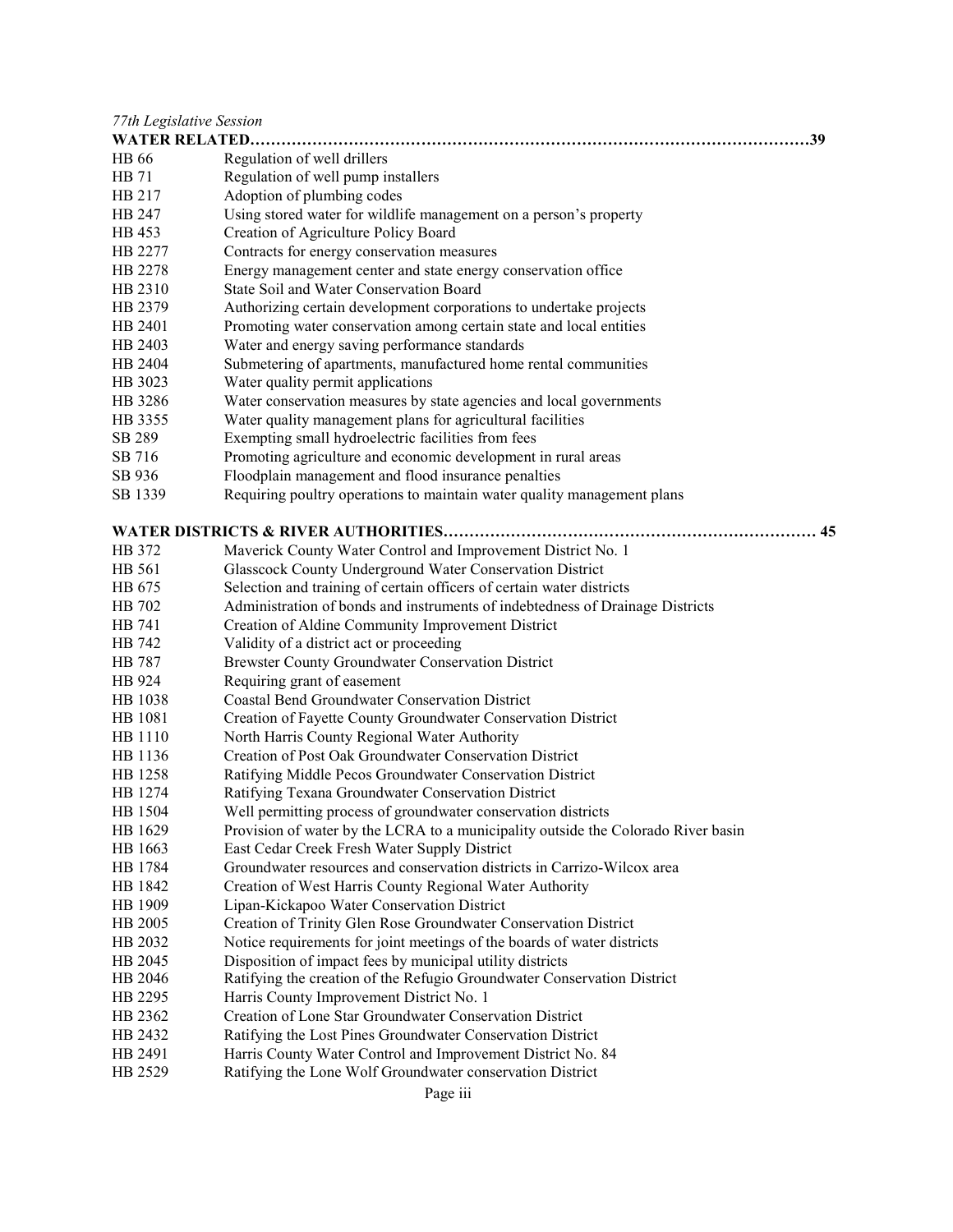| 77th Legislative Session |                                                                             |  |  |
|--------------------------|-----------------------------------------------------------------------------|--|--|
| HB 2571                  | Creation of Angelina County Water Control and Improvement District No. 4    |  |  |
| HB 2572                  | Creation of Pineywoods Groundwater Conservation District                    |  |  |
| HB 2643                  | Ratifying the Crossroads Groundwater Conservation District                  |  |  |
| HB 2690                  | Enforcement measures of groundwater conservation districts                  |  |  |
| HB 2761                  | Conversion to Kaufman County Levee Improvement District No. 4               |  |  |
| HB 2847                  | Authorizing Brazos River Authority to groundwater in Brazos River Basin     |  |  |
| HB 2855                  | Ratifying Southeast Trinity Groundwater Conservation District               |  |  |
| HB 2959                  | Brookshire-Katy Drainage District                                           |  |  |
| HB 2994                  | Relating to the authority of districts to enter into contracts to pay taxes |  |  |
| HB 3024                  | Panhandle Ground Water Conservation District No. 3                          |  |  |
| HB 3037                  | Regulation of wells by groundwater conservation districts                   |  |  |
| HB 3095                  | Salt Fork Water Quality District                                            |  |  |
| HB 3194                  | Creation of Fort Bend County Levee Improvement District No. 16              |  |  |
| HB 3195                  | Creation of Fort Bend County Municipal Utility District No. 134             |  |  |
| HB 3231                  | Creation of DeWitt County Groundwater Conservation District                 |  |  |
| HB 3243                  | Creation of Kinney County Groundwater Conservation District                 |  |  |
| HB 3357                  | Distribution and sale of electric energy by river authorities               |  |  |
| HB 3404                  | Fees and regulations imposed by Edwards Aquifer Authority                   |  |  |
| HB 3543                  | Headwaters Underground Water Conservation District                          |  |  |
| HB 3544                  | Ratifying Cow Creek Groundwater Conservation District                       |  |  |
| HB 3587                  | Well permitting requirements for groundwater conservation districts         |  |  |
| HB 3626                  | Ratifying Tri-County Groundwater Conservation District                      |  |  |
| HB 3628                  | Validating Hays County Water Control and Improvement District No. 1         |  |  |
| HB 3629                  | Validating Hays County Water Control and Improvement District No. 2         |  |  |
| HB 3635                  | Creation of Wharton County Drainage District                                |  |  |
| HB 3636                  | <b>Tarrant Regional Water District</b>                                      |  |  |
| HB 3639                  | <b>Upper Kirby Management District</b>                                      |  |  |
| HB 3640                  | Creation of Coastal Plains Groundwater Conservation District                |  |  |
| HB 3642                  | Creation of Lower Seymour Groundwater Conservation District                 |  |  |
| HB 3651                  | Creation of Goliad County Groundwater Conservation District                 |  |  |
| HB 3652                  | Creation of Lavaca County Groundwater Conservation District                 |  |  |
| HB 3653                  | Creation of Jefferson County Waterway and Navigation District and merger    |  |  |
| HB 3655                  | Creation of Bluebonnet Groundwater Conservation District                    |  |  |
| HB 3659                  | Creation of Wes-Tex Groundwater Conservation District                       |  |  |
| HB 3665                  | Creation of Cross Timbers Groundwater Conservation District                 |  |  |
| HB 3674                  | Creation of Clear Fork Groundwater Conservation District                    |  |  |
| HB 3675                  | Creation of Brazoria County Groundwater Conservation District               |  |  |
| HB 3676                  | Collingsworth County Underground Water Conservation District                |  |  |
| HB 3693                  | Creation of Lake Granbury Water Improvement District                        |  |  |
| HB 3698                  | Clear Creek Drainage District of Galveston County                           |  |  |
| SB 270                   | North Harris County Regional Water Authority fees                           |  |  |
| SB 324                   | Fees charged for underground injection wells                                |  |  |
| SB 404                   | Clearwater Underground Water Conservation District                          |  |  |
| SB 417                   | Creation of certain municipal development districts                         |  |  |
| SB 611                   | Rolling Plains Groundwater Conservation District                            |  |  |
| SB 670                   | Navigation district or port authority                                       |  |  |
| SB 835                   | <b>Upper Trinity Regional Water District</b>                                |  |  |
| SB 884                   | Voter eligibility in an election by irrigation district                     |  |  |
| SB 926                   | Abolishing the Collin County Water Authority                                |  |  |
| SB 1207                  | <b>Acton Municipal Utility District</b>                                     |  |  |
| SB 1444                  | Relating to the general powers and authority of water districts             |  |  |
|                          |                                                                             |  |  |

Page iv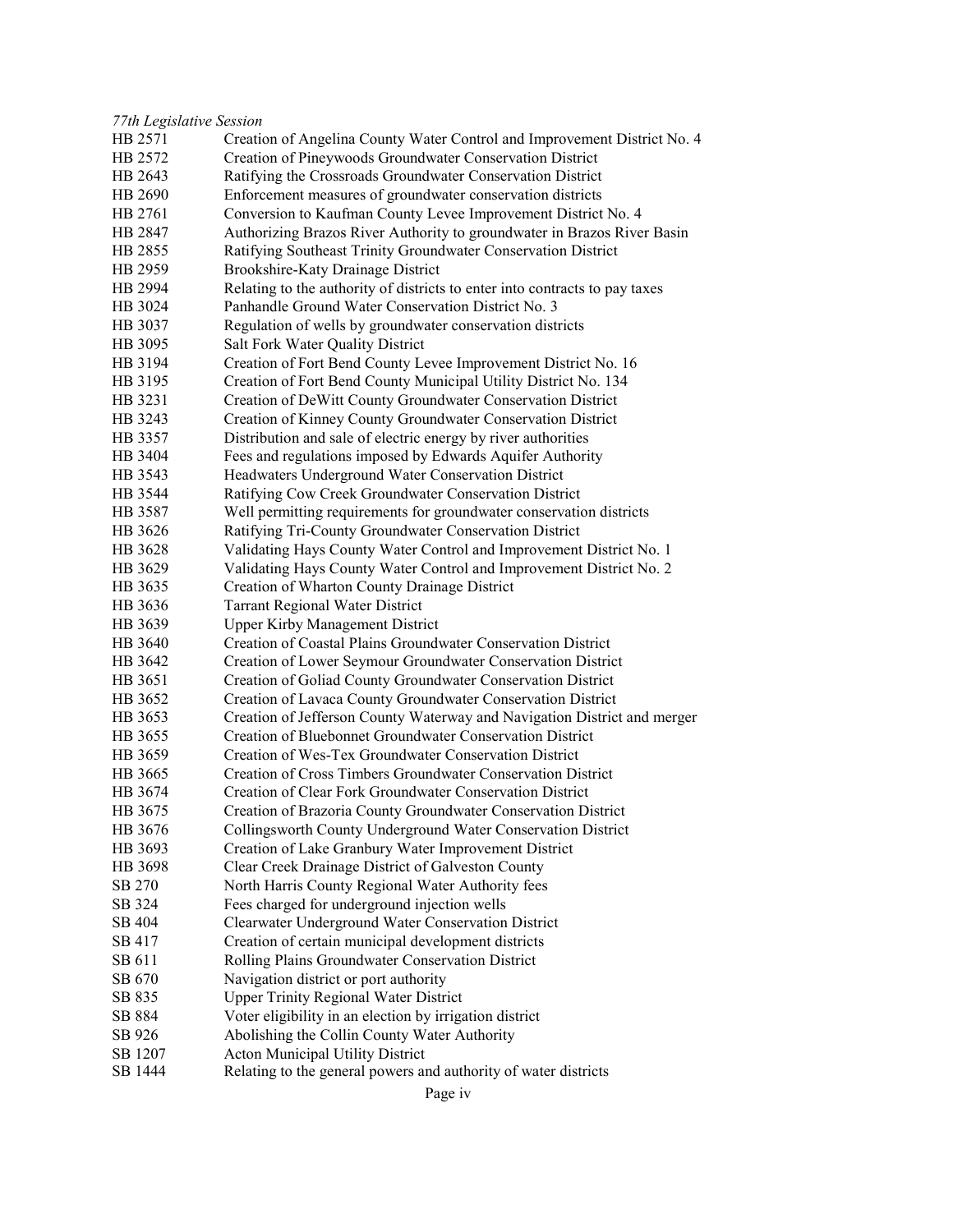- Creation of Cibolo Canyon Conservation and Improvement District No. 1
- SB 1646 Conferring certain powers on the Coastal Water Authority
- SB 1686 Creation of the West Galveston Island Conservation District
- SB 1758 Beeville Water Supply District
- SB 1764 Ratifying the creation of McMullen Groundwater Conservation District
- SB 1775 Creation of Harris County Municipal Utility District No. 386
- SB 1776 Creation of Harris County Municipal Utility District No. 387
- SB 1784 Creation of East Montgomery County Municipal Utility District No. 3
- SB 1796 Baybrook Municipal Utility District No. 1<br>SB 1821 Creation of Neches and Trinity Valleys Gr
- SB 1821 Creation of Neches and Trinity Valleys Groundwater Conservation District<br>SB 1823 Creation of Hays County Development District No. 1
- Creation of Hays County Development District No. 1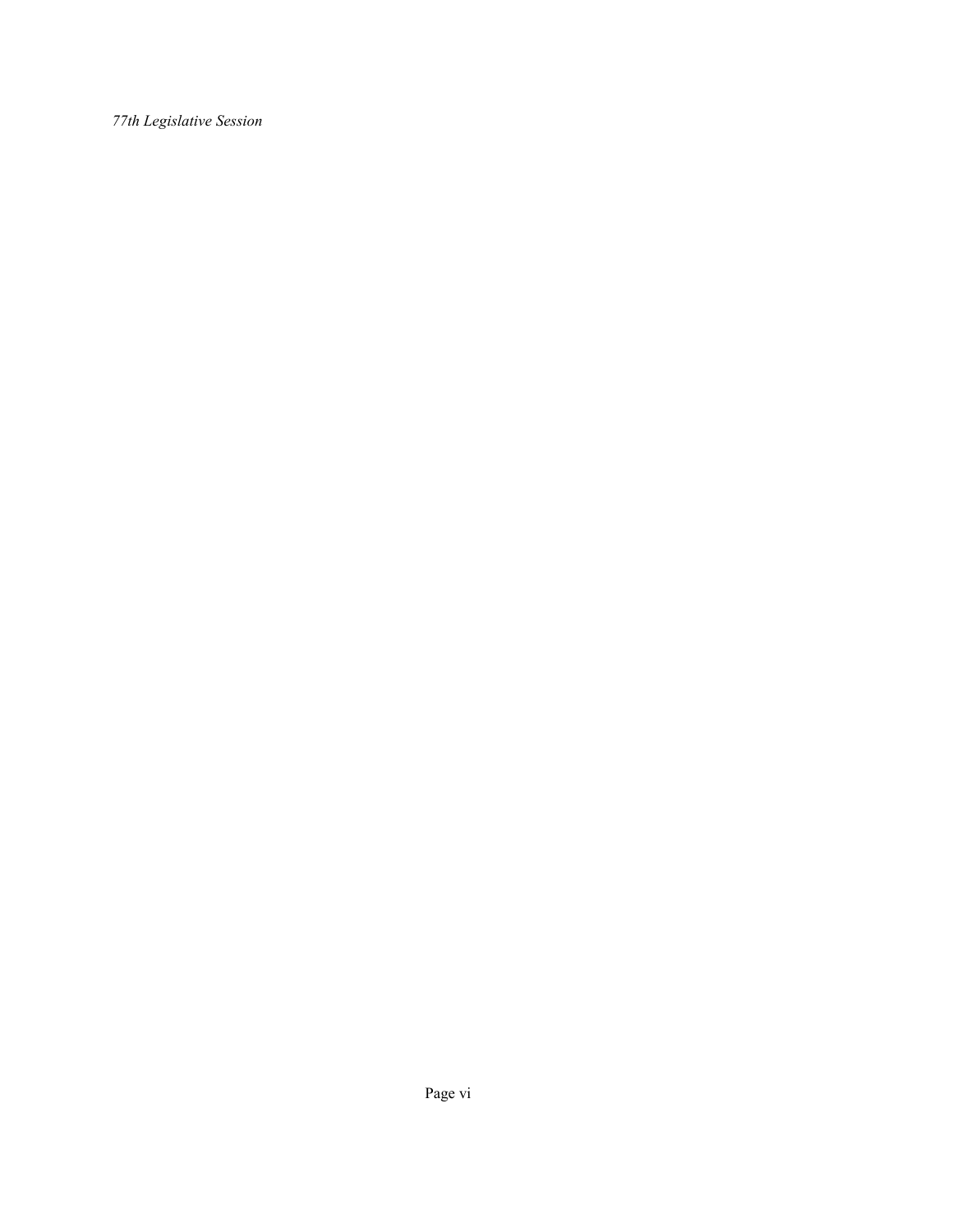## **General Appropriations Act**

Total appropriations for the 2002-03 biennium for the State of Texas total \$113.8 billion from all fund sources, an increase of 11.6 percent from the 2000-01 biennial level. The highest increases were in Regulatory (45.9%), Health and Human Services (17.1%), and the Judiciary (12.3%). Appropriations for Natural Resources increased by 2.0% from the 2000-01 level.

The Texas Water Development Board (Board) received full funding for its requested FY2002-03 budget, including an appropriation of \$9 million to help fund the Regional Water Planning Groups for the second round of planning. The Board's current operational budget was funded from all funds at \$89,832,739 for the biennium with a Full-Time Equivalent positions (FTEs) cap of 312.5. Sufficient general revenue funds were appropriated to fund the biennial debt service for the Economically Distressed Areas Program and the State Participation Program.

#### **Major Changes from 2000-01 Level of Funding**

- A \$361,000 increase in general revenue appropriations to develop the National Hydrography Dataset layer in StratMap;
- An appropriation of \$9,000,000 in general revenue for grants to the Regional Water Planning Groups for the second round of planning;
- An appropriation of \$8,196,208 in general revenue for the state match portion of the community/noncommunity water system and economically disadvantaged community accounts in the Drinking Water State Revolving Fund;
- An appropriation of unexpended balances (\$3.9 million) in oil overcharge funds to be used for the Agricultural Water Conservation Loan program;
- A general revenue appropriation of \$38,355 for targeted salary increases;
- An appropriation of \$2,370,000 from various funding sources to integrate water-related data and improve data dissemination;
- An appropriation of \$214,703 out of appropriated receipts for lease payments on the purchase of a new drilling rig;
- An appropriation of \$320,000 for ground water district loan assistance; and
- An appropriation of \$2,980,105 in general revenue funding to pay debt service for \$35 million in state participation bonds to be issued in the FY 2002-03 biennium.

#### **Riders of Note**

- A new rider authorizing the Board to use \$200,000 in Research and Planning funds to provide grant assistance for flood protection costs contingent on a local match of at least 10 percent for areas which the Albuquerque District of the U.S. Army Corps of Engineers has completed a reconnaissance level of study;
- A new rider directing the use of \$275,000 in general revenue (added to the agency's base funding) for research and studies relating to aquifer recharge characteristics of the playa lakes in the High Plains;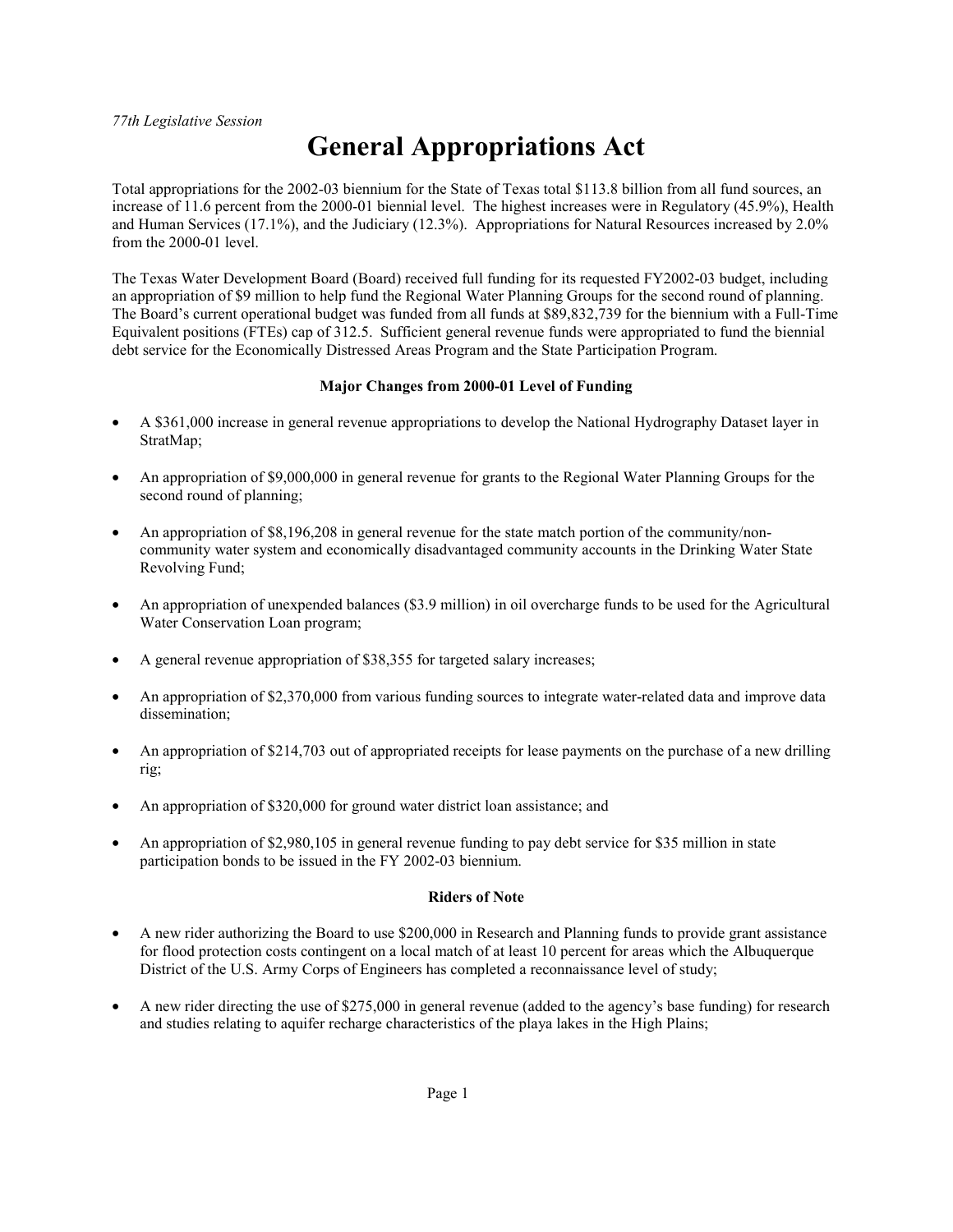- A new rider authorizing a \$1 million zero-interest loan (general revenue added to the agency's base funding) to El Paso Utilities for planning and design of the Hueco Bolson Desalination Project;
- A rider for SB312 that appropriates \$1,868,274 out of the general revenue fund for grants to local governments in the North Bosque River watershed for wastewater capital improvements;
- A rider appropriating \$520,000 out of funds from the Texas Water Resources Finance Authority for loans out of the Rural Community Water and Wastewater Loan Program and for administrative expenses;
- A rider authorizing the Board to enter into interagency contracts with the Soil and Water Conservation Board for \$15 million and the Texas Department of Agriculture for \$1 million for brush control projects, to be funded through Agricultural Water Conservation bond proceeds;
- A rider for Debt Service payments that appropriates \$2,945,306 out of the general revenue fund in FY2003 for debt service payments associated with the Agricultural Water Conservation Bond proceeds used for brush control projects; and

#### **The following riders are contingent on the Comptroller finding that sufficient revenue is estimated to be available from the general revenue fund:**

- A contingency rider for SB2 appropriates \$350,000 out of the general revenue fund and one FTE for groundwater availability modeling and instream flow data work.
- A contingency rider for HB3096 appropriates \$1.7 million out of the general revenue fund for conducting feasibility studies, preparing and evaluating design alternatives, conducting permitting studies, and other costs associated with project development for the Post Reservoir.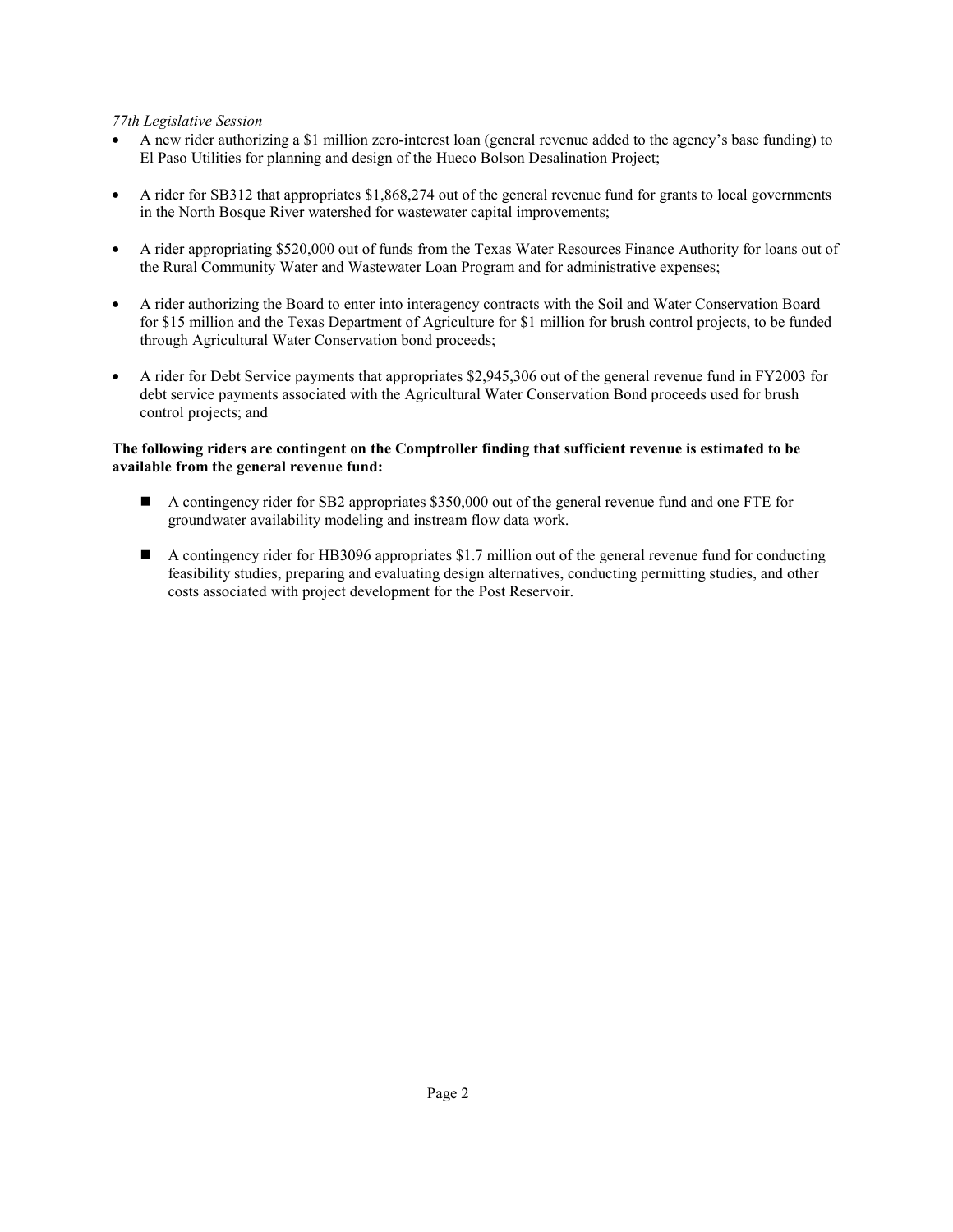#### **Summary of Strategies and Method of Finance**

| <b>Strategy</b>                                        | <b>FY 2002</b> | <b>FY2003</b> |
|--------------------------------------------------------|----------------|---------------|
| A.1.1. Data Collection                                 | \$3,890,786    | \$4,061,965   |
| A.1.2. Long-Range Water Supply Planning                | 8,205,996      | 7,538,336     |
| A.1.3. Natural Resource Information System             | 2,442,732      | 2,481,121     |
| A.1.4. Water Resources Information                     | 1,170,199      | 1,222,538     |
| A.2.1. Facility Planning                               | 3,976,959      | 3,990,956     |
| A.2.2. Conservation Assistance                         | 588,149        | 608,500       |
| B.1.1. Financial Assistance                            | 10,763,339     | 10,043,482    |
| B.1.2. Economically Distressed Areas                   | 2,359,834      | 2,461,116     |
| C.1.1. Central Administration                          | 2,449,275      | 2,552,878     |
| C.1.2. Information Resources                           | 842,213        | 875,696       |
| C.1.3. Other Support Services                          | 504,197        | 513,760       |
| <b>Strategy Sub-Total</b>                              | \$37,193,679   | \$36,350,348  |
| Oil Overcharge UB rider                                | 3,914,500      | UB            |
| Water Assistance Fund UB rider                         | 9,647,382      | UB            |
| Canadian River Chlorine Control rider                  | 338,556        | UB            |
| Bosque River contingency rider                         | 1,868,274      | UB            |
| Contingency rider for SB312 (Sunset)                   | 260,000        | 260,000       |
| <b>Total</b>                                           | \$53,222,391   | \$36,610,348  |
| <b>Method of Finance</b>                               | <b>FY 2002</b> | <b>FY2003</b> |
| General Revenue                                        | \$23,694,112   | \$20,627,178  |
| <b>Earned Federal Funds</b>                            | 663,897        | 663,897       |
| Agricultural Soil & Water Conservation Acct.           | 100,000        | 100,000       |
| <b>Federal Funds</b>                                   | 3,944,032      | 3,998,261     |
| Groundwater District Loan Assistance Fund              | 320,000        | UB            |
| Water Assistance Fund                                  | 13,230,512     | 3,583,130     |
| <b>Agricultural Trust Fund</b>                         | 225,425        | 225,425       |
| <b>Appropriated Receipts</b>                           | 7,095,229      | 7,377,773     |
| <b>Interagency Contracts</b>                           | 3,949,184      | 34,684        |
| <b>Method of Finance Total</b>                         | \$53,222,391   | \$36,610,348  |
| <b>Number of Full-Time Equivalent Positions (FTEs)</b> | 312.5          | 312.5         |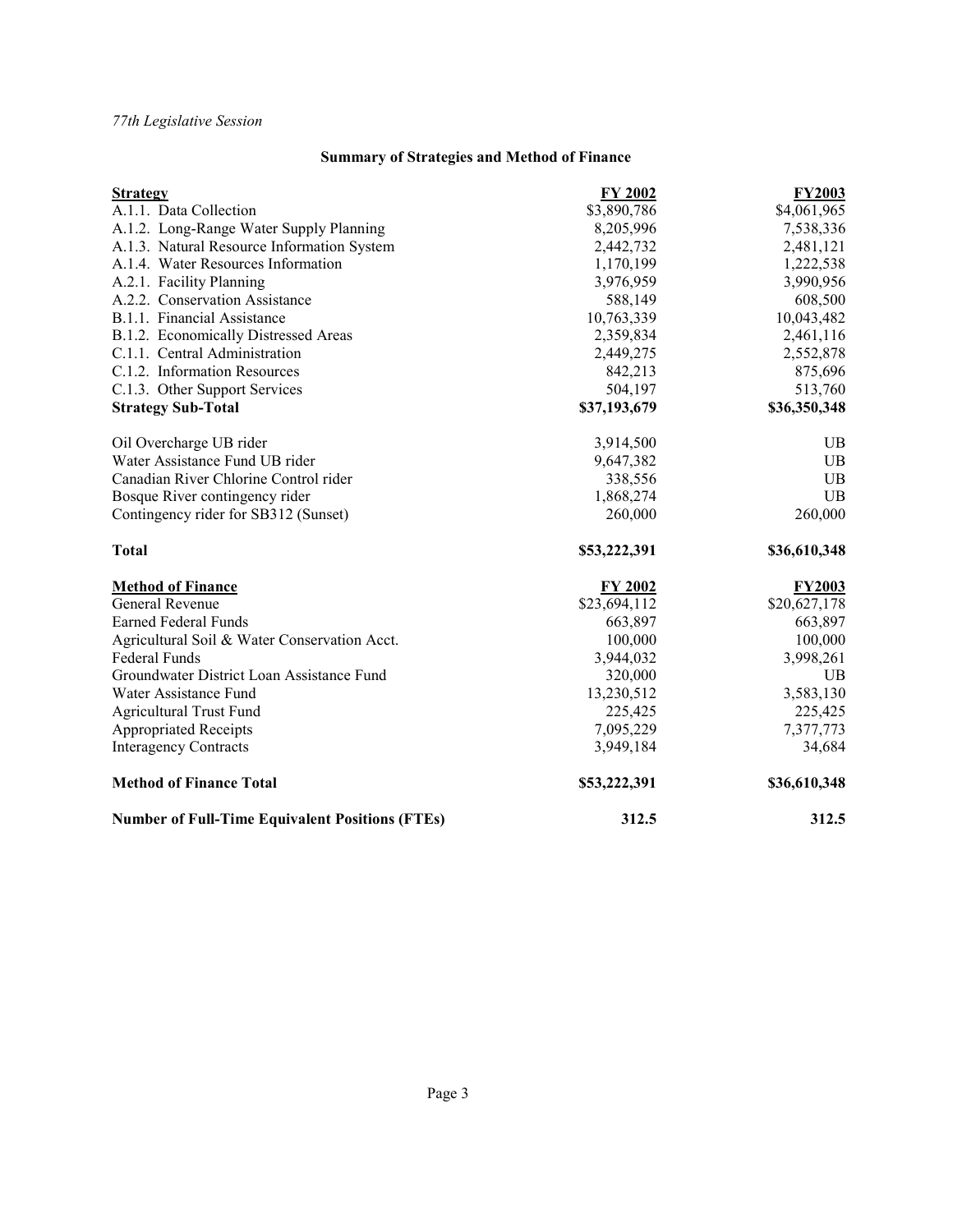#### **GAA Article IX – General Provisions**

#### **Significant Items**

- Appropriated funding for a 4% or \$100 per month pay raise (whichever is greater) in FY2002 to state employees with at least 12 months of continuous state service;
- Appropriated funding for a 3% or \$65 per month pay raise (whichever is greater) for FY 2003 if sufficient revenue is certified by the Comptroller;
- Appropriated funding to cover a change in the longevity pay provisions, which awards \$20 per month for each three years of state service;
- Provides for up to a \$3,000 bonus for employees in classified positions deemed as necessary to agency operations;
- Eliminated the cap related to salary merit actions;
- Changed the limits on travel expenditures to apply only to out-of-state travel;
- Increased employee reimbursement amounts for travel expenses to \$80 per day for lodging and \$30 per day for meals; and
- Increased the per diem rate for board member reimbursement for meals and lodging to \$110 per day.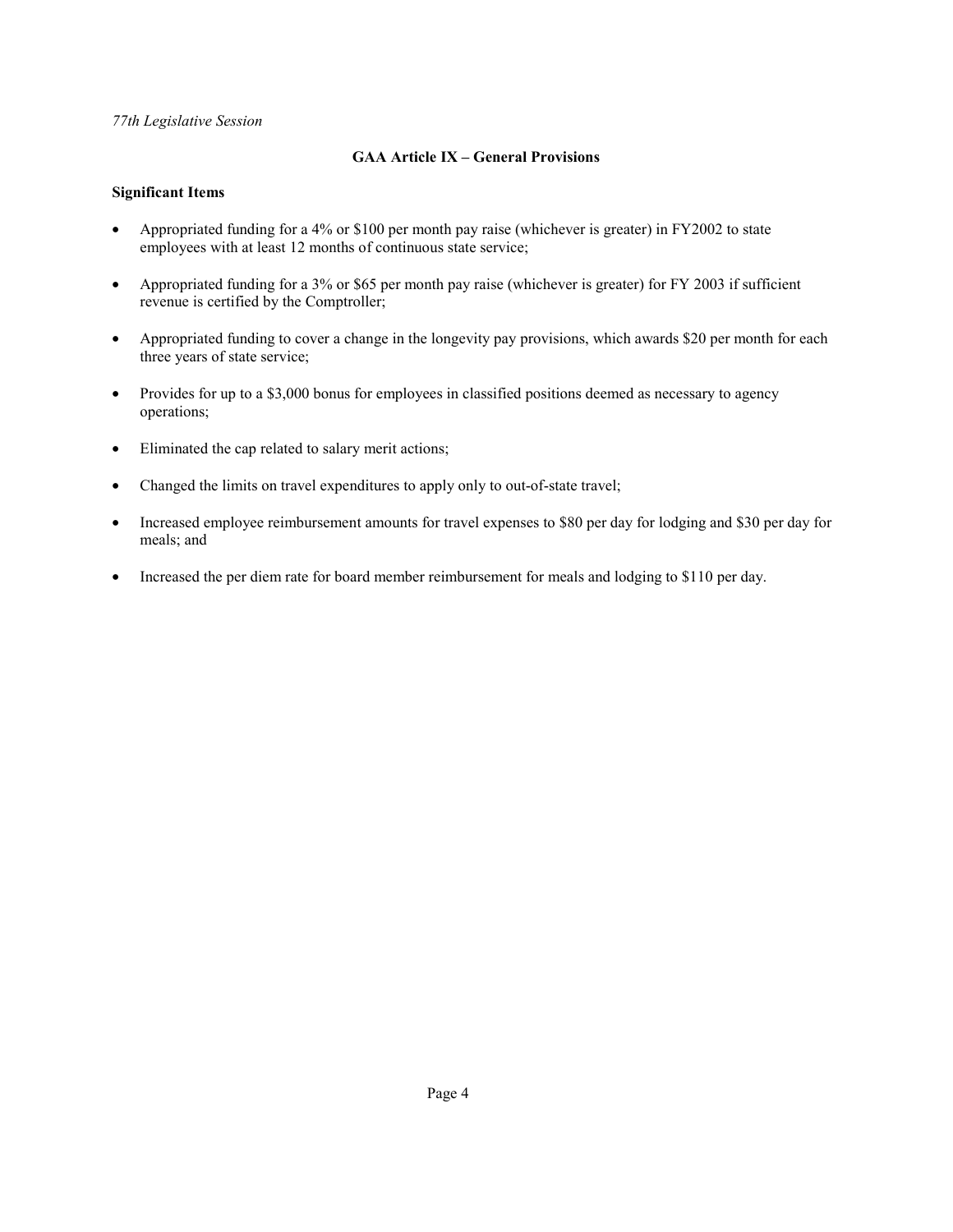## **Texas Water Development Board Sunset Legislation Summary**

Sets the date for the next review of the TWDB by the Sunset Advisory Commission to 2013 and every 12 years there after.

Provides for prohibitions and qualifications applying to members of the Texas Water Development Board appointed after September 1, 2001.

Requires that each biennium, the TWDB develop a capital spending plan, for the TWDB's state supported funding programs. The plan must identify water funding needs in the state and set forth a basis for allocating funds to address those needs. The plan must be approved by the Board and submitted to the Legislature and Legislative Budget Board by January 1st of each odd-numbered year.

The TWDB may use monies in the Water Assistance Fund for grants to projects for which federal grants or legislative appropriations are received, for that specific purpose. Grants may also be made for desalination, brush control, weather modification, regionalization and projects providing regional water quality enhancement, including regional conveyance systems.

The TWDB may release funds for pre-construction activities for a project before all water rights certification is received. This is applicable to all TWDB funding programs.

The TWDB may provide financial assistance to private entities through the Clean Water SRF for non-point source pollution abatement projects.

The Drilling Rig Program is incorporated into the Hydrographic Survey Program. The Hydrographic Survey Program is authorized to survey lakes and reservoirs constructed and owned by federal agencies or agencies of neighboring state if the information collected would benefit Texas.

TWDB will establish a pilot program, the Rural Community Water and Wastewater Loan Fund, to provide financial assistance to rural communities through loan agreements. The funding for this pilot program will be \$1.37 million from TWRFA proceeds. The Board must adopt rules to administer this program no later than March 1, 2002 and begin providing loans no later than September 1, 2002. TWDB will submit a report to the Legislature no later than January 1, 2005, on the activities of the pilot program and the expected demand for an expanded program.

The TWDB is to establish a Colonia Self-Help Program to reimburse nonprofit organizations for expenses incurred in self-help programs that provide construction, planning, platting, surveying, engineering and other related work in the provision of water or wastewater service to colonias. The program is to be co-administered with the Secretary of State's office for the 1<sup>st</sup> year of operation. Funding for the program would be through legislative appropriations; however, there were no funds appropriated this biennium for this purpose.

Allows the Executive Administrator on behalf of TNRIS, to enter into partnerships with private entities to provide additional funding for improving access to information.

State agencies that are members of Texas Geographic Information Council (TGIC) must provide information to the Council on their investments in geographic information systems (GIS) and plans for its use. TGIC will use this information to prepare a plan that inventories identified state agency GIS projects and recommended initiatives to improve the state's GIS program. The plans is to be submitted to DIR, the Governor and the Legislature no later than September 1 of each even-numbered years.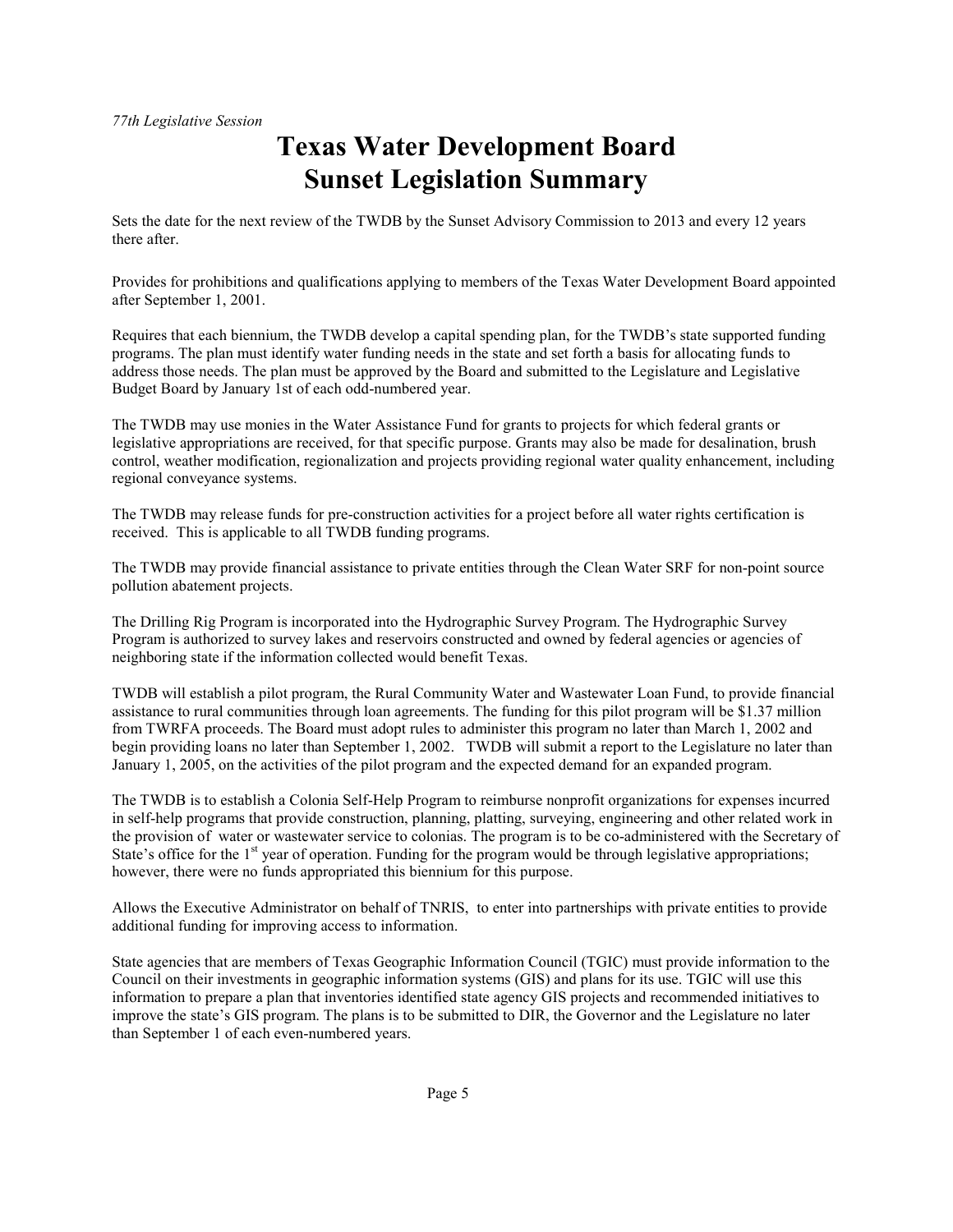TWDB and the State Soil and Water Conservation Board shall jointly conduct a study of ways to improve or expand water conservation efforts in the state and submit a report of the findings either as part of the State Water Plan or as a supplement to the State Water Plan.

Changes to the State Participation Loan program provides statutory authority to allow the TWDB to acquire up 100% (changed from 50%) of any authorized facility to the extent that the Board finds that a political subdivision is willing and reasonably able to finance that portion of the cost of the facility that the TWDB does not acquire. Constitutional change for this is included in HJR 81.

Changes to the Agricultural Water Conservation Bond Program provides statutory authority to allow the TWDB to make loans and grants to political subdivisions and state agencies for agricultural water conservation programs, as provided by legislative appropriation.

Establishes a Colonia Initiatives Advisory Committee composed of seven members appointed by the Governor with the Secretary of State's Office serving as an ex officio member. The committee will review the progress of water and wastewater infrastructure projects affecting colonias managed by the TWDB and Office of Rural Community Affairs (ORCA). Requires the Committee to present an update and make recommendations at the annual joint meeting of the Board and the governing board of the ORCA.

Requires the Board to meet annually with governing body of the Office of Rural Community Affairs to assess the agencies' progress in meeting the needs of colonia residents and to receive an update and recommendations from the Colonia Initiatives Advisory Committee.

Amends the tax code to provide tax exemptions for water-related equipment used for rainwater harvesting, reuse, desalination of groundwater and surface water, brush control, precipitation enhancement, water or wastewater systems if certified by TNRCC as a regional system and for public/private partnership water or wastewater projects.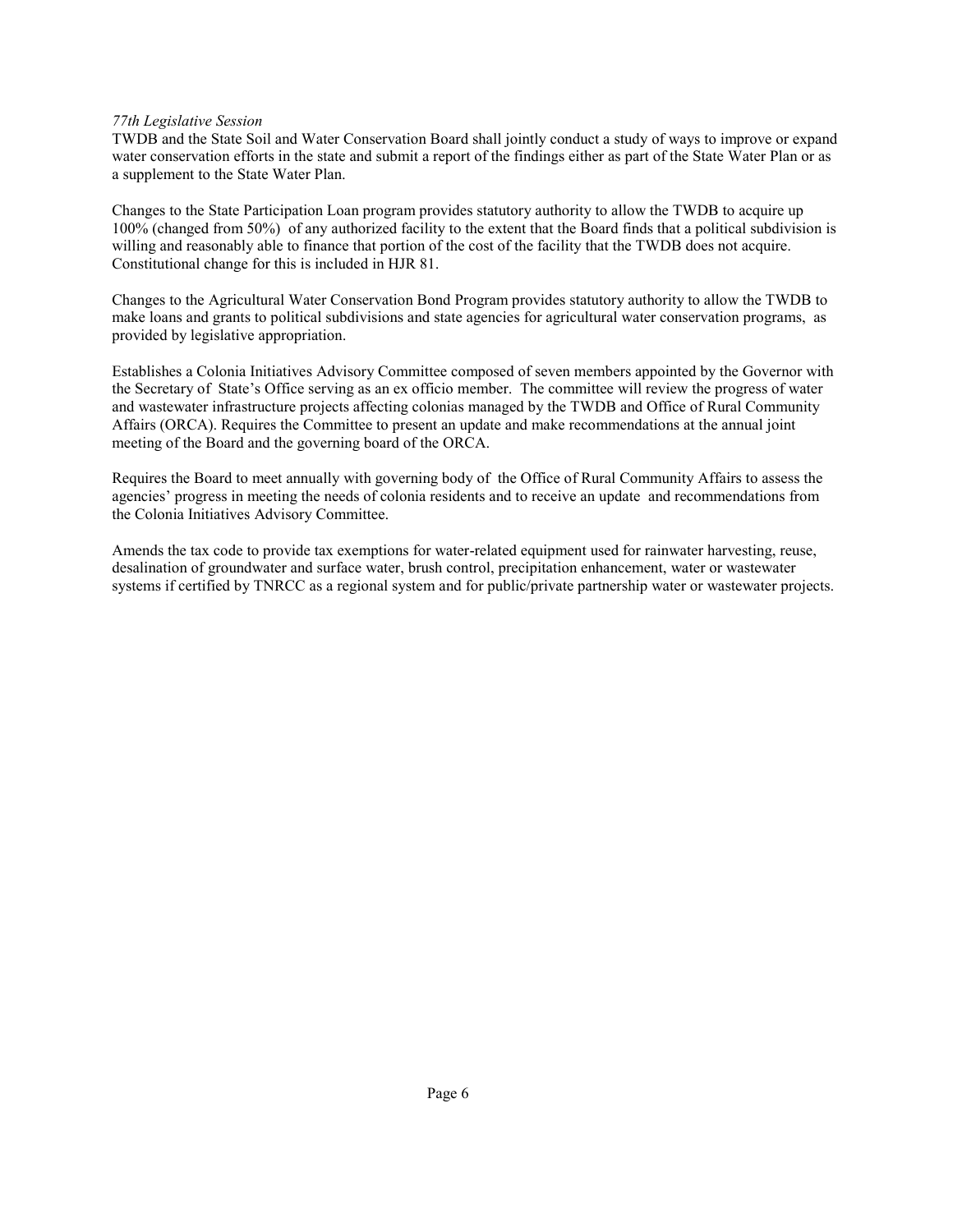## **Senate Bill 2**

Relating to the development and management of the water resources of the state, including the ratification of the creation of certain groundwater conservation districts; providing penalties.

#### **ARTICLE 1. TEXAS WATER ADVISORY COUNCIL**

#### **Creates the 13 Member Texas Water Advisory Council** (New Article 9, Water Code)

- - Council Members: TNRCC, TWDB, TPWD, TDA, GLO, 3 State Representatives, 2 Senators and 3 Public Members (1 each to represent groundwater management, surface water management, and the environmental community)
- - The Water Advisory Council will provide focus and recommendations on state water issues, including but not limited to:
	- furtherance of key tenets of SB 2;
	- promoting flexibility and incentives for water desalination, brush control, regionalization of water projects, weather modification and public private partnerships relating to water projects;
	- encouraging the use of supplemental environmental projects for water infrastructure needs;
	- offering advice for development of prioritization criteria for TWDB to consider in funding of projects recommended in the State Water Plan
	- promoting adequate financing for surface water and groundwater projects;
	- ensuring commonality of technical data and information developed by participating state agencies in order to provide for seamless transition between water planning and water permitting;
	- encouraging the enhancement and coordination of state, interstate and international efforts to improve environmental quality and living conditions along Texas' borders;
- - Water Advisory Council may not:
	- promulgate rules or otherwise take specific action
- Water Advisory Council to Submit Report and Recommendations to the Legislature
- - Water Advisory Council will provide a forum for state-level analysis of river authorities:
	- - On a five-year review cycle, each river authority will present its annual self-assessment report to the Advisory Council.
	- -The authority will report to the Council its self-assessment of its performance.
	- - The authority's report to the council shall include recommendations to the council, relating to:
		- any inter-regional issues the authority has identified as problematic and any potential solutions to those issues; and
			- solutions to any barriers the authority determines is interfering with the successful implementation of the approved regional water plan or state water plan.
	- - The TNRCC shall expand the applicability of its rules (currently 30 TAC, Chapter 292) to include all 30 of the entities named in SB 2, rather than just the 20 entities currently identified in these rules.
	- - SB 2 provides definition for "conjunctive use" to mean the combined use of groundwater and surface water sources that optimizes the beneficial characteristics of each source of water.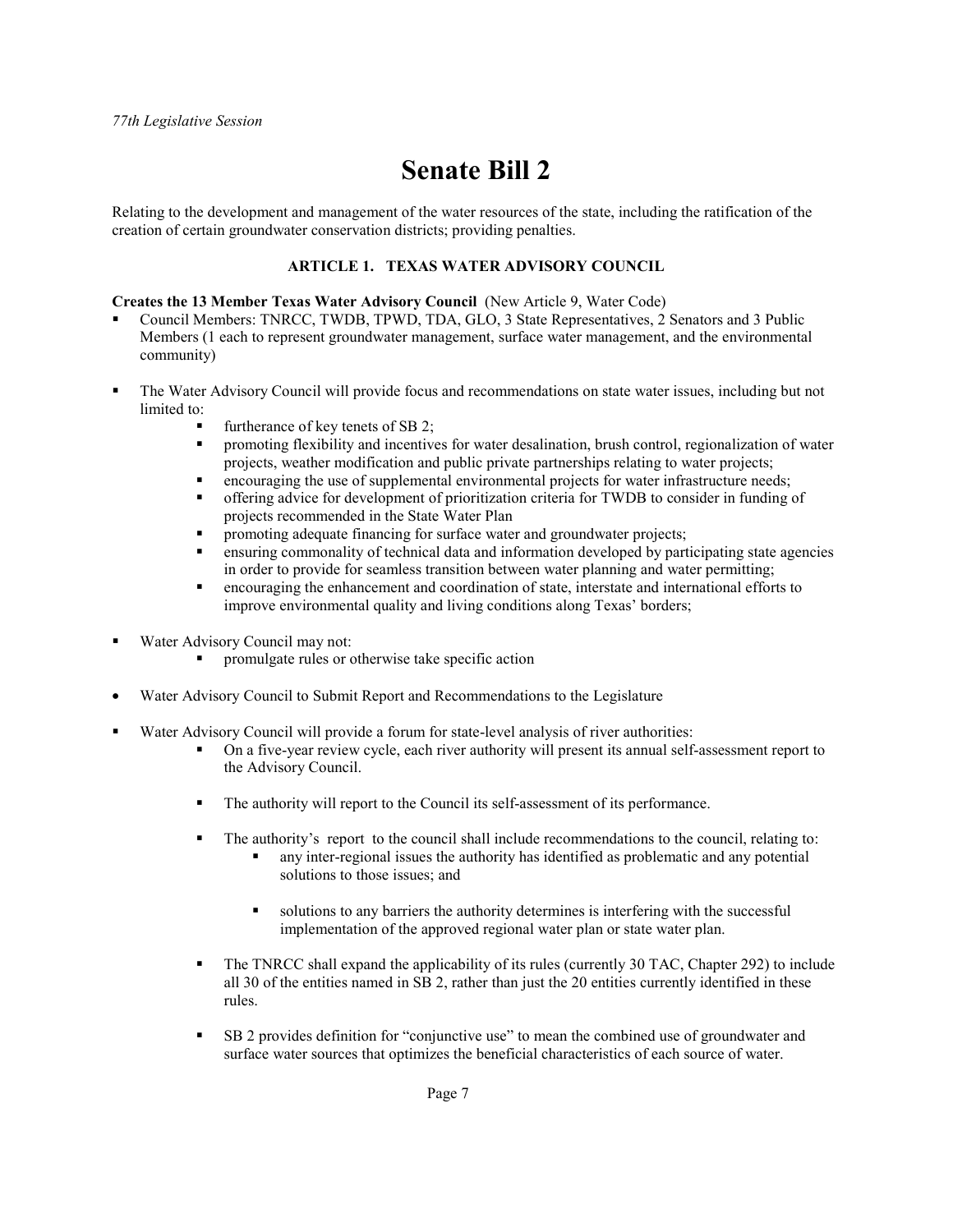#### **ARTICLE 2. SURFACE WATER AND GROUNDWATER CONJUNCTIVE MANAGEMENT; REGULATORY INCENTIVES**

- - Defines "river basin" as a river or coastal basin as designated by the TWDB, which does not include water originating in bays or arms of the Gulf of Mexico. This clarifies that movement of desalinated ocean or bay water, by definition, could not be considered an interbasin transfer.
- - Provides definitions of "agriculture," "agricultural uses" and "nursery grower." These definitions include the meanings of some terms now being deleted such as "irrigation," "stock raising" and "crop or livestock production," as well as of additional activities such as confined animal feeding operations, the cultivation of plants in containers, viticulture (wine making), and leaving land idle for certain purposes, including crop or livestock rotations. The definitions apply to wholesale nursery growers, and not to retail nursery and home and garden centers.
- - Includes "agricultural uses" (and strikes "irrigation") in the list of purposes for which water may be appropriated, and moves agricultural uses up to same category as industrial uses.
- - In list of preferences for the appropriation of water, SB 2 replaces "irrigation" with "agricultural uses," and moves "agricultural uses" up from being third on the list to being second, and equal to "industrial uses," on the list.
- -SB 2 makes no changes to existing law relating to the junior rights status of interbasin transfers.
- - Clarifies that the cancellation of a permit for inaction does not apply to a permit for construction of a reservoir designed for the storage of more than 50,000 acre-feet of water.
- - Clarifies TNRCC's responsibility, when considering permits within 200 miles of the coast, to consider bays and estuaries studies by the TPWD and other state agencies.
- - Expands exemptions from cancellation of water rights for nonuse to include water rights to meet long-term public water supply, electric generation needs, long-term water planning, or if the water right was obtained due to construction of a reservoir funded, in whole or in part, by the holder of the right.
- - Requires TWDB, in coordination with the regional water planning groups and the groundwater districts, to obtain or develop groundwater availability models for major and minor aquifers, and provide the models to groundwater conservation districts and regional water planning groups. Such modeling of major aquifers shall be completed no later than October 1, 2004.
- - Makes the TWDB's currently voluntary water use survey mandatory, in order to increase its effectiveness in projecting future water use and to recognize outstanding water conservation efforts. Failure to return survey would make an entity ineligible for TWDB funding and/or TNRCC permitting. SB 2 allows survey responses to be exempt from open records requirements, if such an exemption is requested in writing by the survey respondent. Survey requirements to not apply to use of water supplied by windmills for domestic and livestock uses.
- - Requires TWDB guidance principles for the regional water planning groups to include provisions for the protection of agriculture and the natural resources of the state.
- - Clarifies that a legislative designation of "a river or stream segment of unique ecological value" means only that a state agency or city may not finance reservoir construction in a stream segment so designated.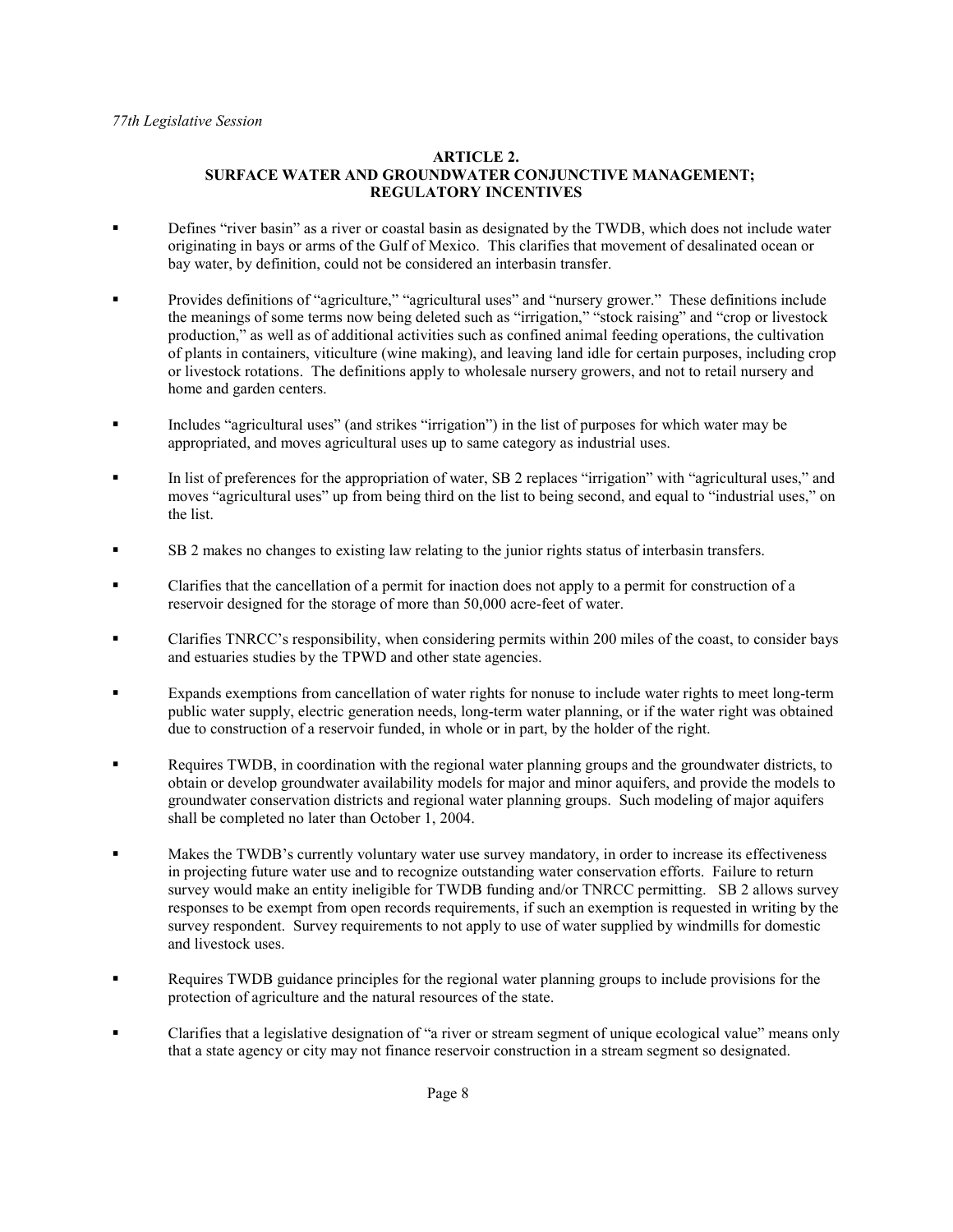- - Currently in Texas, there is no reporting requirement for, and no central registry of information on the location of existing water pipelines. SB 2 requires the TWDB to, by rule, require holders of water rights permits, groundwater export permits, retail public water suppliers, wholesale water providers and irrigation districts to report to the TWDB information on certain water pipelines and other facilities that can be used for water conveyance.
- - Requires regional plans to include this information on water conveyance facilities, including but not limited to currently used and abandoned oil, gas and water pipelines.
- - Also requires regional plans to describe the impact of proposed water projects on water quality, and the impact of the plan on unique river and stream segments if the regional water planning group or the legislature determines that a site of unique ecological value exists.
- - SB 2 adds the following to the list of issues the TWDB must determine before approving a regional water plan:
	- plan includes water conservation practices and drought management measures;
	- $\blacksquare$  plan is consistent with long-term protection of the state's water resources, agricultural resources, and natural resources.
- - Provides a process for conflict resolution between a groundwater conservation district management plan and the regional water plan.
- - Also, requires regional water planning groups to examine the financing needed to implement their water management strategies and projects and to report to the TWDB by June 1, 2002, how local governments and political subdivisions propose to pay for these projects, and what role the state should have in such financing, with particular attention to the increased level of state participation.
- -Requires local water planning efforts to consider the implementation of a desalination program.
- - Allows a groundwater district, or any other political subdivision to provide new information that a regional water planning group must consider for a possible amendment of the regional water plan. If the entity requesting a change is dissatisfied with the decision of the regional planning group, it can request the TWDB to review the decision and consider changing the state approved regional plan.
- - Transfers responsibility from the TNRCC to the TWDB for the designation of groundwater management areas (GMAs). Directs the TNRCC to complete any GMA designations that are, by 9/1/01, already underway within the TNRCC. Requires the TWDB to designate groundwater management areas for major and minor aquifers across the state by September 2003, and TNRCC to complete designations of priority groundwater management areas (PGMAs) by September 2005.
- - Streamlines the process for creating groundwater districts in Priority Groundwater Management Areas (PGMAs), encourages new district boundaries to be based on designated Groundwater Management Areas and PGMAs and authorizes greater flexibility in district creation if standard Chapter 36 district is not appropriate.
- - Defines "river basin," "agriculture," "agricultural use", "conjunctive use," and "nursery grower" in Chapter 36, Water Code.
- - Provides that groundwater districts are the preferred method of groundwater management through rules developed, adopted and promulgated by a district in accordance with the provisions of Chapter 36.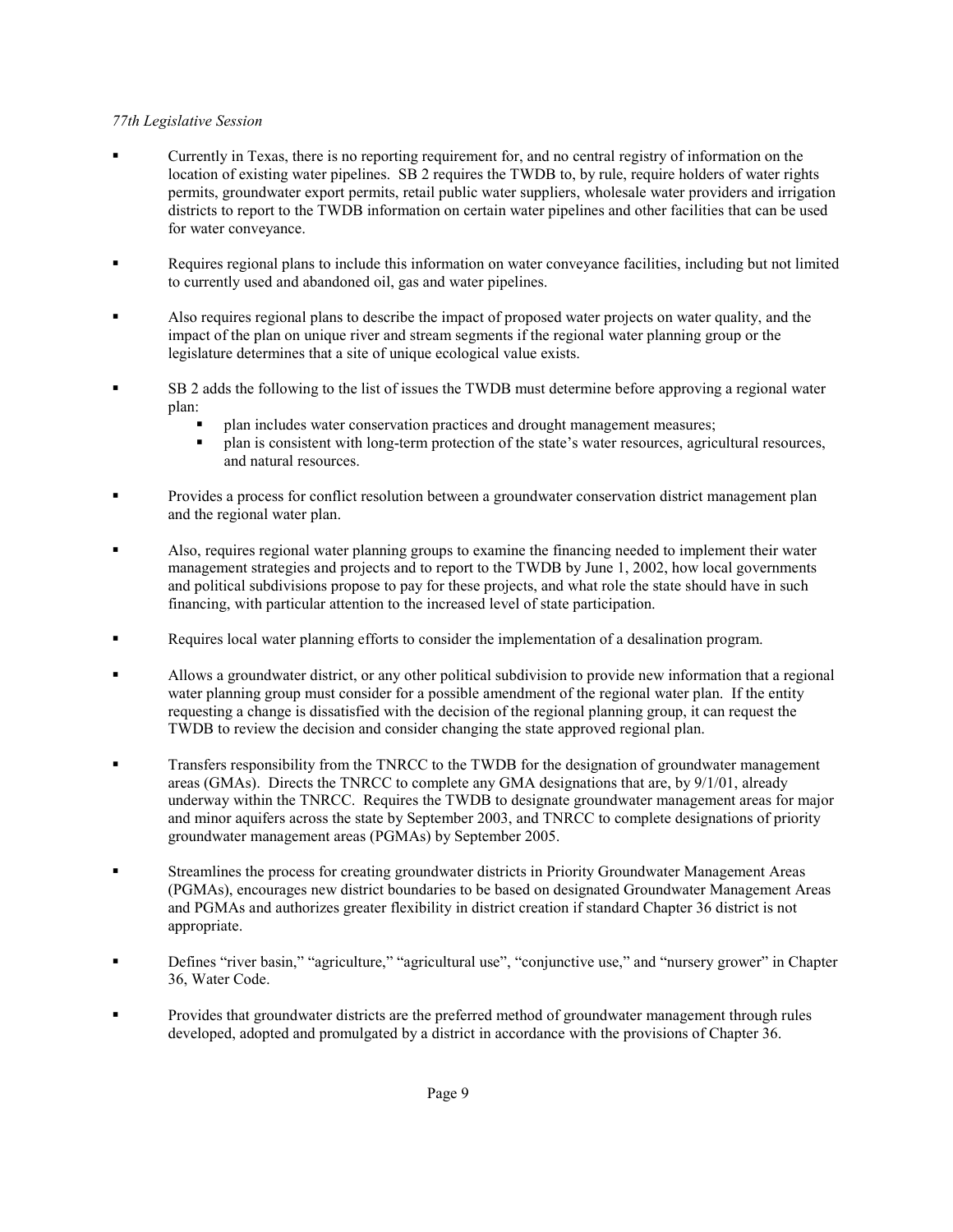- SB 2 provides a very streamlined process for groundwater conservation district creation, upon petition of landowners to the TNRCC. Ensures that this process will not be used to create shell districts, however, by requiring that districts created through this expedited process must have all of the powers and responsibilities of a standard Chapter 36 district. TNRCC may not certify a petition to create a distr8ct if it finds the proposed is not adequately funded or if the boundaries do not provide for effective management.
- - In response to the recent court case in West Texas, clarifies that groundwater districts may regulate spacing and production of wells based on tract size and distance from property lines. Also, expands the issues for which groundwater districts are authorized to make and enforce rules to include protection of groundwater quality. (South Plains LaMesa Railroad, Ltd. v. High Plains Underground Water Conservation District No. 1)
- - Provides that the penalties for violation of groundwater conservation district rules will be sufficient to ensure adherence to district rules. Penalties are set at up to \$10,000 per day per violation.
- - Removes the existing law requirement that future groundwater district plans must be consistent with the regional water plan in place at the time the groundwater district's plan is being developed. Directs the districts to develop their management plans using the districts' best available data, and to forward those plans to the regional water planning group for consideration in their planning process.
- - Adds the following management goals that groundwater districts' management plans must address:
	- addressing drought conditions, and
	- addressing conservation.
- - Provides a process for appeal of a groundwater district management plan if it is in conflict with the state water plan, and provides a process for resolution of such conflicts.
- - SB 2 substantially increases the joint planning responsibilities of groundwater districts that share a management area.
- - SB 2 includes the groundwater district permit exemption language agreed upon by the Consensus Groundwater Stakeholders group. Maintains districts' ability to exempt wells on a district-by-district basis, and allows for an export fee to be assessed on any water withdrawn from exempted wells, if that water is transported for use outside the district.
	- - Amends exemption:
		- - Oil and Gas production exemptions -- limits existing district permit exemptions to only water supply wells that are (1) on the drilling rig site; (2) supplying a rig that is currently drilling or exploring; and (3) the responsibility of the person holding the drilling permit.
		- - Mining operations exemptions -- clarifies that existing mining exemptions still apply for water being produced for "mining purposes" and for any use of that water in addition to mining purposes; but district permit requirements would apply for any water produced in addition to the water withdrawn for mining purposes;
		- - Exemptions for wells producing less than 25,000 gallons per day if for domestic or livestock or poultry uses -- limits this exemption to wells on tracts of land larger than 10 acres.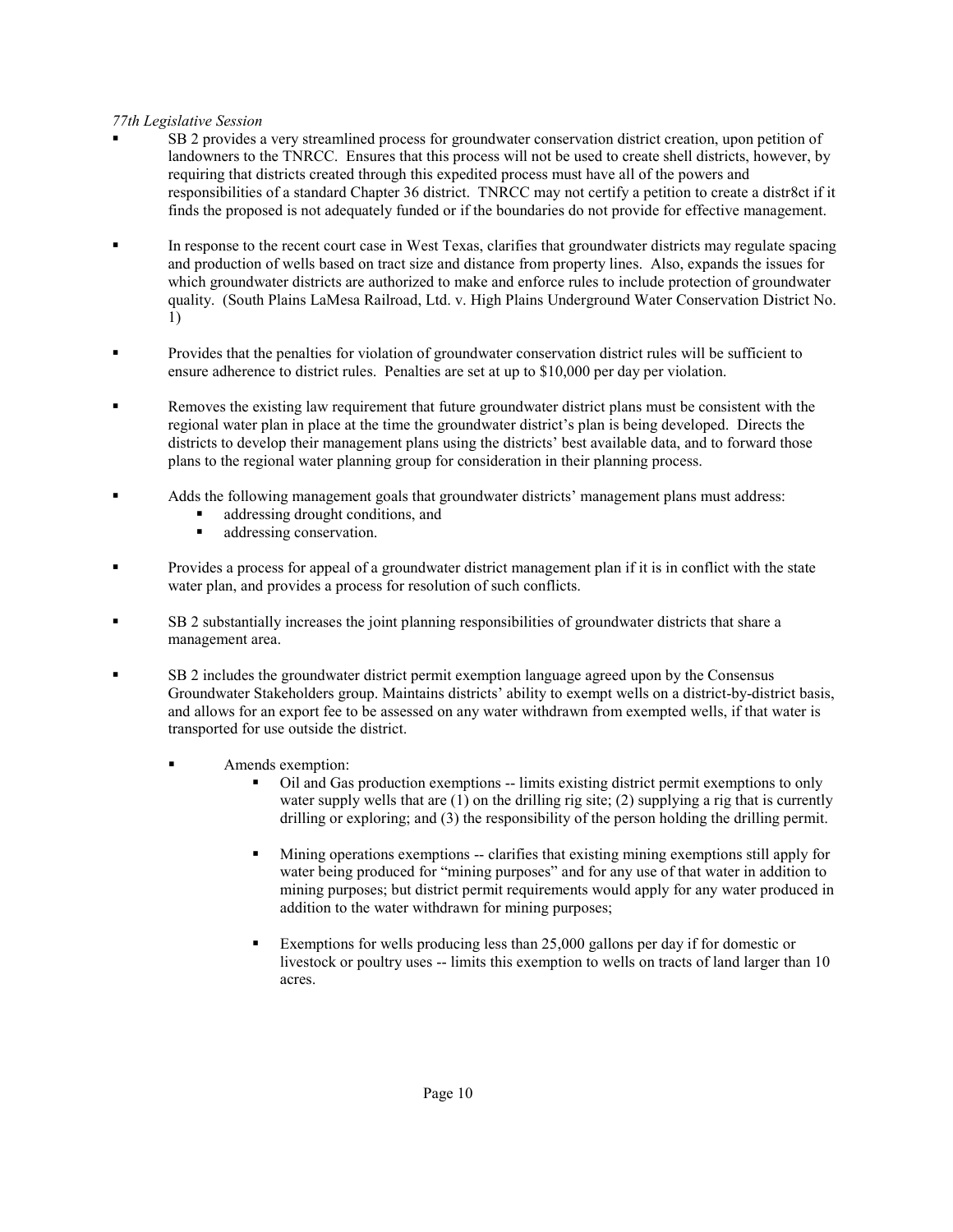- - Clarifies authority of groundwater districts relating to the transfer of groundwater out of district:
	- district rules can require permit amendment in order to transfer groundwater
	- districts can not regulate exporters more restrictively than in-district users
	- application procedures and fee must be equal to and/or combined with fee and procedures for indistrict application
	- allows district to assess an export surcharge, using one of the following methods: (1) a fee negotiated between the district and the exporter; (2) a rate not to exceed the equivalent of the tax rate per \$100 valuation for each 1000 gallons transferred or 2.5 cents per 1000 gallons of water; or (3) for a fee-based district, a 50% export surcharge in addition to the district's production fee;
	- prohibits denial of a well permit based on the intention to export
	- provides that the term for the authorization to transfer water from a groundwater conservation district must be at least 30 years, unless otherwise negotiated by the parties.
	- export permit renewal decision must be objective, scientifically based decision that applies the same standards to all wells in the district
	- revenues from export fee can not be used to prohibit exports, but may be used for expenses relating to enforcement of the district's rules;
	- export provisions apply only to transfer of water that is permitted after September 1, 1997;
	- a district shall not adopt rules expressly prohibiting the export of groundwater.
	- in applying these export provisions, a district must be fair, impartial, and nondiscriminatory.
	- - SB 2 authorizes groundwater districts to assess production fees -- to be based on the amount of groundwater authorized to be withdrawn or on the amount actually withdrawn. Districts may assess production fees instead of, or in addition to, any taxes levied by the district. Production fees shall not exceed:
		- one dollar per acre foot per annum for agricultural use or
		- ten dollars per acre foot per annum for water used for any other purpose.
		- - Barton Springs-Edwards Aquifer Conservation District, the Guadalupe County Underground Water Conservation District and the Lone Star Groundwater Conservation District are limited to annual production fees of \$1 per acre foot per year for agricultural use and 17 cents per 1000 gallons for water used for other purposes.
		- - Certain districts are exempted from the production fee language
			- -Edwards Aquifer Authority
			- -Fort Bend Subsidence District
			- -Harris-Galveston Coastal Subsidence District
			- -Barton Springs-Edwards Aquifer Conservation District
			- - Any property tax based district created before September 1, 1999, unless otherwise authorized by special law
		- - Any district may assess a production fee for any water produced from a well exempt from district permitting requirements, if that water is subsequently sold to another person.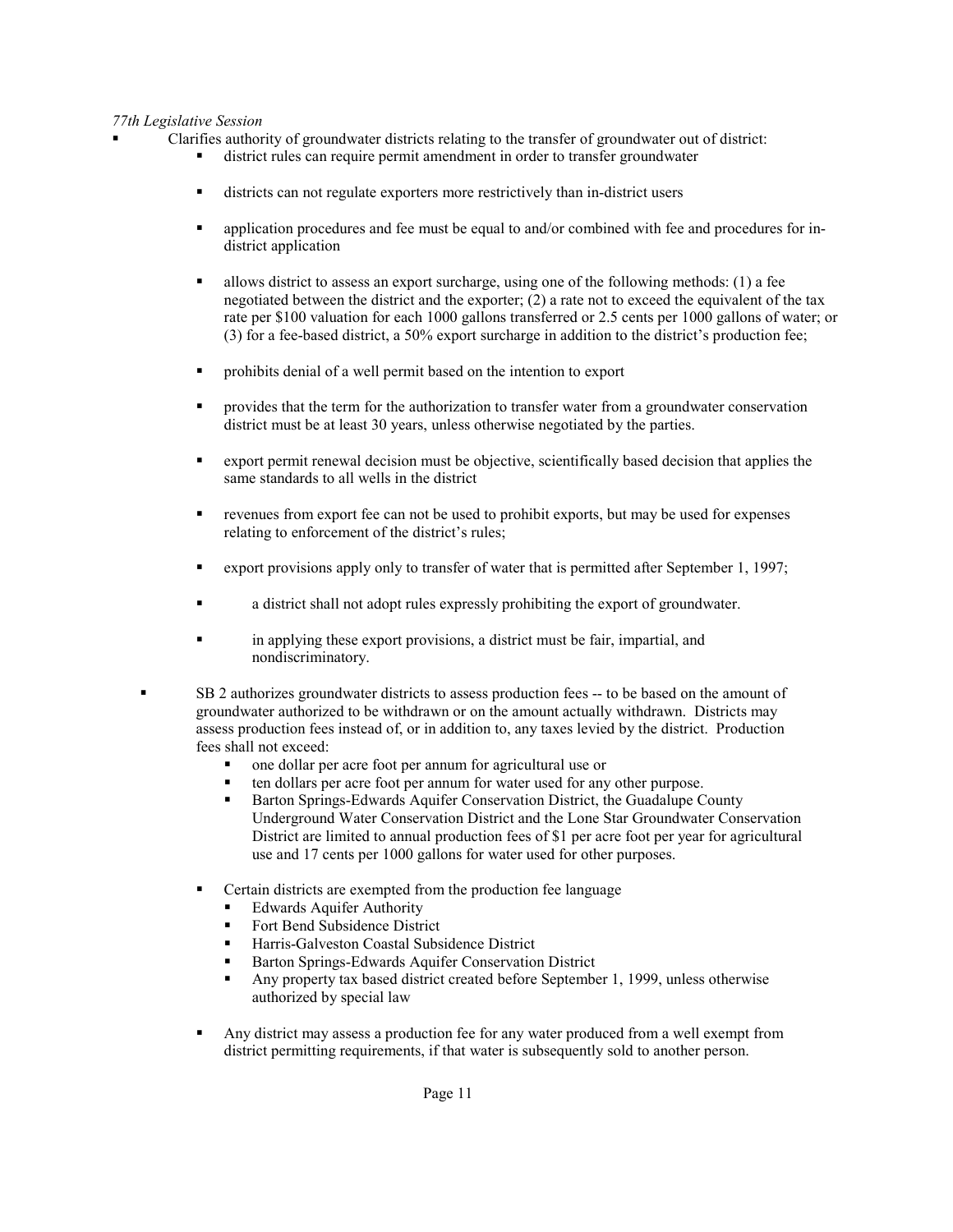- - District fees may not be used to purchase groundwater rights unless the purchased rights are acquired for conservation purposes and are permanently held in trust not to be produced.
- - SB 2 strengthens the TNRCC's enforcement mechanisms for failure of a groundwater district to participate to conduct joint planning to ensure compatible management of their underlying aquifer.
- - Deletes language allowing the TNRCC to remove a district's taxing authority and replaces it with language allowing the TNRCC to request the attorney general to place a non-performing district into receivership.
- - Provides that the Dallas County Utility Reclamation District is defined as a municipal corporation and political subdivision for the purposes of the electric deregulation bill (SB 7) enacted by the 76th Legislature.
- - Amends Utility Code to provide that a government-operated utility may not disclose information related to volume of use or billing information if such nondisclosure is requested by the user. This provision does not apply to a utility if the utility's primary source of water is a sole-source designated aquifer.
- - Amends enabling statute of the Edwards Aquifer Authority (EAA) to:
	- - Add the new definitions for agriculture, agricultural uses and nursery grower to the enabling legislation of the Edwards Aquifer Authority;
	- cap fees for agricultural uses of water in the EAA at \$2.00 per acre foot;
	- authorize the EAA to contract for injection or artificial recharge only if provision is made to protect and maintain the quality of groundwater in the receiving portion of the aquifer and the water used is from the Edwards aquifer or the water is recharged through a natural recharge feature.
- - Amends the enabling statute of the North Harris /county Water Authority to allow them to establish rates and classification of fee and rate payers and to authorize the board to exempt certain wells from fees.

#### **ARTICLE 3. DISTRICT RATIFICATIONS AND CREATIONS**

- -Cow Creek Groundwater Conservation District
- -Crossroads Groundwater Conservation District
- -Hays Trinity Groundwater Conservation District
- -Lone Wolf Groundwater Conservation District
- -Lost Pines Groundwater Conservation District
- -McMullen Groundwater Conservation District
- -Kimble County Groundwater Conservation District
- -Red Sands Groundwater Conservation District
- -Refugio Groundwater Conservation District
- -Southeast Trinity Groundwater Conservation District
- -Texana Groundwater Conservation District
- -Tri-County Groundwater Conservation District
- -Brazos Valley Groundwater Conservation District
- -Post Oak Savannah Groundwater Conservation District
- -Mid-East Texas Groundwater Conservation District
- -Northeast Travis County Utility District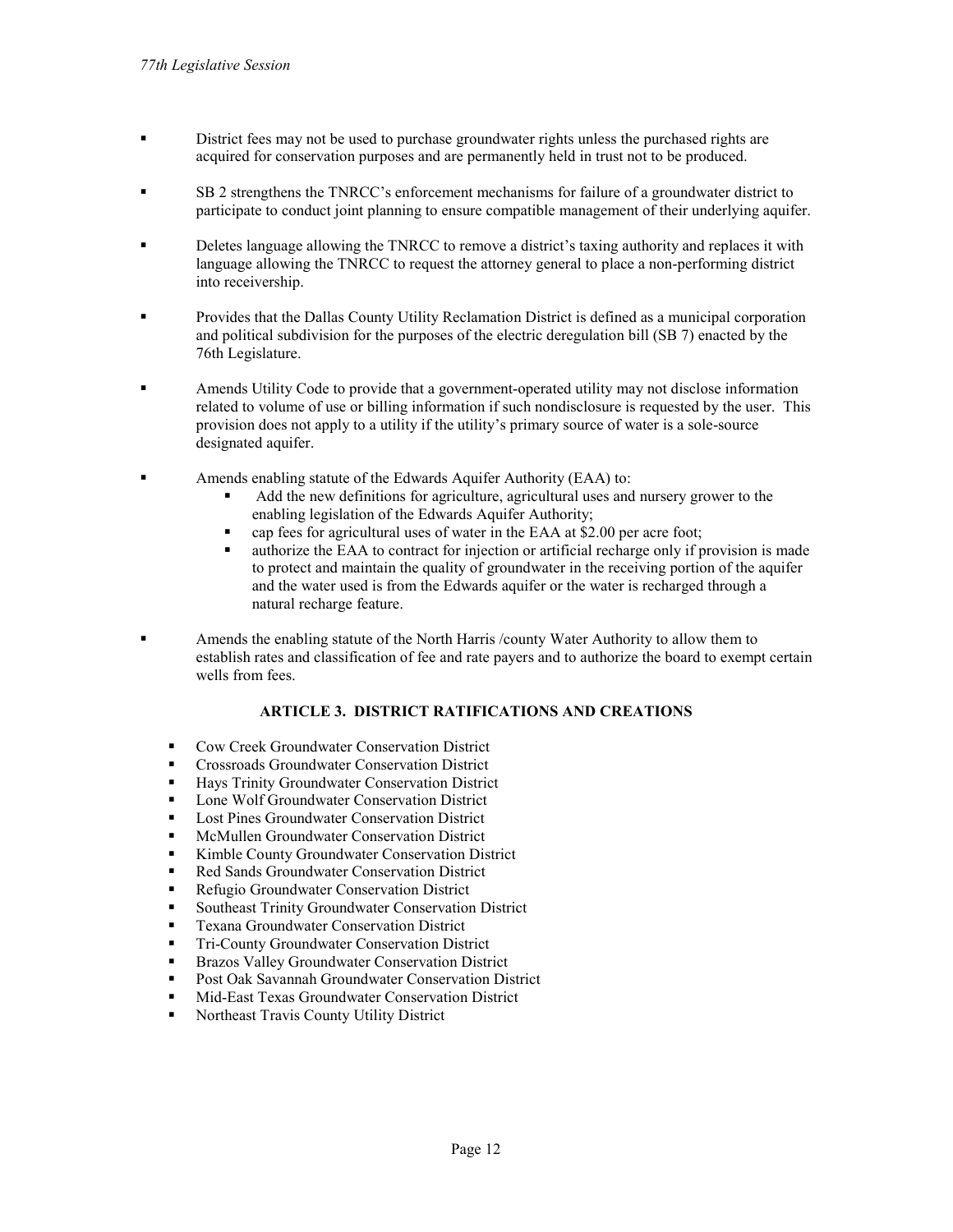#### **ARTICLE 4. WATER INFRASTRUCTURE FINANCING** (New Subchapter O, Chapter 15, Water Code)

Creates the Water Infrastructure Fund, as a fund in the state treasury, to be administered by the TWDB, to provide funding for the implementation of water supply projects recommended through the state and regional water planning process.

- - Outline of Water Infrastructure Fund Structure and Incentive that could be moved if cash is appropriated:
	- - Intended to make financial incentives available for all entities in order to facilitate the implementation of strategies recommended in the State Water Plan to meet need.
	- - Fund targets critical gaps in existing financial assistance programs in Texas, including:
		- - Current Funding Gap -- Rural and small community projects often cannot access financial assistance and/or cannot qualify for market rate lending.
		- - SB 2 SOLUTION -- All financial assistance would receive some level of subsidy, and small, rural or disadvantaged communities could be eligible for deep subsidies including low interest loan, zero interest loans, and loan forgiveness or grants.
		- - Current Funding Gap -- Current programs lack any financial assistance for activities between planning and construction.
		- - SB 2 SOLUTION -- Fund would provide bridge funding for preconstruction activities, with incentives such as deferred payments until construction begins.
		- -Current Funding Gap -- Lack of incentives for regionalization of water projects.
		- - SB 2 SOLUTION -- Fund would encourage regional projects to meet all area needs through direct financial incentives, including matching disparate timing of needs of the potential participants.
	- - Public Private Partnerships -- Funds may be provided to counties, municipalities, river authorities, and districts to provide incentives to public and private water systems and individuals for the conservation and development of water supply.
	- - Fund must accommodate a wide range of applicant categories and levels of sophistication, project size and complexity, and financial capacity and need.

#### - Creates the Rural Water Assistance Fund (New Subchapter P, Chapter 15, Water Code)

- -Creates the rural water assistance fund, to be administered by the TWDB.
- - Fund is intended to provide financial assistance to smaller, rural water suppliers at lower cost that is currently available, and to ensure the public outreach and technical assistance critical for these smaller rural water systems to succeed if cash is appropriated.
- -Would specifically assist small systems in participating in regional water projects.
- - Defines "rural political subdivision" and allows such an entity to partner with the Texas Department of Agriculture or the Texas Department of Housing and Community Affairs to submit a joint application for financial assistance from the rural water assistance fund.
- - Fund consists of appropriations, loan repayments and TWDB general obligation bond proceeds.
- - Fund would be operated in a manner that will provide for repayment of the state bonds, thereby requiring the only outlay of the state to be the general revenue appropriated initially.
- -Defines "regionalization" in Section 15.001, Water Code.
- - Expands use of existing TWDB grant funding to include construction, acquisition, improvement or enlargement of projects involving desalination, brush control or weather modification.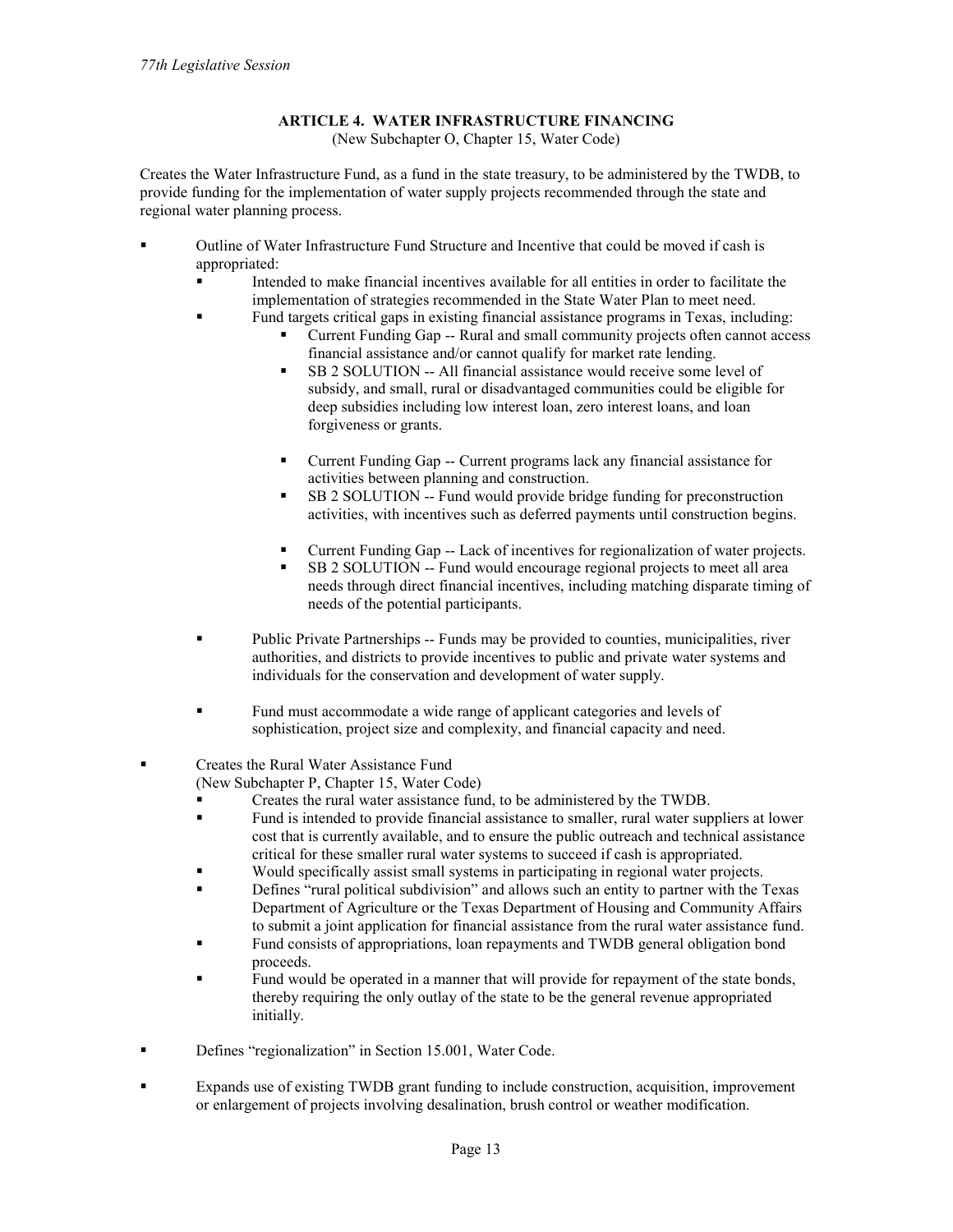- - Expand use of existing TWDB loan funding to include brush control, weather modification, regionalization, desalination, and projects providing regional water quality enhancement services as defined by TWDB rule, including regional conveyance systems.
- - Public Private Partnerships
	- - Make political subdivisions eligible for loans under the TWDB's agricultural water conservation bond program.
	- - Expand TWDB's agricultural water conservation bond program to include brush control and precipitation enhancement.
	- - Provide financial incentives for public private partnerships involving nonpoint source pollution control and estuary management projects.
	- - Expand property tax exemption for water conservation initiatives to include desalination projects or brush control projects.

#### **ARTICLE 5. JOINT COMMITTEE ON WATER RESOURCES**

- - The Committee shall conduct an interim study and make recommendations regarding:
	- increasing the efficient use of existing water resources;
	- developing sufficient long-term financing strategies;
	- improving existing water conveyance systems;
	- water marketing
	- determining the appropriate role of environmental and wildlife concerns in water permitting and water development; and
	- protection of the natural condition of beds and banks of the state-owned watercourses.
- - Joint Committee has 6 Members
	- -Chairs of the Senate and the House Committees on Natural Resources
	- -2 Senators appointed by the Lt. Governor
	- -2 Representatives appointed by the Speaker
- - The Joint Committee may call and hold hearings, and shall:
	- meet at least annually with the TNRCC and the TWDB, and
	- consider information relating to
		- encouraging the effective development of water marketing and water movement;
		- prioritizing the use of state funds for financing the development and conservation of water resources, and
			- measures for encouraging donation of water rights, for protecting instream uses.

#### **ARTICLE 6. RULEMAKING PROCEDURES FOR THE EDWARDS AQUIFER AUTHORITY (EAA)**

- Provides that the EAA is no longer subject to the Administrative Procedures and Texas Register Act but is subject to open meetings and open records requirements. Sets out additional requirements for the EAA, including requirement for a contested case hearing on a permit application if a person with a related justiciable interest requests the hearing.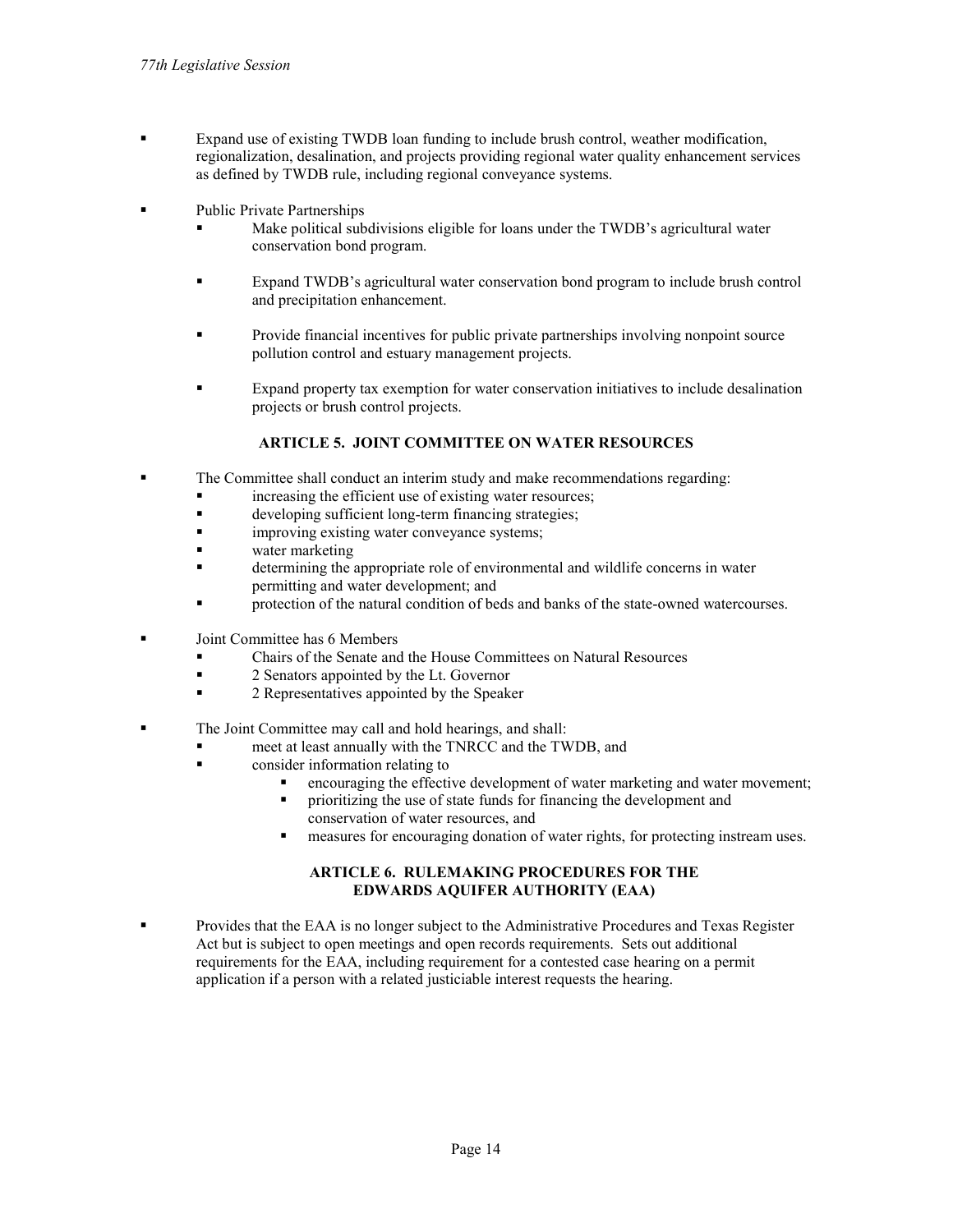#### **ARTICLE 7. LIMITED LIABILITY FOR AQUATIC HERBICIDE APPLICATION**

- Defines "commercially licensed aquatic herbicide applicator," and caps liability at \$2 million for each occurrence of personal injury, property damage, or death resulting directly or indirectly from the application of aquatic herbicide in compliance with contracts, law, and the license terms or permit. Liability cap does not apply under certain, specified circumstances.

#### **ARTICLE 8. CONCENTRATED ANIMAL FEEDING OPERATIONS (CAFOs)**

- Defines "sole-source surface drinking water supply" and "protection zone," and requires a TNRCC permit for construction of a CAFO within a protection zone.

#### **ARTICLE 9. REVOCATION OF CERTIFICATE OF PUBLIC UTILITY**

- Allows a city to request the TNRCC to revoke the certificate of convenience and necessity (CCN) of a public utility if it finds that the utility has never provided, is no longer providing, or has failed to provide continuous and adequate service, or if the utility has been grossly or continuously mismanaged or grossly or continuously noncompliant with state law or TNRCC rules. If the CCN is revoked, the city must operate the utility and request TNRCC approval to acquire the utility at fair market value.

#### **ARTICLE 10. WATER UTILITY SYSTEMS**

- Amends multiple provisions in Chapter 13, Water Code, relating to requirements for water utilities regarding rate making, billing procedures, disclosure of related interests, regional consolidation of rates.

#### **ARTICLE 11. MISCELLANEOUS PROVISIONS**

- - Provides that property subject to a permit or a plat in one city's extraterritorial jurisdiction (ETJ) may not be subjected to new or additional water pollution regulations if the property is transferred to another city's ETJ.
- - Prohibits a local government, except for the Edwards Aquifer Authority, from adopting regulations or ordinances that impose standards for underground petroleum storage tanks, since there is a unified and statewide program for groundwater and surface water protection relating to underground storage tanks.
- -Prohibits the TNRCC from authorizing injection wells into or through the Edwards Aquifer.
- - Updates statute that provides a population bracket to exempt certain water wells from district regulation.

#### **ARTICLE 12. NORTH HARRIS COUNTY REGIONAL WATER AUTHORITY**

-Modifies the enabling statute of the authority regarding the authority's contractual powers.

#### **ARTICLE 13. REPORTS, REPEALER; TRANSITION; VALIDATION; EFFECTIVE DATE**

Bill is effective September 1, 2001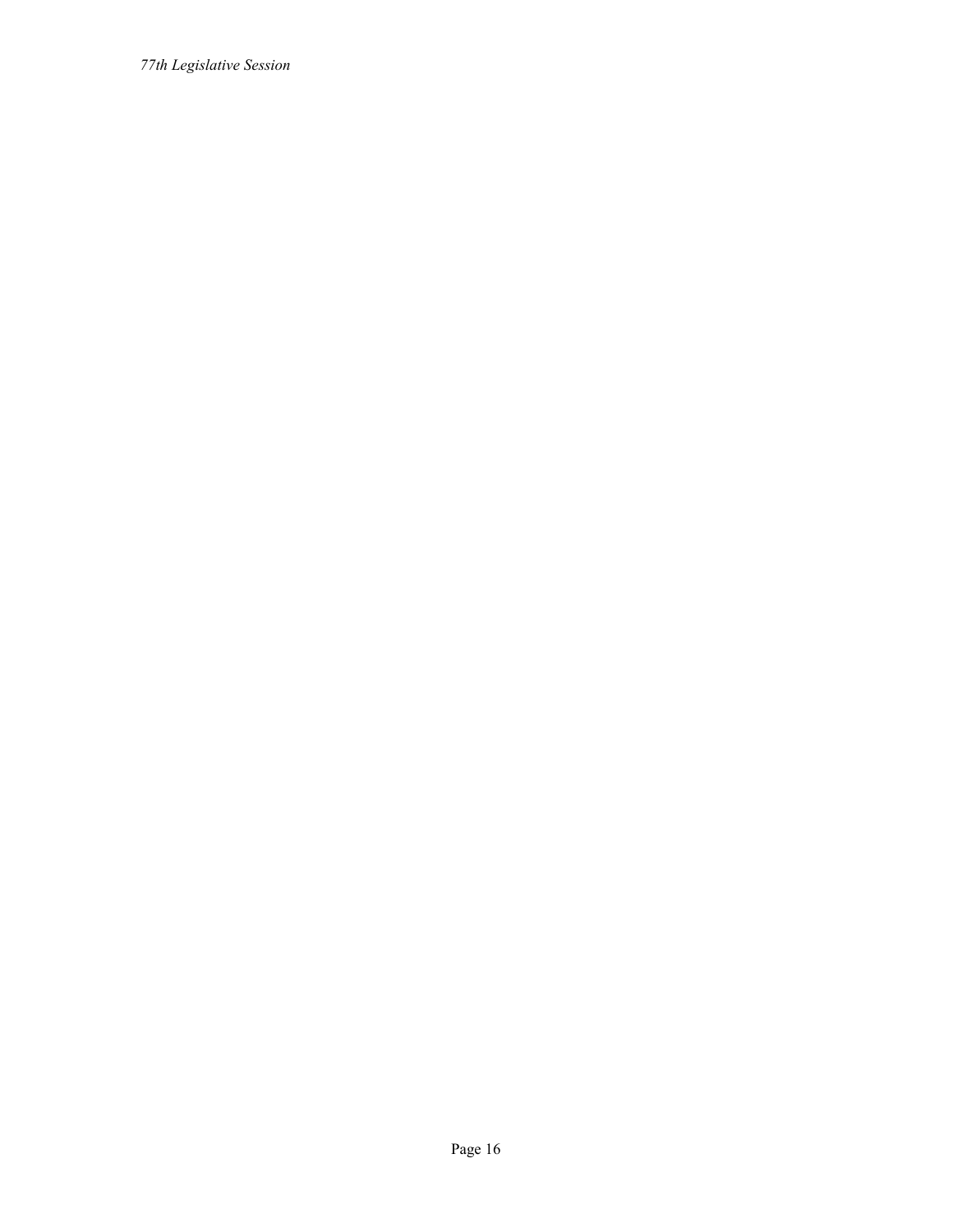## **BILLS IMPACTING TWDB**

| HB <sub>7</sub> | by Warren Chisum                                                                                                                                                                                                                                                                                                                                          | <b>Senate Sponsor: David Sibley</b>  |  |
|-----------------|-----------------------------------------------------------------------------------------------------------------------------------------------------------------------------------------------------------------------------------------------------------------------------------------------------------------------------------------------------------|--------------------------------------|--|
|                 | Relating to creating the Office of Rural Community Affairs.                                                                                                                                                                                                                                                                                               |                                      |  |
|                 | Creates the Office of Rural Community Affairs as a new agency responsible for rural<br>issues. The agency would be responsible for coordinating and advocating for economic<br>development and health-care reform in rural areas. The federal community development<br>block grant non-entitlement program would be transferred to the agency from TDHCA. |                                      |  |
|                 | <b>EFFECTIVE DATE:</b> September 1, 2001                                                                                                                                                                                                                                                                                                                  |                                      |  |
| <b>HB 819</b>   | by David Counts                                                                                                                                                                                                                                                                                                                                           | <b>Senate Sponsor: Robert Duncan</b> |  |
|                 | Relating to the transfer of the Office of Rural Affairs to the Department of<br>Agriculture.                                                                                                                                                                                                                                                              |                                      |  |
|                 | Transfers the office from the Department of Economic Development to the Department<br>of Agriculture. Purpose of office is to promote economic development in rural areas.                                                                                                                                                                                |                                      |  |
|                 | <b>EFFECTIVE DATE:</b> September 1, 2001                                                                                                                                                                                                                                                                                                                  |                                      |  |
| <b>HB</b> 906   | by Fred Bosse                                                                                                                                                                                                                                                                                                                                             | <b>Senate Sponsor: Eddie Lucio</b>   |  |
|                 | Relating to the continuation and functions of the Coastal Coordination Council.                                                                                                                                                                                                                                                                           |                                      |  |
|                 | Continues the Council until September 1, 2013 and makes changes to the Council's<br>composition and voting procedures, by making all State agency members ex officio and<br>increasing the local coastal representation.                                                                                                                                  |                                      |  |
|                 | <b>EFFECTIVE DATE:</b> September 1, 2001                                                                                                                                                                                                                                                                                                                  |                                      |  |
| <b>HB</b> 1872  | by Jim Solis                                                                                                                                                                                                                                                                                                                                              | <b>Senate Sponsor: John Carona</b>   |  |
|                 | Relating to local employment impact statements required before a state agency may<br>adopt a rule.                                                                                                                                                                                                                                                        |                                      |  |
|                 | Requires a state agency to determine whether a rule may affect a local economy before<br>proposing the rule for adoption.                                                                                                                                                                                                                                 |                                      |  |
|                 | <b>EFFECTIVE DATE:</b> September 1, 2001                                                                                                                                                                                                                                                                                                                  |                                      |  |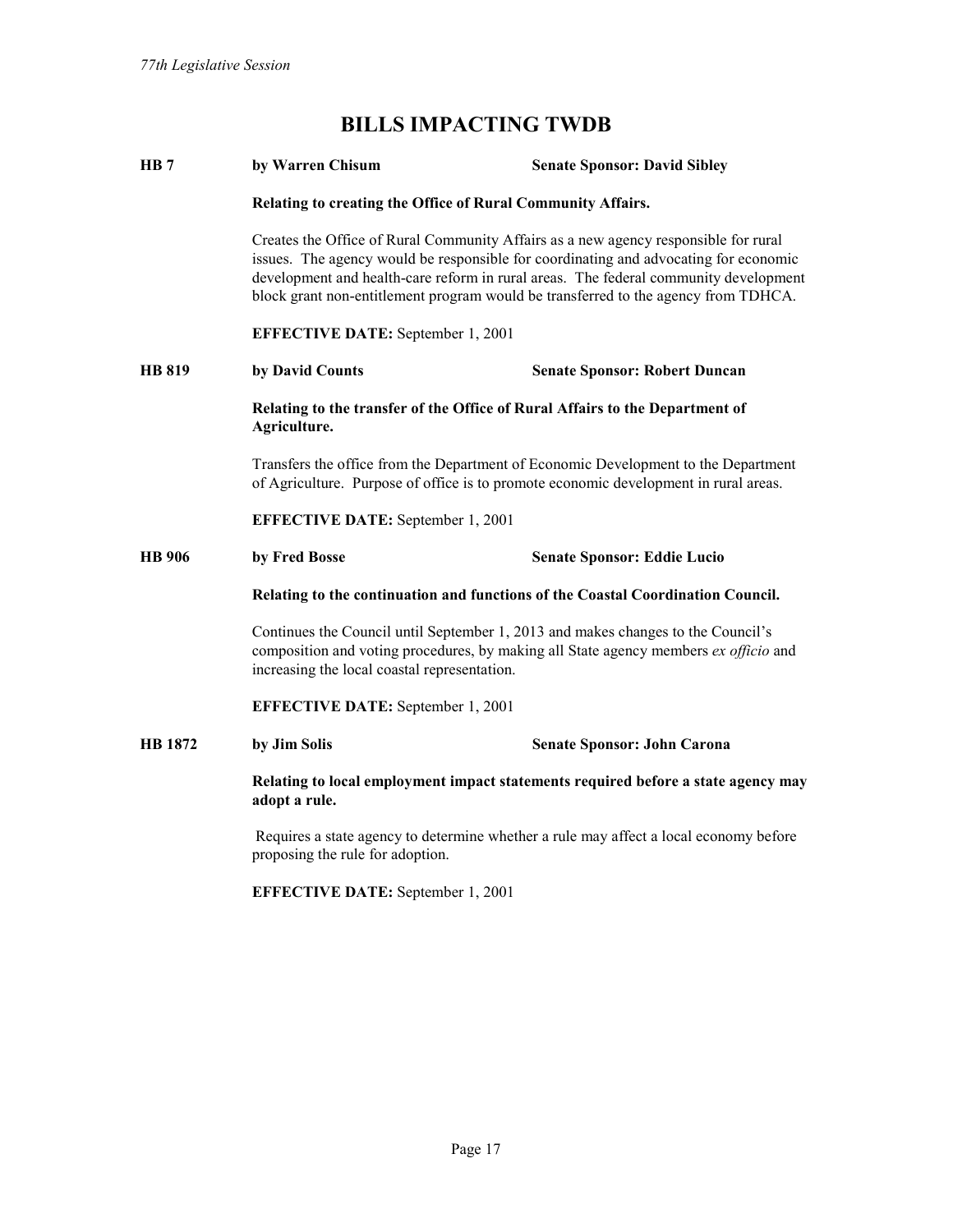| <b>HB</b> 2071 | by Robert Junell                                                                                                                                                                                                                                                                                                                                                                                           | <b>Senate Sponsor: Tom Haywood</b>                                                                                                                                                                                                                                                 |
|----------------|------------------------------------------------------------------------------------------------------------------------------------------------------------------------------------------------------------------------------------------------------------------------------------------------------------------------------------------------------------------------------------------------------------|------------------------------------------------------------------------------------------------------------------------------------------------------------------------------------------------------------------------------------------------------------------------------------|
|                | Relating to establishing a billing procedure to ensure that each state agency is billed<br>for the cost of support services allocated to the agency under the statewide cost<br>allocation plan.                                                                                                                                                                                                           |                                                                                                                                                                                                                                                                                    |
|                | Requires the Comptroller to establish rules for a billing procedure to ensure each state<br>agency is billed for the cost of support services allocated to the agency under the<br>received.                                                                                                                                                                                                               | statewide cost allocation plan. This would also include a portion of federal indirect costs                                                                                                                                                                                        |
|                | EFFECTIVE DATE: September 1, 2001                                                                                                                                                                                                                                                                                                                                                                          |                                                                                                                                                                                                                                                                                    |
| <b>HB</b> 2588 | by David Counts                                                                                                                                                                                                                                                                                                                                                                                            | <b>Senate Sponsor: David Bernsen</b>                                                                                                                                                                                                                                               |
|                | Relating to the consideration of potential water savings under a water conservation<br>plan in determining the manner of distributing water during a shortage from a<br>water supply covered by a plan.                                                                                                                                                                                                    |                                                                                                                                                                                                                                                                                    |
|                | Requires water suppliers to distribute water on a pro rata basis or take into account the<br>customer's compliance with applicable water conservation and drought contingency<br>Texas Water Development Board, when addressing water shortages.                                                                                                                                                           | plans, prepared in compliance with Texas Natural Resource Conservation Commission or                                                                                                                                                                                               |
|                | <b>EFFECTIVE DATE: June 15, 2001</b>                                                                                                                                                                                                                                                                                                                                                                       |                                                                                                                                                                                                                                                                                    |
| <b>HB</b> 3088 | by Sylvester Turner                                                                                                                                                                                                                                                                                                                                                                                        | <b>Senate Sponsor: Rodney Ellis</b>                                                                                                                                                                                                                                                |
|                | Relating to the creation and re-creation of funds and accounts in the state treasury,<br>the dedication and rededication of revenue, and the exemption of unappropriated<br>money from use for general governmental purposes.                                                                                                                                                                              |                                                                                                                                                                                                                                                                                    |
|                | Provides regulations and exemption for certain funds, accounts, dedicated revenue and<br>unappropriated money in the state treasury. All funds and accounts created or re-created<br>in the state treasury by an Act of the $77th$ Legislature are abolished by August 27, 2001<br>unless they are included in this legislation. All new accounts created by SB 2 and SB 312<br>are included in this bill. |                                                                                                                                                                                                                                                                                    |
|                | <b>EFFECTIVE DATE:</b> August 27, 2001                                                                                                                                                                                                                                                                                                                                                                     |                                                                                                                                                                                                                                                                                    |
| <b>HB</b> 3096 | by David Counts                                                                                                                                                                                                                                                                                                                                                                                            | <b>Senate Sponsor: Robert Duncan</b>                                                                                                                                                                                                                                               |
|                | Relating to the development of a water supply reservoir project at a site known as<br>the Post Reservoir site in Garza County, Texas.                                                                                                                                                                                                                                                                      |                                                                                                                                                                                                                                                                                    |
|                | Provides a legislative designation of Post Reservoir in Garza County as a unique<br>reservoir site. Legislature finds that a condition warrant a TWDB waiver of the<br>up to 100% the undivided interest in the Post Reservoir projects. Authorizes the White<br>the purpose of operating a regional water system.                                                                                         | requirement that the project meet needs in a manner consistent with the state and regional<br>water plans. Authorizes the TWDB to use its State Participation Loan program to acquire<br>River Municipal Water District to acquire land inside and outside district boundaries for |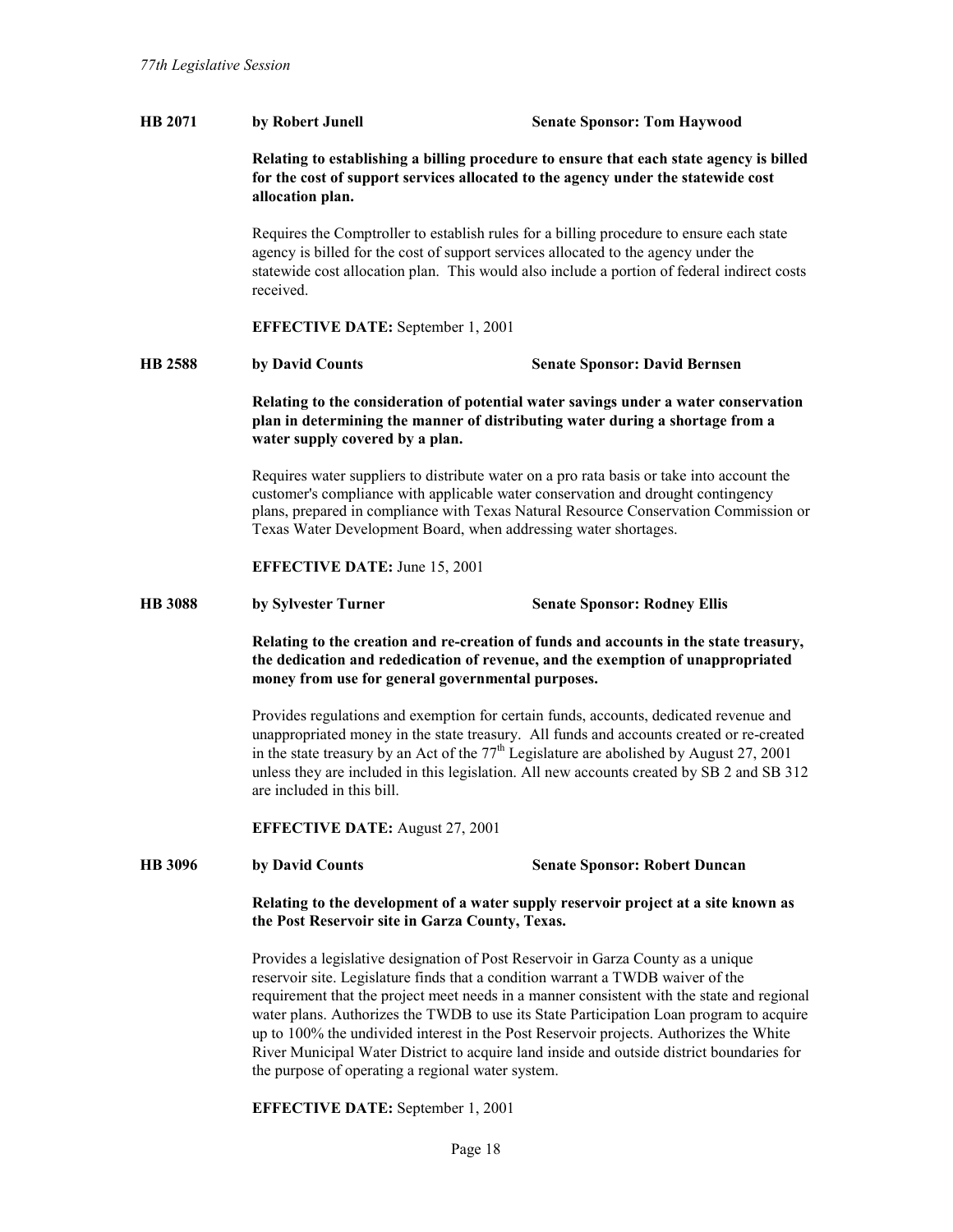| <b>HCR 88</b>                                                                                                                                                                                                                                                                                                                 | by Rene Oliveira                                                                                                                                                                                                                                                                                                                                                                                                                                                                       | <b>Senate Sponsor: Eddie Lucio</b>                                                           |  |
|-------------------------------------------------------------------------------------------------------------------------------------------------------------------------------------------------------------------------------------------------------------------------------------------------------------------------------|----------------------------------------------------------------------------------------------------------------------------------------------------------------------------------------------------------------------------------------------------------------------------------------------------------------------------------------------------------------------------------------------------------------------------------------------------------------------------------------|----------------------------------------------------------------------------------------------|--|
|                                                                                                                                                                                                                                                                                                                               | Requesting the International Boundary and Water Commission to assure that<br>Mexico meet its Article 4 delivery obligations under the 1944 treaty governing the<br>sharing of waters from the Rio Grande/ Rio Bravo basin.                                                                                                                                                                                                                                                             |                                                                                              |  |
| <b>HJR 81</b>                                                                                                                                                                                                                                                                                                                 | by David Counts<br><b>Senate Sponsor: Buster Brown</b>                                                                                                                                                                                                                                                                                                                                                                                                                                 |                                                                                              |  |
|                                                                                                                                                                                                                                                                                                                               | Proposing a constitutional amendment providing for the issuance of additional<br>general obligation bonds by the Texas Water Development Board.                                                                                                                                                                                                                                                                                                                                        |                                                                                              |  |
| Requires the submission to the voters of a constitutional amendment authorizing the<br>board to issue additional general obligation bonds in an amount not to exceed \$2 billion<br>for the Texas Water Development Fund II. Also provides changes to state's participation<br>amount in acquiring an interest in a facility. |                                                                                                                                                                                                                                                                                                                                                                                                                                                                                        |                                                                                              |  |
|                                                                                                                                                                                                                                                                                                                               | <b>EFFECTIVE DATE:</b> Subject to November 6, 2001 election                                                                                                                                                                                                                                                                                                                                                                                                                            |                                                                                              |  |
| <b>SB 312</b>                                                                                                                                                                                                                                                                                                                 | by Judith Zaffirini                                                                                                                                                                                                                                                                                                                                                                                                                                                                    | <b>House Sponsor: Warren Chisum</b>                                                          |  |
|                                                                                                                                                                                                                                                                                                                               | Relating to the review and functions of the Texas Water Development Board                                                                                                                                                                                                                                                                                                                                                                                                              |                                                                                              |  |
|                                                                                                                                                                                                                                                                                                                               | This is the TWDB Sunset Bill. Sets the date for the next review by the Sunset Advisory<br>Commission to be 2013 and every 12 years there after. See summary.<br><b>EFFECTIVE DATE:</b> September 1, 2001                                                                                                                                                                                                                                                                               |                                                                                              |  |
|                                                                                                                                                                                                                                                                                                                               |                                                                                                                                                                                                                                                                                                                                                                                                                                                                                        |                                                                                              |  |
| <b>SB 326</b>                                                                                                                                                                                                                                                                                                                 | by Eddie Lucio                                                                                                                                                                                                                                                                                                                                                                                                                                                                         | <b>House Sponsor: Jim Solis</b>                                                              |  |
|                                                                                                                                                                                                                                                                                                                               | Relating to the creation of an initiative unit to develop a Texas-Mexico Commerce<br>and International Relations Coordinated Plan.<br>The Texas Department of Economic Development will coordinate the Texas-Mexico<br>Commerce and International relations Initiative Unit, a multi-state agency effort to study<br>and develop a coordinated state plan to increase and improve trade and tourism with<br>Mexico and neighboring states.<br><b>EFFECTIVE DATE:</b> September 1, 2001 |                                                                                              |  |
|                                                                                                                                                                                                                                                                                                                               |                                                                                                                                                                                                                                                                                                                                                                                                                                                                                        |                                                                                              |  |
|                                                                                                                                                                                                                                                                                                                               |                                                                                                                                                                                                                                                                                                                                                                                                                                                                                        |                                                                                              |  |
| <b>SB</b> 331                                                                                                                                                                                                                                                                                                                 | by Tom Haywood                                                                                                                                                                                                                                                                                                                                                                                                                                                                         | <b>House Sponsor: David Swinford</b>                                                         |  |
|                                                                                                                                                                                                                                                                                                                               | Relating to agricultural policy for the state.                                                                                                                                                                                                                                                                                                                                                                                                                                         |                                                                                              |  |
|                                                                                                                                                                                                                                                                                                                               | Agricultural policy of the state is amended to include; that a high priority is assigned to<br>the agricultural use of water, provide for adequate transportation for agricultural<br>products, preventing enactment of laws that would be inconsistent with agricultural<br>by landowners to protect and conserve the basic resources of agriculture such as water,<br>soil and air.                                                                                                  | profitability, facilitating loans and grants to agricultural producers and encourage efforts |  |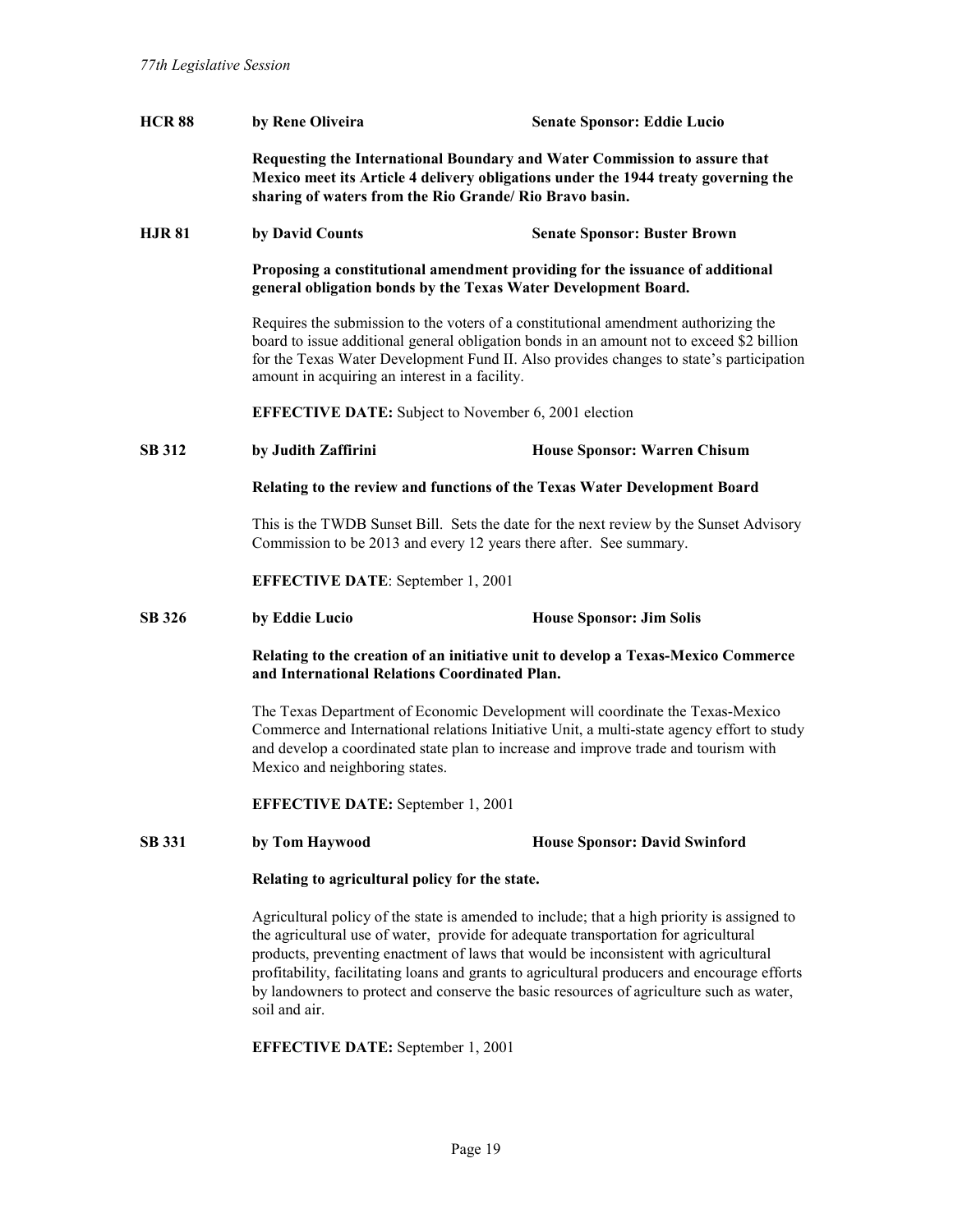#### **SB 565 by Ken Armbrister House Sponsor: Jaime Capelo**

#### **Relating to security for public securities issued by governmental entities.**

Amends the Government Code to provide that a security interest created by an issuer by means of a security agreement:

- is perfected from the time the security agreement is entered into or adopted until the termination of the security agreement;
- is valid and effective according to its terms;
- is ranked as to priority in order of the time of perfection; and
- may be enforced as provided by the security agreement or the law that authorizes the security agreement.

The bill provides the rights of a lien creditor are subordinate to a perfected security interest. The bill also provides that a security interest in real property is perfected when the security agreement or other official instrument is duly recorded in the real property records of the county in which the property is located. The bill does not create or exempt an issuer from a duty to submit public securities to the attorney general for approval and registration by the comptroller or authorize an issuer to enter into or adopt a security agreement.

#### **EFFECTIVE DATE**: July 1, 2001

#### **SB 1146** by Eliot Shapleigh **House Sponsor: Warren Chisum**

#### **Relating to the creation of an information link for state agencies with jurisdiction over environmental and natural resources matters.**

Requires state agencies that have jurisdiction over environmental and natural resources matters to create an information link, through the Texas Online portal, that provides electronic access to information and services related to the agencies' authority and duties including access to agency rules and other public information. DIR will coordinate this effort

**EFFECTIVE DATE:** September 1, 2001

#### **SB 1230** By Rodney Ellis **By House Sponsor: Robert Junell**

**Relating to certain state agency operating plans and strategic plans for information resources management.**

Amends the Government Code to provide LBB the sole responsibility for review of agency's strategic plans to include strategic plans for IR management. Changes all related conforming statues form DIR to LBB.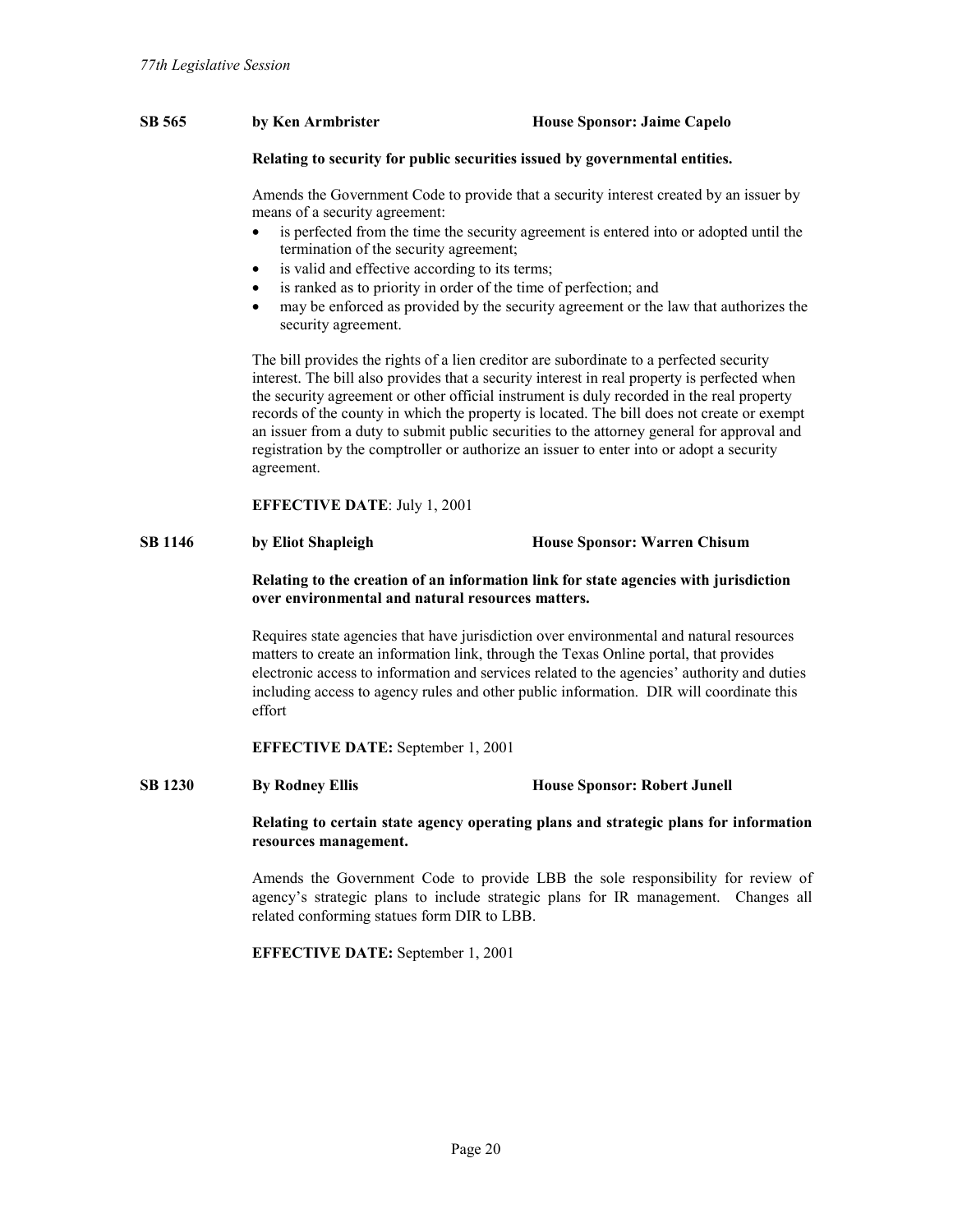#### **SB 1458 By Robert Duncan House Sponsor: Brian McCall**

**Relating to the management of state agency and local government electronic projects, equipment, and contracts, to the purchase and use of certain advanced technological equipment, and to the use of outside personnel by the comptroller of public accounts.**

Establishes an electronic government program management office in the Department of Information Resources to guide, promote, and facilitate the implementation of select egovernment projects and to manage the ongoing development of the TexasOnline portal.

#### **EFFECTIVE DATE:** June 15, 2001

#### **SB 1547 by Robert Duncan House Sponsor: Brian McCall**

**Relating to the establishment of an investment advisory board by the comptroller of public accounts.**

The Comptroller shall establish an investment advisory board to advise the comptroller on investments. For this purpose the deposit of state funds in a state depository are not considered an investment.

#### **EFFECTIVE DATE:** September 1, 2001

**SB 1600 by Todd Staples House Sponsor: Jim McReynolds**

#### **Relating to the water rights permit for the proposed Lake Eastex water supply reservoir project**

Legislative finding that Lake Eastex is in the public interest and extends the deadline for commencement of construction to September 1, 2011, the deadline for completion of construction to September 1, 2017 and allows the TNRCC to issue an amendment to the permit without a hearing.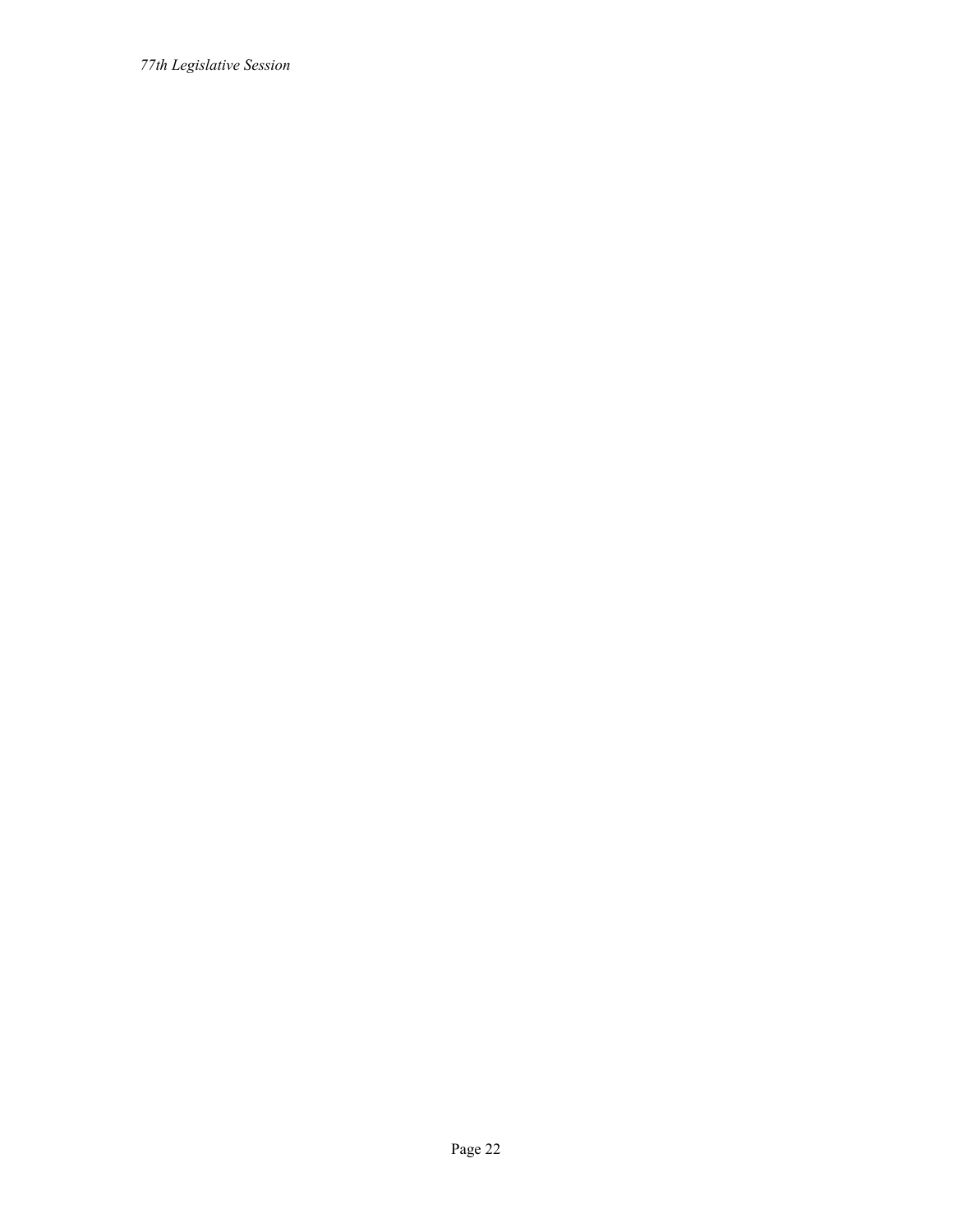### **EDAP ISSUES**

## **HB 1445 by Bob Turner Senate Sponsor: Jeff Wentworth Relating to authority of municipalities and counties to regulate subdivisions in a municipality's extraterritorial jurisdiction.** Amends the Local Government Code to clarify confusion with the problem of dual jurisdiction over platting requirements in areas outside city limits but within an ETJ. Counties and municipalities may enter into an agreement for the regulation of subdivisions in the ETJ of a municipality. This is not applicable in counties with a population greater than 1.9 million and within a county that is 50 miles of an international border or to which Subchapter C, Chapter 232 Local Government Code applies. **EFFECTIVE DATE:** September 1, 2001 **HB 3034 by Manny Najera Senate Sponsor: Eliot Shapleigh Relating to certain fees imposed by the Lower Valley Water District.** Requires the Lower Valley Water District (district) to give to each owner of property who is not receiving district sewer services and on whom the district imposes a fee to encourage connection to district sewer services a notice of the fee in both English and Spanish that includes information on the purpose of the fee, a comparison of the cost to connect to the services and the amount of the fee, applicable district rules that provides for the fee and a request as to indicated whether the owner request or refuses hookup. Requires that for each person on whom the fee is imposed. The Districts shall mail the notice to a person at least 90 days before the district first imposes the fee on the person and then annually. Requires the district to maintain records of responses received to the notifications mailed under this section. Requires the district to ensure a fee is not imposed on a person unless it is clear that the person is required to pay the fee under district rules. **EFFECTIVE DATE:** September 1, 2001 **HB 3604 by Manny Najera Senate Sponsor: Eliot Shapleigh Relating to the requirements for the connection of land to utility service in certain subdivisions in certain counties.**

Authorizes a utility to provide service to land located in a subdivision in which the utility has previously provided service if the utility is provided with a certificate issued by a commissioners court that states that the land in an ETJ was sold or conveyed to the person requesting service before September 1, 1999, and construction of a residence was begun on the land on or before May 1, 2003, if the subdivided land was located in the ETJ on August 31, 1999.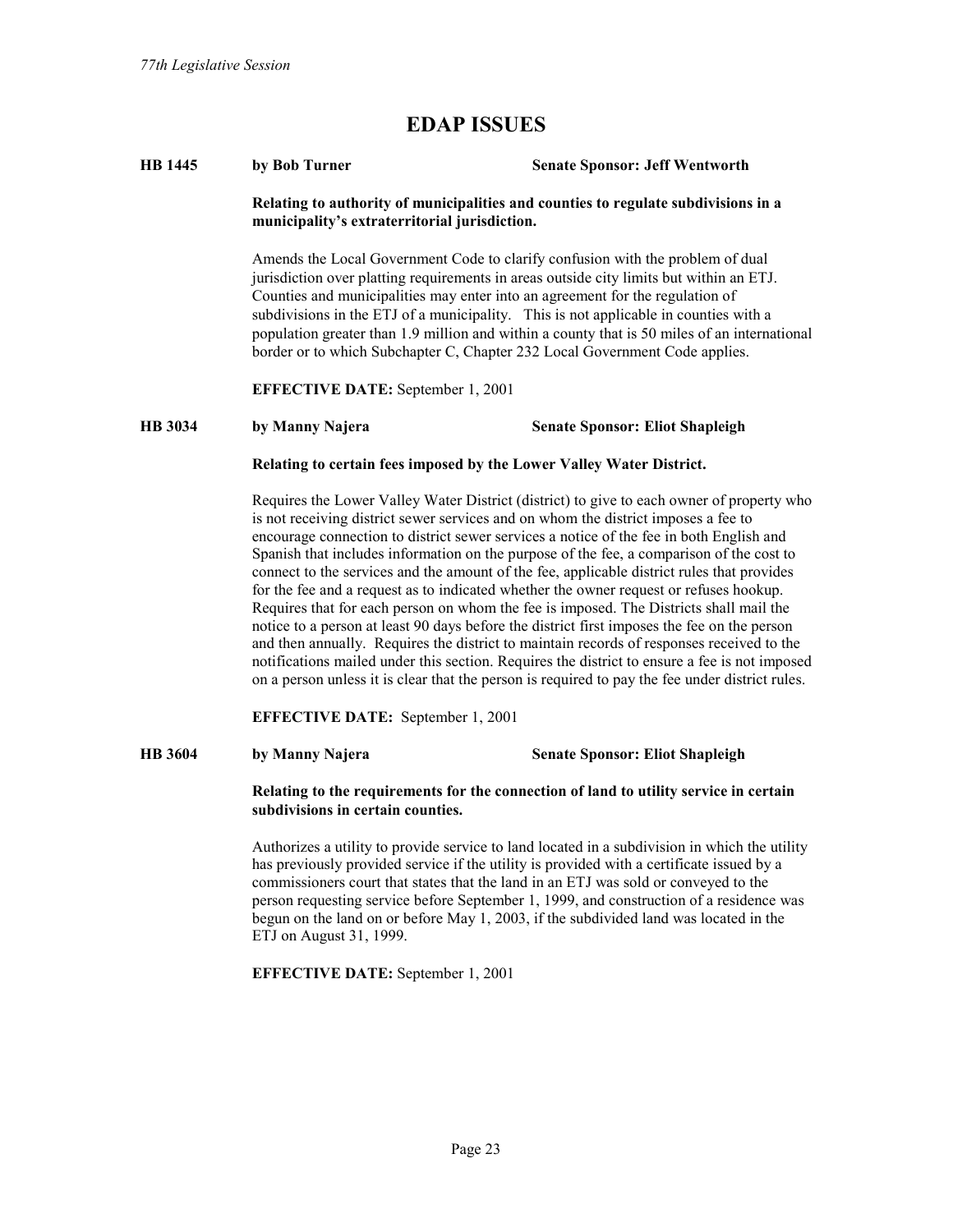#### SB 649 by Carlos Truan Senate Sponsor: Kino Flores

**Relating to training requirements for applicants for and recipients of financial assistance for water and sewer services under the economically distressed areas program.**

The TWDB may require training for applicants for and recipients of, financial assistance from EDAP where an assessment is made by either the TWDB or TNRCC that Financial, Managerial and/or Technical capabilities are inadequate to ensure the project will meet program requirements or remain financially viable.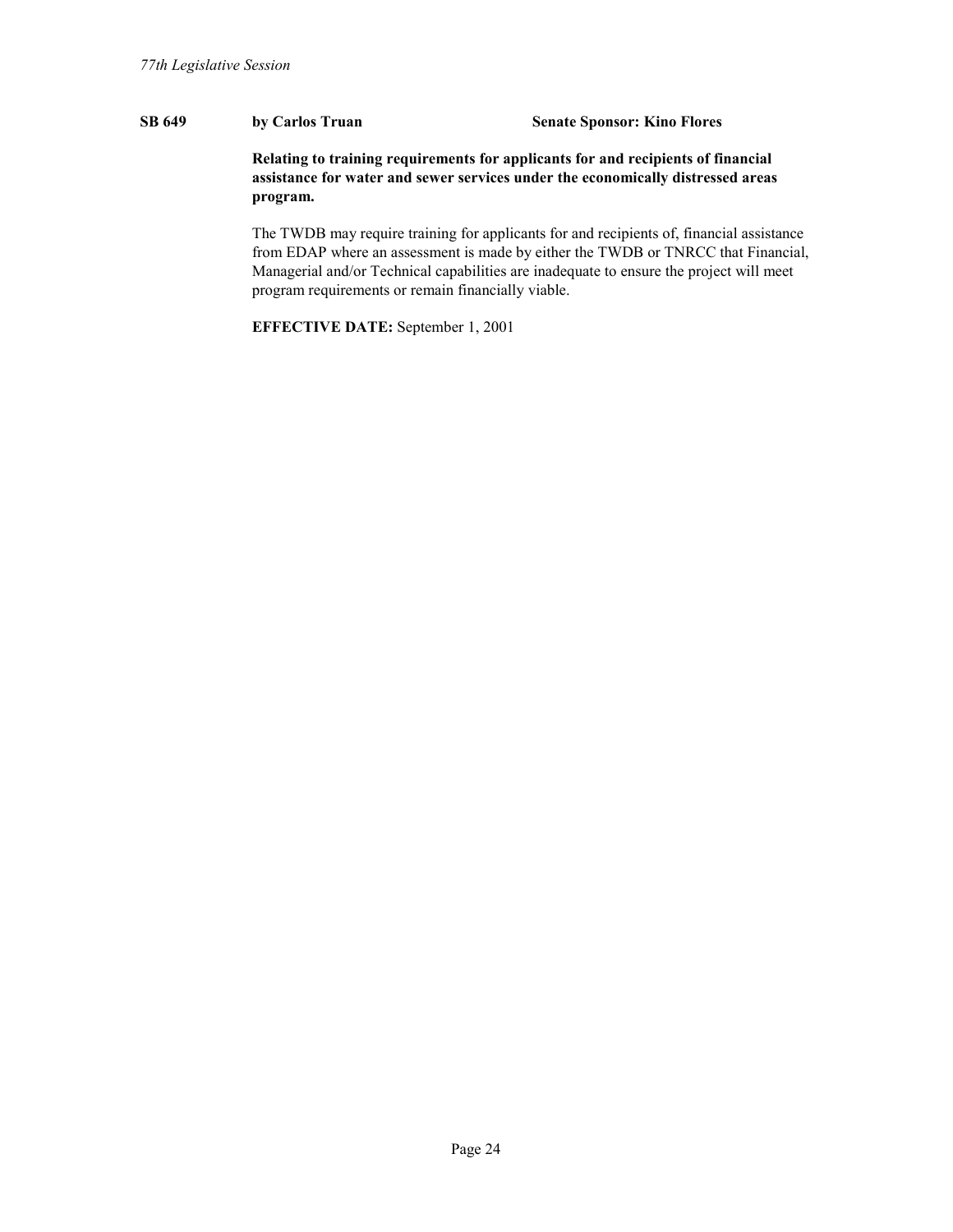## **EMPLOYEE ISSUES**

| <b>HB</b> 569 | by Pete Gallego                                                                                                                                                                                                                                                                                | <b>Senate Sponsor: Eliot Shapleigh</b>                                                                                                                                                                                                                                                                                                                                                                                                                                                                                                                                                                                                                                                                                                     |  |
|---------------|------------------------------------------------------------------------------------------------------------------------------------------------------------------------------------------------------------------------------------------------------------------------------------------------|--------------------------------------------------------------------------------------------------------------------------------------------------------------------------------------------------------------------------------------------------------------------------------------------------------------------------------------------------------------------------------------------------------------------------------------------------------------------------------------------------------------------------------------------------------------------------------------------------------------------------------------------------------------------------------------------------------------------------------------------|--|
|               | Relating to administrative approval of state employee contributions to the sick leave<br>pool.<br>Eliminates the need for a sick leave pool administrator to approve a donation to the sick<br>leave pool. Employees could donate without approval<br><b>EFFECTIVE DATE:</b> September 1, 2001 |                                                                                                                                                                                                                                                                                                                                                                                                                                                                                                                                                                                                                                                                                                                                            |  |
|               |                                                                                                                                                                                                                                                                                                |                                                                                                                                                                                                                                                                                                                                                                                                                                                                                                                                                                                                                                                                                                                                            |  |
|               |                                                                                                                                                                                                                                                                                                |                                                                                                                                                                                                                                                                                                                                                                                                                                                                                                                                                                                                                                                                                                                                            |  |
| HB 2492       | by Fred Bosse                                                                                                                                                                                                                                                                                  | <b>Senate Sponsor: Chris Harris</b>                                                                                                                                                                                                                                                                                                                                                                                                                                                                                                                                                                                                                                                                                                        |  |
|               |                                                                                                                                                                                                                                                                                                | Relating to the state employee incentive and productivity program.                                                                                                                                                                                                                                                                                                                                                                                                                                                                                                                                                                                                                                                                         |  |
|               | receive an award or bonus.                                                                                                                                                                                                                                                                     | Modifies the eligibility requirements of the program and increases the amount of savings<br>to a state agency in order for an employee or state employee group to be eligible to                                                                                                                                                                                                                                                                                                                                                                                                                                                                                                                                                           |  |
|               | <b>EFFECTIVE DATE:</b> September 1, 2001                                                                                                                                                                                                                                                       |                                                                                                                                                                                                                                                                                                                                                                                                                                                                                                                                                                                                                                                                                                                                            |  |
| HB 2914       | by Dennis Bonnen                                                                                                                                                                                                                                                                               | <b>Senate Sponsor: Robert Duncan</b>                                                                                                                                                                                                                                                                                                                                                                                                                                                                                                                                                                                                                                                                                                       |  |
|               |                                                                                                                                                                                                                                                                                                | Relating to state fiscal matters; making an appropriation.                                                                                                                                                                                                                                                                                                                                                                                                                                                                                                                                                                                                                                                                                 |  |
|               | employees.                                                                                                                                                                                                                                                                                     | Makes technical and policy changes to several statutes relating to the state's fiscal<br>management and the comptroller's powers and duties to administer those laws. Amends<br>various statutes relating to electronic records and signatures used or accepted by the<br>comptroller; rulemaking about the rollback tax rate limit; the intellectual property of the<br>comptroller; the collection of delinquent taxes and debts to the state; state property<br>accounting; advisory committees; determining the fiscal year to charge for certain state<br>expenditures; financial reporting by state agencies; administration of the energy<br>management center; longevity pay; hazardous duty pay; temporary reassignments of state |  |
|               | <b>EFFECTIVE DATE:</b> September 1, 2001                                                                                                                                                                                                                                                       |                                                                                                                                                                                                                                                                                                                                                                                                                                                                                                                                                                                                                                                                                                                                            |  |
| <b>SB 292</b> | by Kenneth Armbrister                                                                                                                                                                                                                                                                          | <b>House Sponsor: Barry Telford</b>                                                                                                                                                                                                                                                                                                                                                                                                                                                                                                                                                                                                                                                                                                        |  |
|               | Relating to programs and systems administered by the Employees Retirement<br><b>System of Texas.</b>                                                                                                                                                                                           |                                                                                                                                                                                                                                                                                                                                                                                                                                                                                                                                                                                                                                                                                                                                            |  |
|               |                                                                                                                                                                                                                                                                                                | This is the ERS omnibus bill that enhances the application and consistency of benefits for<br>ERS members, provides cost of living adjustments for ERS annuitants, contains general<br>housekeeping provisions regarding ERS, and makes clarifications in some of the statutes<br>affecting ERS. Allows state employees with more than 10 years of service, to buy up to<br>5 years retirement service. Increases the multiplier to 2.3% for retirement and/or                                                                                                                                                                                                                                                                             |  |

disability retirement purposes. Requires disability retirement application be made within 2 years after the accident that caused the disability. Reiterates that the multiplier to not exceed 100% for retirement deduction and allows accrued annual and sick leave to be used in members' death toward service time for retirement purposes.

**EFFECTIVE DATE:** June 15, 2001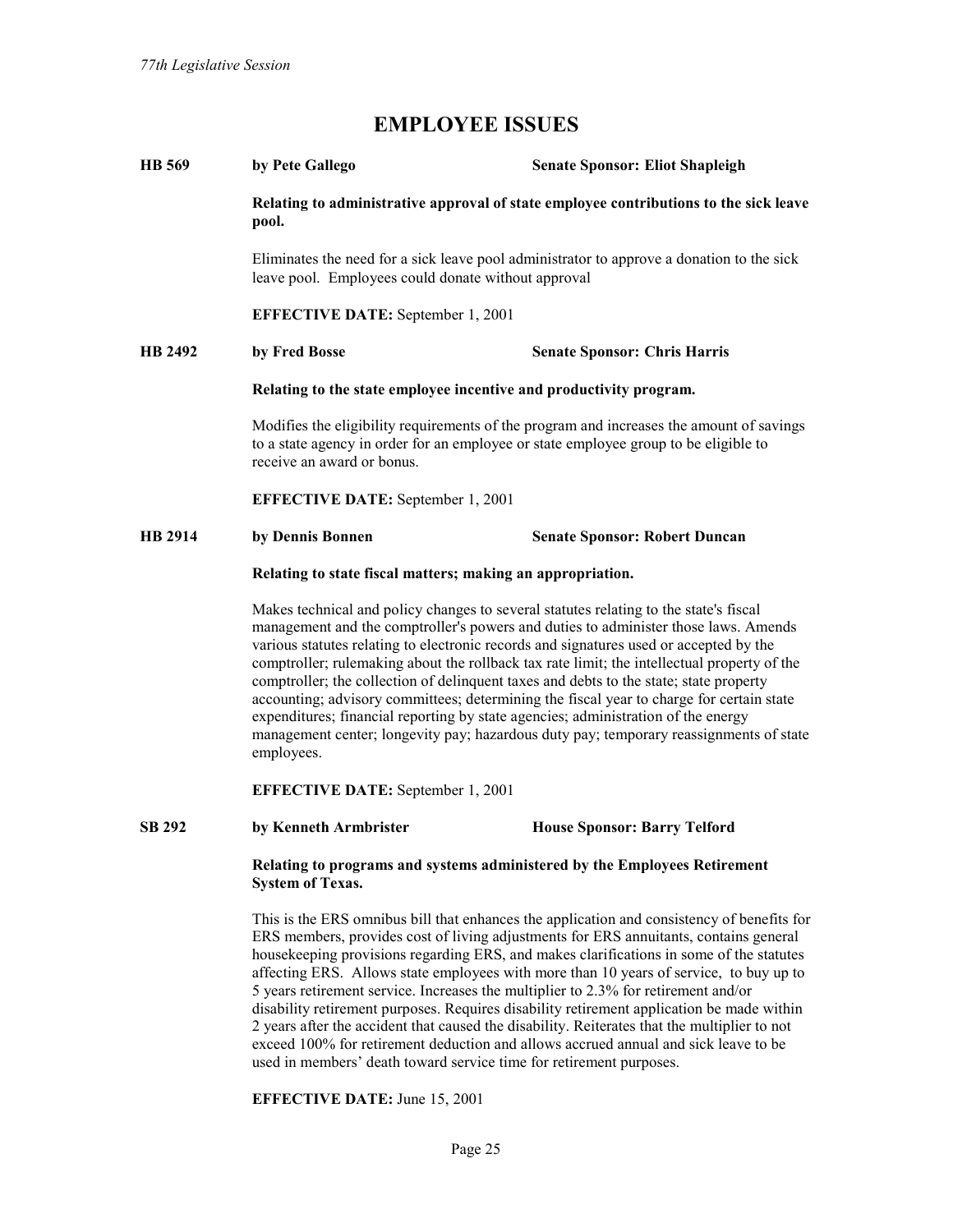| <b>SB 587</b>                                                                   | by Robert Duncan                                                                                                                                                                                                                                  | <b>House Sponsor: Wayne Christian</b>                                                                                                                                                                                                                                     |
|---------------------------------------------------------------------------------|---------------------------------------------------------------------------------------------------------------------------------------------------------------------------------------------------------------------------------------------------|---------------------------------------------------------------------------------------------------------------------------------------------------------------------------------------------------------------------------------------------------------------------------|
|                                                                                 | state agencies.                                                                                                                                                                                                                                   | Relating to the analysis of, and certain measures that address, the staffing needs of                                                                                                                                                                                     |
|                                                                                 | fiscal year without a negative impact to their retirement benefits. Also requires state<br>critical staffing and training needs of an agency. Guidelines for development of the<br>workforce plan will be developed by the State Auditor's office | Allows previously retired state employee to be able to work full time (12 months) in a<br>agencies to conduct strategic staffing analysis and develop a workforce plan to address                                                                                         |
|                                                                                 | <b>EFFECTIVE DATE:</b> September 1, 2001                                                                                                                                                                                                          |                                                                                                                                                                                                                                                                           |
| <b>SB 799</b>                                                                   | by Robert Duncan                                                                                                                                                                                                                                  | <b>House Sponsor: Tom Craddick</b>                                                                                                                                                                                                                                        |
| Relating to requiring state agencies to perform exit interviews with employees. |                                                                                                                                                                                                                                                   |                                                                                                                                                                                                                                                                           |
|                                                                                 | Requires each state agency to conduct an exit interview with an employee who leaves<br>the state auditor.                                                                                                                                         | employment with the agency by having the employee access the questionnaire posted on<br>the state auditor's Internet site and electronically submit the completed questionnaire to                                                                                        |
|                                                                                 | <b>EFFECTIVE DATE:</b> September 1, 2001                                                                                                                                                                                                          |                                                                                                                                                                                                                                                                           |
| <b>SB 1396</b>                                                                  | by Troy Fraser                                                                                                                                                                                                                                    | <b>House Sponsor: Brian McCall</b>                                                                                                                                                                                                                                        |
|                                                                                 | vacancies.                                                                                                                                                                                                                                        | Relating to the requirement that state agencies notify the governor's office of job                                                                                                                                                                                       |
|                                                                                 | to the Equal Employment Opportunity Office in the governor's office the appropriate<br>vacancy or placement. Only TWC must be notified.                                                                                                           | Amends the Government Code to remove the requirement for a state agency after a job<br>vacancy occurs or is filled in Travis County by that state agency to complete and deliver<br>information form prescribed by the Texas Workforce Commission and pertaining to a job |
|                                                                                 | EEEECTIVE DATE, September 1, 2001                                                                                                                                                                                                                 |                                                                                                                                                                                                                                                                           |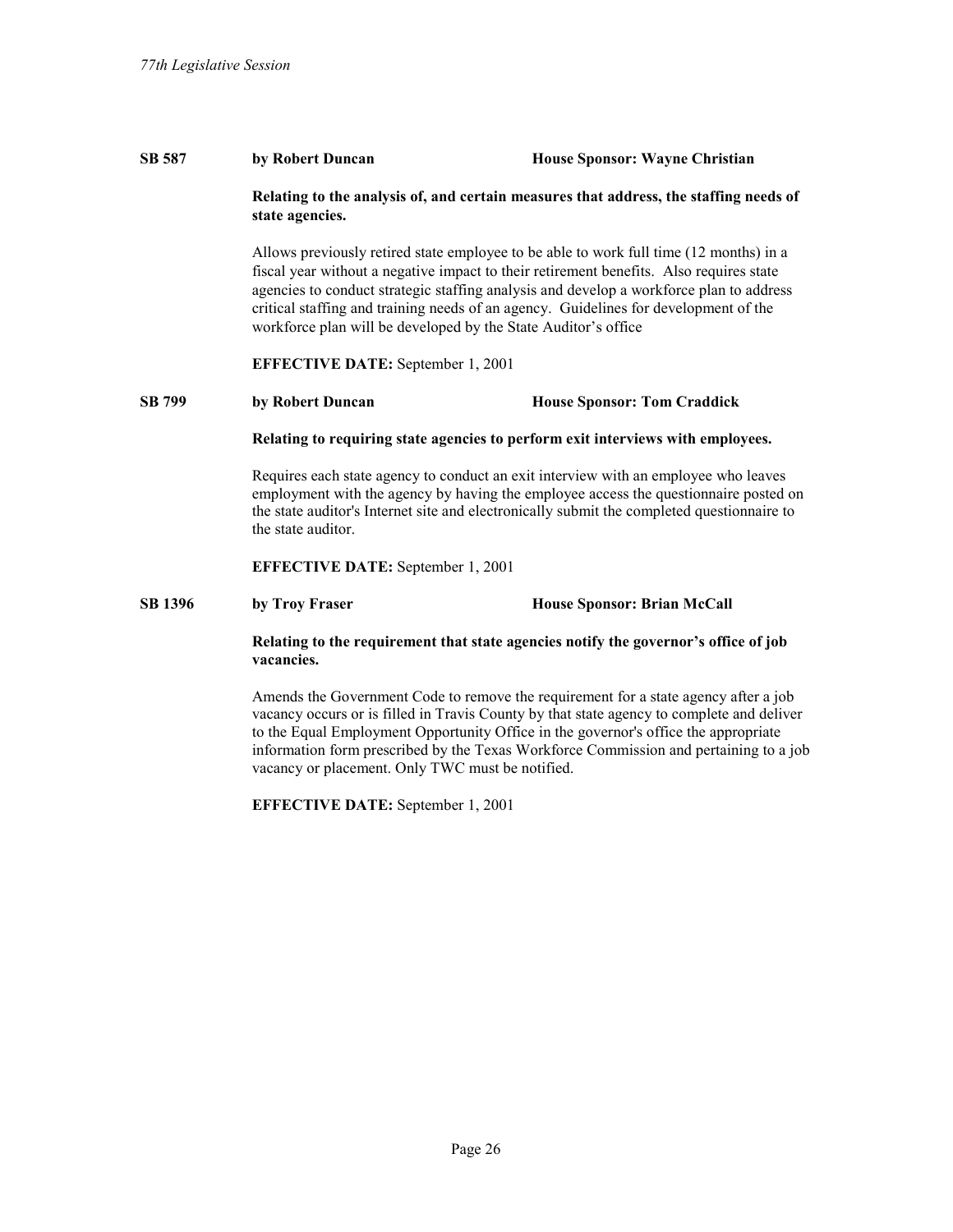## **GENERAL GOVERNMENT**

#### **HB 35 by Ruth McClendon Senate Sponsor: Ken Armbrister**

#### **Relating to the meeting of a governmental body held by videoconference call.**

Authorizes a meeting of a governmental body that extends into three or more counties to be held by videoconference call only if a majority of the quorum of the governmental body is physically present at one location of the meeting. Notice must be provided of the location where the quorum will be present.

#### **EFFECTIVE DATE:** September 1, 2001

**HB 249 by Jim Pitts Senate Sponsor: Florence Shapiro**

**Relating to reports on the extent to which the computer technology and electronically stored information of a state agency or a state contractor are vulnerable to unauthorized access or harm.**

State agency's IR mangers may prepare a report assessing the extent to which a computer, a computer program, a computer network, a computer system, computer software, or data processing of the agency or of a contractor of the agency is vulnerable to unauthorized access or harm, including the extent to which the agency's or contractor's electronically stored information is vulnerable to alteration, damage, or erasure. The vulnerability report is not subject to disclosure and requires a state agency whose manager has prepared a vulnerability report to prepare a summary of the report that excludes information that might compromise security to be made available to the public on request.

#### **EFFECTIVE DATE:** September 1, 2001

#### **HB 409 by John Shields Senate Sponsor: Frank Madla**

Relating to requirement that the name, address, and phone number of a bondsman appear on the face of performance and payment bonds.

Requires that performance and payment bonds clearly display surety company contact information for sending any notice of claim, or display the toll-free telephone number maintained by the Texas Department of Insurance for obtaining the address of a surety company.

**EFFECTIVE DATE:** September 1, 2001

#### **HB 548 by Jim Keffer Senate Sponsor: Mike Jackson**

#### **Relating to the conduct of the business of certain surety companies.**

Amends the Insurance Code to provide that the business of insurance includes the actions of a surety company, and sets forth provisions relating to the duties of a commercial surety.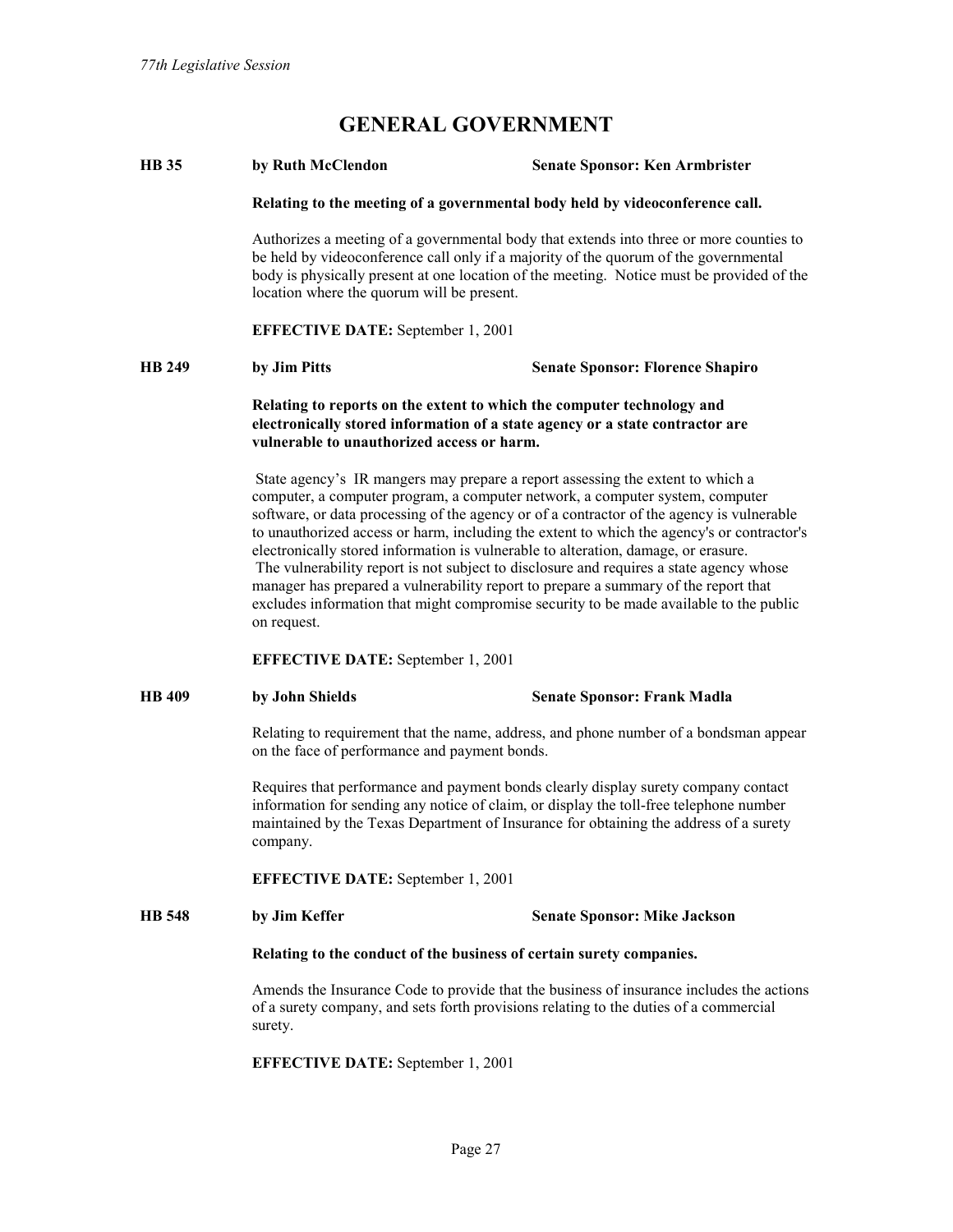| <b>HB</b> 609                                                                                                                                                                                                                                             | by Scott Hochberg                                                                                                                                                                                                                                                                                                                                                                                                                                                                                                                                                                                                                                                      | <b>Senate Sponsor: Florence Shapiro</b>                                                  |  |
|-----------------------------------------------------------------------------------------------------------------------------------------------------------------------------------------------------------------------------------------------------------|------------------------------------------------------------------------------------------------------------------------------------------------------------------------------------------------------------------------------------------------------------------------------------------------------------------------------------------------------------------------------------------------------------------------------------------------------------------------------------------------------------------------------------------------------------------------------------------------------------------------------------------------------------------------|------------------------------------------------------------------------------------------|--|
|                                                                                                                                                                                                                                                           | Relating to internal auditing of state agencies.                                                                                                                                                                                                                                                                                                                                                                                                                                                                                                                                                                                                                       |                                                                                          |  |
|                                                                                                                                                                                                                                                           | Extends the internal audit requirement to all state agencies that receive an appropriation if<br>there is not a governing board.                                                                                                                                                                                                                                                                                                                                                                                                                                                                                                                                       |                                                                                          |  |
|                                                                                                                                                                                                                                                           | <b>EFFECTIVE DATE:</b> September 1, 2001                                                                                                                                                                                                                                                                                                                                                                                                                                                                                                                                                                                                                               |                                                                                          |  |
| <b>HB</b> 666                                                                                                                                                                                                                                             | by Kevin Bailey                                                                                                                                                                                                                                                                                                                                                                                                                                                                                                                                                                                                                                                        | <b>Senate Sponsor: Jon Lindsay</b>                                                       |  |
|                                                                                                                                                                                                                                                           | Relating to prohibiting municipal regulation of water and wastewater facilities in<br>the unincorporated area of certain counties.                                                                                                                                                                                                                                                                                                                                                                                                                                                                                                                                     |                                                                                          |  |
|                                                                                                                                                                                                                                                           | Prohibits a municipality from regulating the size, type, or method of construction of<br>water and wastewater facilities in its extraterritorial jurisdiction to serve existing<br>developed tracts in a county with a population of 2.8 million or more.                                                                                                                                                                                                                                                                                                                                                                                                              |                                                                                          |  |
|                                                                                                                                                                                                                                                           | <b>EFFECTIVE DATE:</b> September 1, 2001                                                                                                                                                                                                                                                                                                                                                                                                                                                                                                                                                                                                                               |                                                                                          |  |
| <b>HB 834</b>                                                                                                                                                                                                                                             | by Kino Flores                                                                                                                                                                                                                                                                                                                                                                                                                                                                                                                                                                                                                                                         | <b>Senate Sponsor: John Carona</b>                                                       |  |
|                                                                                                                                                                                                                                                           | Relating to the sale of surplus or salvage state property.                                                                                                                                                                                                                                                                                                                                                                                                                                                                                                                                                                                                             |                                                                                          |  |
|                                                                                                                                                                                                                                                           | Requires the comptroller to advertise surplus property on the comptroller's web site,<br>shortens the amount of time during which entities coordinate the transfer of property, and<br>provides for the sale of property through Internet auction sites.<br><b>EFFECTIVE DATE:</b> September 1, 2001                                                                                                                                                                                                                                                                                                                                                                   |                                                                                          |  |
|                                                                                                                                                                                                                                                           |                                                                                                                                                                                                                                                                                                                                                                                                                                                                                                                                                                                                                                                                        |                                                                                          |  |
| <b>HB</b> 931                                                                                                                                                                                                                                             | by Jim Solis                                                                                                                                                                                                                                                                                                                                                                                                                                                                                                                                                                                                                                                           | <b>Senate Sponsor: Eliot Shapleigh</b>                                                   |  |
|                                                                                                                                                                                                                                                           | Relating to a coordinated economic development plan for the state.                                                                                                                                                                                                                                                                                                                                                                                                                                                                                                                                                                                                     |                                                                                          |  |
| Requires the Texas Department of Economic Development, in consultation with the<br>Comptroller of Public Accounts, to develop a comprehensive statewide economic<br>development plan by September1, 2002 and for the plan to be updated every five years. |                                                                                                                                                                                                                                                                                                                                                                                                                                                                                                                                                                                                                                                                        |                                                                                          |  |
|                                                                                                                                                                                                                                                           | EFFECTIVE DATE: September 1, 2001                                                                                                                                                                                                                                                                                                                                                                                                                                                                                                                                                                                                                                      |                                                                                          |  |
| HB 1922                                                                                                                                                                                                                                                   | by Brian McCall                                                                                                                                                                                                                                                                                                                                                                                                                                                                                                                                                                                                                                                        | <b>Senate Sponsor: Robert Duncan</b>                                                     |  |
|                                                                                                                                                                                                                                                           | Relating to state government privacy policy.                                                                                                                                                                                                                                                                                                                                                                                                                                                                                                                                                                                                                           |                                                                                          |  |
|                                                                                                                                                                                                                                                           | Establishes guidelines for the state in personal information collection that paces<br>technology advances. The bill requires each state governmental body that collects<br>information about an individual, either through a paper or electronic format, to<br>prominently state that the individual is entitled to receive and review the information<br>correcting personal information without imposing a charge on the individual, unless the<br>provision conflicts with the open record requirements. Also creates a state privacy task<br>force to research privacy issues and recommend legislation to protect personal<br>information collected by the state. | collected. Mandates each state governmental body to establish a reasonable procedure for |  |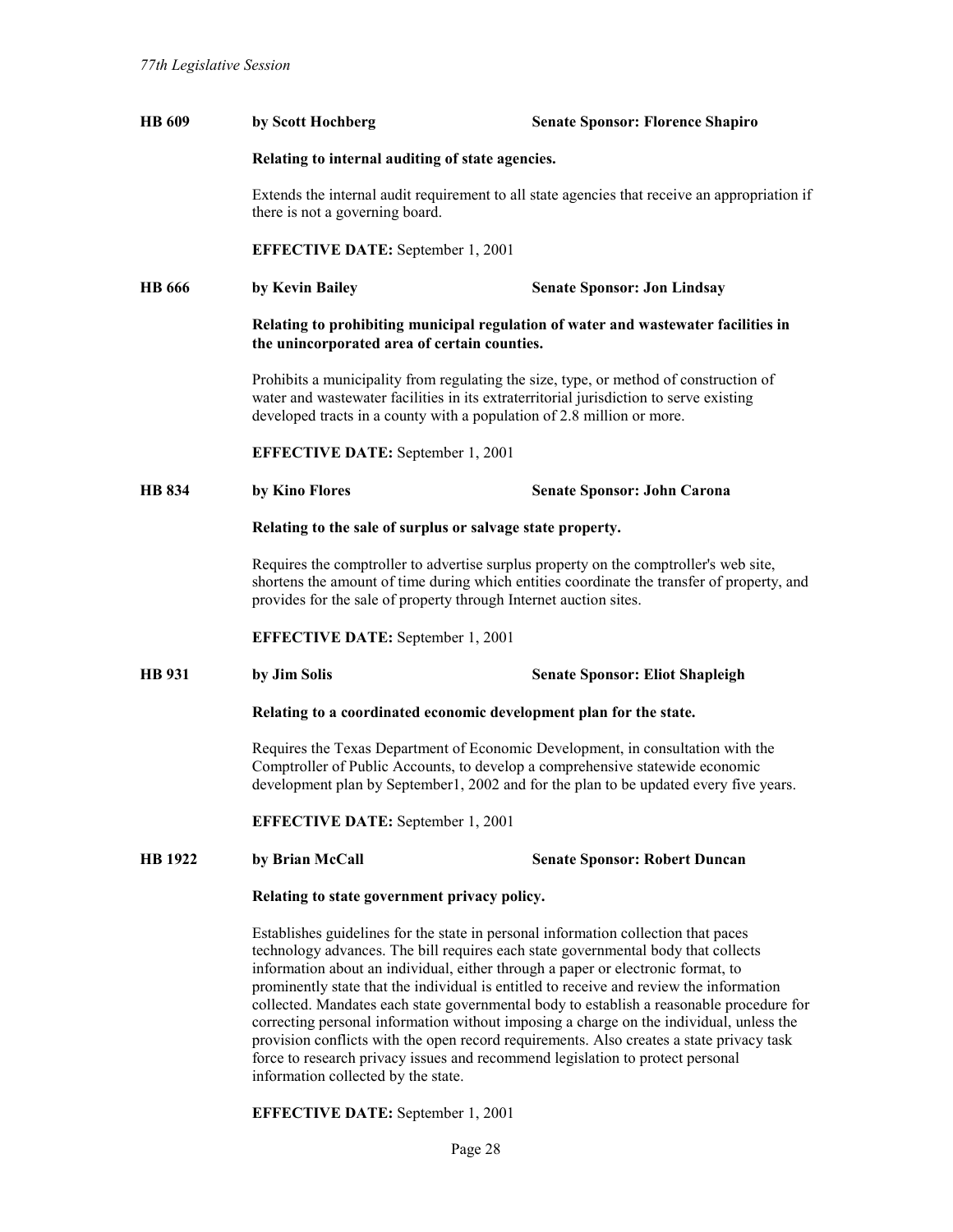| <b>HB 2033</b>                                                                                                             | by Jim Pitts                                                                                                                                                                                                                                                                                                                                                                                                                | <b>Senate Sponsor: Eddie Lucio</b>                                                      |
|----------------------------------------------------------------------------------------------------------------------------|-----------------------------------------------------------------------------------------------------------------------------------------------------------------------------------------------------------------------------------------------------------------------------------------------------------------------------------------------------------------------------------------------------------------------------|-----------------------------------------------------------------------------------------|
|                                                                                                                            | Relating to requiring notice to purchasers of real property located in a certificated<br>service area of a utility service provider regarding the cost or availability of water<br>or sewer service.                                                                                                                                                                                                                        |                                                                                         |
|                                                                                                                            | Requires a notice be provided to a purchaser of unimproved real property for residential<br>or commercial purposes that the extension of water or sewer services may require<br>additional expense on the individual's part, and that there might be a delay in the utility's<br>ability to provide the services. Gives the purchaser the option to recover certain damages<br>if the notice is not provided by the seller. |                                                                                         |
|                                                                                                                            | <b>EFFECTIVE DATE:</b> September 1, 2001                                                                                                                                                                                                                                                                                                                                                                                    |                                                                                         |
| <b>HB 2190</b>                                                                                                             | by Robert Junell                                                                                                                                                                                                                                                                                                                                                                                                            | <b>Senate Sponsor: Rodney Ellis</b>                                                     |
|                                                                                                                            | Relating to the establishment of debt issuance policies and guidelines by the Bond<br><b>Review Board.</b>                                                                                                                                                                                                                                                                                                                  |                                                                                         |
|                                                                                                                            | Requires the Bond Review Board to adopt debt issuance policies to guide issuers of state<br>securities and to ensure that state debt is prudently managed. Requires the policies to be<br>sufficiently flexible to allow the state and issuers of state securities to respond to<br>changing economic conditions. Also requires the board to consult with issuers of state<br>securities in developing the policies.        |                                                                                         |
|                                                                                                                            | <b>EFFECTIVE DATE:</b> September 1, 2001                                                                                                                                                                                                                                                                                                                                                                                    |                                                                                         |
| HB 2579                                                                                                                    | by Ron Lewis                                                                                                                                                                                                                                                                                                                                                                                                                | <b>Senate Sponsor: David Bernsen</b>                                                    |
| Relating to annexation and incorporation procedures relating to certain<br>unincorporated communities in certain counties. |                                                                                                                                                                                                                                                                                                                                                                                                                             |                                                                                         |
|                                                                                                                            | Prohibits a municipality from annexing all or part of the area located within the<br>Mauriceville boundary unless the municipality includes the area in its annexation plan.                                                                                                                                                                                                                                                |                                                                                         |
|                                                                                                                            | <b>EFFECTIVE DATE:</b> September 1, 2001                                                                                                                                                                                                                                                                                                                                                                                    |                                                                                         |
| HB 2589                                                                                                                    | by Scott Hochberg                                                                                                                                                                                                                                                                                                                                                                                                           | <b>Senate Sponsor: Jeff Wentworth</b>                                                   |
|                                                                                                                            | Relating to the required posting of information on a state agency's Internet site, and<br>providing an exemption to open records requirements.                                                                                                                                                                                                                                                                              |                                                                                         |
|                                                                                                                            | for state agency Internet sites and to establish and administer a clearinghouse for<br>information relating to all aspects of protecting the security of state agency information.                                                                                                                                                                                                                                          | Requires the Department of Information Resources to create a terms of service statement |
|                                                                                                                            | EFFECTIVE DATE: September 1, 2001                                                                                                                                                                                                                                                                                                                                                                                           |                                                                                         |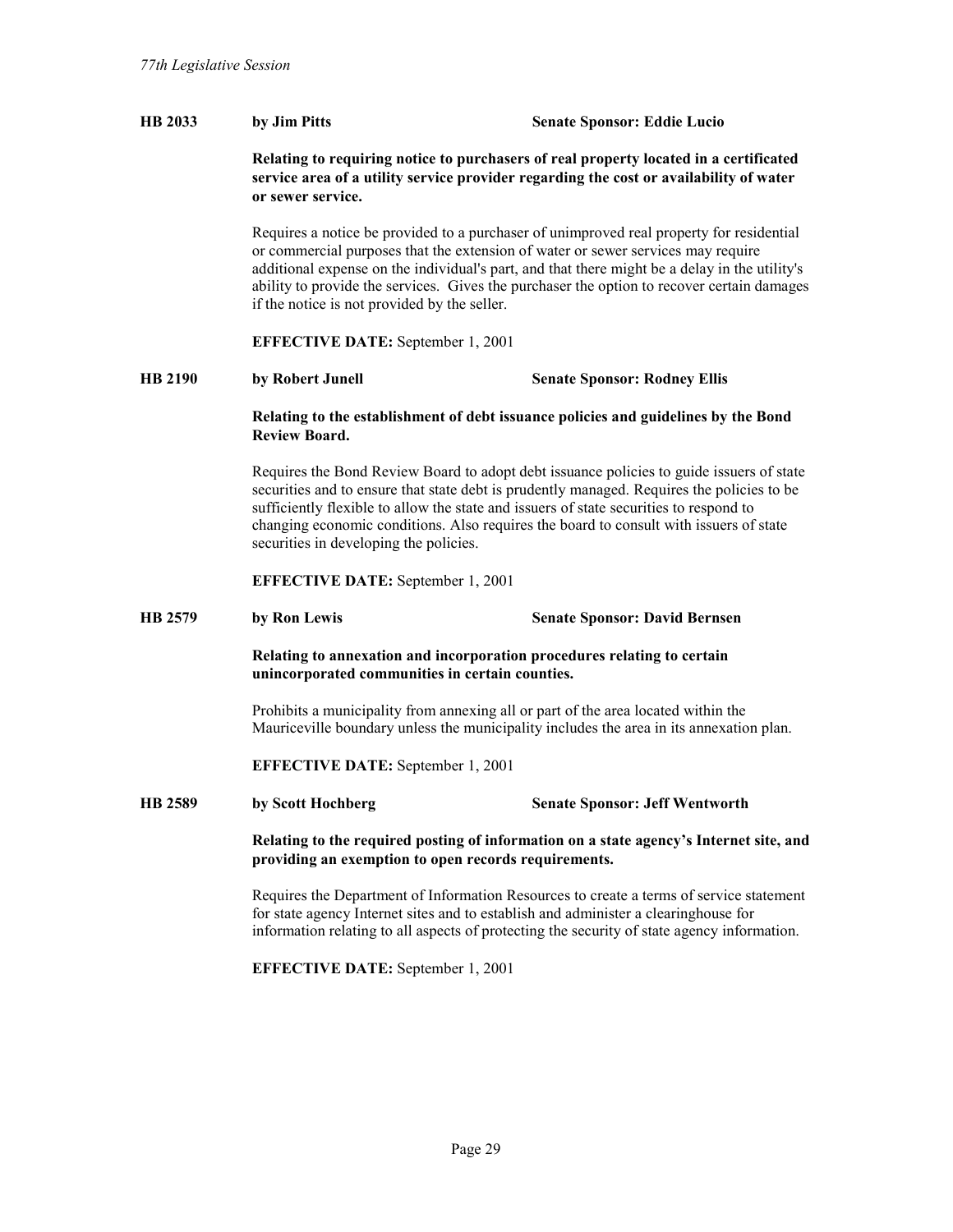# **Relating to the continuation and functions of the Texas Natural Resource Conservation Commission.** TNRCC sunset bill. Name changed to Texas Commission on Environmental Quality. The agency is continued until 2013 **EFFECTIVE DATE:** September 1, 2001 **HB 2997 by Bill Callegari Senate Sponsor: Eddie Lucio Relating to the implementation by the Texas Natural Resource Conservation Commission of a program to encourage the use of environmental management systems.** Requires the Texas Natural Resource Conservation Commission (commission) by rule to adopt a comprehensive program that provides regulatory incentives to encourage the use of environmental management systems by regulated entities, state agencies, local governments, and other entities as determined by the commission. **EFFECTIVE DATE:** September 1, 2001 **HB 3064 by Robert Junell Senate Sponsor: Rodney Ellis Relating to the issuance of general obligation bonds by the Texas Public Finance Authority for certain construction and repair projects.** Gives Texas Public Finance Authority the authority to issue \$800 million in general obligation bonds for construction and repair projects for GSC, TYCJ, TDCJ, MHMR, TPWD, TSD, TDA, DPS, Preservation Board, Adjutant General, School for the Blind and Visually Impaired, TNRCC, and TXDOT **EFFECTIVE DATE:** Subject to voter approval in November 6, 2001 election. **HB 3172 by Senfronia Thompson Senate Sponsor: Leticia Van de Putte Relating to the authority of a county to establish public improvement districts.** Amends Section 372.003, Local Government Code, to make conforming changes and to authorize a county to establish a public improvement district unless, within 30 days of a county's action to approve such a district, a home rule municipality objects to its establishment within the municipality's corporate limits or extraterritorial jurisdiction.

**HB 2912 by Fred Bosse Senate Sponsor: Chris Harris**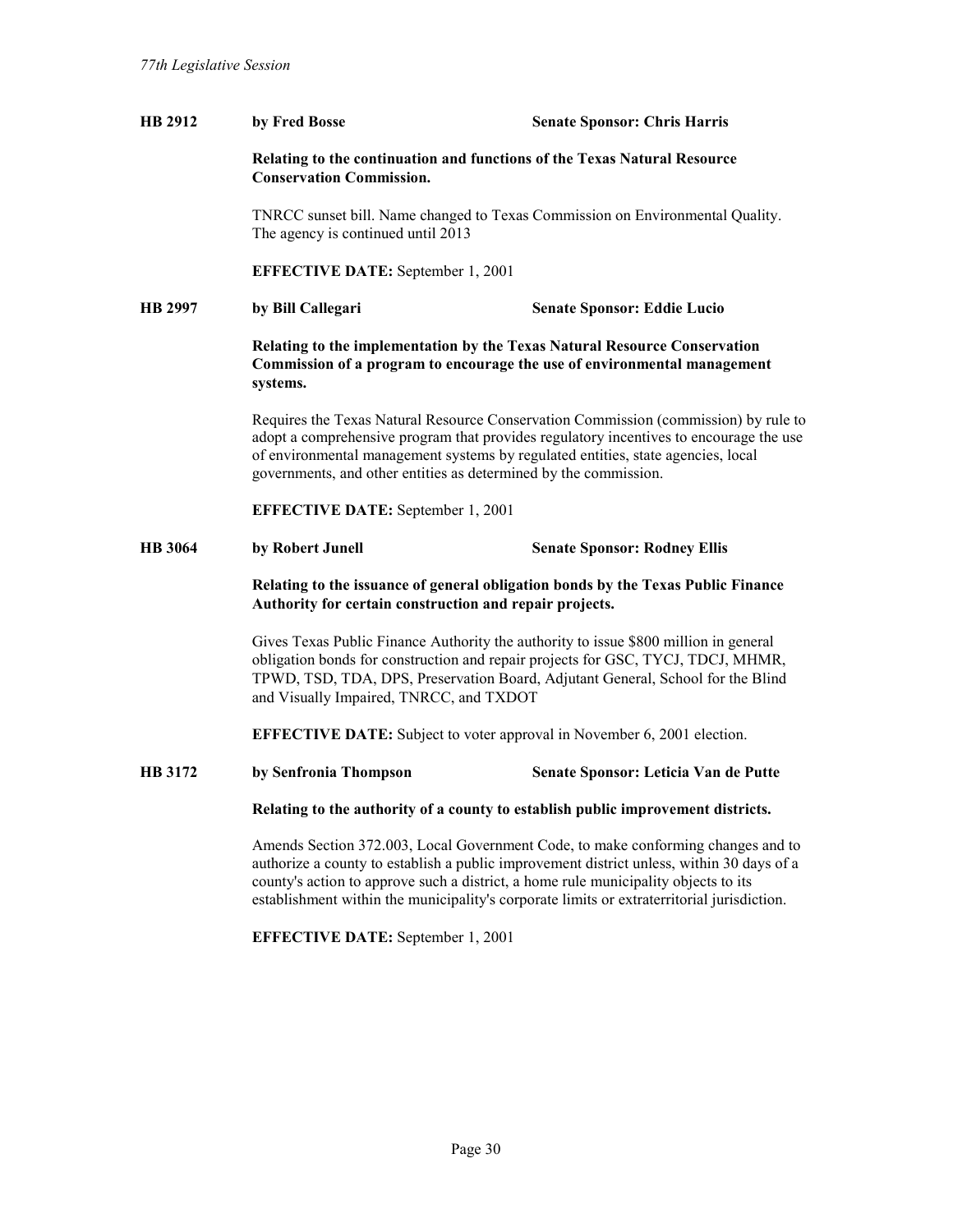# **SB 170** by Jeff Wentworth **House Sponsor: Steven Wolens Relating to the application of the open meetings law to attendance at a legislative committee meeting by a quorum of another governmental body.** Attendance of a quorum of a governmental body at a committee of the legislature, at the request of legislature, does not constitute as a meeting of the governmental body. **EFFECTIVE DATE:** September 1, 2001 **SB 187 by Eliot Shapleigh House Sponsor: Burt Solomons Relating to the creation of a commission and project to provide government services through a secure and uniform online system.** Creates the TexasOnline Authority consisting of 15 members selected by DIR. The Authority is to develop and implement the TexasOnline Project that established a common electronic system using the Internet through which state agencies and local governments may electronically send and receive documents, payments, application for permits and licenses and other services. DIR will coordinate the Authority on implementation. **EFFECTIVE DATE:** September 1, 2001 **SB 200 by Frank Madla House Sponsor: Robert Junell Relating to state and regional coordination of planning and development for implementation of state programs.** Require state agencies when carrying out their planning and program development responsibilities to coordinate planning with regional planning commissions, councils of governments, or other similar regional planning agencies to ensure effective and orderly implementation of state programs at the regional level. **EFFECTIVE DATE:** June 13, 2001 **SB 221** by Todd Staples **House Sponsor: Ruth McClendon Relating to government purchasing using the reverse auction procedure.** Allows GSC and certain local governments to use the "reverse auction procedure" in purchasing goods and services. **EFFECTIVE DATE**: May 21, 2001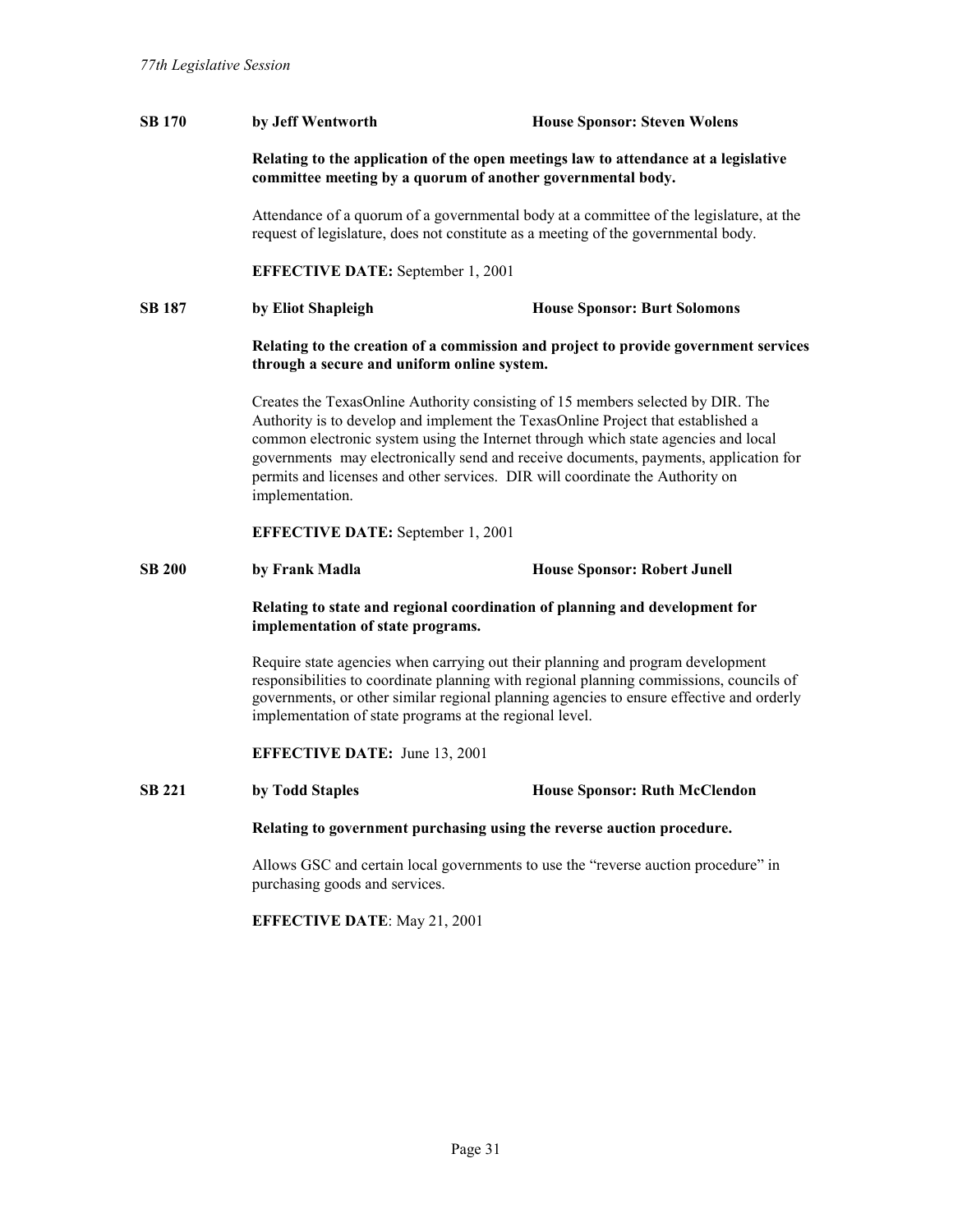| SB 243                                   | by Chris Harris                                                                                                                                                                                                                                                | <b>House Sponsor: Kim Brimer</b>                                                                                                                                                                                                                                        |  |
|------------------------------------------|----------------------------------------------------------------------------------------------------------------------------------------------------------------------------------------------------------------------------------------------------------------|-------------------------------------------------------------------------------------------------------------------------------------------------------------------------------------------------------------------------------------------------------------------------|--|
|                                          |                                                                                                                                                                                                                                                                | Relating to financing capital improvements and facility expansions through the<br>assessment of impact fees; providing a civil penalty.                                                                                                                                 |  |
|                                          | implementation of state programs at the regional level.                                                                                                                                                                                                        | Requires state agencies when carrying out their planning and program development<br>responsibilities to coordinate planning with regional planning commissions, councils of<br>governments, or other similar regional planning agencies to ensure effective and orderly |  |
|                                          | <b>EFFECTIVE DATE:</b> September 1, 2001                                                                                                                                                                                                                       |                                                                                                                                                                                                                                                                         |  |
| SB 276                                   | by Eliot Shapleigh                                                                                                                                                                                                                                             | <b>House Sponsor: Burt Solomons</b>                                                                                                                                                                                                                                     |  |
|                                          | Relating to the application of a seal to an electronic document.                                                                                                                                                                                               |                                                                                                                                                                                                                                                                         |  |
|                                          | embossed on electronic documents.                                                                                                                                                                                                                              | Acknowledgment or proof of written instrument does not require an embossed seal if it is<br>electronically transmitted. Also provides that a Notary's Public seal does not have to be                                                                                   |  |
| <b>EFFECTIVE DATE:</b> September 1, 2001 |                                                                                                                                                                                                                                                                |                                                                                                                                                                                                                                                                         |  |
| SB 305                                   | by Chris Harris                                                                                                                                                                                                                                                | House Sponsor: Bosse/Kuempel/McCall/<br><b>Chisum/Cook</b>                                                                                                                                                                                                              |  |
|                                          | Relating to the continuation and functions of the Texas Parks and Wildlife<br><b>Department</b>                                                                                                                                                                |                                                                                                                                                                                                                                                                         |  |
|                                          | Texas Parks and Wildlife sunset bill. Agency continued until 2013.                                                                                                                                                                                             |                                                                                                                                                                                                                                                                         |  |
|                                          | <b>EFFECTIVE DATE:</b> September 1, 2001                                                                                                                                                                                                                       |                                                                                                                                                                                                                                                                         |  |
| SB 322                                   | by Eddie Lucio                                                                                                                                                                                                                                                 | <b>House Sponsor: Gallego/Carter</b>                                                                                                                                                                                                                                    |  |
|                                          | Relating to the continuation and functions of the Texas Department of Housing and<br>Community Affairs and to other matters relating to housing or community<br>development, including the creation of the Manufactured Housing Board; providing<br>a penalty. |                                                                                                                                                                                                                                                                         |  |
|                                          | TDHCA sunset bill. Transfers the non-entitlement CDBG program to new Office of<br>Rural Community Affairs. Agency continued until 2003.                                                                                                                        |                                                                                                                                                                                                                                                                         |  |
|                                          | <b>EFFECTIVE DATE:</b> September 1, 2001                                                                                                                                                                                                                       |                                                                                                                                                                                                                                                                         |  |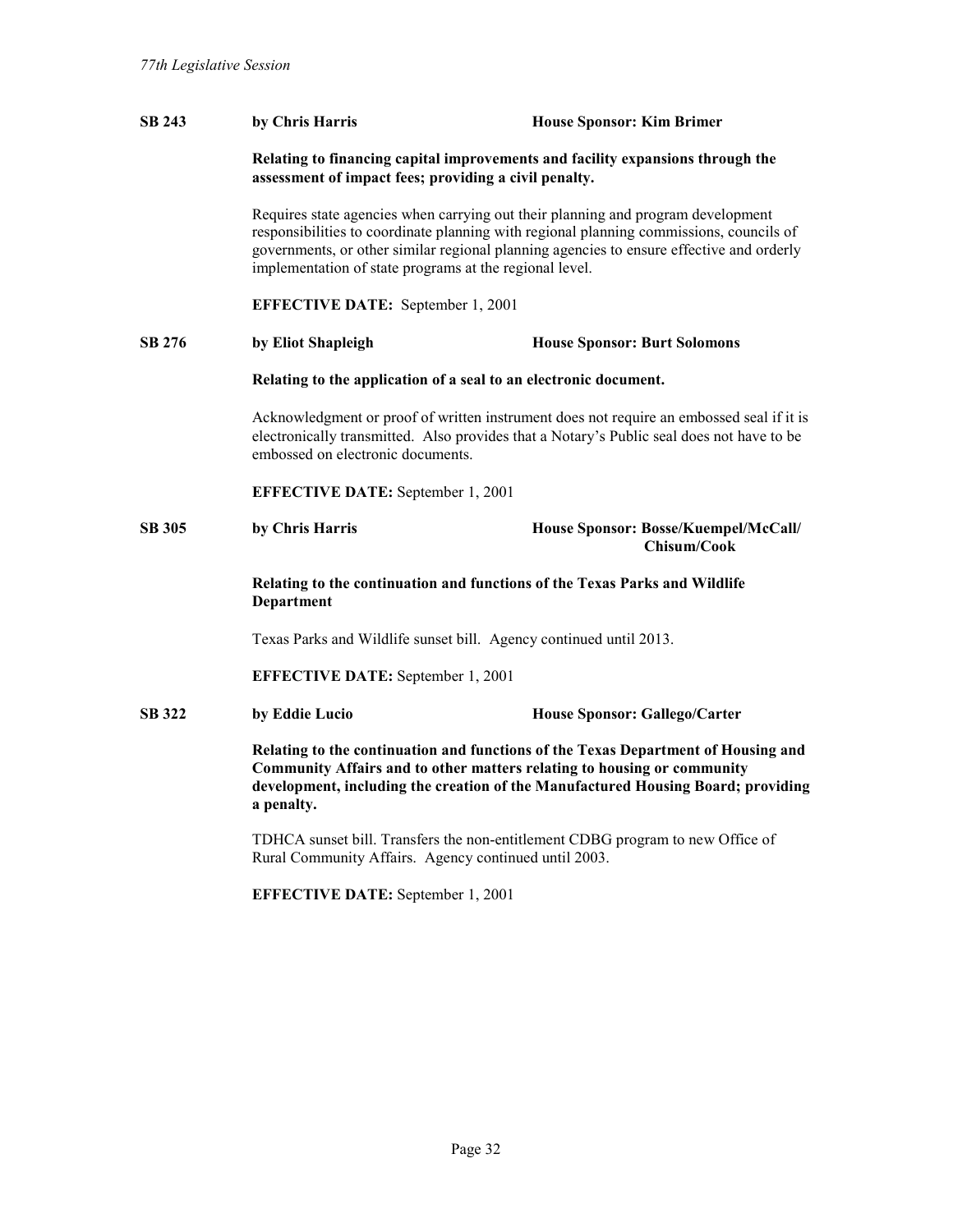| <b>SB 335</b> | by John Carona                                                                                                                                                                                                                                                                                                                                                                                                                                                                                                                   | <b>House Sponsor: Jesse Jones</b>                                                       |
|---------------|----------------------------------------------------------------------------------------------------------------------------------------------------------------------------------------------------------------------------------------------------------------------------------------------------------------------------------------------------------------------------------------------------------------------------------------------------------------------------------------------------------------------------------|-----------------------------------------------------------------------------------------|
|               | Relating to an interlocal cooperation contract between a local government in this<br>state and a local government in another state.                                                                                                                                                                                                                                                                                                                                                                                              |                                                                                         |
|               | an interlocal cooperation contract with a local government in another state. The bill<br>deletes the restriction that the out-of-state local government must be in a state that<br>borders this state. The bill specifies that a governmental entity of this state or another<br>state that makes purchases or provides purchasing services under an interlocal contract<br>for a state agency must comply with provisions governing historically underutilized<br>businesses.                                                   | Amends the Government Code to authorize a local government in this state to enter into  |
|               | <b>EFFECTIVE DATE:</b> September 1, 2001                                                                                                                                                                                                                                                                                                                                                                                                                                                                                         |                                                                                         |
| <b>SB</b> 356 | by Eddie Lucio                                                                                                                                                                                                                                                                                                                                                                                                                                                                                                                   | <b>House Sponsor: Peggy Hamric</b>                                                      |
|               | by the Texas Natural Resource Conservation Commission.                                                                                                                                                                                                                                                                                                                                                                                                                                                                           | Relating to performance measures for innovative regulatory programs implemented         |
|               | Requires TNRCC to work with the Legislative Budget Board to create performance<br>measures that assess the improvements in environmental quality achieved by innovative<br>regulatory programs implemented by TNRCC                                                                                                                                                                                                                                                                                                              |                                                                                         |
|               | <b>EFFECTIVE DATE:</b> September 1, 2001                                                                                                                                                                                                                                                                                                                                                                                                                                                                                         |                                                                                         |
| <b>SB 405</b> | by Buster Brown                                                                                                                                                                                                                                                                                                                                                                                                                                                                                                                  | <b>House Sponsor: Tony Goolsby</b>                                                      |
|               | Relating to the regulation of professional geoscientists; providing penalties.<br>Creates the Texas Board of Professional Geoscientists to regulate the profession.<br>"Geoscience" is defined as the "science of the earth and its origin and history, the<br>investigation of the earth's environment and the study of the natural and introduced<br>agents, forces and processes that cause changes it and on the earth." Would require<br>professional to obtain a license and abide by regulations set up by the new Board. |                                                                                         |
|               |                                                                                                                                                                                                                                                                                                                                                                                                                                                                                                                                  |                                                                                         |
|               | <b>EFFECTIVE DATE:</b> September 1, 2001                                                                                                                                                                                                                                                                                                                                                                                                                                                                                         |                                                                                         |
| <b>SB 407</b> | by David Cain                                                                                                                                                                                                                                                                                                                                                                                                                                                                                                                    | <b>House Sponsor: Joseph Pickett</b>                                                    |
|               | Relating to the authority of a public entity to borrow funds from the state<br>infrastructure bank.                                                                                                                                                                                                                                                                                                                                                                                                                              |                                                                                         |
|               | Authorizes public entities in this state, including cities, counties, and state agencies, to<br>borrow funds from the SIB based on credit of the public entity. Requires money<br>entity, and authorizes these funds to only be used for purposes related to a qualified<br>project.                                                                                                                                                                                                                                             | borrowed form the SIB to be segregated from other funds under the control of the public |
|               | <b>EFFECTIVE DATE: April 9, 2001</b>                                                                                                                                                                                                                                                                                                                                                                                                                                                                                             |                                                                                         |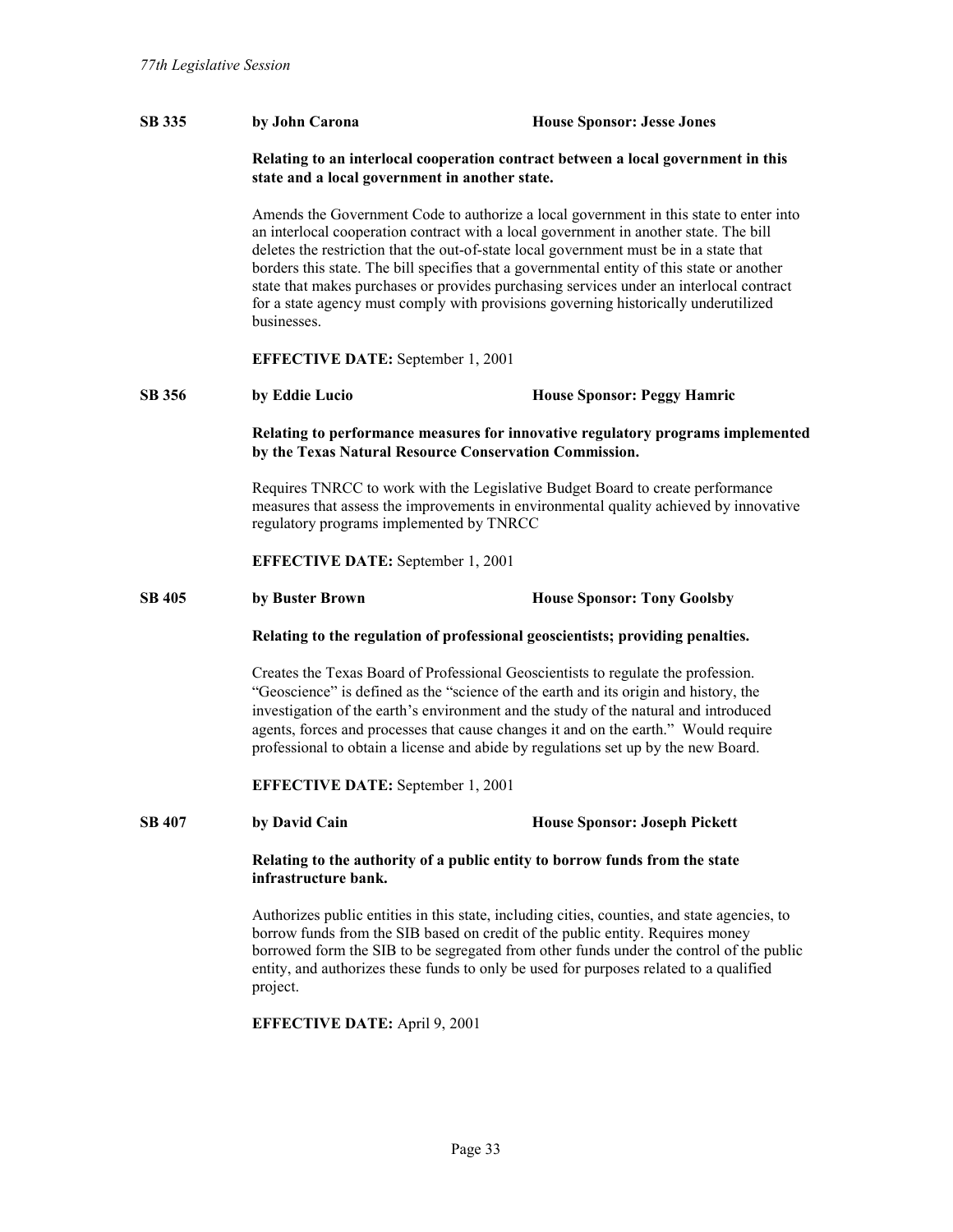| <b>SB 481</b> | by Robert Duncan                                                                                                                                                                                                                                                                                                                                                                                                                             | <b>House Sponsor: Ann Kitchen</b>                                                                                                                                                                                                                                                                                                                                                  |
|---------------|----------------------------------------------------------------------------------------------------------------------------------------------------------------------------------------------------------------------------------------------------------------------------------------------------------------------------------------------------------------------------------------------------------------------------------------------|------------------------------------------------------------------------------------------------------------------------------------------------------------------------------------------------------------------------------------------------------------------------------------------------------------------------------------------------------------------------------------|
|               | Relating to electronic filing of reports with state agencies.                                                                                                                                                                                                                                                                                                                                                                                |                                                                                                                                                                                                                                                                                                                                                                                    |
|               | Amends the Government Code to require the Department of Information Resources<br>(DIR) to advise and consult with state agencies to assess opportunities for allowing<br>associated with electronic reporting, identify reports that may be filed electronically,<br>government, whenever it is effective and efficient to do so. The bill requires DIR to<br>report its recommendations to the legislature no later than September 1, 2002. | persons to electronically file required information with an agency. The bill requires DIR<br>to identify the cost of implementing an electronic reporting procedure and any barriers to<br>electronic reporting. The bill authorizes DIR to survey state agencies, identify the costs<br>advise an agency, and develop and implement a plan to adopt electronic reporting in state |
|               | <b>EFFECTIVE DATE:</b> September 1, 2001                                                                                                                                                                                                                                                                                                                                                                                                     |                                                                                                                                                                                                                                                                                                                                                                                    |
| <b>SB 497</b> | by Eliot Shapleigh                                                                                                                                                                                                                                                                                                                                                                                                                           | <b>House Sponsor: David Counts</b>                                                                                                                                                                                                                                                                                                                                                 |
|               | Relating to information a state agency may post on the Internet.                                                                                                                                                                                                                                                                                                                                                                             |                                                                                                                                                                                                                                                                                                                                                                                    |
|               | Amends the Government Code to authorize each state agency that maintains a generally<br>accessible Internet site or for which a generally accessible Internet site is maintained to<br>post on the site any non-confidential information related to the programs, activities, or<br>functions of the agency.                                                                                                                                 |                                                                                                                                                                                                                                                                                                                                                                                    |
|               | <b>EFFECTIVE DATE:</b> September 1, 2001                                                                                                                                                                                                                                                                                                                                                                                                     |                                                                                                                                                                                                                                                                                                                                                                                    |
| <b>SB 519</b> | by Eliot Shapleigh                                                                                                                                                                                                                                                                                                                                                                                                                           | <b>House Sponsor: Roberto Gutierrez</b>                                                                                                                                                                                                                                                                                                                                            |
|               | Relating to requiring a state agency that adjusts a local matching funds requirement<br>to submit an annual report.                                                                                                                                                                                                                                                                                                                          |                                                                                                                                                                                                                                                                                                                                                                                    |
|               | Adds a reporting requirement to Section 783.009 of the Government Code for agencies<br>that adjust a matching fund requirement under this section shall submit an annual report<br>to Legislature of the effect of each adjustment of the agency's programs. This pertains to<br>economically disadvantaged counties or census tracts.                                                                                                       |                                                                                                                                                                                                                                                                                                                                                                                    |
|               | <b>EFFECTIVE DATE:</b> September 1, 2001                                                                                                                                                                                                                                                                                                                                                                                                     |                                                                                                                                                                                                                                                                                                                                                                                    |
| SB 656        | by Royce West                                                                                                                                                                                                                                                                                                                                                                                                                                | <b>House Sponsor: Garnet Coleman</b>                                                                                                                                                                                                                                                                                                                                               |
|               | Relating to the designation and functions of a state demographer.                                                                                                                                                                                                                                                                                                                                                                            |                                                                                                                                                                                                                                                                                                                                                                                    |
|               | a list submitted by Speaker of the House and the Lt. Governor.                                                                                                                                                                                                                                                                                                                                                                               | The Governor shall appoint an employee of a state agency as the state demographer from                                                                                                                                                                                                                                                                                             |
|               | <b>EFFECTIVE DATE:</b> September 1, 2001                                                                                                                                                                                                                                                                                                                                                                                                     |                                                                                                                                                                                                                                                                                                                                                                                    |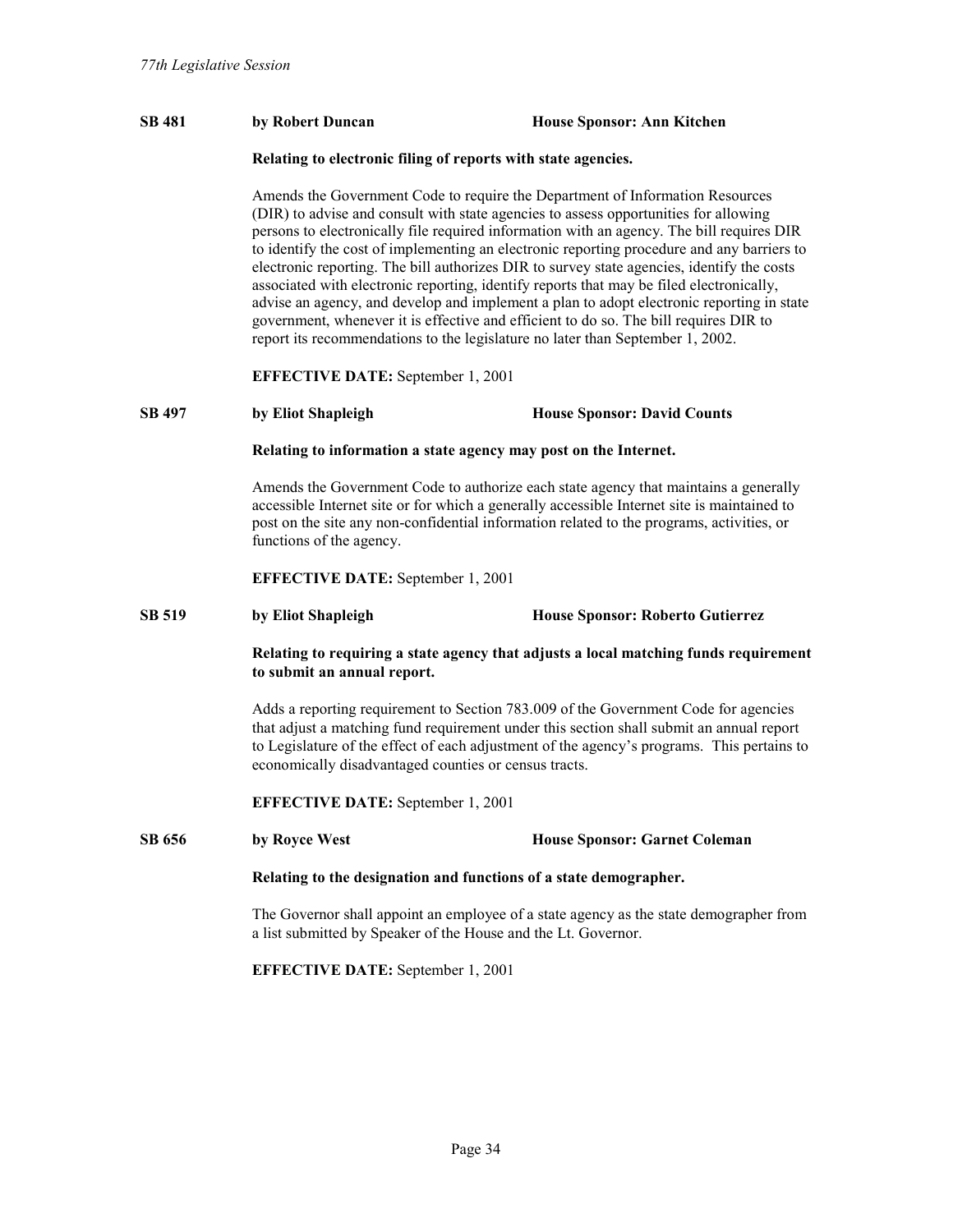# **SB 695 by Jeff Wentworth House Sponsor: Ron Clark Relating to consultations between a governmental body and its attorney** Allows governmental bodies to use teleconferences, video conferences, or Internet conferences to consult with legal counsel in an open meeting or executive session. This does not apply to attorneys employed by the body **EFFECTIVE DATE:** September 1, 2001 **SB 734 by Robert Duncan House Sponsor: Beverly Woolley Relating to a report by the Legislative Budget Board on the performance of the state's major investment funds.** Amends the Government Code to require the Legislative Budget Board (LBB) to evaluate and publish an annual report on the risk-adjusted performance of each state investment fund that contains a relatively large amount of assets belonging to or administered by the state. Requires the LBB in its report to compare the risk-adjusted performance of the funds and to examine the performance of similar asset classes and comparable portfolios within asset classes. Also requires each state governmental entity or person that administers a state investment fund to provide information the LBB requests regarding the performance of the fund. LBB in its report is required to use terminology and a format that a person without technical investment expertise can understand. **EFFECTIVE DATE:** June 16, 2001 **SB 749 by Eliot Shapleigh House Sponsor: Pat Haggerty Relating to the authority of the Texas Natural Resource Conservation Commission to participate in environmental projects in Mexico and to study means to reduce air pollutants in certain facilities in the border region.** Authorizes the TNRCC to take and finance any action in Mexico, in cooperation with governmental authorities of Mexico, that in the opinion of TNRCC is necessary or convenient to accomplish a duty of TNRCC imposed by law and will yield benefits to the environment in this state. **EFFECTIVE DATE:** September 1, 2001 **SB 817 by Ken Armbrister House Sponsor: Tony Goolsby Relating to the requirement that the name of a state agency be printed on certain state motor vehicles.** Exempts certain state agencies from the requirement of placing the name of the agency on its vehicle. This pertains to regulatory and heath and public safety agencies. **EFFECTIVE DATE:** September 1, 2001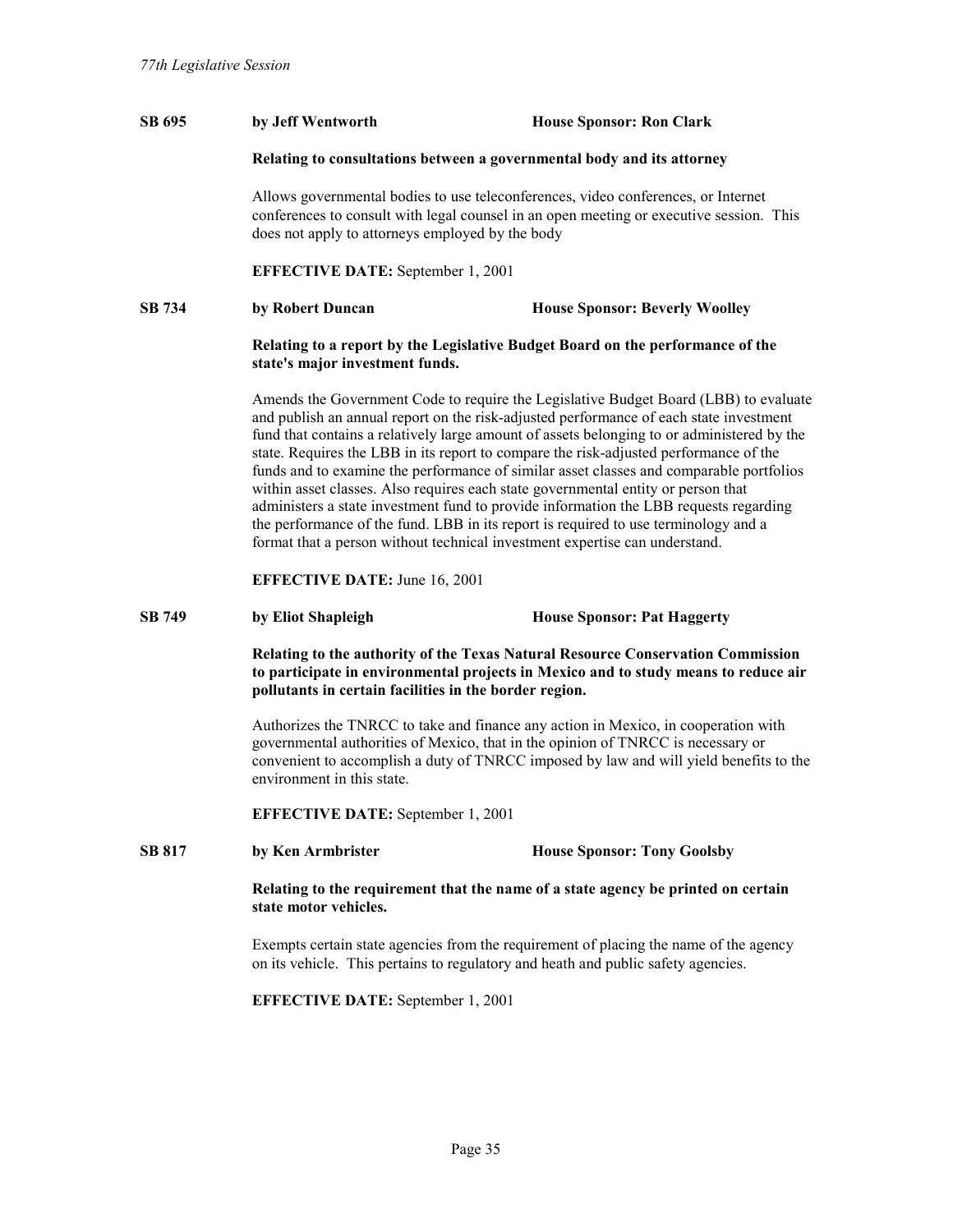| <b>SB 827</b>                                                                                                                                                                   | by Robert Duncan                                                                                                                                                                                                                                                                                                                                                                                                                                                                                                                                                                                                               | House Sponsor: Hawley/Swinford/<br>Turner, Bob/Hardcastle      |  |
|---------------------------------------------------------------------------------------------------------------------------------------------------------------------------------|--------------------------------------------------------------------------------------------------------------------------------------------------------------------------------------------------------------------------------------------------------------------------------------------------------------------------------------------------------------------------------------------------------------------------------------------------------------------------------------------------------------------------------------------------------------------------------------------------------------------------------|----------------------------------------------------------------|--|
|                                                                                                                                                                                 | Relating to certain anticipation notes for rural economic development.                                                                                                                                                                                                                                                                                                                                                                                                                                                                                                                                                         |                                                                |  |
|                                                                                                                                                                                 | Authorizes rural municipalities and counties to issue anticipation notes to the Texas<br>Agriculture Finance Authority (TAFA) to finance public purpose projects that will<br>promote economic development or facilitate the infrastructure necessary for local<br>economic growth. Allowing TAFA to serve as a small loan bond bank will reduce<br>expenses and requirements for rural area needing to finance small dollar amount projects.                                                                                                                                                                                  |                                                                |  |
|                                                                                                                                                                                 | <b>EFFECTIVE DATE:</b> September 1, 2001                                                                                                                                                                                                                                                                                                                                                                                                                                                                                                                                                                                       |                                                                |  |
| <b>SB 873</b>                                                                                                                                                                   | by Jon Lindsay                                                                                                                                                                                                                                                                                                                                                                                                                                                                                                                                                                                                                 | <b>House Sponsor: Betty Brown</b>                              |  |
|                                                                                                                                                                                 |                                                                                                                                                                                                                                                                                                                                                                                                                                                                                                                                                                                                                                | Relating to infrastructure planning in certain urban counties. |  |
|                                                                                                                                                                                 | Grants specified counties the authority to adopt subdivision regulations, enforce a major<br>thoroughfare plan and establish right of way, require possession of a plat compliance<br>certificate before utility hookups, and enact other regulations relevant                                                                                                                                                                                                                                                                                                                                                                 |                                                                |  |
|                                                                                                                                                                                 | <b>EFFECTIVE DATE:</b> September 1, 2001                                                                                                                                                                                                                                                                                                                                                                                                                                                                                                                                                                                       |                                                                |  |
| <b>SB 980</b>                                                                                                                                                                   | by John Carona                                                                                                                                                                                                                                                                                                                                                                                                                                                                                                                                                                                                                 | <b>House Sponsor: Gary Walker</b>                              |  |
|                                                                                                                                                                                 | Relating to the imposition by municipality of a moratorium on property<br>development in certain circumstances.                                                                                                                                                                                                                                                                                                                                                                                                                                                                                                                |                                                                |  |
| Sets out certain procedures and requirements for municipalities to list the purposes of a<br>moratorium and limits the time frame for the moratorium and subsequent extensions. |                                                                                                                                                                                                                                                                                                                                                                                                                                                                                                                                                                                                                                |                                                                |  |
|                                                                                                                                                                                 | <b>EFFECTIVE DATE:</b> September 1, 2001                                                                                                                                                                                                                                                                                                                                                                                                                                                                                                                                                                                       |                                                                |  |
| <b>SB 1168</b>                                                                                                                                                                  | by Frank Madla                                                                                                                                                                                                                                                                                                                                                                                                                                                                                                                                                                                                                 | <b>House Sponsor: Ruth McClendon</b>                           |  |
|                                                                                                                                                                                 | Relating to authorizing counties to order a referendum on the increase or decrease<br>of flood control taxes or the use of funds generated by flood control taxes.                                                                                                                                                                                                                                                                                                                                                                                                                                                             |                                                                |  |
|                                                                                                                                                                                 | Amends the Local Government Code to authorize the commissioners court of a county to<br>order a referendum on whether flood control taxes should be increased or decreased, or<br>whether an existing or proposed flood control project should receive funding. The bill<br>sets forth the ballot propositions for such a referendum and provides for the increase or<br>decrease of a flood control tax according to majority vote. The bill prohibits a flood<br>control project for which a majority of the votes cast at the referendum do not approve<br>funding from receiving funds generated by the flood control tax. |                                                                |  |

**EFFECTIVE DATE:** May 22, 2001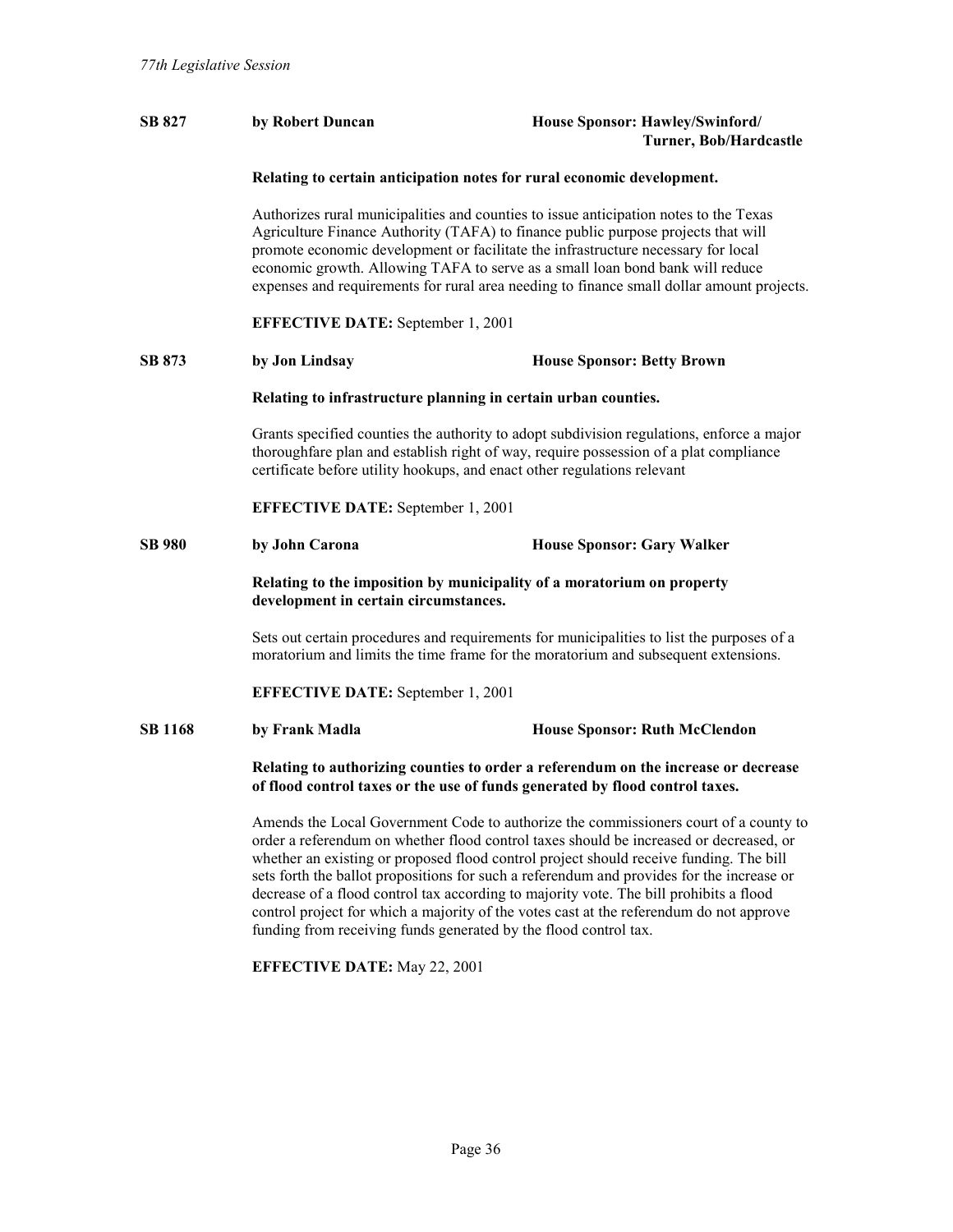# **SB 1175 by Jeff Wentworth House Sponsor: Gary Walker Relating to the administration of the weather modification program; providing penalties.** Transfers the weather modification program from the Texas Natural Resource Conservation Commission to the Texas Department of Licensing and Regulation (department). Also authorizes the department to receive and administer grants to political subdivisions for weather modification and control activities since the weather modification program mostly affects farmers, ranchers, and others involved in the agriculture industry. Funding for the weather modification program will be solicited by the Texas Department of Agriculture. **EFFECTIVE DATE:** September 1, 2001 **SB 1759 by Ken Armbrister House Sponsor: Jaime Capelo Relating to the issuance and sale of and security and payment for public securities.** Authorizes public securities to be sold at public or private sales, authorizes certain municipalities to issue certificates of obligation paid from sales and use taxes, and makes other modifications regarding public securities. **EFFECTIVE DATE:** September 1, 2001 **SCR 22** by Buster Brown **House Sponsor: Chisum/Bonnen/Uher/ Howard/Green Urging the U.S. Environmental Protection Agency to provide maximum flexibility to the states in the implementation of federal environmental programs and regulations. EFFECTIVE DATE:** September 1, 2001 **SCR 23** by Buster Brown **House Sponsor: Chisum/Uher/ Bonnen/ Howard/Geren Urging the Texas Natural Resource Conservation Commission to expand its coordination efforts with the U.S. Environmental Protection Agency, the Environmental Council of the State and other national associations to increase flexibility for the states in implementation of federal environmental regulations. EFFECTIVE DATE:** September 1, 2001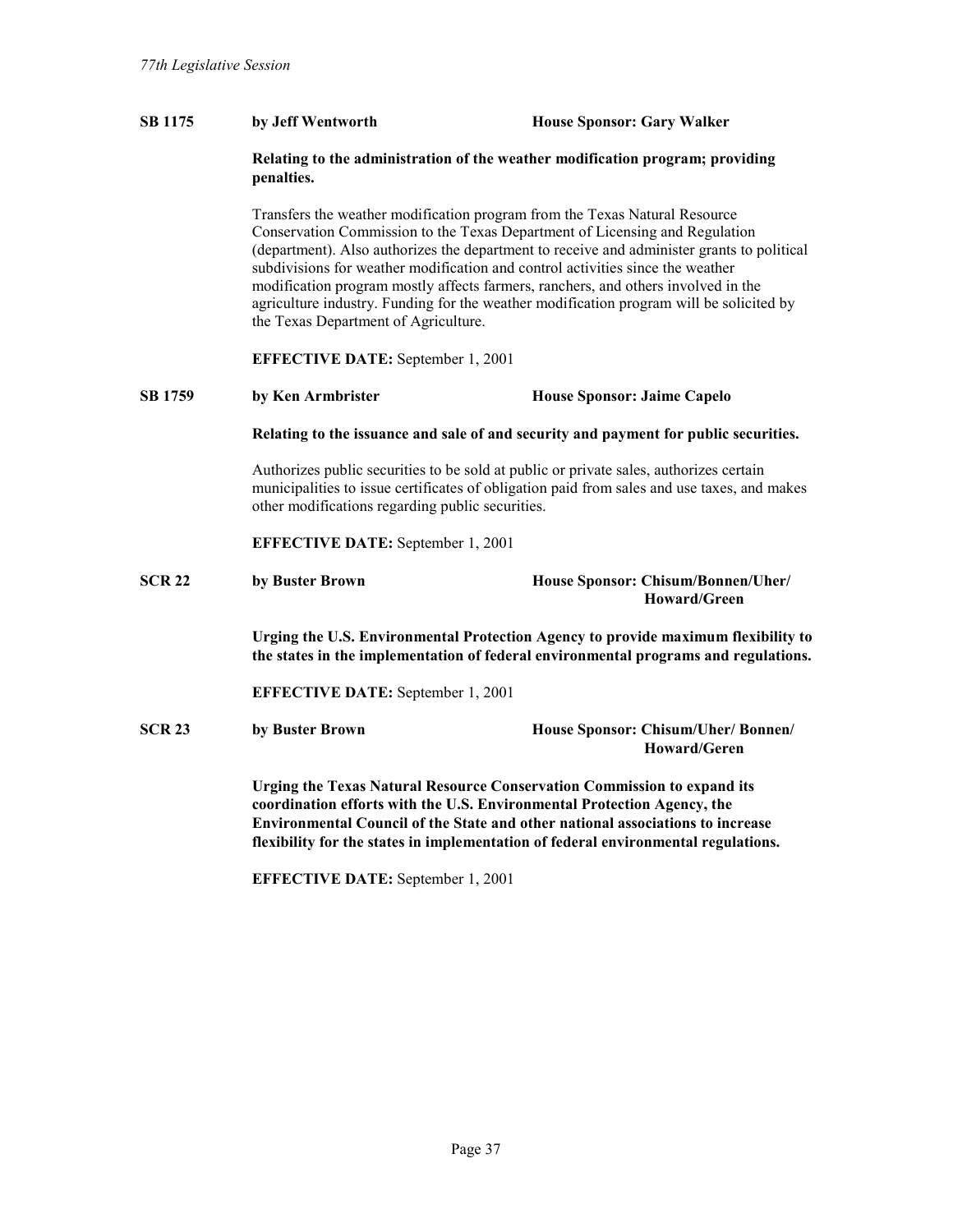*77th Legislative Session*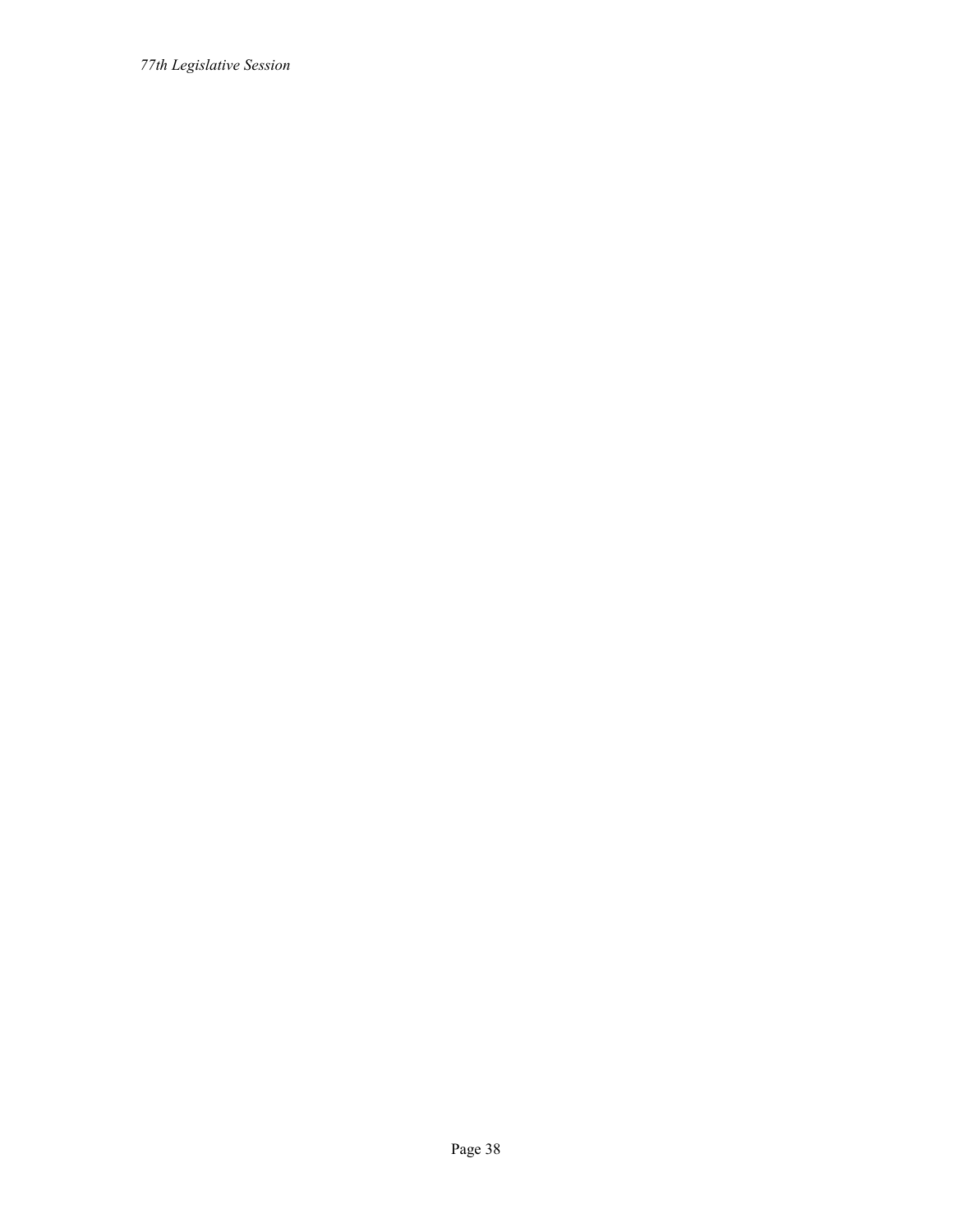# **WATER RELATED**

| <b>HB</b> 66  | by Jim Pitts                                                                                                                                                                                                                                                                                                                                                                                                                                                                                                                                                                                                                                                                                                                             | <b>Senate Sponsor: Buster Brown</b>                                                    |  |
|---------------|------------------------------------------------------------------------------------------------------------------------------------------------------------------------------------------------------------------------------------------------------------------------------------------------------------------------------------------------------------------------------------------------------------------------------------------------------------------------------------------------------------------------------------------------------------------------------------------------------------------------------------------------------------------------------------------------------------------------------------------|----------------------------------------------------------------------------------------|--|
|               | Relating to the regulation of certain water well drillers.                                                                                                                                                                                                                                                                                                                                                                                                                                                                                                                                                                                                                                                                               |                                                                                        |  |
|               | pertain to water drillers.                                                                                                                                                                                                                                                                                                                                                                                                                                                                                                                                                                                                                                                                                                               | Reduce redundant and duplicative language from certain sections of the Water Code that |  |
|               | <b>EFFECTIVE DATE:</b> September 1, 2001                                                                                                                                                                                                                                                                                                                                                                                                                                                                                                                                                                                                                                                                                                 |                                                                                        |  |
| <b>HB</b> 71  | by Jim Pitts                                                                                                                                                                                                                                                                                                                                                                                                                                                                                                                                                                                                                                                                                                                             | <b>Senate Sponsor: Buster Brown</b>                                                    |  |
|               | Relating to the regulation of certain water well pump installers.                                                                                                                                                                                                                                                                                                                                                                                                                                                                                                                                                                                                                                                                        |                                                                                        |  |
|               | Removes redundant and duplicative language from certain sections of the Water Code<br>that pertain to water well pump installers.                                                                                                                                                                                                                                                                                                                                                                                                                                                                                                                                                                                                        |                                                                                        |  |
|               | <b>EFFECTIVE DATE:</b> September 1, 2001                                                                                                                                                                                                                                                                                                                                                                                                                                                                                                                                                                                                                                                                                                 |                                                                                        |  |
| <b>HB</b> 217 | by Arthur Reyna                                                                                                                                                                                                                                                                                                                                                                                                                                                                                                                                                                                                                                                                                                                          | <b>Senate Sponsor: David Sibley</b>                                                    |  |
|               | Relating to the adoption and use of certain plumbing codes.                                                                                                                                                                                                                                                                                                                                                                                                                                                                                                                                                                                                                                                                              |                                                                                        |  |
|               | Requires the Texas State Board of Plumbing Examiners to adopt any plumbing code<br>published by the ICC and authorizes the board by rule to adopt later editions of specified<br>plumbing codes.                                                                                                                                                                                                                                                                                                                                                                                                                                                                                                                                         |                                                                                        |  |
|               | <b>EFFECTIVE DATE:</b> September 1, 2001                                                                                                                                                                                                                                                                                                                                                                                                                                                                                                                                                                                                                                                                                                 |                                                                                        |  |
| <b>HB 247</b> | by Bob Turner                                                                                                                                                                                                                                                                                                                                                                                                                                                                                                                                                                                                                                                                                                                            | <b>Senate Sponsor: Jeff Wentworth</b>                                                  |  |
|               | Relating to the use by a person of stored water on certain property of the person.                                                                                                                                                                                                                                                                                                                                                                                                                                                                                                                                                                                                                                                       |                                                                                        |  |
|               | Authorizes a person, without obtaining a permit, to construct on the person's property a<br>dam or reservoir with normal storage of not more than 200 acre-feet of water for<br>domestic and livestock purposes and for commercial or noncommercial wildlife<br>management, including fishing, but not including fish farming Provides that a person<br>who temporarily stores more than 200 acre-feet of water in a dam or reservoir described<br>by this subsection is not required to obtain a permit for the dam or reservoir if the person<br>can demonstrate that the person has not stored in the dam or reservoir more than 200<br>acre-feet of water on average in any 12-month period.<br><b>EFFECTIVE DATE:</b> June 17, 2001 |                                                                                        |  |
|               |                                                                                                                                                                                                                                                                                                                                                                                                                                                                                                                                                                                                                                                                                                                                          |                                                                                        |  |
| <b>HB</b> 453 | by David Swinford                                                                                                                                                                                                                                                                                                                                                                                                                                                                                                                                                                                                                                                                                                                        | <b>Senate Sponsor: Tom Haywood</b>                                                     |  |
|               | Relating to the creation of the Agriculture Policy Board.                                                                                                                                                                                                                                                                                                                                                                                                                                                                                                                                                                                                                                                                                |                                                                                        |  |
|               | Establishes the Agricultural Policy Board to recommend strategies for agriculture. Board<br>make up is Commissioner of Agriculture and members of House and Senate Committees.                                                                                                                                                                                                                                                                                                                                                                                                                                                                                                                                                           |                                                                                        |  |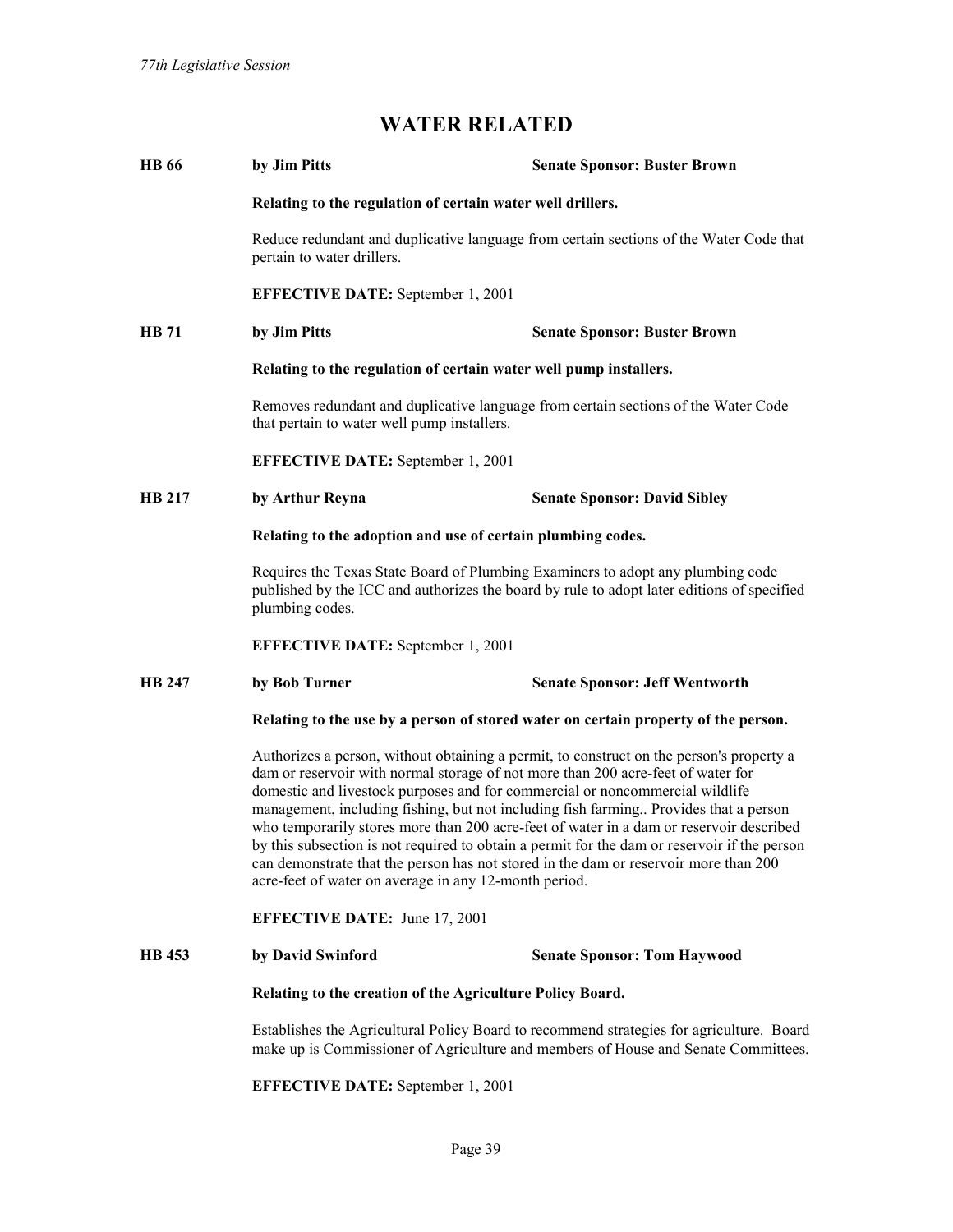# **HB 2277 by Bill Carter Senate Sponsor: Troy Fraser Relating to contracts by certain educational institutions, state agencies, and local governments for energy conservation measures.** Clarifies the authority of state agencies to use the master equipment lease purchase program, administered by the Texas Public Finance Authority, to finance energy efficiency programs and makes other changes to encourage state agencies to utilize performance contracting. **EFFECTIVE DATE:** September 1, 2001 **HB 2278** by Bill Carter Senate Sponsor: Troy Fraser **Relating to the consolidation and functions of the energy management center and the state energy conservation office and to the transfer of the powers and duties of the center and the office to the comptroller's office.** Consolidates the energy management center and the energy office, transfers all functions and activities performed by the General Services Commission that related to energy conservation to the office of the comptroller, and grants the comptroller the rulemaking authority necessary to administer the state energy conservation office programs. **EFFECTIVE DATE:** September 1, 2001 **HB 2310 by Warren Chisum Senate Sponsor: Judith Zaffirini Relating to the continuation and functions of the State Soil and Water Conservation Board and to the election of directors of local soil and water conservation districts.** State Soil and Water Conservation Board sunset bill. Provides for the continuation of the board and implements the Sunset Advisory Commission's recommendations regarding non-point source pollution abatement, outreach to the agricultural community, and local soil and water conservation district elections. **EFFECTIVE DATE:** September 1, 2001 **HB 2379 by Robert Junell Senate Sponsor: Robert Duncan** Authorizes certain Industrial Development Corporations to undertake water projects by modifying the definition of project to include developing or improving a city's water supply and developing and instituting water conservation programs.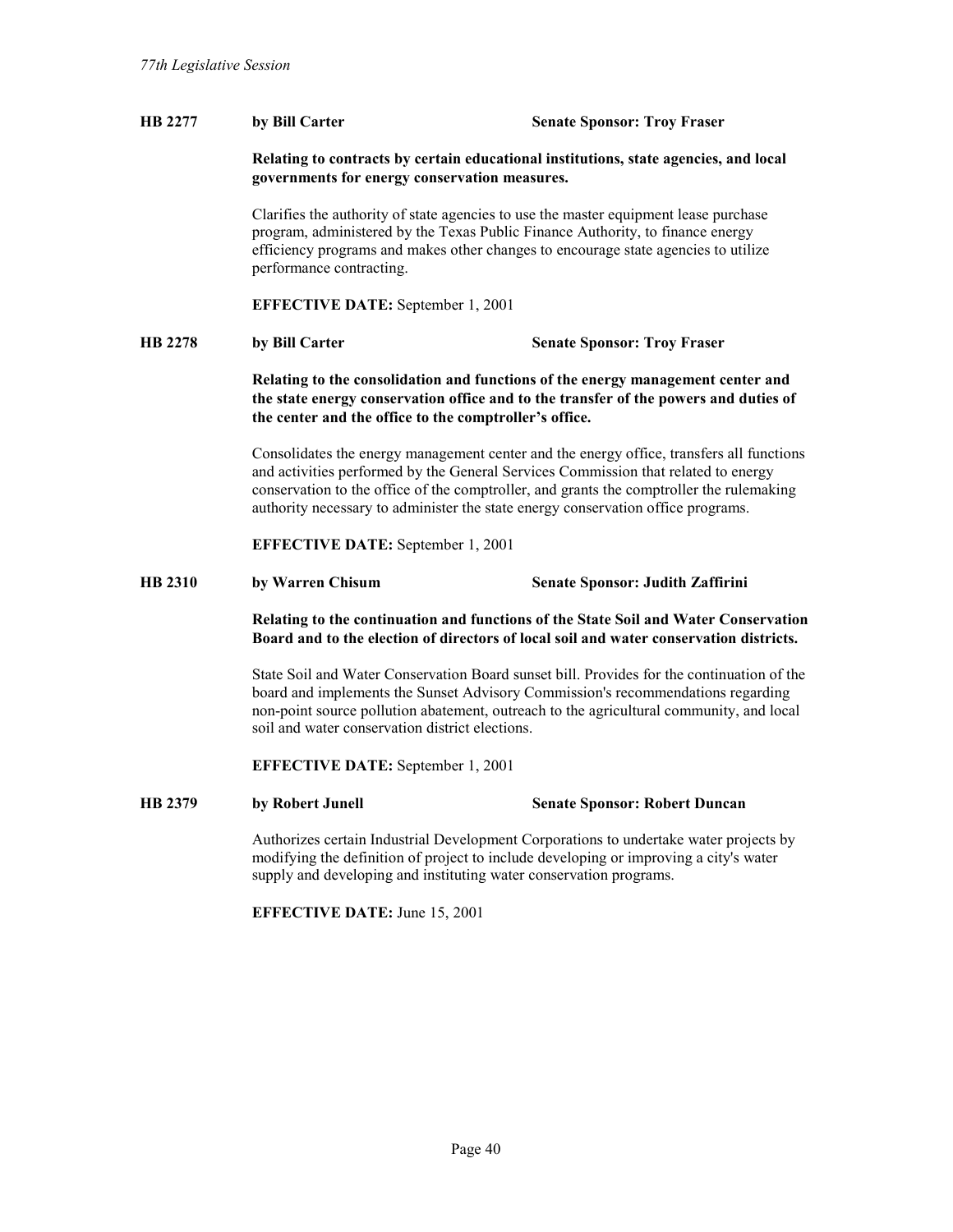# **HB 2401 by Ron Lewis Senate Sponsor: Buster Brown**

#### **Relating to programs and funding methods that promote water conservation among certain state and local entities.**

Amends Section 373.005(b), Local Government Code, to authorize a community development program to include construction, reconstruction, or installation that implements design features or makes improvements that promote water use efficiency, and makes a conforming change. Also amends Section 61.0591(c), Education Code, to include water conservation, rainwater harvesting, and water reuse to the list of efforts for which funds are to be allocated.

#### **EFFECTIVE DATE:** September 1, 2001

### **HB 2403 by Ron Lewis Senate Sponsor: Buster Brown**

### **Relating to water and energy saving performance standards and related labeling requirements for clothes-washing machines.**

Requires the Texas Natural Resource Conservation Commission (TNRCC) to report to the legislature on the water consumption factor of all clothes washing machines that were imported into this state during the preceding calendar year.

**EFFECTIVE DATE:** September 1, 2001

### **HB 2404 by Ron Lewis Senate Sponsor: Buster Brown**

### **Relating to the submetering of apartments, manufactured home rental communities, and other multiple use facilities.**

Requires an owner or manager of a new apartment house, manufactured home rental community, multiple use facility, or condominium to provide for the submetering of each unit and sets forth provisions regarding the installation of plumbing fixtures that meet water savings performance standards.

## **EFFECTIVE DATE:** September 1, 2001

## **HB 3023 by Warren Chisum Senate Sponsor: Teel Bivins**

**Relating to water quality permit applications for certain facilities located near a sole-source drinking water supply.**

Clarifies which CAFOs are sufficiently close to a water supply by requiring the Texas Natural Resource Conservation Commission to designate a protection zone around a water supply and specifies the location of a protection zone.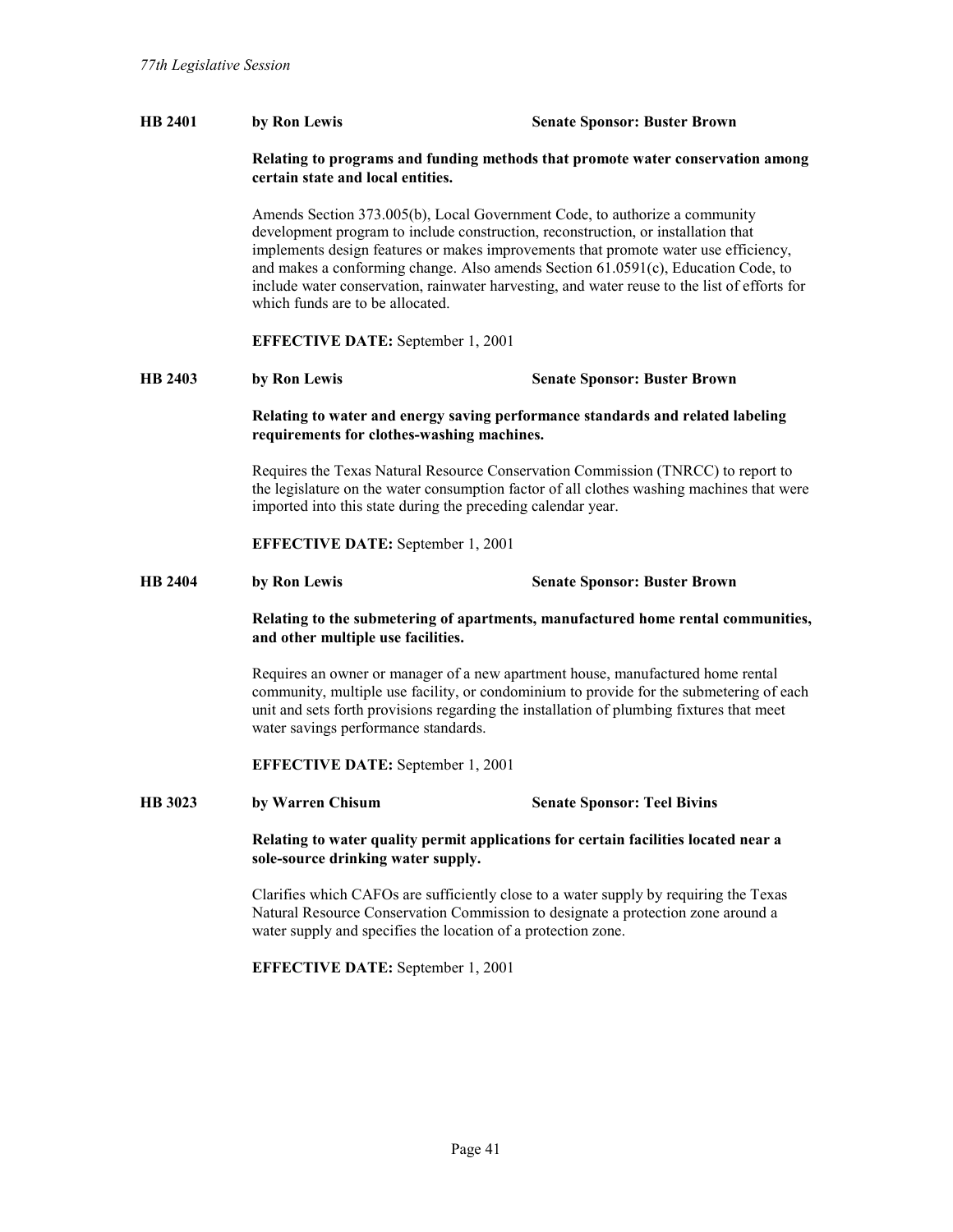# **HB 3286 by Ron Lewis Senate Sponsor: Buster Brown Relating to water conservation measures by state agencies and local governments.** Allows for water efficiency to be included in performance contracts the same as energy. Requires the State Energy Conservation Office to establish water conservation standards for use in the construction for state buildings as well as allowing for performance contracts for existing buildings **EFFECTIVE DATE:** September 1, 2001 **HB 3355 by Jim McReynolds Senate Sponsor: Todd Staples Relating to water quality management plans for agricultural facilities.** Authorizes the State Soil and Water Conservation Board, at the request of the landowner, to develop and certify a water quality management plan for any agricultural or silvicultural land in the state. Requires that the water quality management plan developed that covers land on which animal carcasses will be buried to meet certain requirements. **EFFECTIVE DATE:** September 1, 2001 **SB 289 by Ken Armbrister House Sponsor: Geanie Morrison Relating to the exemption of small hydroelectric facilities from water quality management and watermaster fees.** Amends the Water Code to prohibit the Texas Natural Resource Conservation Commission from assessing the costs of a watermaster against a holder of a non-priority hydroelectric right that owns or operates facilities that collectively have a capacity of less than two megawatts. The bill prohibits a trial court from assessing the costs and expenses of a watermaster against a holder of a non-priority hydroelectric right that owns or operates facilities that collectively have a capacity of less than two megawatts. The bill provides that such a holder will not be subject to an assessment for specified water quality management programs. **EFFECTIVE DATE:** September 1, 2001 **SB 716 by Robert Duncan House Sponsor: David Counts Relating to programs to promote agriculture and economic development in rural areas of this state.** Relates to programs established under the Texas Agricultural Finance Authority that are designed to promote agriculture and economic development in rural areas. \$5 million of the \$30 million in the linked deposit program are reserved to finance economic

**EFFECTIVE DATE:** September 1, 2001

development of business in rural areas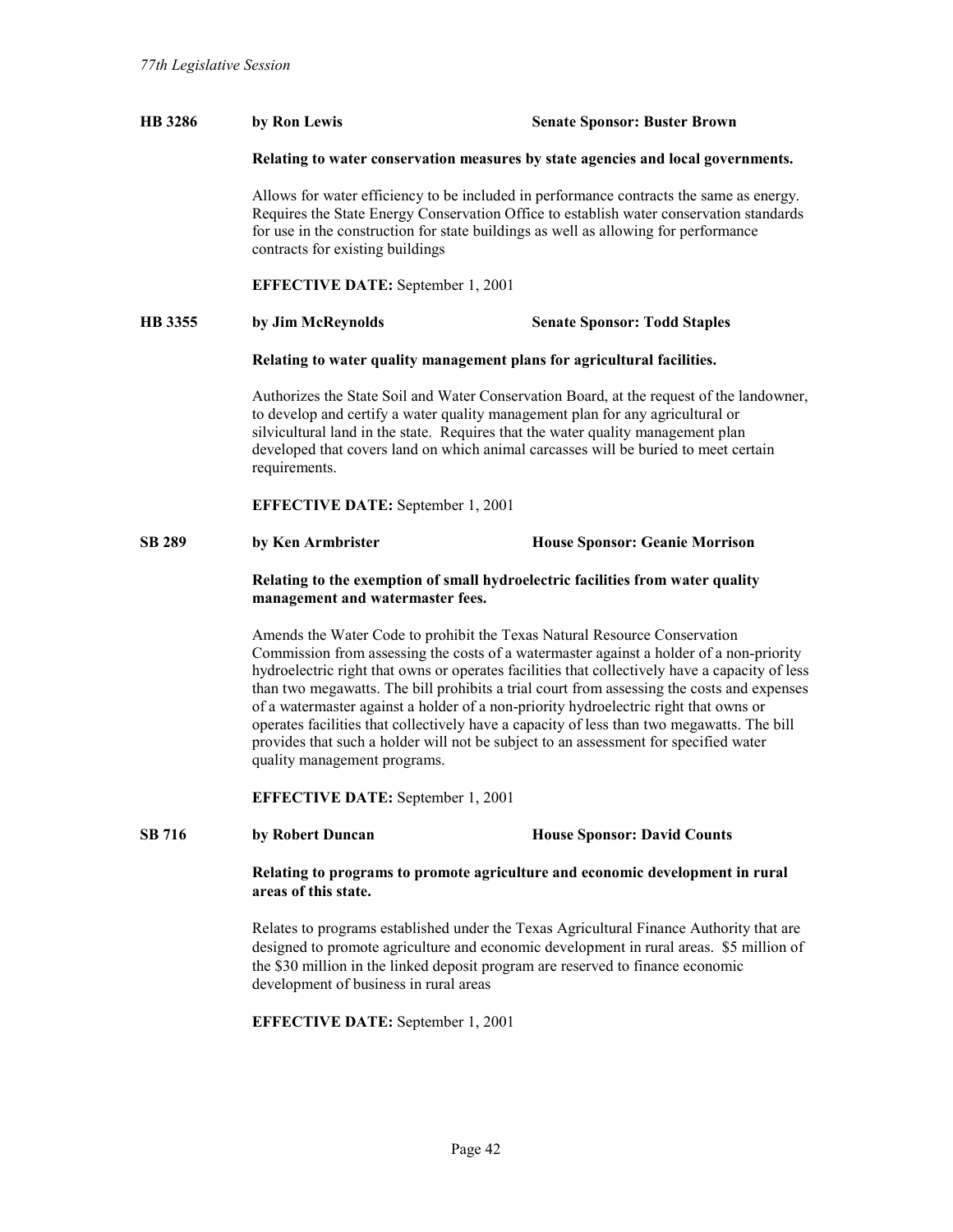## **SB 936** by Ken Armbrister **House Sponsor: Robby Cook**

**Relating to floodplain management and flood insurance; providing a criminal penalty.**

Updates enabling legislation regarding references to both federal and state agencies; enables counties to enforce floodplain management court orders; and allows counties to participate in mitigation

**EFFECTIVE DATE:** September 1, 2001

**SB 1339 by Steve Ogden House Sponsor: Jim McReynolds**

### **Relating to requiring owners or operators of poultry operations to implement and maintain certified water quality management plans.**

Amends the Water Code to require a person who owns or operates a poultry facility to implement and maintain a water quality management plan for the facility that is certified by the State Soil and Water Conservation Board (board). Sets forth a schedule for when a facility is required to submit the plan to the board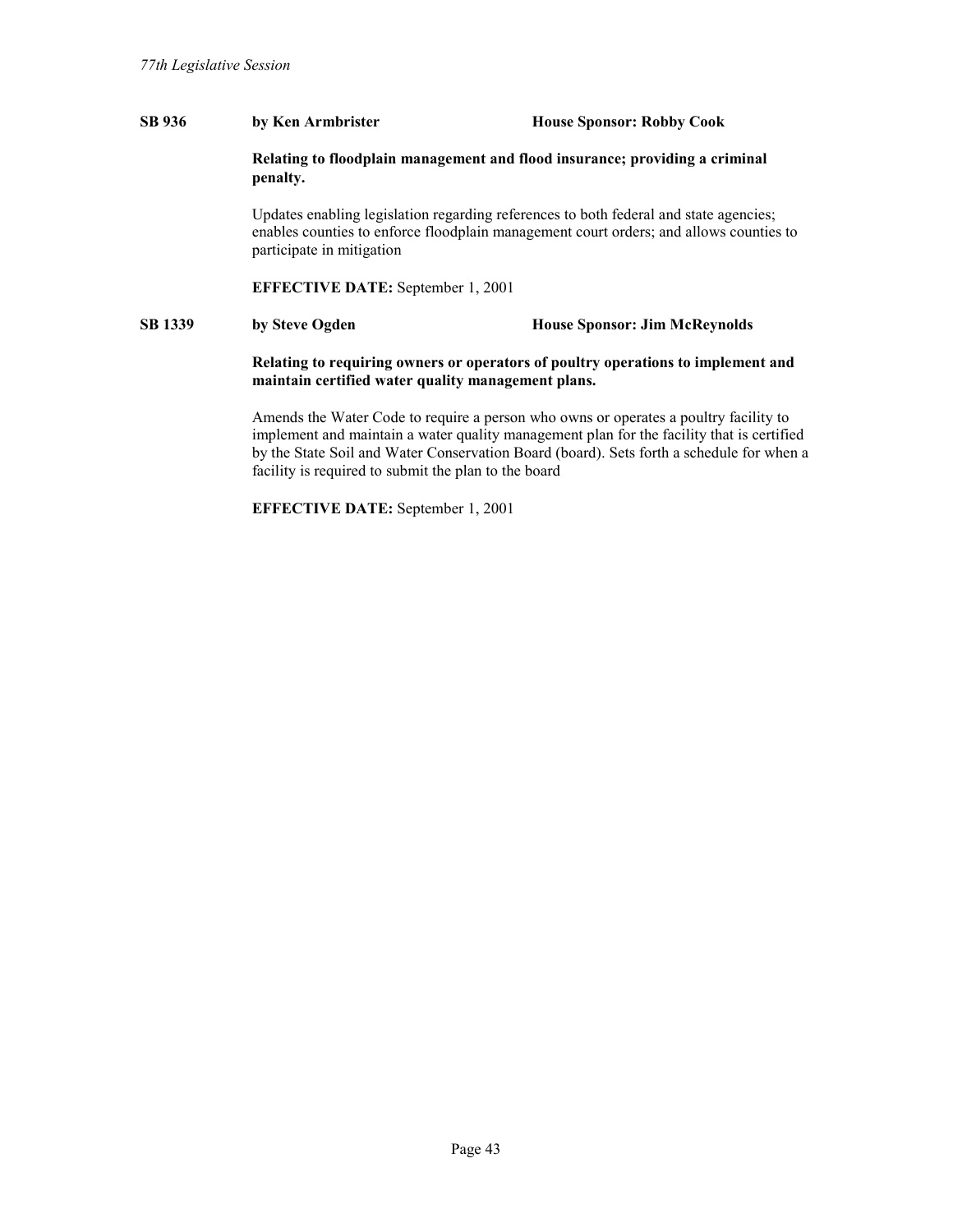*77th Legislative Session*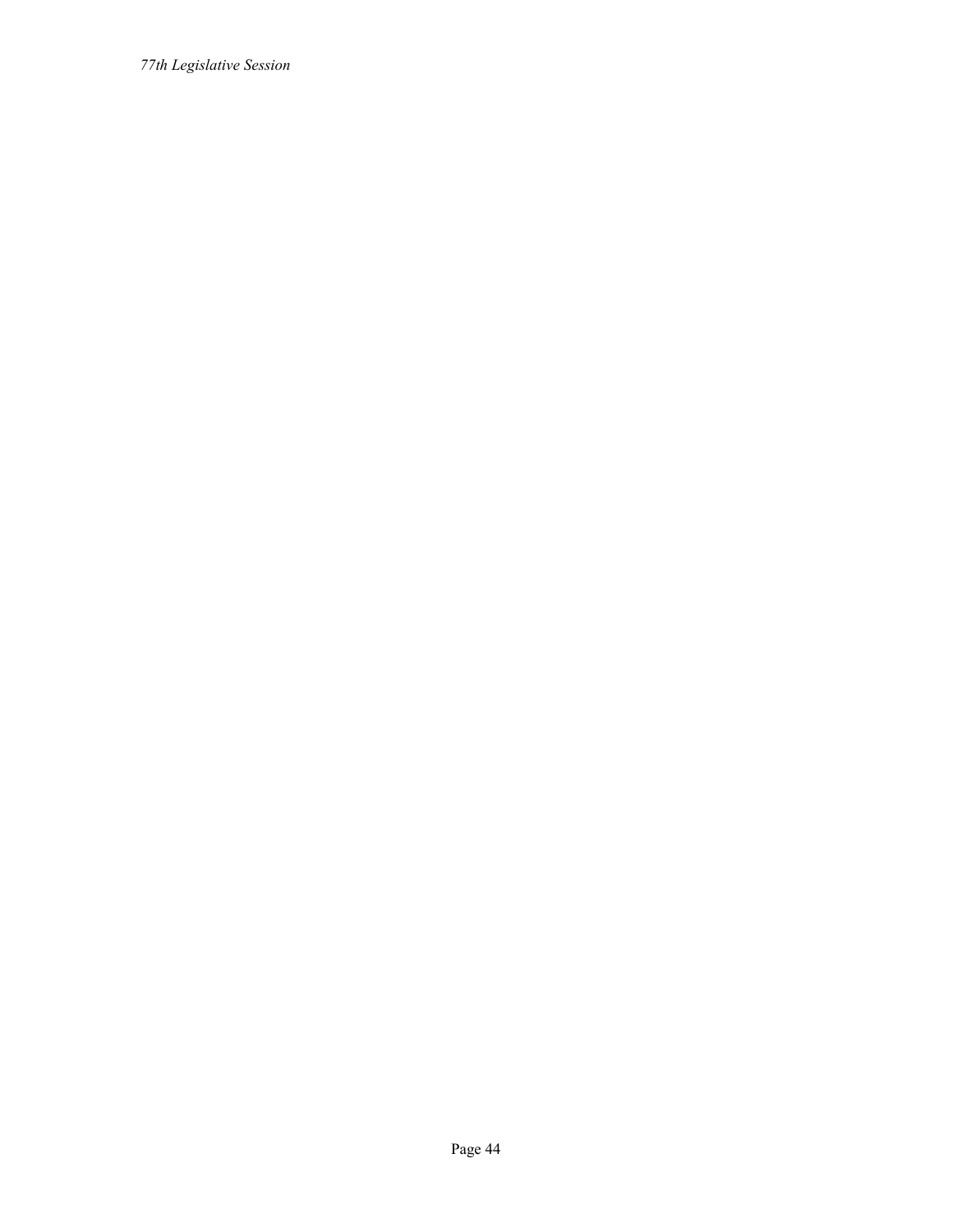# **WATER DISTRICTS & RIVER AUTHORITIES**

| <b>HB</b> 372 | by Pete Gallego                                                                                                                                                                                                                                                                                                                                                                                                                  | <b>Senate Sponsor: Frank Madla</b>                                                                                                                                                                                                                                      |  |
|---------------|----------------------------------------------------------------------------------------------------------------------------------------------------------------------------------------------------------------------------------------------------------------------------------------------------------------------------------------------------------------------------------------------------------------------------------|-------------------------------------------------------------------------------------------------------------------------------------------------------------------------------------------------------------------------------------------------------------------------|--|
|               | Relating to voter eligibility in Maverick County Water Control and Improvement<br>District No. 1.                                                                                                                                                                                                                                                                                                                                |                                                                                                                                                                                                                                                                         |  |
|               | Requires a person eligible to vote under Subsection (b) to register with the district not<br>later than the 30th days before the date of a district election in order to vote in that district<br>election. Requires the district to file with the county clerk of Maverick County a certified<br>copy of the list of the district's registered voters not later than the 25th day before the date<br>of each district election. |                                                                                                                                                                                                                                                                         |  |
|               | <b>EFFECTIVE DATE:</b> September 1, 2001                                                                                                                                                                                                                                                                                                                                                                                         |                                                                                                                                                                                                                                                                         |  |
| <b>HB</b> 561 | by Gary Walker                                                                                                                                                                                                                                                                                                                                                                                                                   | <b>Senate Sponsor: Robert Duncan</b>                                                                                                                                                                                                                                    |  |
|               | Relating to the management of and certain actions and proceedings regarding the<br><b>Glasscock County Underground Water Conservation District.</b>                                                                                                                                                                                                                                                                              |                                                                                                                                                                                                                                                                         |  |
|               | board of directors.                                                                                                                                                                                                                                                                                                                                                                                                              | Changes the name of the district to the Glasscock Groundwater Conservation District,<br>provides that the district is subject to laws of this state relating to groundwater<br>conservation districts, and modifies provisions regarding the election of the district's |  |
|               | <b>EFFECTIVE DATE:</b> May 23, 2001                                                                                                                                                                                                                                                                                                                                                                                              |                                                                                                                                                                                                                                                                         |  |
| HB 675        | by Gary Walker                                                                                                                                                                                                                                                                                                                                                                                                                   | <b>Senate Sponsor: Todd Staples</b>                                                                                                                                                                                                                                     |  |
|               | Relating to the selection and training of certain officers of certain water districts.                                                                                                                                                                                                                                                                                                                                           |                                                                                                                                                                                                                                                                         |  |
|               | Current law requires multiple members of a district to attend training, including elected<br>officials who are designated as treasurer of an organization. This bill establishes new<br>criteria regarding selection and training of certain officers of certain water districts.                                                                                                                                                |                                                                                                                                                                                                                                                                         |  |
|               | <b>EFFECTIVE DATE: May 14, 2001</b>                                                                                                                                                                                                                                                                                                                                                                                              |                                                                                                                                                                                                                                                                         |  |
| HB 702        | by Ron Lewis                                                                                                                                                                                                                                                                                                                                                                                                                     | <b>Senate Sponsor: Ken Armbrister</b>                                                                                                                                                                                                                                   |  |
|               | Relating to the administration and issuing of bonds and other instruments of<br>indebtedness of Drainage Districts.                                                                                                                                                                                                                                                                                                              |                                                                                                                                                                                                                                                                         |  |
|               | issuance of bonds and other instruments of indebtedness of drainage districts.                                                                                                                                                                                                                                                                                                                                                   | Modernizes provisions that have become outdated and modifies provisions relating to the                                                                                                                                                                                 |  |
|               | <b>EFFECTIVE DATE:</b> September 1, 2001                                                                                                                                                                                                                                                                                                                                                                                         |                                                                                                                                                                                                                                                                         |  |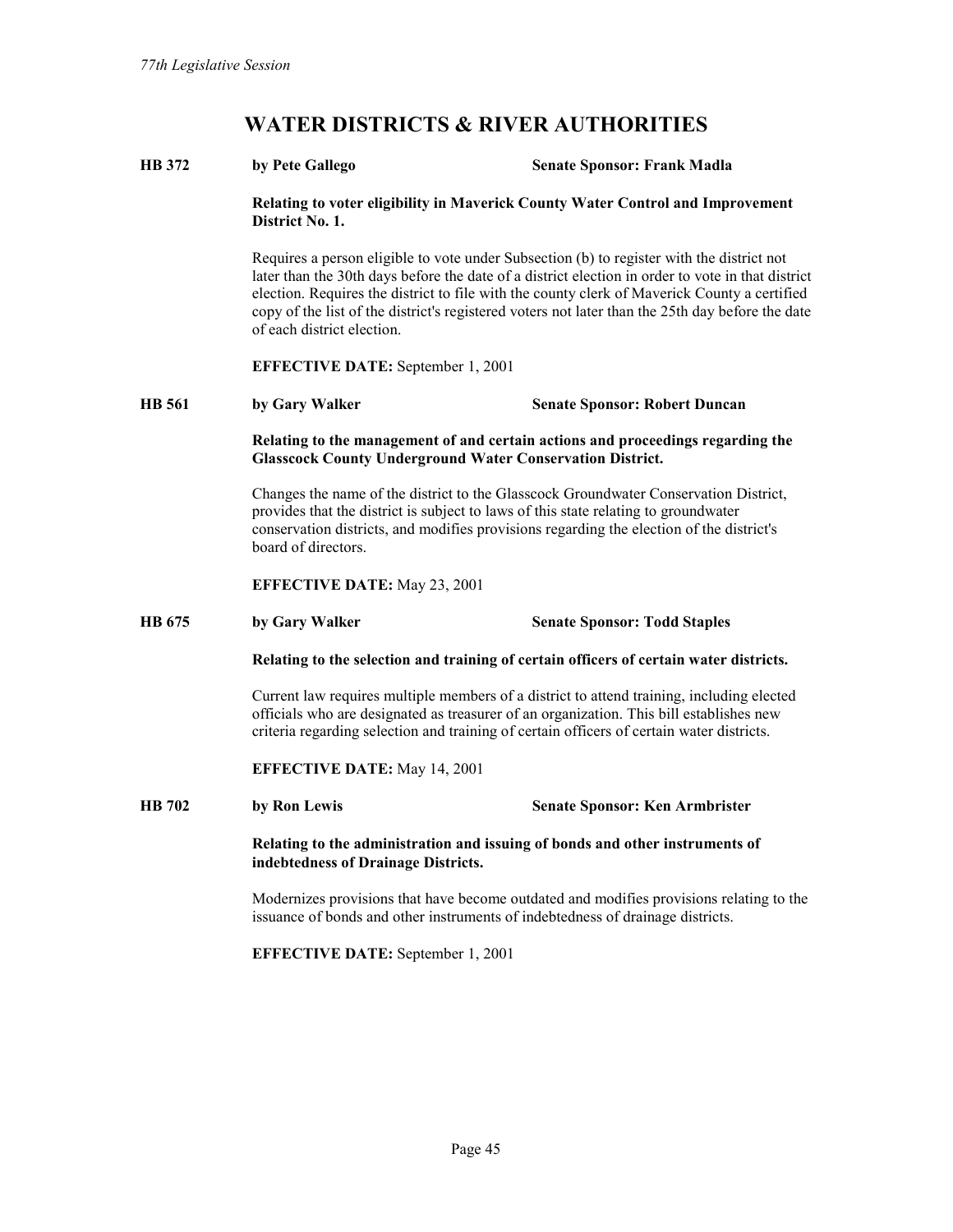| <b>HB</b> 741                                                                                                                                   | by Kevin Bailey                                                                                                                                                                                                                                                                                                | <b>Senate Sponsor: Mario Gallegos</b>                                                                                                                                                                                                                                                                                                                                                                                                                                   |  |
|-------------------------------------------------------------------------------------------------------------------------------------------------|----------------------------------------------------------------------------------------------------------------------------------------------------------------------------------------------------------------------------------------------------------------------------------------------------------------|-------------------------------------------------------------------------------------------------------------------------------------------------------------------------------------------------------------------------------------------------------------------------------------------------------------------------------------------------------------------------------------------------------------------------------------------------------------------------|--|
|                                                                                                                                                 | Relating to the creation of the Aldine Community Improvement District; providing<br>authority to impose a tax and issue bonds.                                                                                                                                                                                 |                                                                                                                                                                                                                                                                                                                                                                                                                                                                         |  |
|                                                                                                                                                 | services provided in the area in the district.                                                                                                                                                                                                                                                                 | Creates the Aldine Community Improvement District (district) as a special district under<br>Section 59, Article XVI, Texas Constitution. Provides that the creation of the district<br>does relieve Harris County from providing the level of services to the area in the district<br>or to release the county from the obligations the entity has to provide services to that<br>area. Provides that the district is created to supplement and not supplant the county |  |
|                                                                                                                                                 | <b>EFFECTIVE DATE:</b> September 1, 2001                                                                                                                                                                                                                                                                       |                                                                                                                                                                                                                                                                                                                                                                                                                                                                         |  |
| HB 742                                                                                                                                          | by Gary Walker                                                                                                                                                                                                                                                                                                 | <b>Senate Sponsor: Todd Staples</b>                                                                                                                                                                                                                                                                                                                                                                                                                                     |  |
|                                                                                                                                                 |                                                                                                                                                                                                                                                                                                                | Relating to the presumed validity of a district act or proceeding.                                                                                                                                                                                                                                                                                                                                                                                                      |  |
|                                                                                                                                                 | Validates an act or proceeding of a water district if a lawsuit challenging the action has<br>not been filed by the third anniversary of the effective date of the action or proceeding<br><b>EFFECTIVE DATE:</b> September 1, 2001                                                                            |                                                                                                                                                                                                                                                                                                                                                                                                                                                                         |  |
|                                                                                                                                                 |                                                                                                                                                                                                                                                                                                                |                                                                                                                                                                                                                                                                                                                                                                                                                                                                         |  |
| <b>HB</b> 787                                                                                                                                   | by Pete Gallego                                                                                                                                                                                                                                                                                                | <b>Senate Sponsor: Frank Madla</b>                                                                                                                                                                                                                                                                                                                                                                                                                                      |  |
| Relating to the creation, administration, powers, duties, operation, and financing of<br>the Brewster County Groundwater Conservation District. |                                                                                                                                                                                                                                                                                                                |                                                                                                                                                                                                                                                                                                                                                                                                                                                                         |  |
|                                                                                                                                                 | Creates the Brewster County Groundwater Conservation District, in Brewster County,<br>subject to approval at a confirmation election. The district is created under and is<br>essential to accomplish the purposes of Section 59, Article XVI, Texas Constitution.<br><b>EFFECTIVE DATE:</b> September 1, 2001 |                                                                                                                                                                                                                                                                                                                                                                                                                                                                         |  |
|                                                                                                                                                 |                                                                                                                                                                                                                                                                                                                |                                                                                                                                                                                                                                                                                                                                                                                                                                                                         |  |
| HB 924                                                                                                                                          | by Gary Walker                                                                                                                                                                                                                                                                                                 | <b>Senate Sponsor: Buster Brown</b>                                                                                                                                                                                                                                                                                                                                                                                                                                     |  |
|                                                                                                                                                 | Relating to the authority of a water district or water supply corporation to require<br>the grant of an easement as a precondition of service.                                                                                                                                                                 |                                                                                                                                                                                                                                                                                                                                                                                                                                                                         |  |
|                                                                                                                                                 | another applicant.                                                                                                                                                                                                                                                                                             | Authorizes a water district or corporation to require a service applicant or developer, as a<br>condition for service, to grant or provide a permanent recorded easement to the district or<br>corporation for specified purposes. Prohibits a district or water supply corporation from<br>requiring an applicant to provide an easement for a service line for the sole benefit of                                                                                    |  |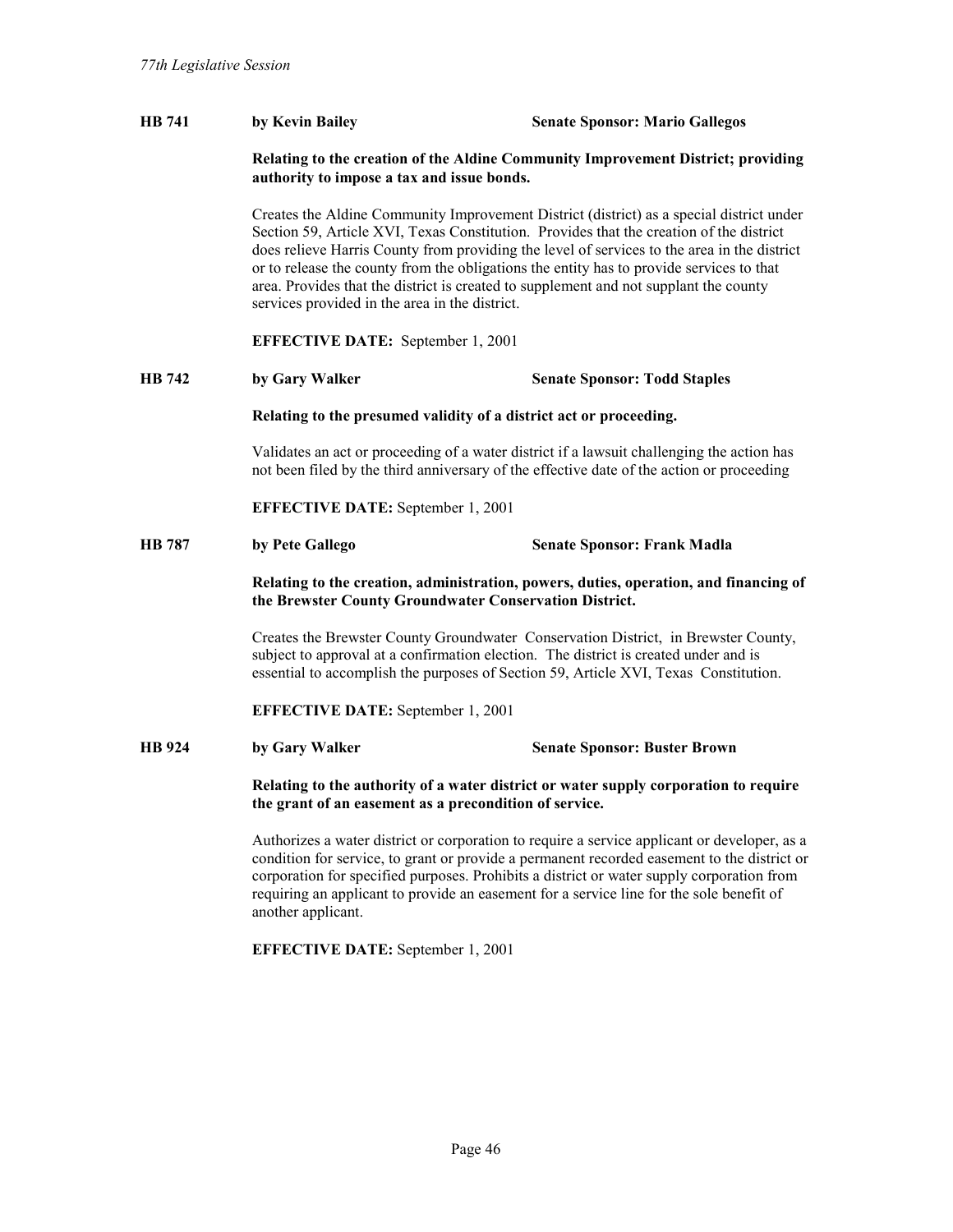| <b>HB</b> 1038 | by Robby Cook                                                                                                                                                                                                                                                                                                                                                                                                                                                                                                                                                                                                                                                                      | Senate Sponsor: Ken Armbrister        |  |
|----------------|------------------------------------------------------------------------------------------------------------------------------------------------------------------------------------------------------------------------------------------------------------------------------------------------------------------------------------------------------------------------------------------------------------------------------------------------------------------------------------------------------------------------------------------------------------------------------------------------------------------------------------------------------------------------------------|---------------------------------------|--|
|                | Relating to the creation, administration, powers, duties, operation, and financing of<br>the Coastal Bend Groundwater District.                                                                                                                                                                                                                                                                                                                                                                                                                                                                                                                                                    |                                       |  |
|                | Creates the Coastal Bend Groundwater Conservation District (district), in Wharton<br>County, subject to approval at a confirmation election. Provides that the district is a<br>governmental agency and a body politic and corporate. Provides that the district is<br>created under and is essential to accomplish the purposes of Section 59, Article XVI,<br>Texas Constitution.                                                                                                                                                                                                                                                                                                |                                       |  |
|                | <b>EFFECTIVE DATE:</b> September 1, 2001                                                                                                                                                                                                                                                                                                                                                                                                                                                                                                                                                                                                                                           |                                       |  |
| <b>HB</b> 1081 | by Robby Cook                                                                                                                                                                                                                                                                                                                                                                                                                                                                                                                                                                                                                                                                      | <b>Senate Sponsor: Ken Armbrister</b> |  |
|                | Relating to the creation, administration, powers, duties, operation, and financing of<br>the Fayette County Groundwater Conservation District, including the district's<br>authority to impose taxes and issue bonds.<br>Creates the Colorado Valley Groundwater Conservation District (district), in Fayette<br>County, subject to approval at a confirmation and initial directors' election. Provides that<br>the district is a governmental agency and a body politic and corporate. Provides that the<br>district is created under and is essential to accomplish the purposes of Section 59, Article<br>XVI, Texas Constitution.<br><b>EFFECTIVE DATE:</b> September 1, 2001 |                                       |  |
|                |                                                                                                                                                                                                                                                                                                                                                                                                                                                                                                                                                                                                                                                                                    |                                       |  |
|                |                                                                                                                                                                                                                                                                                                                                                                                                                                                                                                                                                                                                                                                                                    |                                       |  |
| <b>HB</b> 1110 | by Paul Hilbert                                                                                                                                                                                                                                                                                                                                                                                                                                                                                                                                                                                                                                                                    | <b>Senate Sponsor: Jon Lindsay</b>    |  |
|                | Relating to the North Harris County Regional Water Authority.<br>Authorizes the board of directors of a district to petition the authority for inclusion in the<br>authority.<br><b>EFFECTIVE DATE:</b> September 1, 2001                                                                                                                                                                                                                                                                                                                                                                                                                                                          |                                       |  |
|                |                                                                                                                                                                                                                                                                                                                                                                                                                                                                                                                                                                                                                                                                                    |                                       |  |
|                |                                                                                                                                                                                                                                                                                                                                                                                                                                                                                                                                                                                                                                                                                    |                                       |  |
| <b>HB</b> 1136 | by Robby Cook                                                                                                                                                                                                                                                                                                                                                                                                                                                                                                                                                                                                                                                                      | <b>Senate Sponsor: Ken Armbrister</b> |  |
|                | Relating to the creation, administration, powers, duties, operation, and financing of<br>the Post Oak Groundwater Conservation District.<br>Creates the Post Oak Groundwater Conservation District in Colorado County, subject to<br>approval at a confirmation election and initial directors' election. The district is created<br>under and is essential to accomplish the purposes of Section 59, Article XVI, Texas<br>Constitution.<br><b>EFFECTIVE DATE:</b> September 1, 2001                                                                                                                                                                                              |                                       |  |
|                |                                                                                                                                                                                                                                                                                                                                                                                                                                                                                                                                                                                                                                                                                    |                                       |  |
|                |                                                                                                                                                                                                                                                                                                                                                                                                                                                                                                                                                                                                                                                                                    |                                       |  |
|                |                                                                                                                                                                                                                                                                                                                                                                                                                                                                                                                                                                                                                                                                                    |                                       |  |
|                |                                                                                                                                                                                                                                                                                                                                                                                                                                                                                                                                                                                                                                                                                    |                                       |  |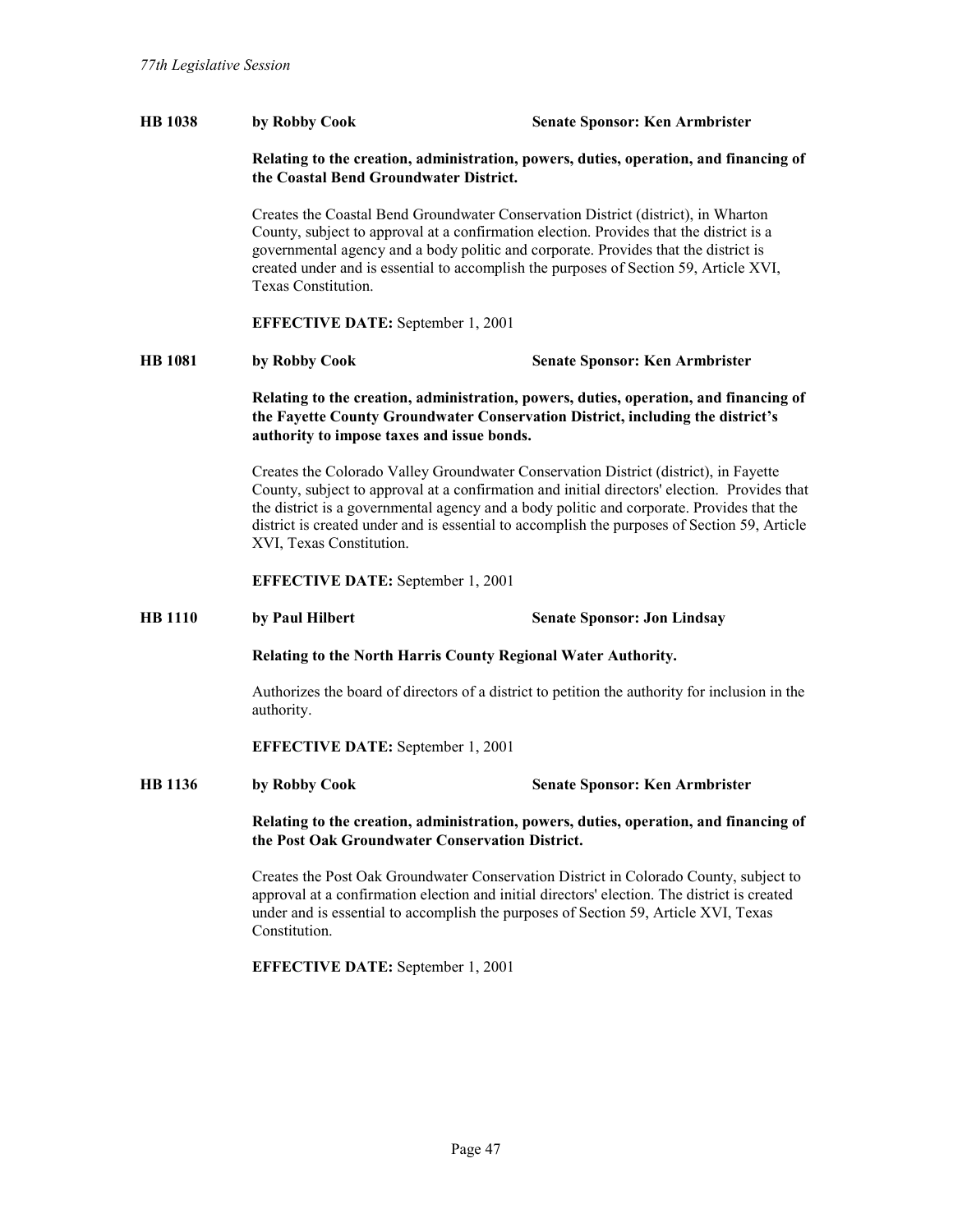### **HB 1258 by Pete Gallego Senate Sponsor: Frank Madla**

**Relating to the ratification of the creation of and to the administration, powers, duties, operation, and financing of the Middle Pecos Groundwater Conservation District.**

Ratifies the creation of the Middle Pecos Groundwater Conservation District, in Pecos County, created by SB 1911,  $76<sup>th</sup>$  Legislature subject to approval at a confirmation election. Provides that the district has all of the rights, powers, privileges, authority, functions, and duties provided by the general law of this state, including Chapter 36, Water Code, applicable to groundwater conservation districts created under Section 59, Article XVI, Texas Constitution

**EFFECTIVE DATE:** September 1, 2001

# **HB 1274 by Gene Seaman Senate Sponsor: Ken Armbrister**

**Relating to the ratification of the creation of and to the administration, powers, duties, operation, and financing of the Texana Groundwater Conservation District.**

Ratifies the creation of the Texana Groundwater Conservation District (district),in Jackson County, subject to approval at a confirmation election. Provides that the district has all of the rights, powers, privileges, authority, functions, and duties provided by the general law of this state, including Chapter 36 and Section 59 Article XVI, Texas Constitution.

**EFFECTIVE DATE:** September 1, 2001

#### **HB 1504 by Gary Walker Senate Sponsor: Teel Bivins**

#### **Relating to the well permitting process of groundwater conservation districts.**

Amends Section 36.114, Water Code, to require districts to promptly consider and act, rather than pass, on each administratively complete application for a permit. Authorizes an applicant if, within 30 days after the date the administratively complete application is submitted, an application has not been acted on or set for a hearing on a specific date, to petition the district court of the county where the land is located for a writ of mandamus to compel the district to act on the application or set a date for a hearing on the application. Authorizes the district by rule to set a time when an application will expire if the information requested in the application is not provided to the district.

**EFFECTIVE DATE:** May 24, 2001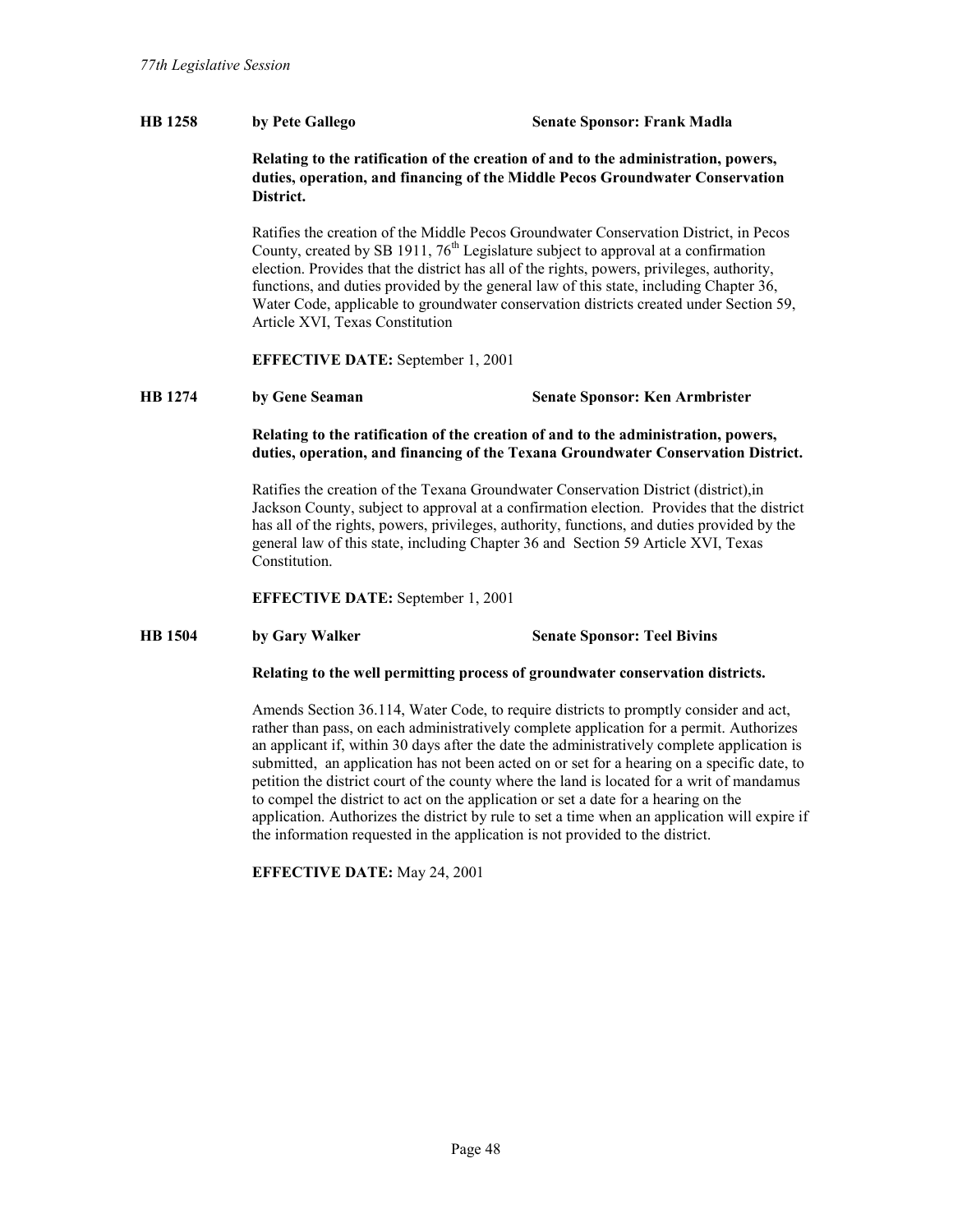# **HB 1629 by Robby Cook Senate Sponsor: Ken Armbrister**

### **Relating to the provision of water by the Lower Colorado River Authority to a municipality outside the Colorado River Basin.**

Provides for limited sales of water to a "municipality", including a municipally owned utility, located outside the Colorado River watershed. This is intended for the sale of water to the San Antonio Water System from the "rink dikes proposed by the Lower Colorado River Authority. The bill requires the LCRA to make findings in their contract to sell water under this proposal that there are provisions to ensure protection of the Colorado River watershed and there is consistency with the regional water plans filed with the TWDB. The bill also provides limitations on terms for renewal of contracts for this purpose.

 **EFFECTIVE DATE:** September 1, 2001

# **HB 1663 by Clyde Alexander Senate Sponsor: Todd Staples**

**Relating to the power of the East Cedar Creek Fresh Water Supply District to produce and market agricultural products.**

Authorizes the East Cedar Creek Fresh Water Supply District to produce agricultural products other than livestock on property it owns or controls and to market those products.

**EFFECTIVE DATE:** May 24, 2001

### **HB1784 by Robby Cook Senate Sponsor: Steve Ogden**

**Relating to the ratification, creation, administration, powers, duties, operation, and financing of groundwater conservation districts in and coordinated management of groundwater resources for the central Carrizo-Wilcox area.**

Ratifies the creation of the Brazos Valley Groundwater Conservation District in Robertson and Brazos counties creates the Post Oak Savannah Groundwater in Colorado County , and the Mid-East Texas Groundwater Conservation District in Freestone, Madison and Leon counities, subject to approval at a confirmation election., Texas Constitution. The districts have all of the rights, powers, privileges, authority, functions, and duties provided by the general law of this state, including Chapter 36, Water Code, and Section 59, Article XVI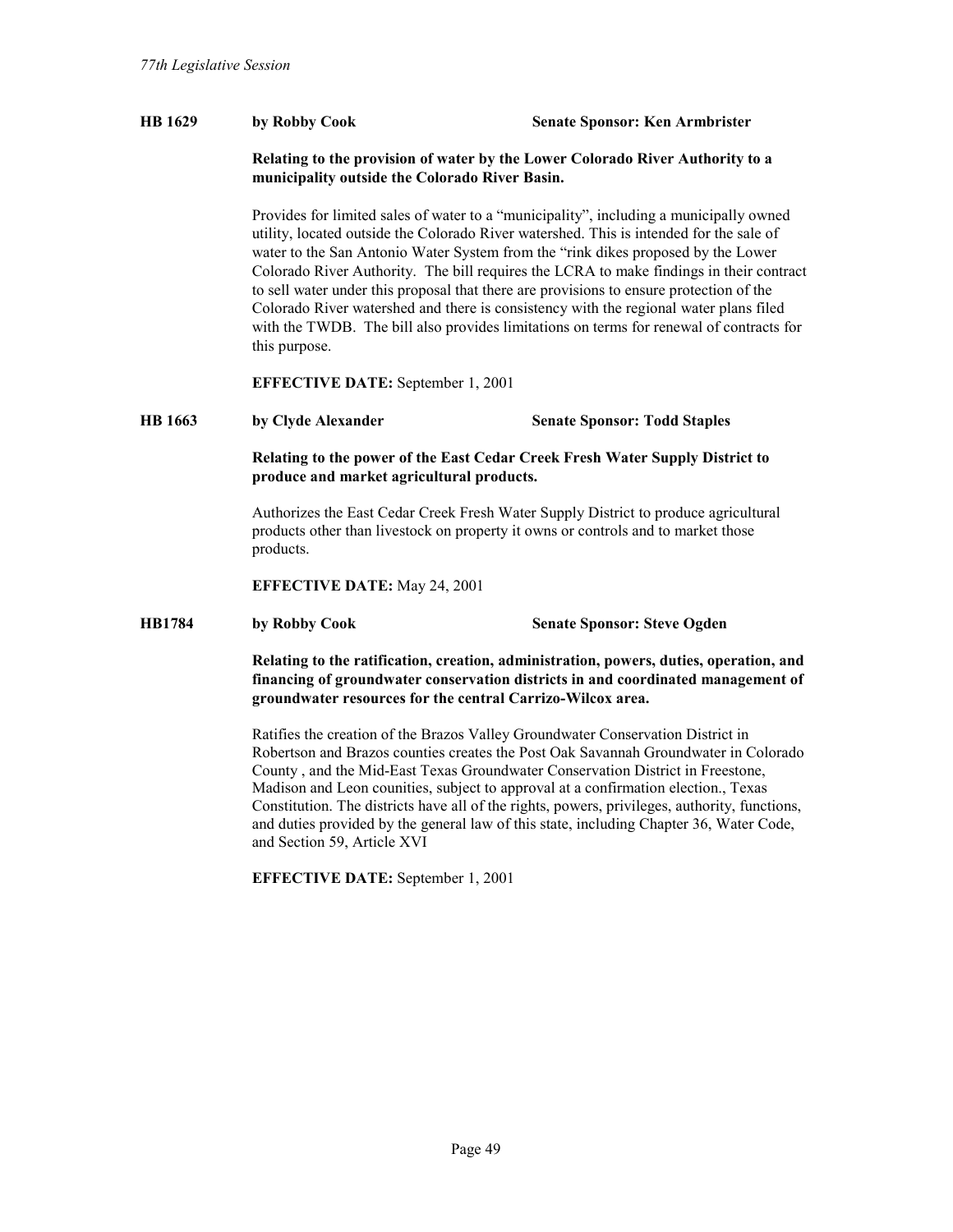| HB 1842        | by Bill Callegari                                                                                                                                                                                                                                                                                                                                            | <b>Senate Sponsor: Jon Lindsay</b>                                                                                                                                                                                                                              |  |
|----------------|--------------------------------------------------------------------------------------------------------------------------------------------------------------------------------------------------------------------------------------------------------------------------------------------------------------------------------------------------------------|-----------------------------------------------------------------------------------------------------------------------------------------------------------------------------------------------------------------------------------------------------------------|--|
|                | Relating to the creation, administration, powers, duties, operation, and financing of<br>the West Harris County Regional Water Authority; granting the power of eminent<br>domain; granting the authority to issue bonds or notes; providing a civil penalty.                                                                                                |                                                                                                                                                                                                                                                                 |  |
|                | Bend County.                                                                                                                                                                                                                                                                                                                                                 | Creates the West Harris County Regional Water Authority. The boundaries of West<br>Harris County Water Authority (authority) is located within Area 3 of the Harris-<br>Galveston Coastal Subsidence District (Subsidence District) and a small portion of Fort |  |
|                | <b>EFFECTIVE DATE:</b> May 28, 2001                                                                                                                                                                                                                                                                                                                          |                                                                                                                                                                                                                                                                 |  |
| <b>HB</b> 1909 | by Robert Junell                                                                                                                                                                                                                                                                                                                                             | <b>Senate Sponsor: Troy Fraser</b>                                                                                                                                                                                                                              |  |
|                | Relating to the management of and certain actions and proceedings regarding the<br>Lipan-Kickapoo Water Conservation District.                                                                                                                                                                                                                               |                                                                                                                                                                                                                                                                 |  |
|                | Updates the enabling legislation for the district to allow it to annex the remainder of the<br>Lipan Aquifer.                                                                                                                                                                                                                                                |                                                                                                                                                                                                                                                                 |  |
|                | <b>EFFECTIVE DATE: June 16, 2001</b>                                                                                                                                                                                                                                                                                                                         |                                                                                                                                                                                                                                                                 |  |
| <b>HB 2005</b> | by Frank Corte                                                                                                                                                                                                                                                                                                                                               | <b>Senate Sponsor: Jeff Wentworth</b>                                                                                                                                                                                                                           |  |
|                | Relating to the creation, administration, powers, duties, operation, and financing of<br>the Trinity Glen Rose Groundwater Conservation District.                                                                                                                                                                                                            |                                                                                                                                                                                                                                                                 |  |
|                | Creates the Trinity Glen Rose Groundwater Conservation District (district) in Bexar<br>county, subject to approval at a confirmation election. Provides that the district is created<br>under and is essential to accomplish the purposes of Section 59, Article XVI, Texas<br>Constitution.                                                                 |                                                                                                                                                                                                                                                                 |  |
|                | <b>EFFECTIVE DATE: June 16, 2001</b>                                                                                                                                                                                                                                                                                                                         |                                                                                                                                                                                                                                                                 |  |
| HB 2032        | by Gary Walker                                                                                                                                                                                                                                                                                                                                               | <b>Senate Sponsor: Teel Bivins</b>                                                                                                                                                                                                                              |  |
|                | Relating to the notice requirements for joint meetings of the boards of water<br>districts.                                                                                                                                                                                                                                                                  |                                                                                                                                                                                                                                                                 |  |
|                | The Open Meetings Act requires the board of directors of a water district which plans to<br>the general public. Current law also requires notice of the meeting to be published not<br>later than the 30th day before the date of the meeting in a newspaper with general<br>circulation in each county in the management area, which can be costly and time | hold a joint meeting to give 72 hours notice of the meeting in a place readily accessible to                                                                                                                                                                    |  |

**EFFECTIVE DATE:** June 11, 2001

consuming. This bill removes the 30 day publishing requirement.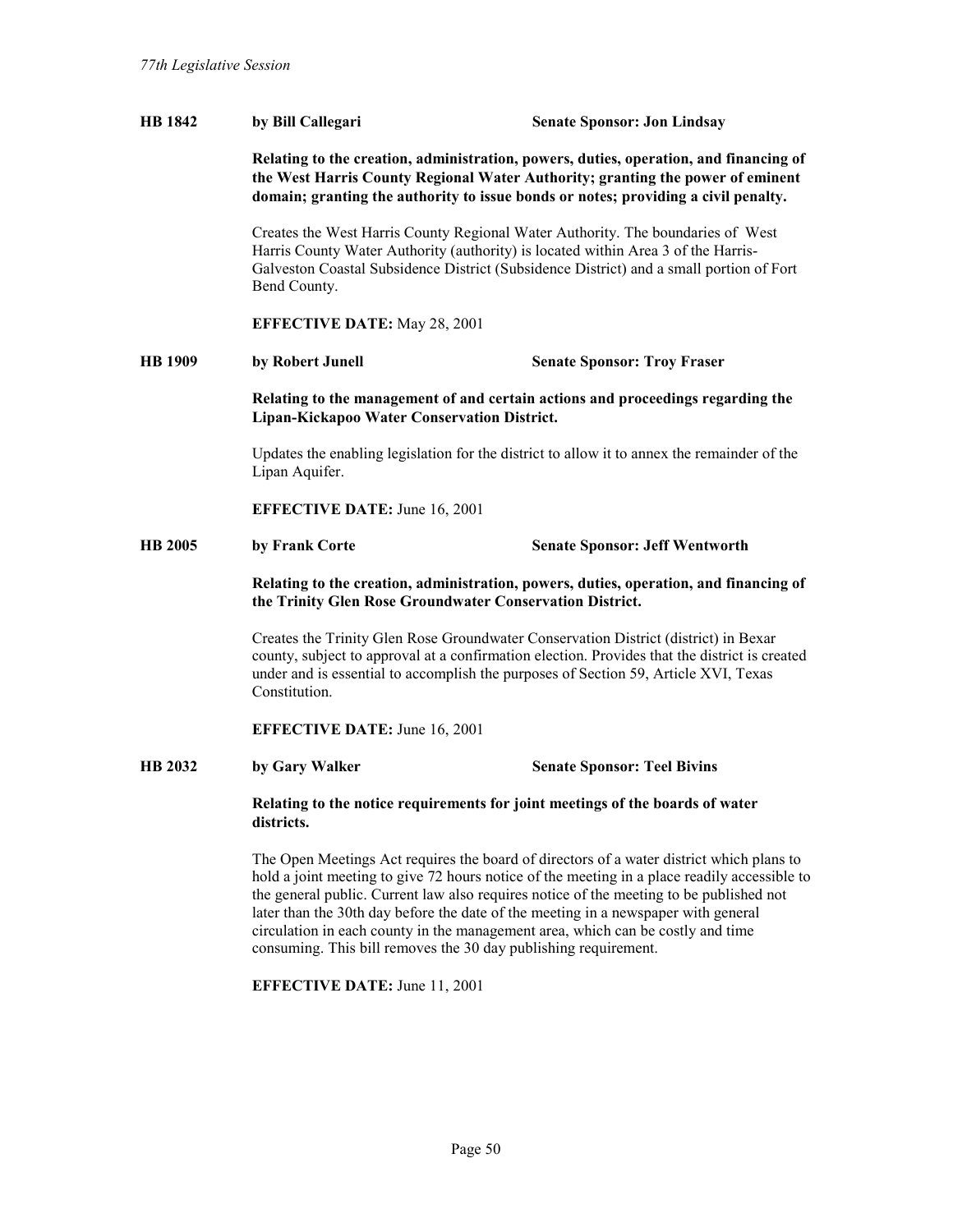## **HB 2045 by Thomas Williams Senate Sponsor: David Bernsen**

#### **Relating to the disposition of impact fees by municipal utility districts.**

Requires a municipal utility district that charges a fee that is an impact fee as described in Section 395.001(4), Local Government Code, to use the fees collected and any interest accrued on the fees collected only for certain payments.

**EFFECTIVE DATE:** September 1, 2001

# **HB 2046 by Judy Hawley Senate Sponsor: Ken Armbrister**

#### **Relating to the ratification of the creation of and to the administration, powers, duties, operation, and financing of the Refugio Groundwater Conservation District.**

Ratifies the Refugio Groundwater Conservation District, in Refugio County created by SB 1911,  $76<sup>th</sup>$  Legislature, subject to approval at a confirmation election. The district has all of the rights, powers, privileges, authority, functions, and duties provided by the general law of this state, including Chapter 36, Water Code, applicable to groundwater conservation districts created under Section 59, Article XVI, Texas Constitution.

**EFFECTIVE DATE:** September 1, 2001

### **HB 2295 by Beverly Woolley Senate Sponsor: Mario Gallegos**

### **Relating to the powers of Harris County Improvement District No. 1**

Applies existing statutes relating to municipal management districts to the district and authorizes the district to impose an ad valorem property tax, assessment, or impact fee, create a nonprofit corporation, charge fees for the use of certain conduits, and annex certain territories.

**EFFECTIVE DATE:** June 17, 2001

**HB 2362 by Ruben Hope Senate Sponsor: David Bernsen**

**Relating to the creation, administration, powers, duties, operation, and financing of the Lone Star Groundwater Conservation District.**

Creates the Lone Star Groundwater Conservation District in Montgomery County, subject to approval of a confirmation election. The district is created under Section 59, Article XVI, Texas Constitution.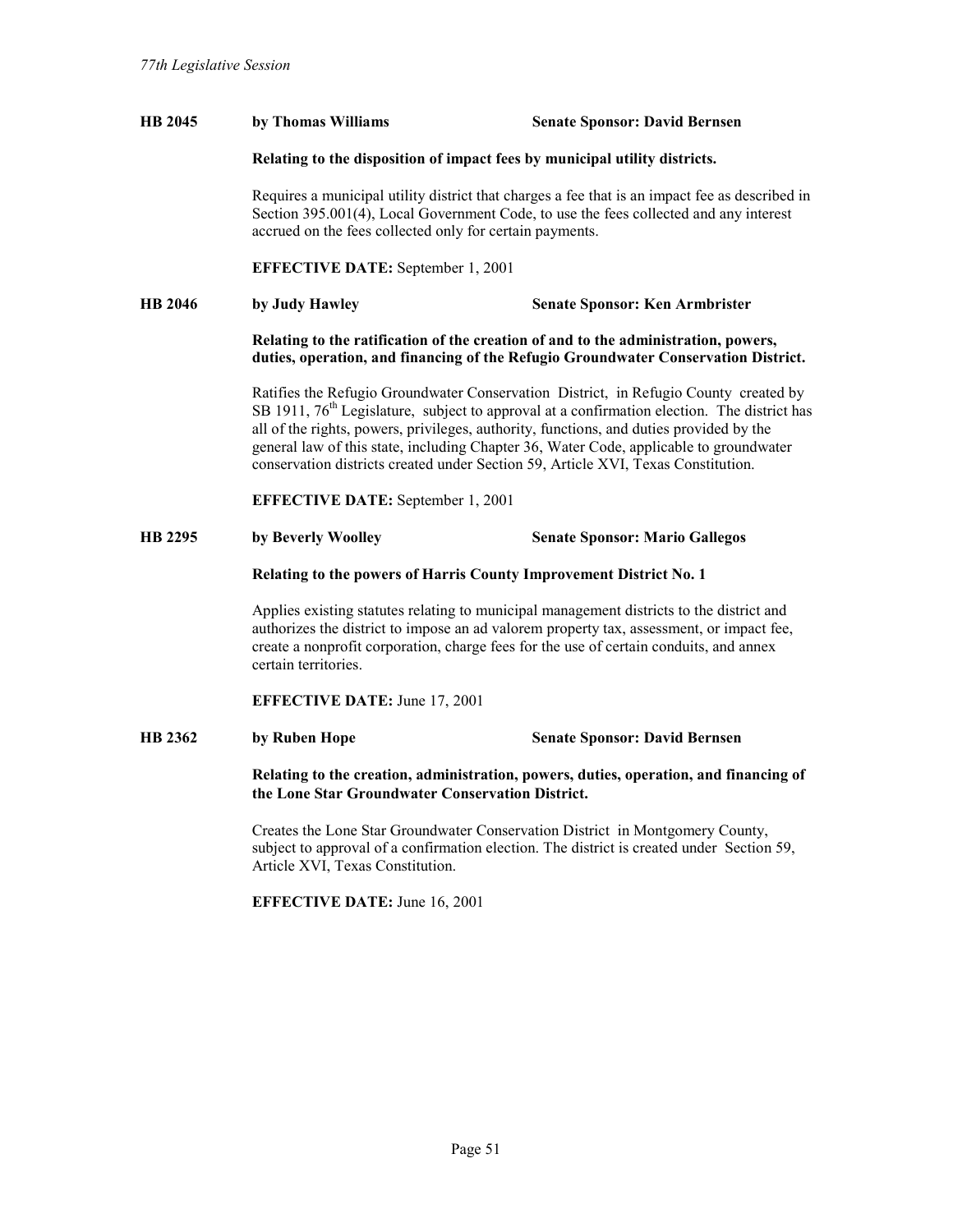| <b>HB</b> 2432 | by Robby Cook                                                                                                                                                                                                                                                                                                                                                                                                      | Senate Sponsor: Ken Armbrister       |
|----------------|--------------------------------------------------------------------------------------------------------------------------------------------------------------------------------------------------------------------------------------------------------------------------------------------------------------------------------------------------------------------------------------------------------------------|--------------------------------------|
|                | Relating to the ratification of the creation of and to the administration, powers,<br>duties, operation, and financing of the Lost Pines Groundwater Conservation<br>District.                                                                                                                                                                                                                                     |                                      |
|                | Ratifies the creation of the Lost Pines Groundwater Conservation District, created by SB<br>1911 $76th$ Legislaure, within the boundaries of Bastrop and Lee counties, subject to voter<br>approval at a confirmation election. The district has all of the rights, powers, privileges,<br>authority, functions, and duties provided by Chapter 36, Water Code and Section 59,<br>Article XVI, Texas Constitution. |                                      |
|                | <b>EFFECTIVE DATE: June 16, 2001</b>                                                                                                                                                                                                                                                                                                                                                                               |                                      |
| HB 2491        | by Fred Bosse                                                                                                                                                                                                                                                                                                                                                                                                      | <b>Senate Sponsor: John Whitmire</b> |
|                | Relating to the validation of certain actions and of the legal description of Harris<br>County Water Control and Improvement District No. 84.                                                                                                                                                                                                                                                                      |                                      |
|                | Modifies the legal description of the district and validates all annexations of new tracts<br>into the district.                                                                                                                                                                                                                                                                                                   |                                      |
|                | <b>EFFECTIVE DATE: June 16, 2001</b>                                                                                                                                                                                                                                                                                                                                                                               |                                      |
| HB 2529        | by Robert Junell                                                                                                                                                                                                                                                                                                                                                                                                   | <b>Senate Sponsor: Troy Fraser</b>   |
|                | Relating to the ratification of the creation of and to the administration, powers,<br>duties, operation, taxing authority, and financing of the Lone Wolf Groundwater<br><b>Conservation District.</b>                                                                                                                                                                                                             |                                      |
|                | Ratifies the Lone Wolf Groundwater Conservation District in Mitchell County created by<br>SB 1911, 76th Legislature, subject to a confirmation election. The district has all of the<br>rights, powers, privileges, authority, functions, and duties provided by the general law of<br>this state, including Chapter 36, Water Code, and Section 59, Article XVI, Texas<br>Constitution.                           |                                      |
|                | <b>EFFECTIVE DATE: June 16, 2001</b>                                                                                                                                                                                                                                                                                                                                                                               |                                      |
| HB 2571        | by Jim McReynolds                                                                                                                                                                                                                                                                                                                                                                                                  | <b>Senate Sponsor: Todd Staples</b>  |
|                | Relating to the creation, administration, powers, duties, operation, and financing of<br>the Angelina County Water Control and Improvement District No. 4; authorizing<br>the imposition of taxes and the issuance of bonds and granting the power of eminent<br>domain; providing a civil penalty.                                                                                                                |                                      |
|                | Creates the Angelina County Water Control and Improvement District No. 4, in<br>Angelina County, subject to approval of a confirmation election. The district is created<br>under Section 59, Article XVI, Texas Constitution.                                                                                                                                                                                     |                                      |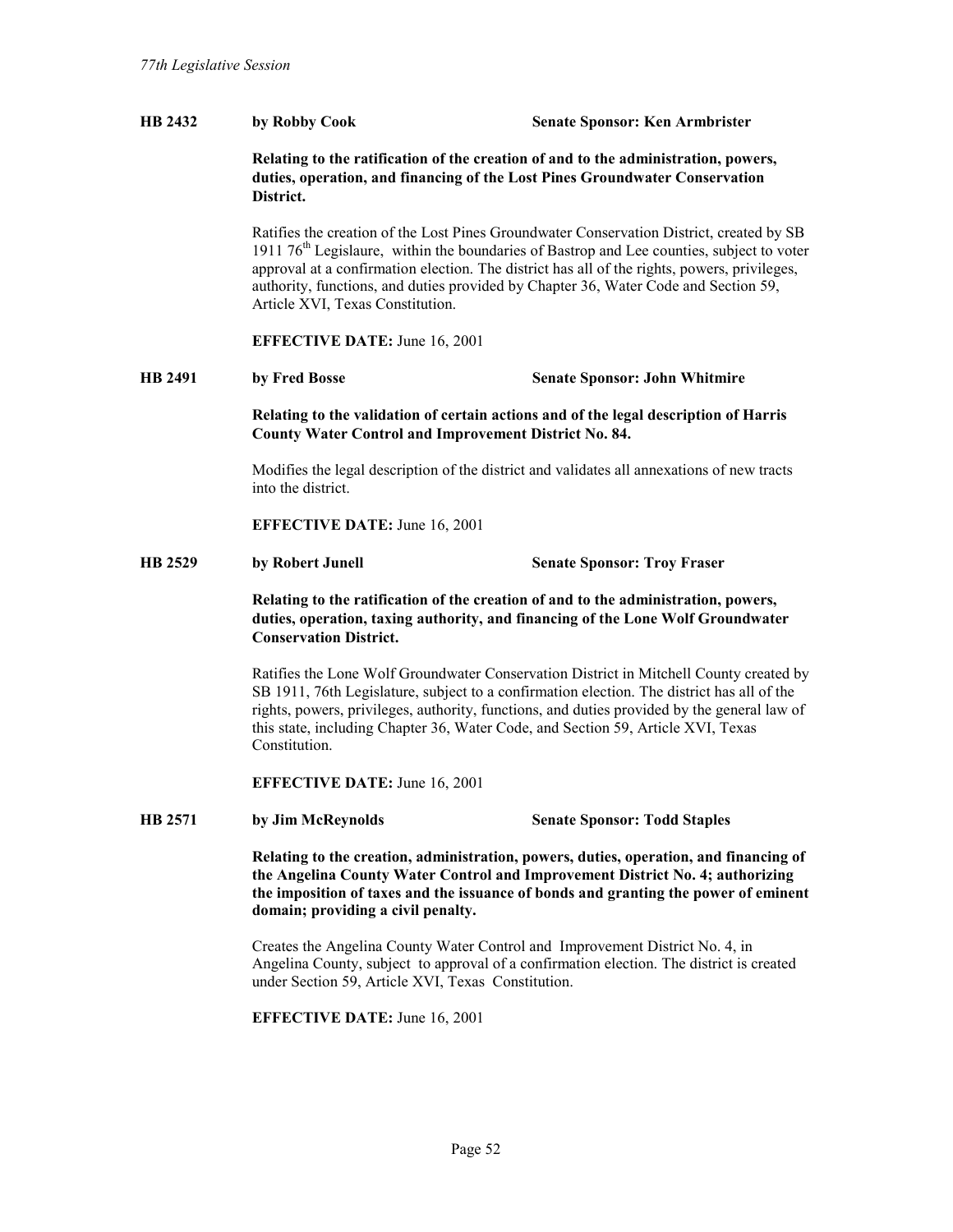| HB 2572        | by Jim McReynolds                                                                                                                                                                                                                                                                                                                                                                  | <b>Senate Sponsor: Todd Staples</b>                                                                                                                                                 |
|----------------|------------------------------------------------------------------------------------------------------------------------------------------------------------------------------------------------------------------------------------------------------------------------------------------------------------------------------------------------------------------------------------|-------------------------------------------------------------------------------------------------------------------------------------------------------------------------------------|
|                | the Pineywoods Groundwater Conservation District.                                                                                                                                                                                                                                                                                                                                  | Relating to the creation, administration, powers, duties, operations, and financing of                                                                                              |
|                | Creates the Pineywoods Groundwater Conservation District, coextensive with the<br>boundaries of Angelina and Nacogdoches counties, subject to approval at a confirmation<br>election. Provides that the district is created under and is essential to accomplish the<br>purposes of Section 59, Article XVI, Texas Constitution.                                                   |                                                                                                                                                                                     |
|                | <b>EFFECTIVE DATE: June 16, 2001</b>                                                                                                                                                                                                                                                                                                                                               |                                                                                                                                                                                     |
| HB 2643        | by Geanie Morrison                                                                                                                                                                                                                                                                                                                                                                 | Senate Sponsor: Ken Armbrister                                                                                                                                                      |
|                | Relating to the ratification of the creation of and to the administration, powers,<br>duties, operation, and financing of the Crossroads Groundwater Conservation<br>District.                                                                                                                                                                                                     |                                                                                                                                                                                     |
|                | SB 1911, 76th Legislature, subject to approval at a confirmation election. The district<br>has all of the rights, powers, privileges, authority, functions, and duties provided by the<br>Texas Constitution.                                                                                                                                                                      | Ratifies the Crossroads Groundwater Conservation District in Victoria County created by<br>general law of this state, including Chapter 36, Water Code and Section 59, Article XVI, |
|                | <b>EFFECTIVE DATE: June 16, 2001</b>                                                                                                                                                                                                                                                                                                                                               |                                                                                                                                                                                     |
| <b>HB 2690</b> | by Gary Walker                                                                                                                                                                                                                                                                                                                                                                     | <b>Senate Sponsor: Todd Staples</b>                                                                                                                                                 |
|                |                                                                                                                                                                                                                                                                                                                                                                                    | Relating to enforcement measures available to groundwater conservation districts.                                                                                                   |
|                | Boards of a water district are allowed to set reasonable civil penalties for the breach of a<br>rule established by the board. The bill authorizes the board to delineate which penalties<br>the district may seek, and sets limits to court awards. Also provides for the district to<br>recover any attorney's fees and other costs associated with a suit to enforce its rules. |                                                                                                                                                                                     |
|                | <b>EFFECTIVE DATE: June 11, 2001</b>                                                                                                                                                                                                                                                                                                                                               |                                                                                                                                                                                     |
| HB 2761        | by Betty Brown                                                                                                                                                                                                                                                                                                                                                                     | <b>Senate Sponsor: David Cain</b>                                                                                                                                                   |
|                | Relating to the conversion of the Kaufman County Municipal Utility District No. 1<br>to Kaufman County Levee Improvement District No. 4, operating as a levee<br>improvement district.                                                                                                                                                                                             |                                                                                                                                                                                     |
|                | Provides that the Kaufman County Municipal Utility District No. 1 is converted to a<br>conferred by Chapter 57 (Levee Improvement Districts), Water Code.                                                                                                                                                                                                                          | levee improvement district and has the rights, powers, privileges, authority, and functions                                                                                         |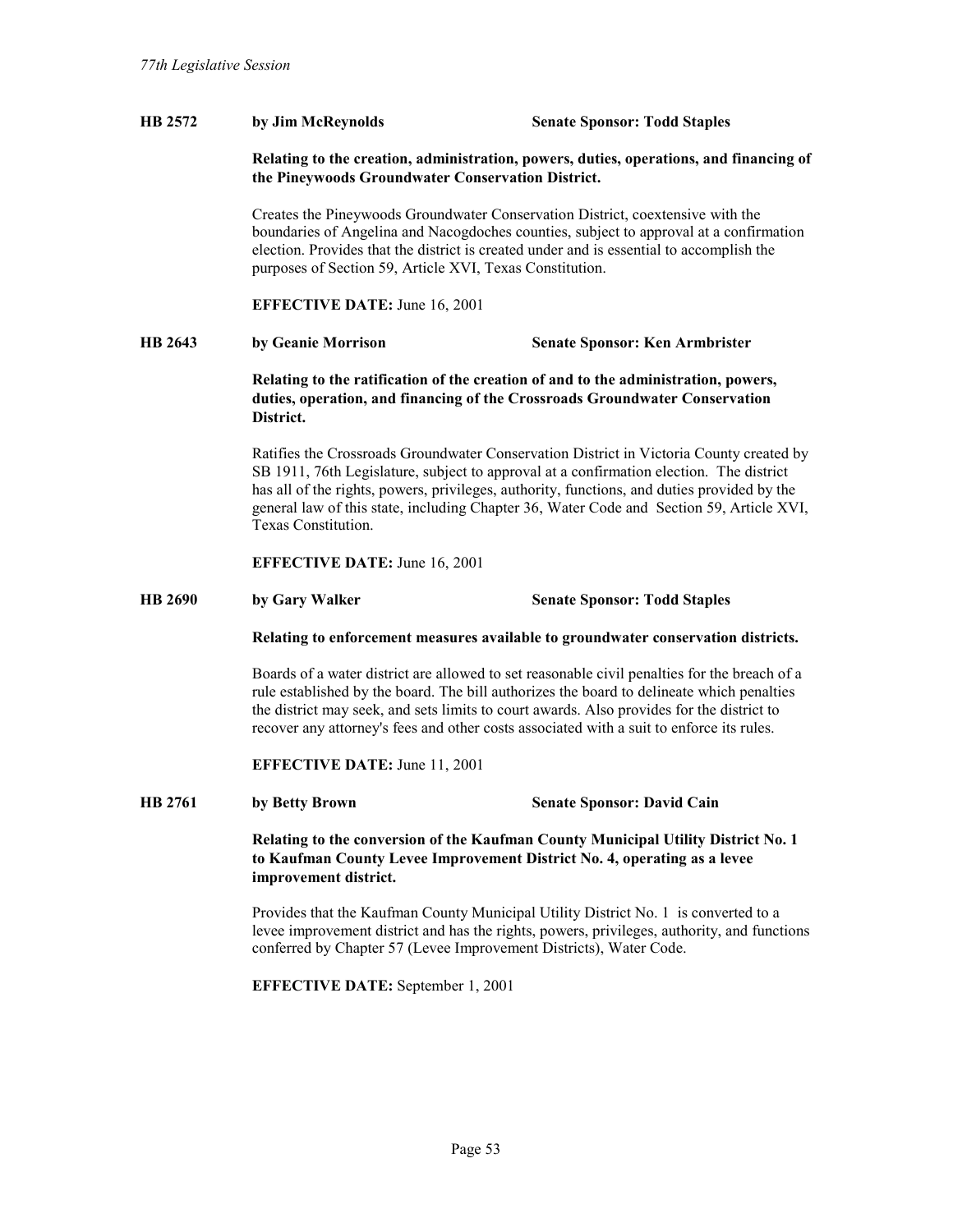# **HB 2847 by Kip Averitt Senate Sponsor: David Sibley Relating to the authority of the Brazos River Authority to discover, develop, produce and use groundwater in the Brazos River Basin and environs.** The Brazos River Authority develops and manages the surface water of the Brazos River. The long term water supply of the authority is under contract and the authority may need an additional water supply besides the surface water. Also, groundwater is often interconnected with surface water and can have a significant impact on the quality and quantity of the surface water. The bill provides for the authority's development and management of groundwater in the Brazos River Basin for the use of its customers. **EFFECTIVE DATE:** September 1, 2001 **HB 2855 by Edmund Kuempel Senate Sponsor: Jeff Wentworth Relating to the ratification of the creation of and to the administration, powers, duties, operation, taxing authority, and financing of the Southeast Trinity Groundwater Conservation District.** Ratifies the Southeast Trinity Groundwater Conservation District I created by SB 1911, 76th Legislature in Comal county subject to approval at a confirmation election. The district has all of the rights, powers, privileges, authority, functions, and duties provided by the general law of this state, including Chapter 36, Water Code and Section 59, Article XVI, Texas Constitution. **EFFECTIVE DATE:** September 1, 2001 **HB 2959 by Thomas Williams Senate Sponsor: Steve Ogden Relating to the board of supervisors and the powers of the Brookshire-Katy Drainage District; providing a civil penalty.** Clarifies the district's authority and incorporates the changes that have occurred in the Water Code into the district's enabling legislation. **EFFECTIVE DATE:** June 16, 2001 **HB 2994 by Ron Lewis Senate Sponsor: Buster Brown Relating to the authority of districts to enter into contracts to pay taxes.** Districts are required to obtain approval from the executive director of the Texas Natural Resource Conservation Commission (TNRCC) before entering into an obligation to collect tax for debt that exceeds three years, unless the district has a contract with another district.. This provides that such a district may also be exempt from obtaining approval from the executive director of TNRCC if the district has a contract with a municipality. **EFFECTIVE DATE:** June 15, 2001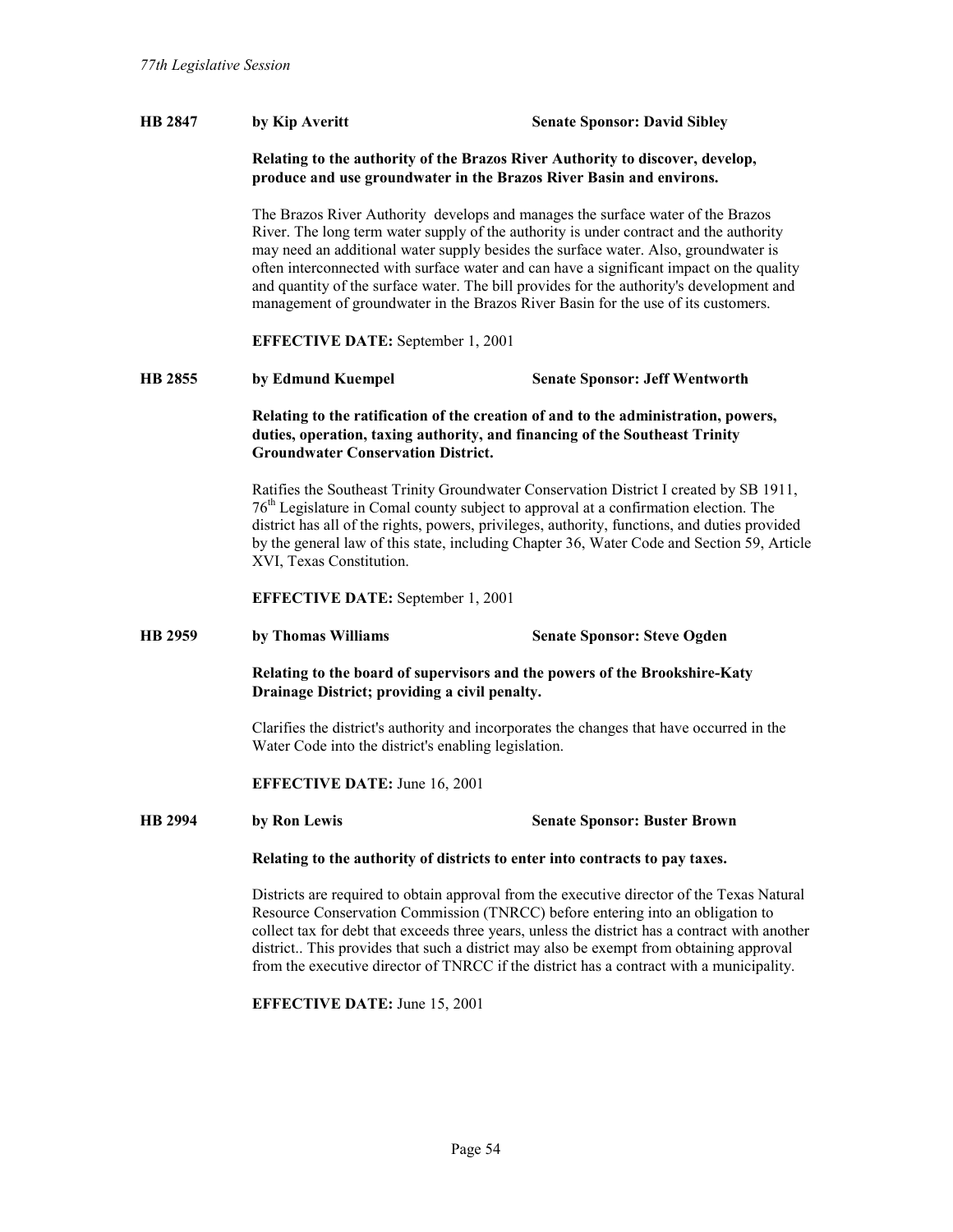# **HB 3024 by Warren Chisum Senate Sponsor: Teel Bivins**

### **Relating to the powers of the Panhandle Ground Water Conservation District Number 3, South of the Canadian River.**

Currently, the Panhandle Groundwater Conservation District is prohibited from engaging in the sale or distribution of surface or groundwater for any purpose. In addition, the district is not authorized to impose a fee on water transported out of the district. However, if such a fee were imposed, the revenues could be used to conduct detailed hydrological and predictive modeling studies and analyses. The bill removes the provision that prohibits the district from engaging in the sale or distribution of surface or underground water for any purpose and authorizes the district to impose a reasonable fee on water transported out of the district is removed

**EFFECTIVE DATE:** September 1, 2001

# **HB 3037** by Gary Walker Senate Sponsor: Todd Staples

## **Relating to the regulation of spacing and production of wells by groundwater conservation districts.**

Authorizes a district or authority created under Section 52, Article III, or Section 59, Article XVI, Texas Constitution (district) by rule, to regulate the spacing of water wells and the production of groundwater by certain requirements and limitations. Also allows the district, in promulgating any rules limiting groundwater production, to preserve historic use prior to the effective date of these rules to the maximum extent practicable consistent with the district's comprehensive management plan under Section 36.1071. Authorizes the district, in regulating the production of groundwater based on tract size or acreage, to consider the service area of a retail water utility. Provides that for purposes of this subsection, "retail water utility" is required to have the meaning provided at Section 13.002, Water Code.

**EFFECTIVE DATE:** June 15, 2001

**HB 3095 by David Counts Senate Sponsor: Tom Haywood**

#### **Relating to the governing body and powers of the Salt Fork Water Quality District.**

Authorizes the district to enter into an agreement with a state agency, political subdivision of the state, or other governmental entity to carry out the purposes of the district under terms and conditions to which the parties agree and for a period not to exceed 40 years, subject to renewal and extension if the parties agree.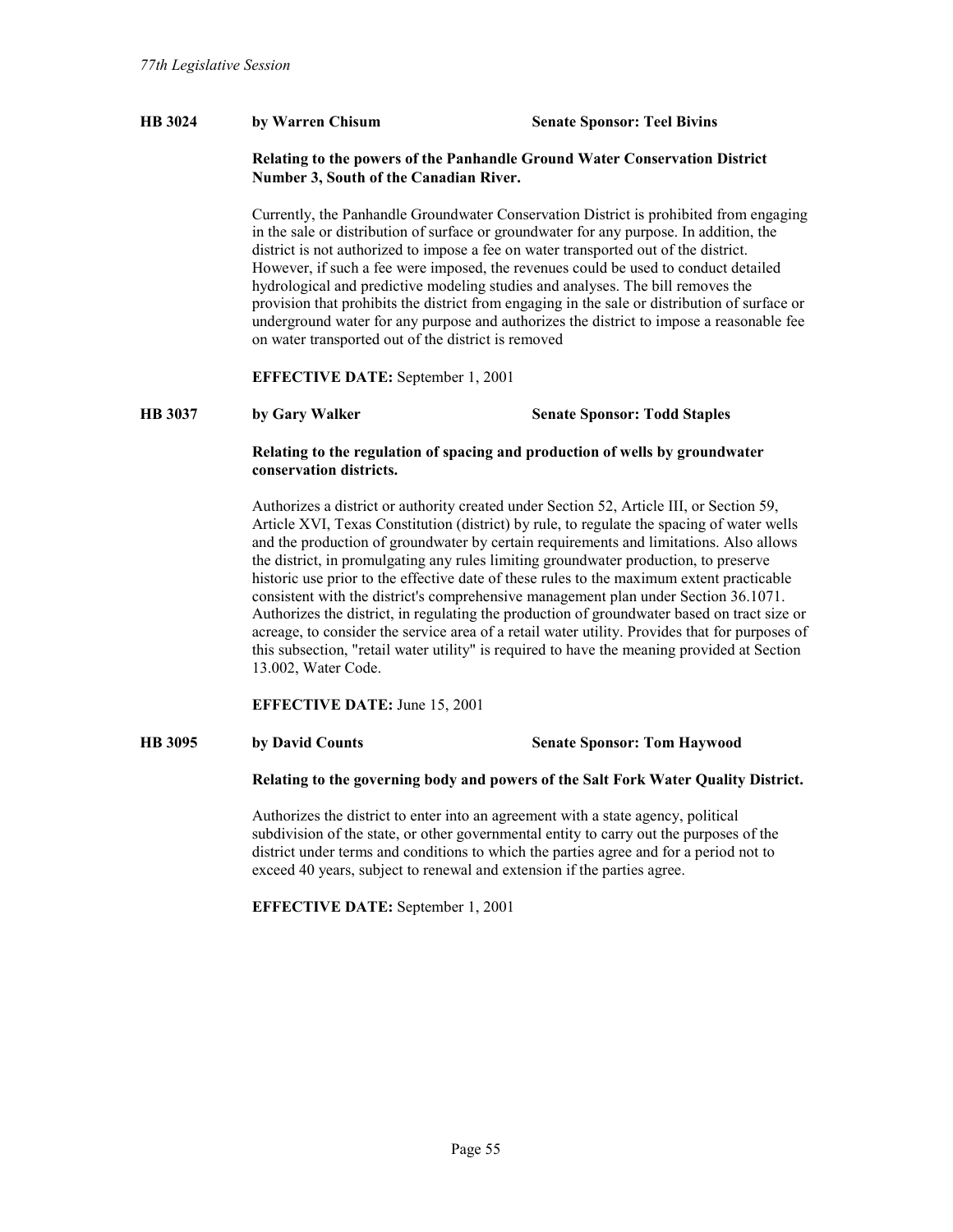### **HB 3194 by Charlie Howard Senate Sponsor: Buster Brown**

**Relating to the creation, administration, powers, duties, operation, and financing of the Fort Bend County Levee Improvement District Number 16 and to the authorization of bonds and the levy of taxes; providing civil penalties.**

Creates the Fort Bend County Levee Improvement District Number under Section 59, Article XVI, Texas Constitution. The district has the powers of a levee improvement district as provided by Chapter 57, Water Code, and is governed by Chapters 49 and 57, Water Code.

**EFFECTIVE DATE:** June 17, 2001

# **HB 3195 by Charlie Howard Senate Sponsor: Buster Brown**

**Relating to the creation, administration, powers, duties, operation, and financing of the Fort Bend County Municipal Utility District Number 134 and to the authorization of bonds and the levy of taxes; providing civil penalties.**

Creates the Fort Bend County Municipal Utility District Number 134 as a conservation and reclamation district. The district is created under Section 59, Article XVI, Texas Constitution., and has the powers of a municipal utility district as provided by Chapter 54, Water Code, and Chapters 49 and 54, Water Code.

**EFFECTIVE DATE:** June 16, 2001

## **HB 3231 by Geanie Morrison Senate Sponsor: Ken Armbrister**

**Relating to the creation, administration, powers, duties, operation, and financing of the DeWitt County Groundwater Conservation District.**

Creates the Pecan Valley Groundwater Conservation District, in DeWitt County, subject to approval of confirmation election. The district has all of the rights, powers, privileges, authority, functions, and duties provided by the general law of this state, including Chapter 36, Water Code, applicable to groundwater conservation districts created under Section 59, Article XVI, Texas Constitution.

**EFFECTIVE DATE:** June 16, 2001

#### **HB 3243 by Pete Gallego Senate Sponsor: Frank Madla**

**Relating to the creation, administration, powers, duties, operation, and financing of the Kinney County Groundwater District; granting the power of eminent domain and conditionally granting authority to levy property taxes.**

Creates the Kinney County Groundwater Conservation District, in Kinney County, subject to approval of confirmation election. The district is a governmental agency and a body politic and corporate. The district has all of the rights, powers, privileges, authority, functions, and duties provided by the general law of this state, including Chapter 36, Water Code, applicable to groundwater conservation districts created under Section 59, Article XVI, Texas Constitution.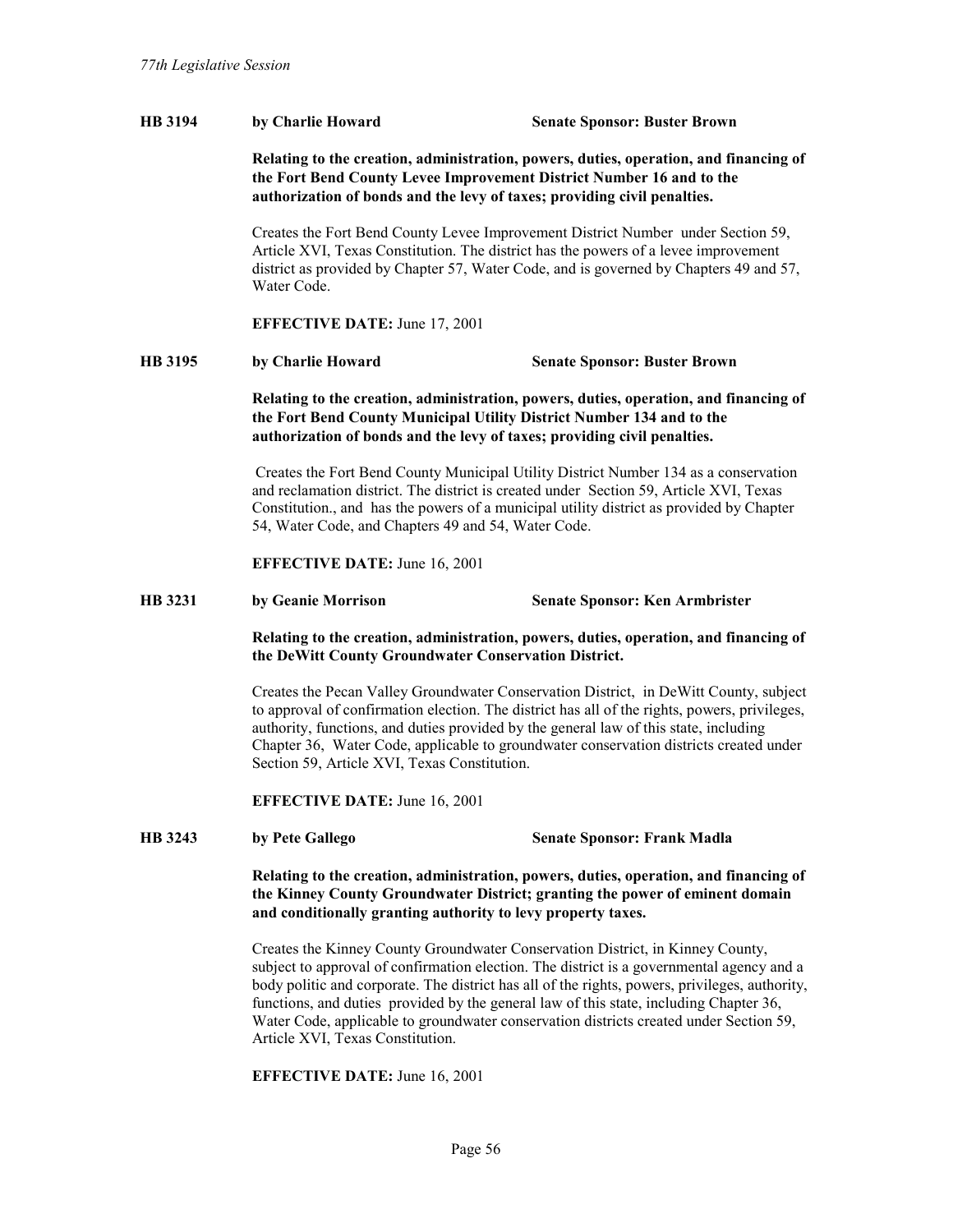# **HB 3357 by Edmund Kuempel Senate Sponsor: Ken Armbrister**

### **Relating to the powers of river authorities engaged in the distribution and sale of electric energy and their relationship with affiliated non-profit corporations.**

Currently, board of directors of a river authority engaged in the distribution and sale of electric energy is authorized to create a nonprofit corporation to act on behalf of the river authority as its authority and instrumentality. Such a nonprofit corporation has most of the same powers as the creating river authority, including the issuance of the bonds and public securities. However, it may take time for a newly formed nonprofit corporation to develop credit ratings suitable for the issuance of bonds and other securities. If a creating river authority was authorized to guarantee the obligations of the nonprofit corporation, the potential lower interest rates and improved marketability might reduce costs to the public. The bill authorizes a river authority to guarantee with its own assets public securities and other obligations of a nonprofit corporation established by the authority.

**EFFECTIVE DATE:** September 1, 2001

# **HB 3404** by Tracy King Senate Sponsor: Ken Armbrister

**Relating to the classification of the use of water for purposes of fees and regulations imposed by the Edwards Aquifer Authority.**

Adds the definitions of "agricultural use" and "nursery grower," for the purpose of clarifying which rate should be charged for a particular use of water.

**EFFECTIVE DATE:** June 15, 2001

#### **HB 3543 by Harvey Hilderbran Senate Sponsor: Jeff Wentworth**

### **Relating to the name, elections, duties, powers, operation, and financing of the Headwaters Underground Water conservation District.**

Renames the Headwaters Underground Water Conservation District as the Headwaters Groundwater Conservation District (district) and provides for other modifications to conform the district with other groundwater districts.

**EFFECTIVE DATE:** June 16, 2001

#### **HB 3544 by Harvey Hilderbran Senate Sponsor: Jeff Wentworth**

**Relating to the ratification of the creation of and to the administration, powers, duties, operation, and financing of the Cow Creek Groundwater Conservation District.**

Ratifies the Cow Creek Groundwater Conservation District in Kendall County subject to approval at a confirmation election The district has all of the rights, powers, privileges, authority, functions, and duties provided by the general law of this state, including Chapter 36, Water Code, applicable to groundwater conservation districts created under Section 59, Article XVI, Texas Constitution,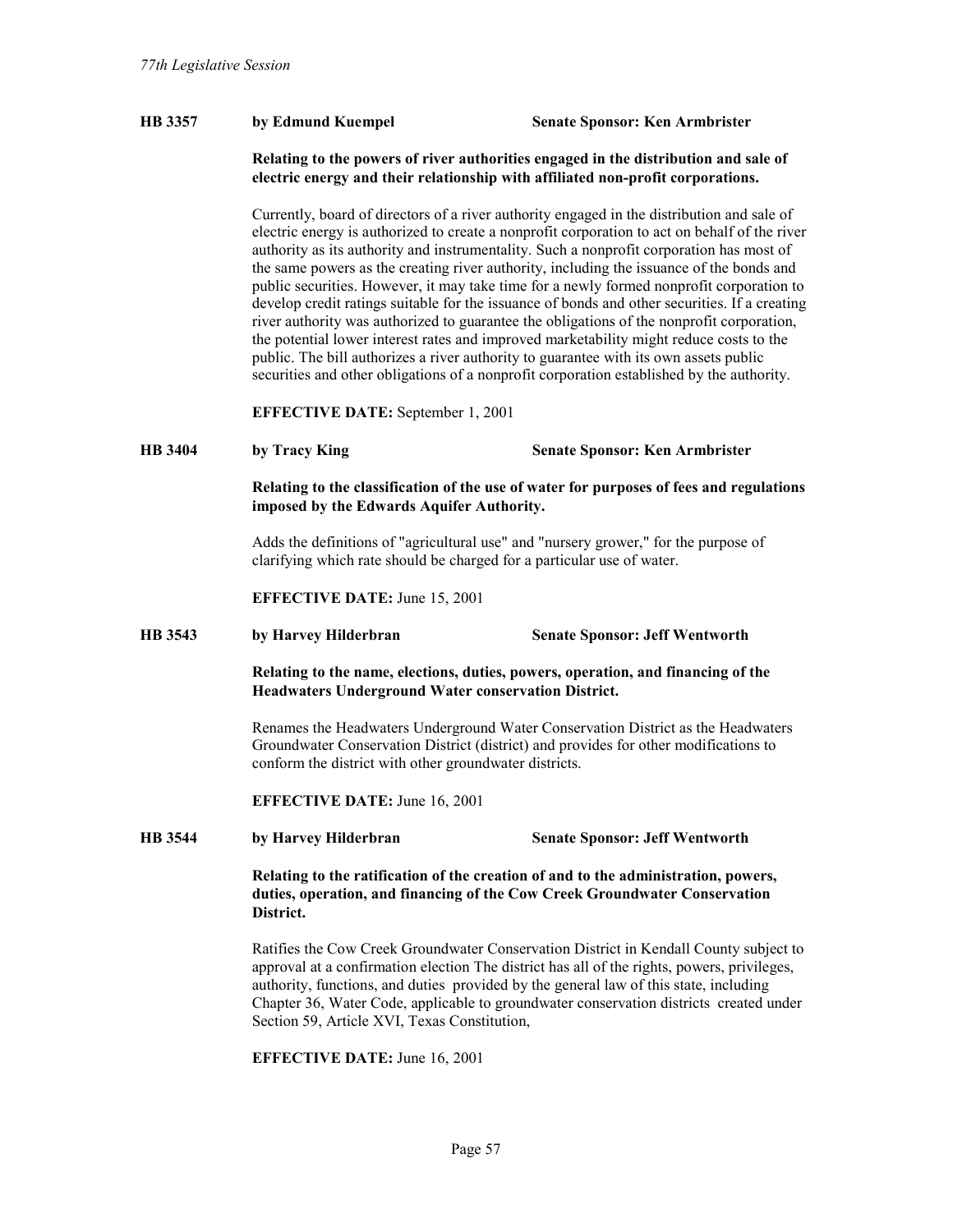## **HB 3587 by Gary Walker Senate Sponsor: Gonzalo Barrientos**

#### **Relating to exemptions, exceptions, and limitations on well permitting requirements for groundwater conservation districts.**

Under current law, water wells that produce less than 25,000 gallons of water per day are exempt from the groundwater conservation district permitting process. This broad exemption may be interfering with the ability of some districts to properly manage groundwater resources. This bill reduces the scope of this permitting process exemption to include only certain water wells capable of producing less than 25,000 gallons of water per day.

# **EFFECTIVE DATE:** September 1, 2001

## **HB 3626 by Rick Hardcastle Senate Sponsor: Tom Haywood**

**Relating to the ratification of the creation of and to the administration, powers, duties, operation, and financing of the Tri-County Groundwater Conservation District.**

Ratifies the Tri-County Groundwater Conservation District in Foard, Hardeman, and Wilbarger counties subject to approval of confirmation election The district has all of the rights, powers, privileges, authority, functions, and duties provided by the general law of this state, including Chapter 36, Water Code, applicable to groundwater conservation districts created under Section 59, Article XVI, Texas Constitution.

**EFFECTIVE DATE:** June 16, 2001

**HB 3628 by Rick Green Senate Sponsor: Ken Armbrister**

**Relating to the validation of the creation and to the administration, powers, duties, operation and financing of the Hays County Water Control and Improvement District No. 1 and the provision of certain services in the district.**

On January 16, 2001, the Hays County Commissioners Court adopted a petition for the creation of Hays County Water Control and Improvement District No. 1. This bill validates the creation of the district, subject to voter approval at a confirmation election.

**EFFECTIVE DATE:** June 16, 2001

#### **HB 3629 by Rick Green Senate Sponsor: Ken Armbrister**

**Relating to the validation of the creation of and to the administration, powers, duties, operation, and financing of the Hays County Water Control and Improvement District No. 2 and the provision of certain services in the district** On January 16, 2001, the Hays County Commissioners Court adopted a petition for the creation of Hays County Water Control and Improvement District No. 2. The bill validates the creation of the district, subject to voter approval at a confirmation election.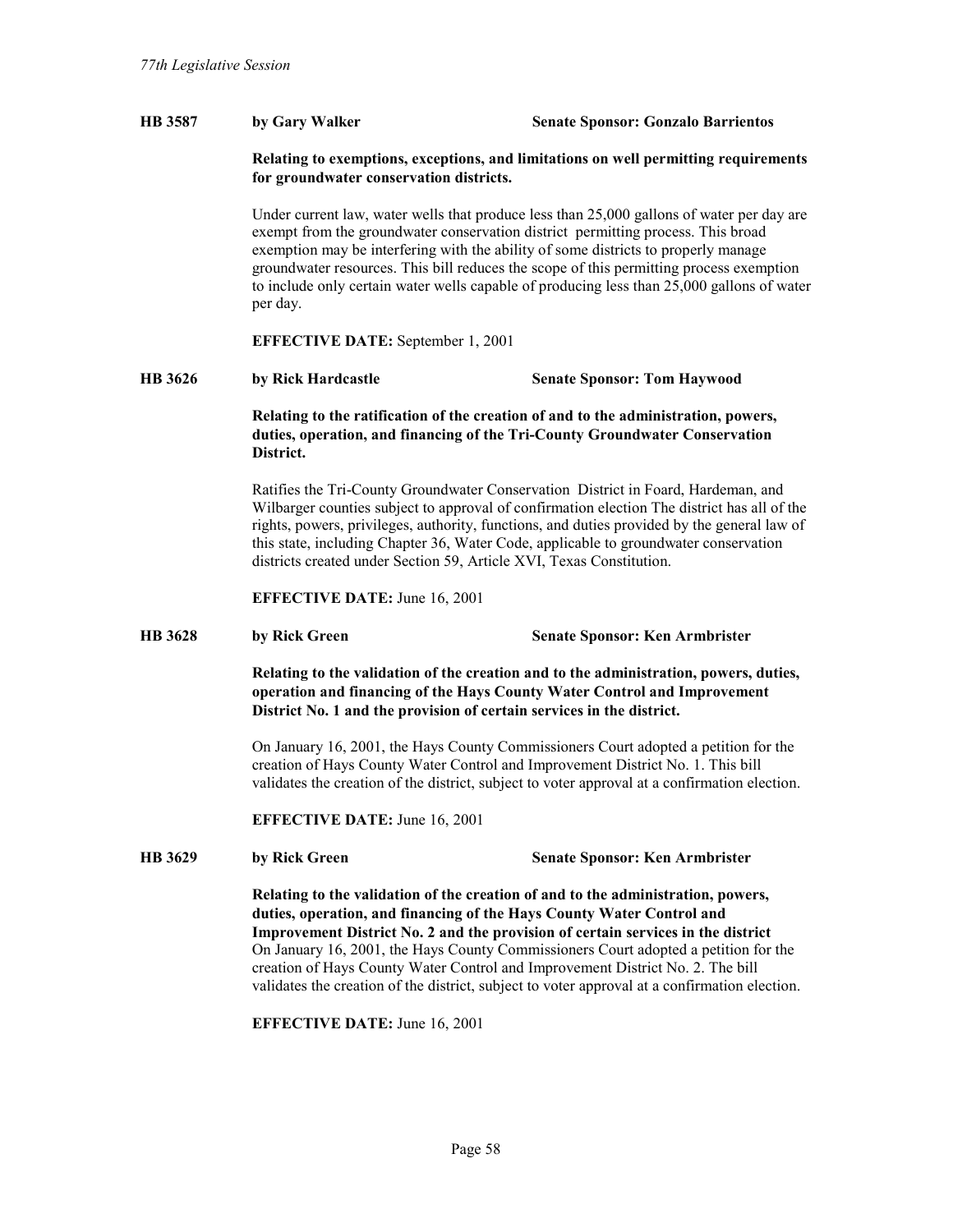| HB 3635        | by Robby Cook                                                                                                                                                                                                                                                                                                                                                                                                                                                                      | Senate Sponsor: Ken Armbrister                                                                                                                                                      |
|----------------|------------------------------------------------------------------------------------------------------------------------------------------------------------------------------------------------------------------------------------------------------------------------------------------------------------------------------------------------------------------------------------------------------------------------------------------------------------------------------------|-------------------------------------------------------------------------------------------------------------------------------------------------------------------------------------|
|                | Relating to the creation, administration, powers, duties, operation, and financing of<br>the Wharton County Drainage District.                                                                                                                                                                                                                                                                                                                                                     |                                                                                                                                                                                     |
|                | Creates the Wharton County Drainage District, is created in Wharton County, subject to<br>approval at a confirmation election. The district is a governmental agency and a body<br>politic and corporate and has all of the rights, powers, privileges, authority, functions, and<br>duties provided by the general law of this state, including Chapters 49 and 56, Water<br>Code, applicable to drainage districts created under Section 59, Article XVI, Texas<br>Constitution. |                                                                                                                                                                                     |
|                | <b>EFFECTIVE DATE: June 16, 2001</b>                                                                                                                                                                                                                                                                                                                                                                                                                                               |                                                                                                                                                                                     |
| <b>HB</b> 3636 | by Charlie Geren                                                                                                                                                                                                                                                                                                                                                                                                                                                                   | <b>Senate Sponsor: Chris Harris</b>                                                                                                                                                 |
|                | Relating to the validation of certain actions and proceedings and to the<br>administration, powers, duties, operation, and financing of the Tarrant Regional<br>Water District, a Water Control and Improvement District; providing a civil<br>penalty; creating a criminal offense.                                                                                                                                                                                               |                                                                                                                                                                                     |
|                | of the district and court proceedings involving the district.                                                                                                                                                                                                                                                                                                                                                                                                                      | Modifies the name of the Tarrant County Water Control and Improvement District No. 1<br>to the Tarrant Regional Water District, and sets forth provisions relating to the authority |
|                | <b>EFFECTIVE DATE:</b> September 1, 2001                                                                                                                                                                                                                                                                                                                                                                                                                                           |                                                                                                                                                                                     |
| <b>HB</b> 3639 | by Debra Danburg                                                                                                                                                                                                                                                                                                                                                                                                                                                                   | <b>Senate Sponsor: Buster Brown</b>                                                                                                                                                 |
|                | Relating to the expansion of the boundaries and the number of members of the<br>board of the Upper Kirby Management District.                                                                                                                                                                                                                                                                                                                                                      |                                                                                                                                                                                     |
|                | Expands the boundaries of the district and authorizes the board of directors of the district<br>to increase the number of directors.                                                                                                                                                                                                                                                                                                                                               |                                                                                                                                                                                     |
|                | <b>EFFECTIVE DATE:</b> September 1, 2001                                                                                                                                                                                                                                                                                                                                                                                                                                           |                                                                                                                                                                                     |
| <b>HB</b> 3640 | by Tom Uher                                                                                                                                                                                                                                                                                                                                                                                                                                                                        | Senate Sponsor: Ken Armbrister                                                                                                                                                      |
|                | Relating to the creation, administration, powers, duties, operation, and financing of<br>the Coastal Plains Groundwater Conservation District and the authorization of the<br>district to impose an ad valorem tax.                                                                                                                                                                                                                                                                |                                                                                                                                                                                     |
|                | Creates the Coastal Plains Groundwater Conservation District (district), subject to<br>is a governmental agency and a body politic and corporate. Provides that the district is<br>created under and is essential to accomplish the purposes of Section 59, Article XVI,<br>Texas Constitution.                                                                                                                                                                                    | approval at a confirmation election under Section 10 of this Act. Provides that the district                                                                                        |
|                |                                                                                                                                                                                                                                                                                                                                                                                                                                                                                    |                                                                                                                                                                                     |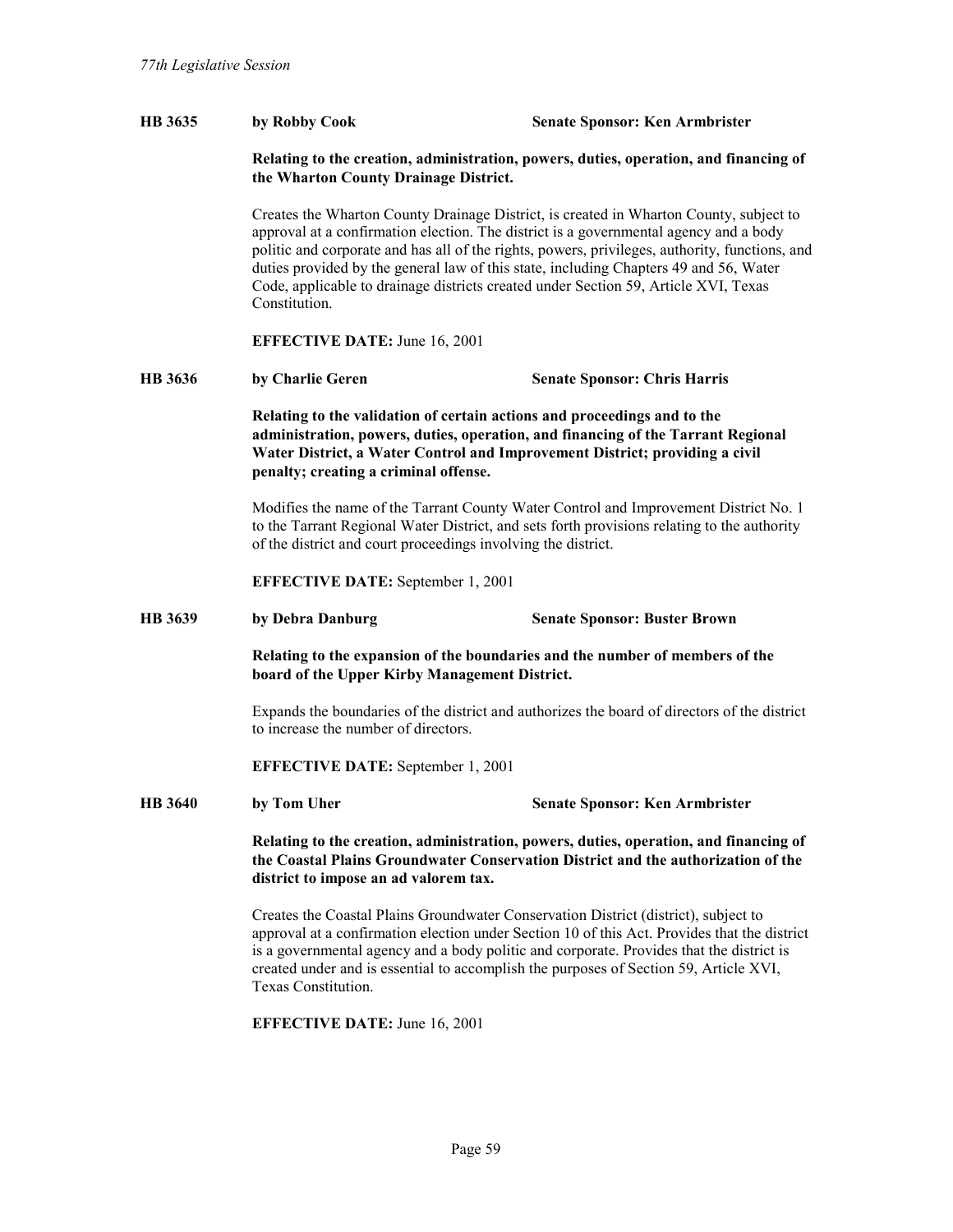| <b>HB</b> 3642 | by David Counts                                                                                                                                                                                                                                                                                                                                                                                                                                                                                                                                                                                                                   | <b>Senate Sponsor: Tom Haywood</b>    |  |
|----------------|-----------------------------------------------------------------------------------------------------------------------------------------------------------------------------------------------------------------------------------------------------------------------------------------------------------------------------------------------------------------------------------------------------------------------------------------------------------------------------------------------------------------------------------------------------------------------------------------------------------------------------------|---------------------------------------|--|
|                | Relating to creation, administration, powers, duties, operation, and financing of the<br>Lower Seymour Groundwater Conservation District; authorizing a tax.<br>Creates the Lower Seymour Groundwater Conservation District, in Jones County,<br>subject to approval of confirmation election. The district has all of the rights, powers,<br>privileges, authority, functions, and duties provided by the general law of this state,<br>including Chapter 36, Water Code, applicable to groundwater conservation districts<br>created under Section 59, Article XVI, Texas Constitution.<br><b>EFFECTIVE DATE: June 17, 2001</b> |                                       |  |
|                |                                                                                                                                                                                                                                                                                                                                                                                                                                                                                                                                                                                                                                   |                                       |  |
|                |                                                                                                                                                                                                                                                                                                                                                                                                                                                                                                                                                                                                                                   |                                       |  |
| <b>HB</b> 3651 | by Geanie Morrison                                                                                                                                                                                                                                                                                                                                                                                                                                                                                                                                                                                                                | Senate Sponsor: Ken Armbrister        |  |
|                | Relating to the creation, administration, powers, duties, operation, and financing of<br>the Goliad County Groundwater Conservation District.<br>Creates the Goliad County Groundwater Conservation District, in Goliad County, subject<br>to approval of confirmation election. The district has all of the rights, powers, privileges,<br>authority, functions, and duties provided by the general law of this state, including<br>Chapter 36, Water Code, applicable to groundwater conservation districts created under<br>Section 59, Article XVI, Texas Constitution.                                                       |                                       |  |
|                |                                                                                                                                                                                                                                                                                                                                                                                                                                                                                                                                                                                                                                   |                                       |  |
|                | <b>EFFECTIVE DATE: June 16, 2001</b>                                                                                                                                                                                                                                                                                                                                                                                                                                                                                                                                                                                              |                                       |  |
| HB 3652        | by Geanie Morrison                                                                                                                                                                                                                                                                                                                                                                                                                                                                                                                                                                                                                | <b>Senate Sponsor: Ken Armbrister</b> |  |
|                | Relating to the creation, administration, powers, duties, operation, and financing of<br>the Lavaca County Groundwater Conservation District.<br>Creates the Lavaca County Groundwater Conservation District, in Lavaca County,<br>subject to approval of confirmation election. The district has all of the rights, powers,<br>privileges, authority, functions, and duties provided by the general law of this state,<br>including Chapter 36, Water Code, applicable to groundwater conservation districts<br>created under Section 59, Article XVI, Texas Constitution.                                                       |                                       |  |
|                |                                                                                                                                                                                                                                                                                                                                                                                                                                                                                                                                                                                                                                   |                                       |  |
|                | <b>EFFECTIVE DATE: June 16, 2001</b>                                                                                                                                                                                                                                                                                                                                                                                                                                                                                                                                                                                              |                                       |  |
| <b>HB</b> 3653 | by Allan Ritter                                                                                                                                                                                                                                                                                                                                                                                                                                                                                                                                                                                                                   | <b>Senate Sponsor: David Bernsen</b>  |  |
|                | Relating to the creation, administration, powers, duties, operation, and financing of<br>the Jefferson County Waterway and Navigation District and the merger of the<br>Jefferson County Navigation District with that district                                                                                                                                                                                                                                                                                                                                                                                                   |                                       |  |
|                | Creates the Jefferson County Waterway and Navigation District and merges it with the<br>Jefferson County Navigation District.                                                                                                                                                                                                                                                                                                                                                                                                                                                                                                     |                                       |  |
|                | <b>EFFECTIVE DATE: June 17, 2001</b>                                                                                                                                                                                                                                                                                                                                                                                                                                                                                                                                                                                              |                                       |  |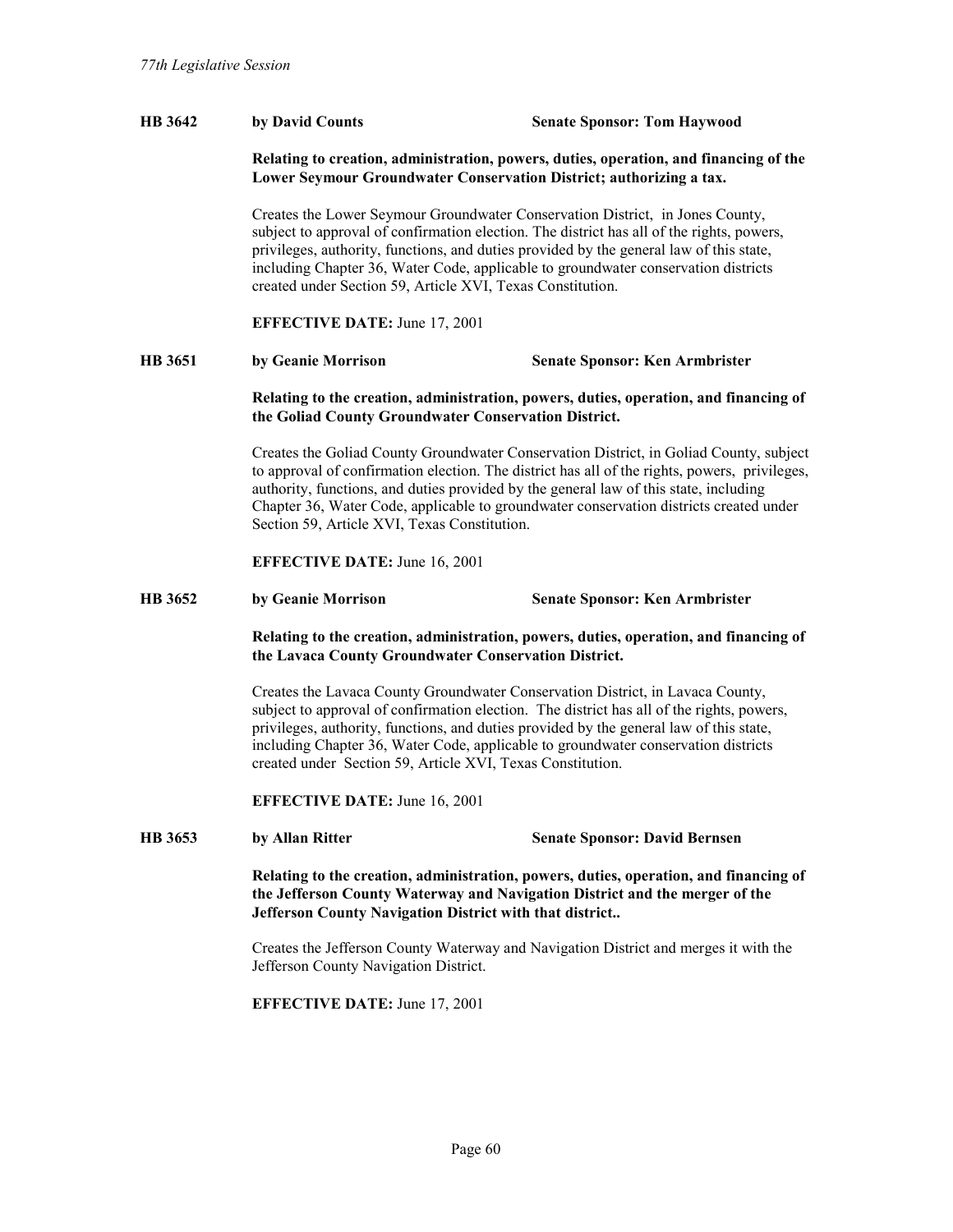# **HB 3655 by Lois Kolkhorst Senate Sponsor: Steve Ogden Relating to the creation, administration, powers, duties, operation, and financing of the Bluebonnet Groundwater Conservation District.** Creates the Bluebonnet Groundwater Conservation District, in Grimes, Washington, Waller, Austin, and Walker counties, subject to approval of confirmation election. The district has all the rights, powers, privileges, authority, functions, and duties provided by the general law of this state, including Chapter 36, Water Code, applicable to groundwater conservation districts created under Section 59, Article XVI, Texas Constitution. **EFFECTIVE DATE:** June 16, 2001 **HB 3659 by David Counts Senate Sponsor: Troy Fraser Relating to the creation, administration, powers, duties, operation, and financing of the Wes-Tex Groundwater Conservation District.** Creates the Wes-Tex Groundwater Conservation District, in Nolan County, subject to approval of a confirmation election. The district has all of the rights, powers, privileges, authority, functions, and duties provided by the general law of this state, including Chapter 36, Water Code, applicable to groundwater conservation districts created under Section 59, Article XVI, Texas Constitution. **EFFECTIVE DATE:** September 1, 2001 **HB 3665 by Sid Miller Senate Sponsor: David Sibley Relating to the creation, administration, powers, duties, operation, and financing of the Cross Timbers Groundwater Conservation District.** Creates the Middle Trinity Groundwater Conservation District, in Bosque, Callahan, Coryell, Eastland, Erath, Somervell, Comanche, and Hamilton counties, subject to a confirmation election. The district has all of the rights, powers, privileges, authority, functions, and duties provided by the general law of this state, including Chapter 36, Water Code, applicable to groundwater conservation districts created under Section 59, Article XVI, Texas Constitution. **EFFECTIVE DATE:** June 16, 2001 **HB 3674** by David Counts Senate Sponsor: Tom Haywood **Relating to the creation, administration, powers, duties, operation, and financing of the Clear Fork Groundwater Conservation District; authorizing a tax.** Creates the Clear Fork Groundwater Conservation District, in Fisher C ounty, subject to approval of a confirmation election. The district has all of the rights, powers, privileges, authority, functions, and duties provided by the general law of this state, including Chapter 36, Water Code, applicable to groundwater conservation districts created under Section 59, Article XVI, Texas Constitution.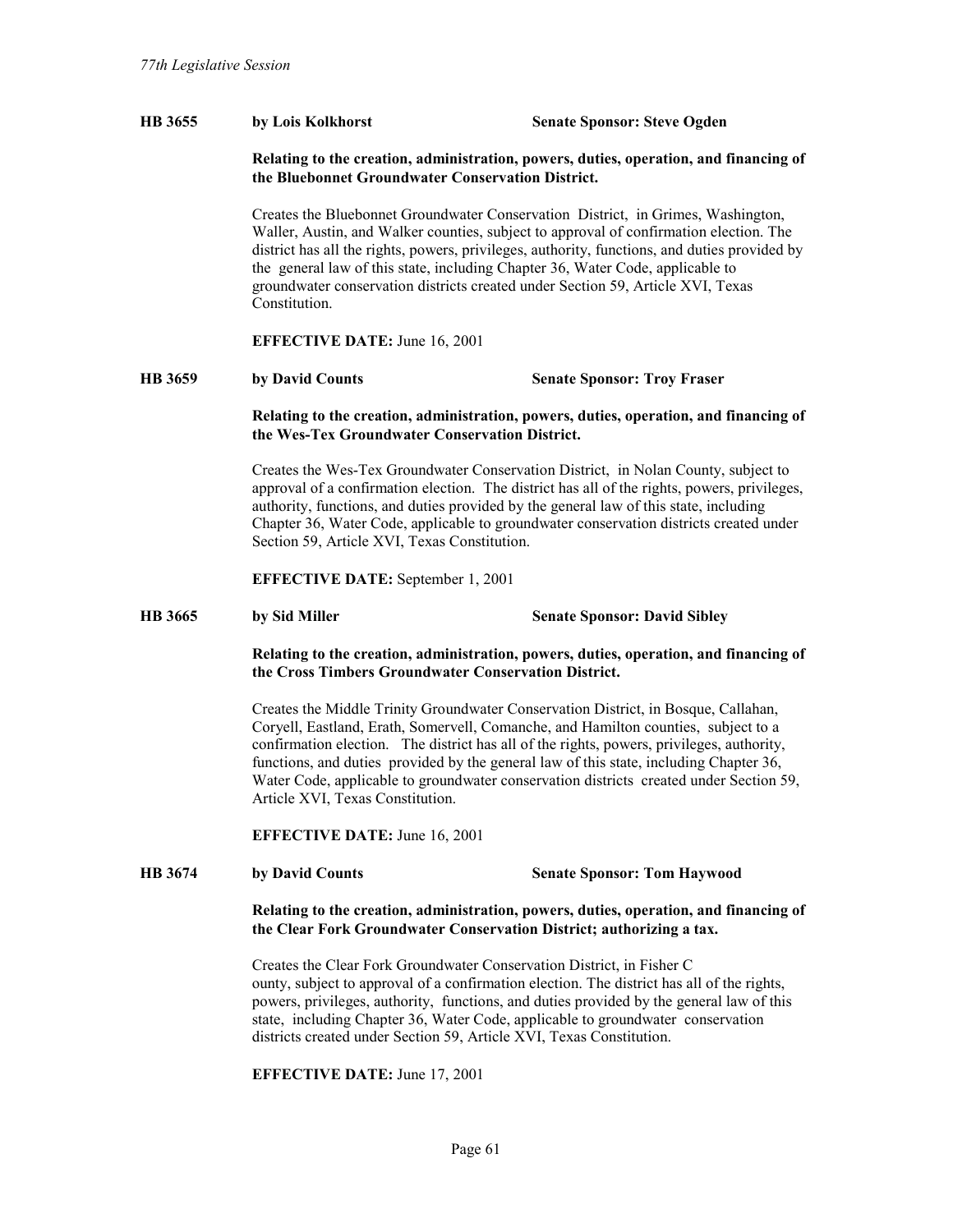| HB 3675        | by Dennis Bonnen                                                                                                                                                                                                                                                                                                                                                                                                                                                                                                                                                | <b>Senate Sponsor: Buster Brown</b> |  |
|----------------|-----------------------------------------------------------------------------------------------------------------------------------------------------------------------------------------------------------------------------------------------------------------------------------------------------------------------------------------------------------------------------------------------------------------------------------------------------------------------------------------------------------------------------------------------------------------|-------------------------------------|--|
|                | Relating to the creation, administration, powers, duties, operation, and financing of<br>the Brazoria County Groundwater Conservation District.                                                                                                                                                                                                                                                                                                                                                                                                                 |                                     |  |
|                | Creates the Brazoria County Groundwater Conservation District, is created in Brazoria<br>County, subject to approval of confirmation election. The district has all of the rights,<br>powers, privileges, authority, functions, and duties provided by the general law of this<br>state, including Chapter 36, Water Code, applicable to groundwater conservation districts<br>created under Section 59, Article XVI, Texas Constitution.<br><b>EFFECTIVE DATE:</b> September 1, 2001                                                                           |                                     |  |
|                |                                                                                                                                                                                                                                                                                                                                                                                                                                                                                                                                                                 |                                     |  |
| HB 3676        | by Warren Chisum                                                                                                                                                                                                                                                                                                                                                                                                                                                                                                                                                | <b>Senate Sponsor: Tom Haywood</b>  |  |
|                | Relating to the board of directors and the taxing authority of the Collingsworth<br><b>County Underground Water Conservation District.</b>                                                                                                                                                                                                                                                                                                                                                                                                                      |                                     |  |
|                | Authorizes the Collingsworth County Water Conservation District to compensate for<br>annexed contiguous territory by redrawing the districts or adding a member to the board<br>of directors.                                                                                                                                                                                                                                                                                                                                                                   |                                     |  |
|                | <b>EFFECTIVE DATE: June 16, 2001</b>                                                                                                                                                                                                                                                                                                                                                                                                                                                                                                                            |                                     |  |
| HB 3693        | by Jim Keffer                                                                                                                                                                                                                                                                                                                                                                                                                                                                                                                                                   | <b>Senate Sponsor: David Sibley</b> |  |
|                | Relating to the creation, administration, powers, duties, operation, and financing of<br>the Lake Granbury Water Improvement District.                                                                                                                                                                                                                                                                                                                                                                                                                          |                                     |  |
|                | Creates the Lake Granbury Water Improvement District in Hood County without the<br>necessity of voter approval at a confirmation election.                                                                                                                                                                                                                                                                                                                                                                                                                      |                                     |  |
|                | <b>EFFECTIVE DATE: June 17, 2001</b>                                                                                                                                                                                                                                                                                                                                                                                                                                                                                                                            |                                     |  |
| <b>HB</b> 3698 | by Craig Eiland                                                                                                                                                                                                                                                                                                                                                                                                                                                                                                                                                 | <b>Senate Sponsor: Mike Jackson</b> |  |
|                | Relating to the power and authority and the board of directors of the Clear Creek<br><b>Drainage District of Galveston County.</b>                                                                                                                                                                                                                                                                                                                                                                                                                              |                                     |  |
|                | Changes the Clear Creek Drainage District (district) from a freshwater supply district to a<br>drainage district and provides that the district is governed by provisions relating to<br>drainage districts except where those provisions conflict with the provisions that created<br>the district. The bill sets forth provisions relating to the board of the new consolidated<br>district in the event that the board of directors of the district determines to consolidate<br>with another drainage district.<br><b>EFFECTIVE DATE:</b> September 1, 2001 |                                     |  |
|                |                                                                                                                                                                                                                                                                                                                                                                                                                                                                                                                                                                 |                                     |  |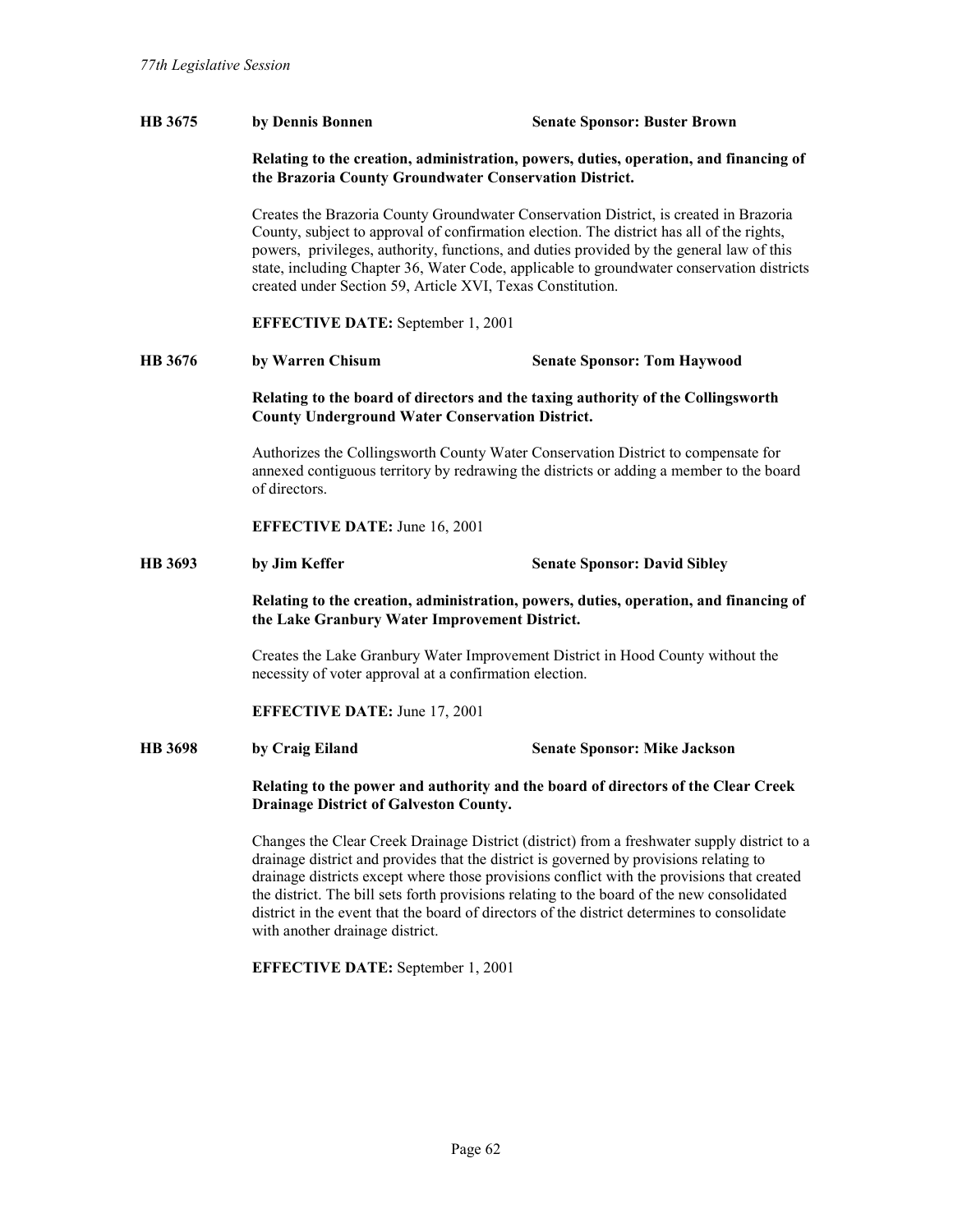| <b>SB 270</b> | by Jon Lindsay                                                                                                                                                                                                                                                                                                                                                                                                                                                                                                                                                                     | <b>House Sponsor: David Swinford</b> |  |
|---------------|------------------------------------------------------------------------------------------------------------------------------------------------------------------------------------------------------------------------------------------------------------------------------------------------------------------------------------------------------------------------------------------------------------------------------------------------------------------------------------------------------------------------------------------------------------------------------------|--------------------------------------|--|
|               | Relating to the meaning of "agricultural crop" for purposes of the exemption of<br>certain wells from fees charged by the North Harris County Regional Water<br>Authority.<br>Expands the definition of "agricultural crop" and adds definitions for "florist item,"<br>"nursery grower," and "nursery product."<br><b>EFFECTIVE DATE:</b> September 1, 2001                                                                                                                                                                                                                       |                                      |  |
|               |                                                                                                                                                                                                                                                                                                                                                                                                                                                                                                                                                                                    |                                      |  |
|               |                                                                                                                                                                                                                                                                                                                                                                                                                                                                                                                                                                                    |                                      |  |
| <b>SB</b> 324 | by Buster Brown                                                                                                                                                                                                                                                                                                                                                                                                                                                                                                                                                                    | <b>Senate Sponsor: Ron Lewis</b>     |  |
|               | Relating to fees charged for underground injection wells.                                                                                                                                                                                                                                                                                                                                                                                                                                                                                                                          |                                      |  |
|               | Amends the Water Code to increase, from \$25 to \$100, the fee the Texas Natural<br>Resource Conservation Commission (TNRCC) is required to collect with each<br>application for a disposal well permit. Also provides that applications for hazardous or<br>nonhazardous disposal well permits shall be processed in accordance with applicable<br>provisions for the benefit of the state and the preservation of its natural resources.<br>Requires the TNRCC to establish a procedure for the preparation of comprehensive<br>summaries of the applicant's compliance history. |                                      |  |
|               | <b>EFFECTIVE DATE:</b> May 26, 2001                                                                                                                                                                                                                                                                                                                                                                                                                                                                                                                                                |                                      |  |
| <b>SB 404</b> | by Troy Fraser                                                                                                                                                                                                                                                                                                                                                                                                                                                                                                                                                                     | Senate Sponsor: Suzanna Gratia Hupp  |  |
|               | Relating to the election of directors of the Clearwater Underground Water<br><b>Conservation District.</b>                                                                                                                                                                                                                                                                                                                                                                                                                                                                         |                                      |  |
|               | Provides for the election of one director from each of Bell County's four established<br>county commissioners' precincts and one director elected at large. Also provides for an<br>election date in May in even-numbered years.                                                                                                                                                                                                                                                                                                                                                   |                                      |  |
|               | <b>EFFECTIVE DATE:</b> May 2, 2001                                                                                                                                                                                                                                                                                                                                                                                                                                                                                                                                                 |                                      |  |
| <b>SB 417</b> | by Mike Jackson                                                                                                                                                                                                                                                                                                                                                                                                                                                                                                                                                                    | <b>Senate Sponsor: Fred Bosse</b>    |  |
|               | Relating to the creation, powers, and boundaries of certain municipal development<br>districts.                                                                                                                                                                                                                                                                                                                                                                                                                                                                                    |                                      |  |
|               | Amends the Local Government Code to modify the provisions for municipal<br>development districts applies only to a municipality that is located in more than one<br>county Also authorizes the municipality, on the question of creating a municipal district,<br>to provide for the district boundaries to conform automatically to any changes in the<br>boundaries of the portion of the municipality included in the district.                                                                                                                                                 |                                      |  |
|               | <b>EFFECTIVE DATE:</b> May 1, 2001                                                                                                                                                                                                                                                                                                                                                                                                                                                                                                                                                 |                                      |  |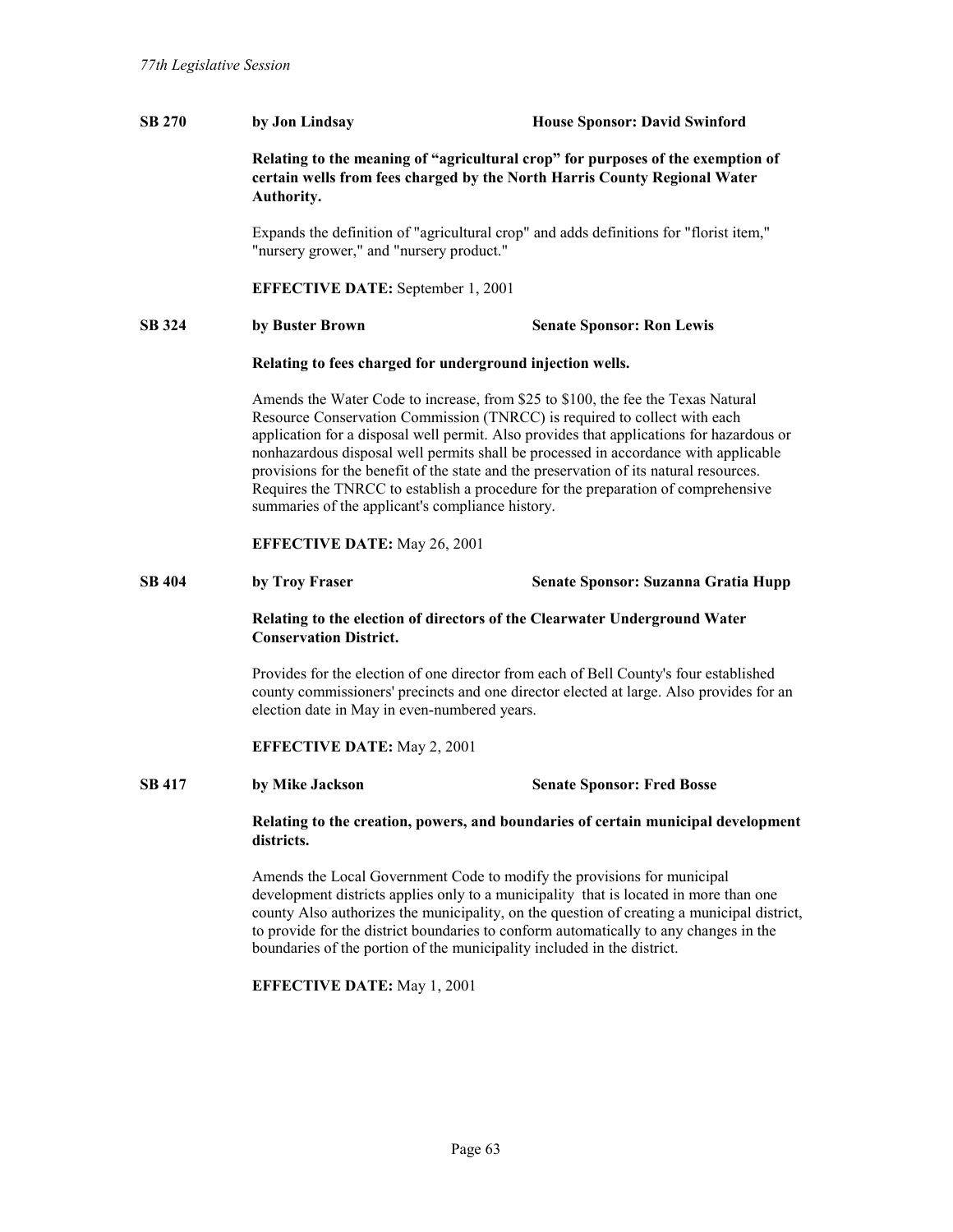| <b>SB 611</b> | by Tom Haywood                                                                                                                                                                                                                                                                                                                                                                                                                                                                                                                                             | <b>House Sponsor: David Counts</b>                                                                                                                                                                                                                                                                                                                                                                                                                                |  |  |
|---------------|------------------------------------------------------------------------------------------------------------------------------------------------------------------------------------------------------------------------------------------------------------------------------------------------------------------------------------------------------------------------------------------------------------------------------------------------------------------------------------------------------------------------------------------------------------|-------------------------------------------------------------------------------------------------------------------------------------------------------------------------------------------------------------------------------------------------------------------------------------------------------------------------------------------------------------------------------------------------------------------------------------------------------------------|--|--|
|               | Relating to the membership of the board of directors of the Rolling Plains<br><b>Groundwater Conservation District.</b><br>After the district began operation, the adjoining Baylor County became part of the district<br>through an annexation election as authorized by Section 36.328, Water Code. This allows<br>the Haskell/Knox County Underground Water Conservation District to be more inclusive<br>of the new county by changing the name, boundaries, board of directors, and the terms of<br>office of the board of directors of the district. |                                                                                                                                                                                                                                                                                                                                                                                                                                                                   |  |  |
|               |                                                                                                                                                                                                                                                                                                                                                                                                                                                                                                                                                            |                                                                                                                                                                                                                                                                                                                                                                                                                                                                   |  |  |
|               | <b>EFFECTIVE DATE:</b> May 3, 2001                                                                                                                                                                                                                                                                                                                                                                                                                                                                                                                         |                                                                                                                                                                                                                                                                                                                                                                                                                                                                   |  |  |
| <b>SB 670</b> | by Buster Brown                                                                                                                                                                                                                                                                                                                                                                                                                                                                                                                                            | <b>House Sponsor: Tom Uher</b>                                                                                                                                                                                                                                                                                                                                                                                                                                    |  |  |
|               |                                                                                                                                                                                                                                                                                                                                                                                                                                                                                                                                                            | Relating to the validation of any act, governmental proceeding, official, bond, or<br>obligation of a navigation district or port authority.                                                                                                                                                                                                                                                                                                                      |  |  |
|               |                                                                                                                                                                                                                                                                                                                                                                                                                                                                                                                                                            | Port authorities are not included under the Navigation Act. This bill validates and<br>confirms all acts and governmental proceedings, officials, bonds and obligations of<br>navigation districts and port authorities.                                                                                                                                                                                                                                          |  |  |
|               | <b>EFFECTIVE DATE:</b> September 1, 2001                                                                                                                                                                                                                                                                                                                                                                                                                                                                                                                   |                                                                                                                                                                                                                                                                                                                                                                                                                                                                   |  |  |
| <b>SB 835</b> | by Jane Nelson                                                                                                                                                                                                                                                                                                                                                                                                                                                                                                                                             | <b>House Sponsor: Mary Denny</b>                                                                                                                                                                                                                                                                                                                                                                                                                                  |  |  |
|               | Relating to the directors of the Upper Trinity Regional Water District and the<br>powers and duties of the district; providing a criminal penalty.                                                                                                                                                                                                                                                                                                                                                                                                         |                                                                                                                                                                                                                                                                                                                                                                                                                                                                   |  |  |
|               |                                                                                                                                                                                                                                                                                                                                                                                                                                                                                                                                                            | Amends the district's authority to exercise eminent domain when acquiring easements for<br>pipeline purposes. The bill also enables the district to promulgate rules regarding new<br>member membership conditions and voting rights in the district, and it authorizes the<br>district, through a contract with a member entity, to promulgate rules regarding<br>preservation and protection of water supply, treatment facilities, and solid waste facilities. |  |  |
|               | <b>EFFECTIVE DATE:</b> May 3, 2001                                                                                                                                                                                                                                                                                                                                                                                                                                                                                                                         |                                                                                                                                                                                                                                                                                                                                                                                                                                                                   |  |  |
| <b>SB 884</b> | by Eddie Lucio                                                                                                                                                                                                                                                                                                                                                                                                                                                                                                                                             | <b>House Sponsor: Gary Walker</b>                                                                                                                                                                                                                                                                                                                                                                                                                                 |  |  |
|               | Relating to eligibility to vote in an election held by an irrigation district.                                                                                                                                                                                                                                                                                                                                                                                                                                                                             |                                                                                                                                                                                                                                                                                                                                                                                                                                                                   |  |  |
|               | Allows a landowner to vote in district elections without residing in the district. The bill<br>also allows a landowner to choose a representative to cast the landowner's vote.                                                                                                                                                                                                                                                                                                                                                                            |                                                                                                                                                                                                                                                                                                                                                                                                                                                                   |  |  |
|               |                                                                                                                                                                                                                                                                                                                                                                                                                                                                                                                                                            | <b>EFFECTIVE DATE:</b> September 1, 2001                                                                                                                                                                                                                                                                                                                                                                                                                          |  |  |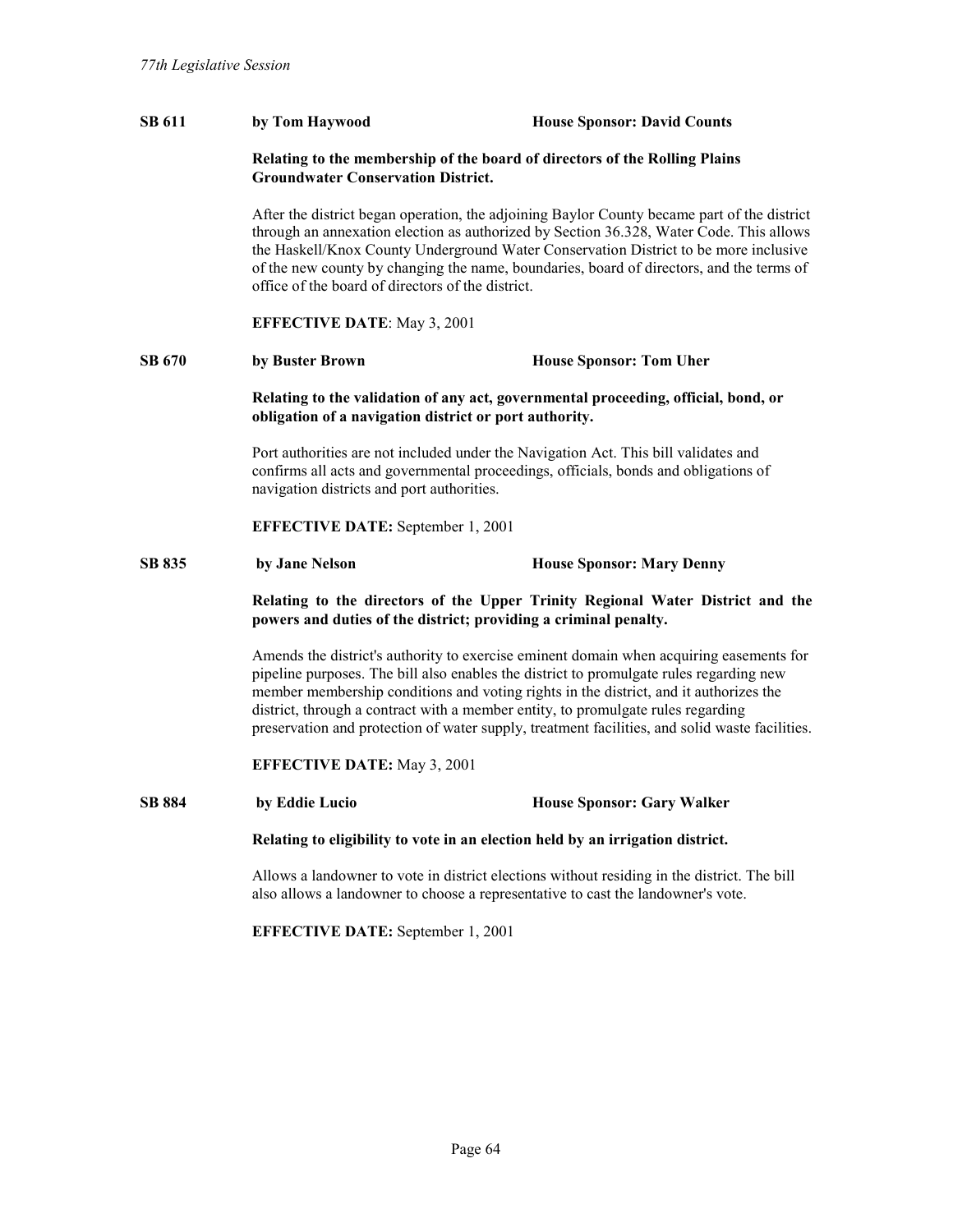| <b>SB</b> 926  | by Florence Shapiro                                                                                                                                                                                                                                                                                                                                                                                                                                        | <b>House Sponsor: Madden/McCall/Denny</b> |  |
|----------------|------------------------------------------------------------------------------------------------------------------------------------------------------------------------------------------------------------------------------------------------------------------------------------------------------------------------------------------------------------------------------------------------------------------------------------------------------------|-------------------------------------------|--|
|                | Relating to the abolition of the Collin County Water Authority.                                                                                                                                                                                                                                                                                                                                                                                            |                                           |  |
|                | The Collin County Water Authority was created in 1982 to provide a countywide water<br>and wastewater authority in unincorporated areas of the county. Since that time, urban<br>growth, assimilation of service areas, and the expansion of the North Texas Municipal<br>Water District has lessened the need for the Collin County Water Authority. The bill<br>abolishes the Collin County Water Authority.<br><b>EFFECTIVE DATE:</b> September 1, 2001 |                                           |  |
|                |                                                                                                                                                                                                                                                                                                                                                                                                                                                            |                                           |  |
| <b>SB 1207</b> | by David Sibley                                                                                                                                                                                                                                                                                                                                                                                                                                            | <b>House Sponsor: Jim Keffer</b>          |  |
|                | Relating to validating certain actions and the boundaries of the Acton Municipal<br><b>Utility District.</b><br>Validates previous annexations by Acton MUD.                                                                                                                                                                                                                                                                                               |                                           |  |
|                |                                                                                                                                                                                                                                                                                                                                                                                                                                                            |                                           |  |
|                | <b>EFFECTIVE DATE: June 16, 2001</b>                                                                                                                                                                                                                                                                                                                                                                                                                       |                                           |  |
| <b>SB 1444</b> | by Buster Brown                                                                                                                                                                                                                                                                                                                                                                                                                                            | <b>House Sponsor: Gary Walker</b>         |  |
|                | Relating to the general powers and authority of water districts; providing a penalty.                                                                                                                                                                                                                                                                                                                                                                      |                                           |  |

Amends provisions regarding general law districts, water control and improvement districts, municipal utility districts, fresh water supply districts, and levee improvement districts. Provides that a charge or fee by a district concerning a tap or connection to district water, sanitary sewer, or drainage facilities that if made by a district for retail or wholesale service on land that at the time of platting was not being provided with water or wastewater service by the district is not an impact fee. A district is authorized to pledge the revenues of the district's utility system to pay the principal of or interest on bonds issued to construct the capital improvements for which a fee was imposed, and money received from the fees is required to be considered revenues of the district's utility system for purposes of the district's bond covenants. Sets forth exceptions to the applicability of provisions regarding governmental action affecting private property rights. A district or water supply corporation is authorized to require a service applicant and a developer to grant a permanent recorded easement which is not subject to assessments, charges, fees, or dues imposed by a nonprofit organization. A district or water supply corporation is prohibited from requiring an applicant to provide an easement for a service line for the sole benefit of another applicant. Authorizes a district or wastewater supply corporation that operates a wastewater collection system, by rule, to prohibit the installation of private on-site wastewater holding or treatment facilities on land within the district that is not served by the system. A district or corporation that has not received assistance for water supply and sewer service projects in economically distressed areas is prohibited from requiring a property owner who has already installed an on-site wastewater holding or treatment facility to connect to the system. Requires a district that prohibits an installation to reimburse the owner of a particular tract for the costs of connecting the tract to the system under certain circumstances.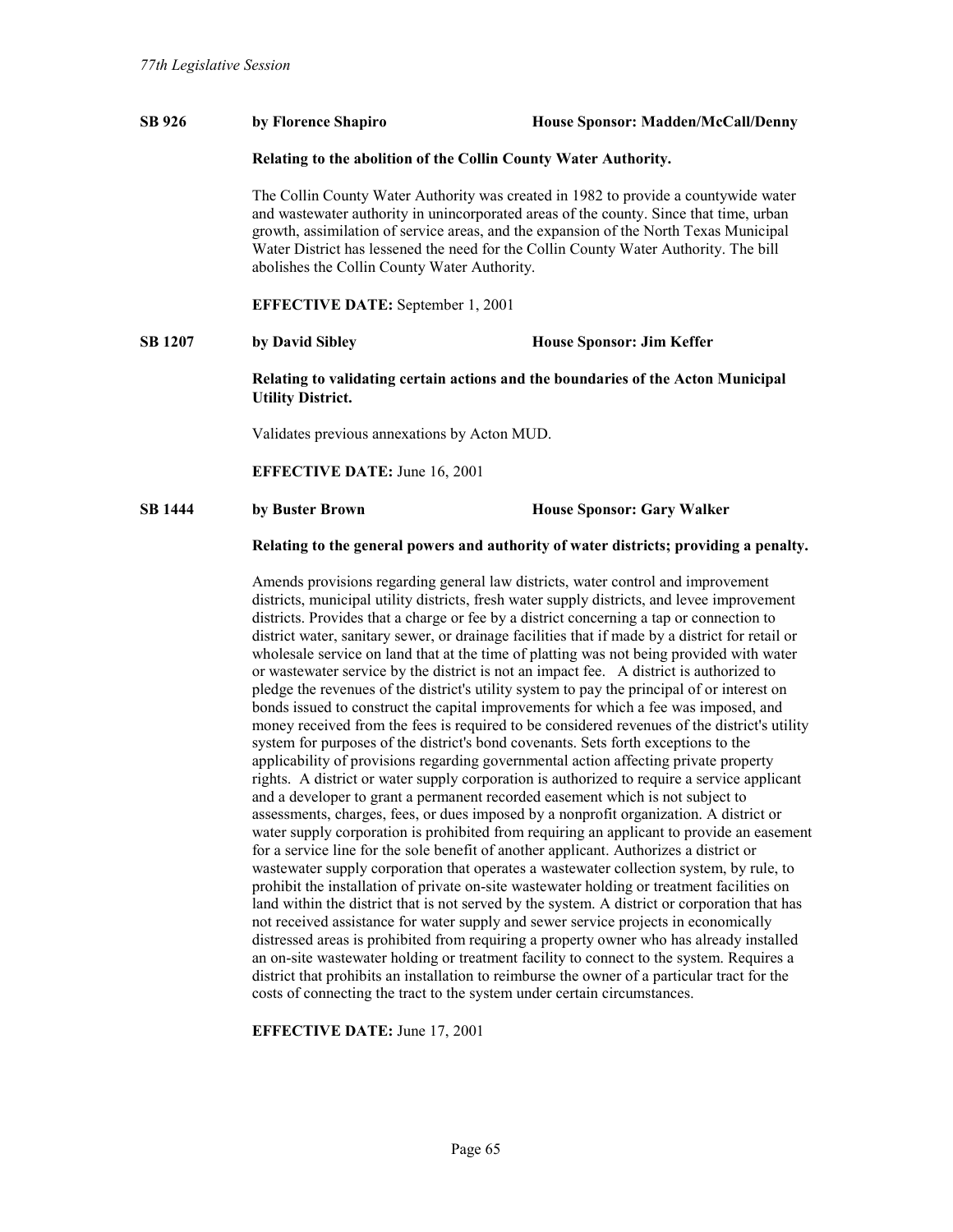## **SB 1629** by Jeff Wentworth **House Sponsor: Robert Puente Relating to the creation, administration, powers, duties, operation, and financing of Cibolo Canyon Conservation and Improvement District No.1; granting the authority to impose taxes and issue bonds; granting the power of eminent domain.** Creates the Cibolo Canyon Conservation and Improvement District No. 1 in Bexar County, subject to voter approval at a confirmation election. The bill sets forth the boundaries of the district and provides that the district is governed by a board of five directors and sets forth provisions regarding the election, qualifications, and terms of the directors, as well as the names of the five temporary directors. The bill prohibits the confirmation election from being held until a development agreement has been approved by the city. **EFFECTIVE DATE:** May 22, 2001 **SB 1646 by David Bernsen House Sponsor: Zeb Zbranek Relating to conferring on the Coastal Water Authority the power to abandon or deconstruct a canal, ditch, or lateral; changing the qualifications of the authority's board of directors; and authorizing the authority to issue refunding bonds.** Authorizes the authority to abandon certain canals, laterals, or ditches, modifies the residential qualifications of a person appointed to the board of directors of the authority, and authorizes the authority to issue refunding bonds. **EFFECTIVE DATE:** September 1, 2001 **SB 1686 by Mike Jackson House Sponsor: Craig Eiland Relating to the creation of the West Galveston Island Conservation District; providing the authority to impose taxes and issue bonds.** The West Galveston Island Conservation District is created as a special district under Section 59, Article XVI, Texas Constitution. subject to approval at a confirmation election. The bill provides that the district is governed by a board of five directors and sets forth provisions regarding the election, qualifications, and terms of the directors as well as the administration of the board. **EFFECTIVE DATE:** June 17, 2001 **SB 1758** by Judith Zaffirini **House Sponsor: Judy Hawley Relating to the boundaries of the Beeville Water Supply District.** Authorizes the board of the Beeville Water Supply District (district) to expand the boundaries of the district by the annexation of additional land. If the City of Beeville annexes territory to include more territory within its boundaries, the board of the district is authorized to consider whether the new territory should also be added to the territory of the district and is also authorized to add the territory by a majority vote of the board or reject the addition of the new territory.

**EFFECTIVE DATE:** June 16, 2001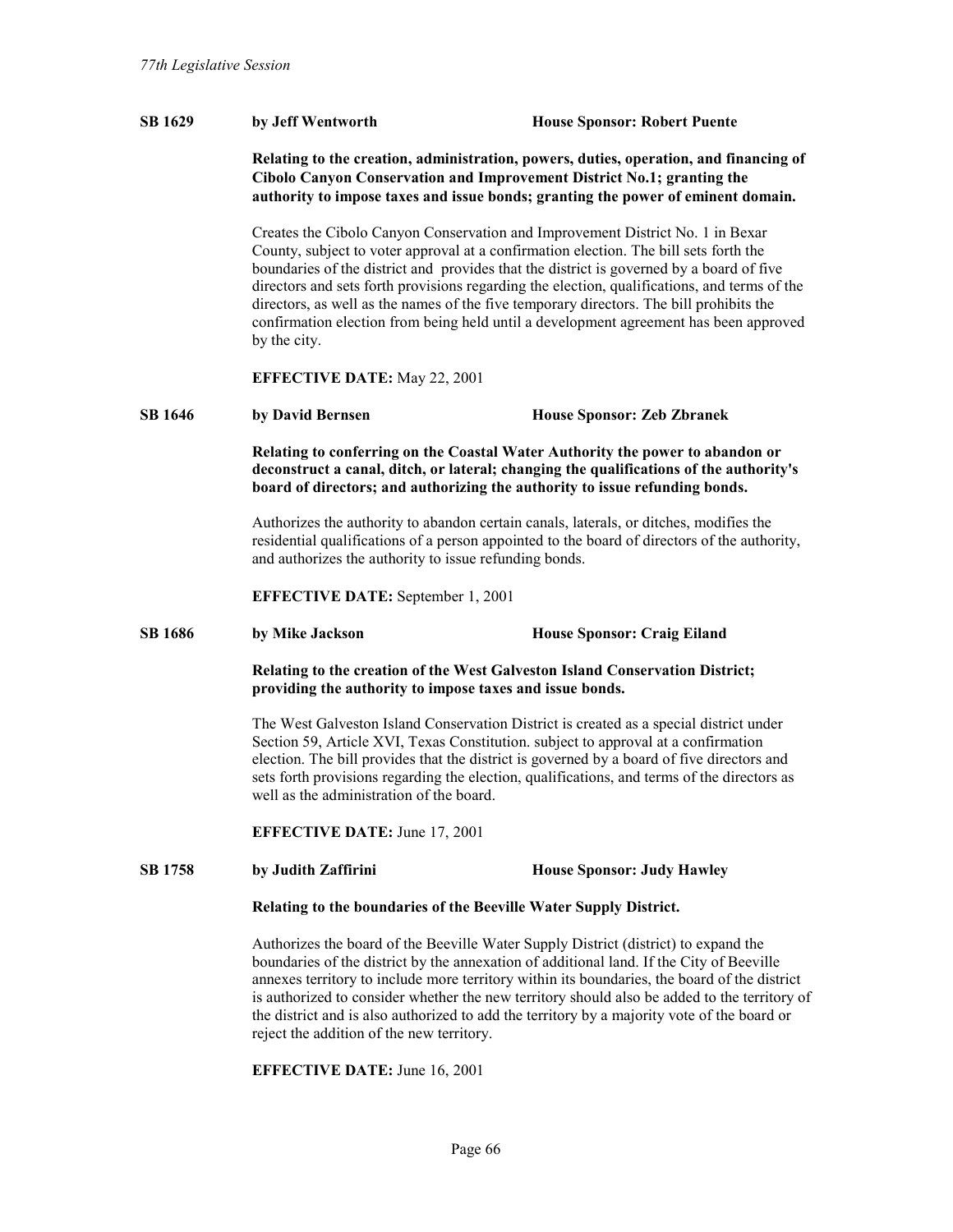| <b>SB</b> 1764 | by Judith Zaffirini                                                                                                                                                                                                                                                                                                                                                                                                                                                        | <b>House Sponsor: Ignacio Salinas</b> |
|----------------|----------------------------------------------------------------------------------------------------------------------------------------------------------------------------------------------------------------------------------------------------------------------------------------------------------------------------------------------------------------------------------------------------------------------------------------------------------------------------|---------------------------------------|
|                | Relating to the ratification of the creation of the McMullen Groundwater<br>Conservation District and to the administration, powers, duties, operation, and<br>financing of the district.                                                                                                                                                                                                                                                                                  |                                       |
|                | Ratifies the McMullen Groundwater Conservation District in McMullen County created<br>by SB 1911, 75 <sup>th</sup> Legislature, subject to approval at a confirmation election. The district<br>has all of the rights, powers, privileges, authority, functions, and duties provided by the<br>general law of this state, including Chapter 36, Water Code, applicable to groundwater<br>conservation districts created under Section 59, Article XVI, Texas Constitution. |                                       |
|                | <b>EFFECTIVE DATE:</b> September1, 2001                                                                                                                                                                                                                                                                                                                                                                                                                                    |                                       |
| <b>SB 1775</b> | by Jon Lindsay                                                                                                                                                                                                                                                                                                                                                                                                                                                             | <b>House Sponsor: Paul Hilbert</b>    |
|                | Relating to the creation, administration, powers, duties, operation, and financing of<br>the Harris County Municipal Utility District No. 386.                                                                                                                                                                                                                                                                                                                             |                                       |
|                | Creates a conservation and reclamation district in Harris County, to be known as the<br>Harris County Municipal Utility District No. 386, subject to approval at a confirmation<br>election. Provides that the district is created under and is essential to accomplish the<br>purposes of Section 59, Article XVI, Texas Constitution.                                                                                                                                    |                                       |
|                | <b>EFFECTIVE DATE:</b> September 1, 2001                                                                                                                                                                                                                                                                                                                                                                                                                                   |                                       |
| <b>SB</b> 1776 | by Jon Lindsay                                                                                                                                                                                                                                                                                                                                                                                                                                                             | <b>House Sponsor: Paul Hilbert</b>    |
|                | Relating to the creation, administration, powers, duties, operation, and financing of<br>the Harris County Municipal Utility District No. 387.                                                                                                                                                                                                                                                                                                                             |                                       |
|                | Creates a conservation and reclamation district in Harris County, to be known as the<br>Harris County Municipal Utility District No. 387, subject to approval at a confirmation<br>election. The district is created under Section 59, Article XVI, Texas Constitution.                                                                                                                                                                                                    |                                       |
|                | <b>EFFECTIVE DATE:</b> September 1, 2001                                                                                                                                                                                                                                                                                                                                                                                                                                   |                                       |
| SB 1784        | by David Bernsen                                                                                                                                                                                                                                                                                                                                                                                                                                                           | <b>House Sponsor: Ruben Hope</b>      |
|                | Relating to the creation, administration, powers, duties, operation, and financing of<br>the East Montgomery County Municipal Utility District No. 3.                                                                                                                                                                                                                                                                                                                      |                                       |
|                | Creates a conservation and reclamation district, to be known as the East Montgomery<br>County Municipal Utility District No. 3, in Montgomery County, subject to approval at a<br>confirmation election. Provides that the district is created under and is essential to<br>accomplish the purposes of Section 59, Article XVI (Conservation and Development of<br>Natural Resources; Conservation and Reclamation Districts), Texas Constitution.                         |                                       |
|                | EFFECTIVE DATE: September 1, 2001                                                                                                                                                                                                                                                                                                                                                                                                                                          |                                       |